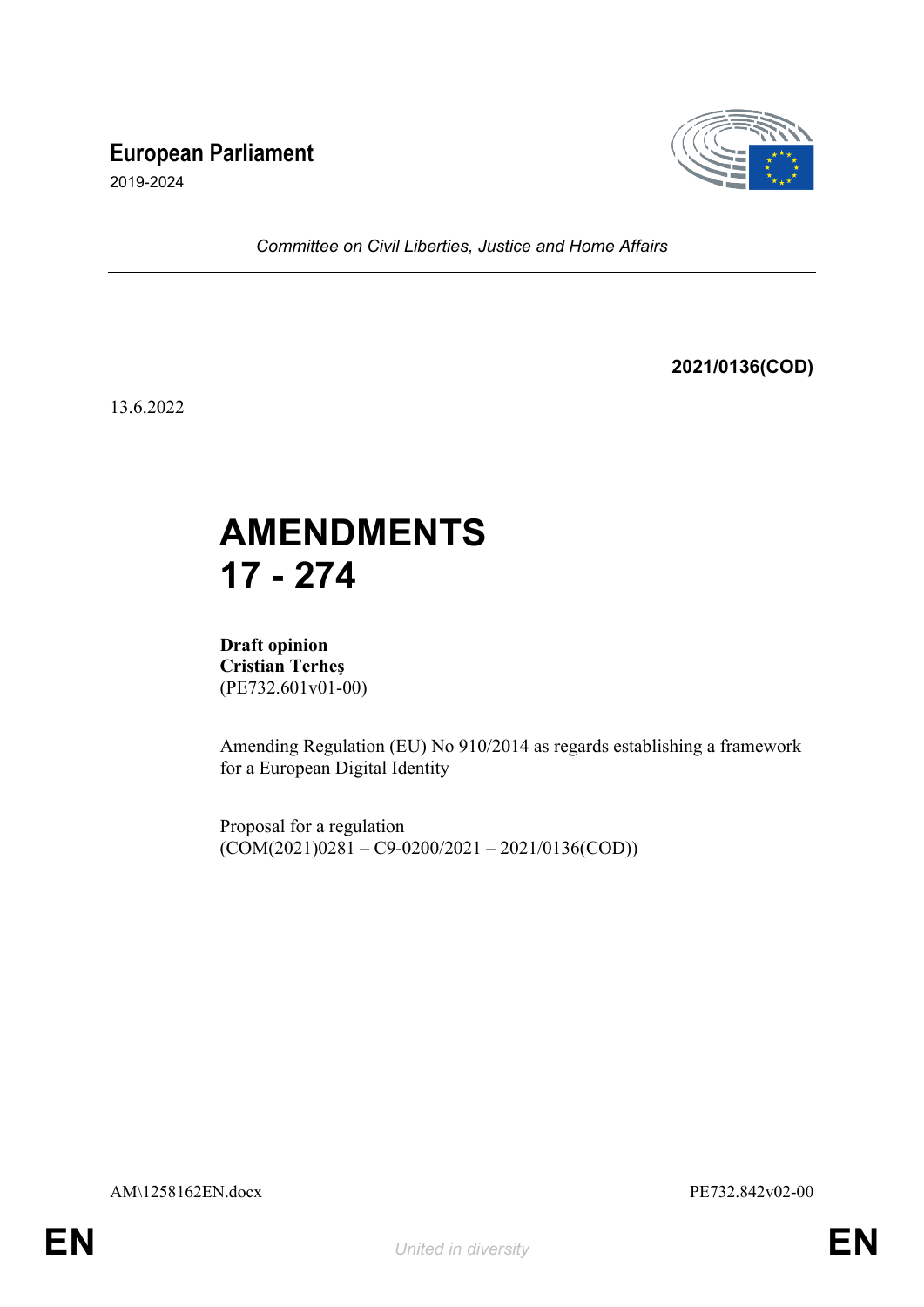AM\_Com\_LegOpinion

**EN**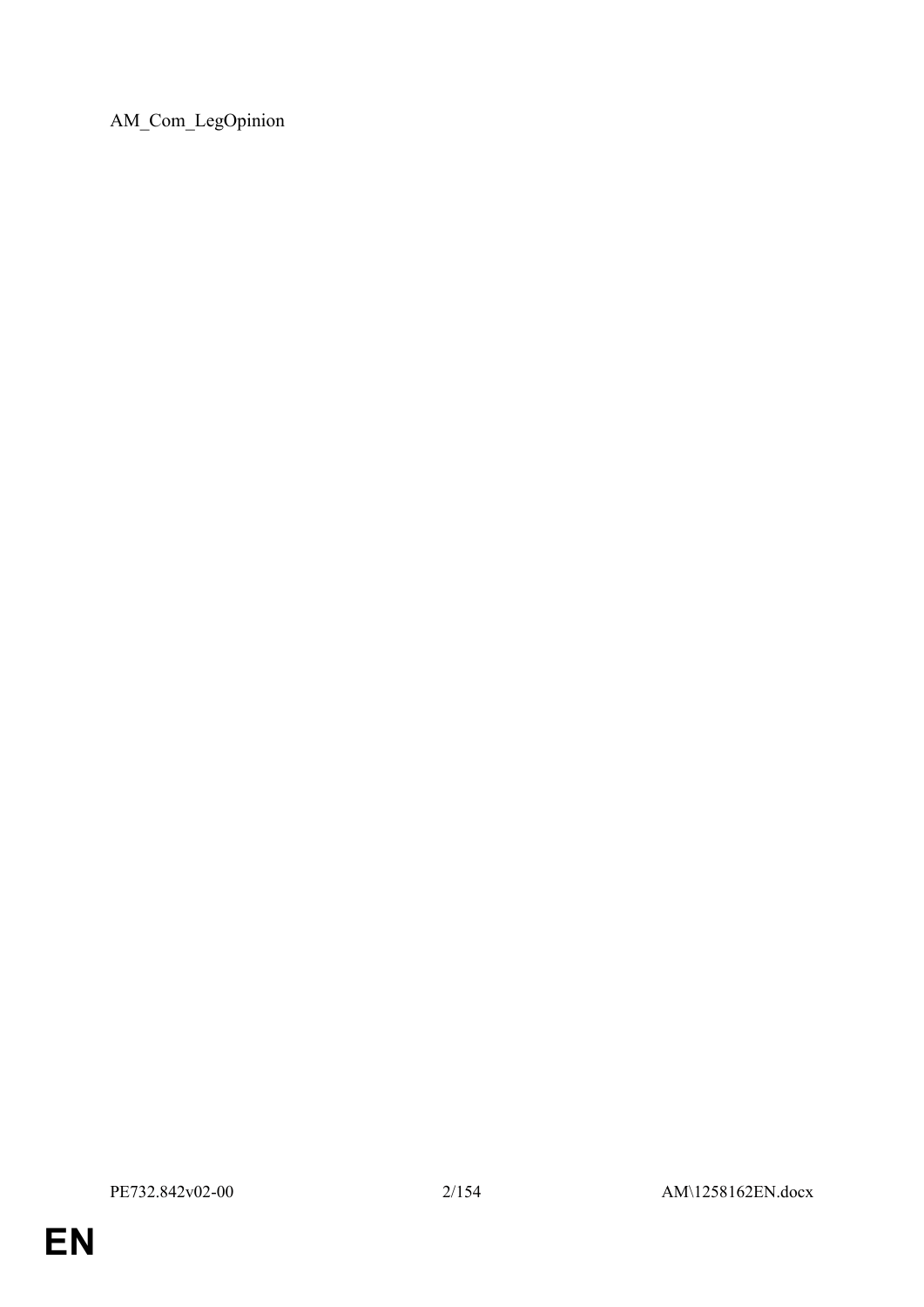### **Amendment 17 Harald Vilimsky**

### **Proposal for a regulation Recital 4**

### *Text proposed by the Commission Amendment*

(4) A more harmonised approach to digital identification should reduce the risks and costs of the current fragmentation due to the use of divergent national solutions and will strengthen the Single Market by allowing citizens, other residents as defined by national law and businesses to identify online in a convenient and uniform way across the Union. Everyone should be able to securely access public and private services relying on an improved ecosystem for trust services and on verified proofs of identity and attestations of attributes, such as a university degree legally recognised and accepted everywhere in the Union. The framework for a European Digital Identity aims to achieve a shift from the reliance on national digital identity solutions only, to the provision of electronic attestations of attributes valid at European level. Providers of electronic attestations of attributes should benefit from a clear and uniform set of rules and public administrations should be able to rely on electronic documents in a given format.

(4) A more harmonised approach to digital identification should reduce the risks and costs of the current fragmentation due to the use of divergent national solutions and will strengthen the Single Market by allowing citizens, other residents as defined by national law and businesses to identify online in a convenient and uniform way across the Union. Everyone should be able to securely access public and private services relying on an improved ecosystem for trust services and on verified proofs of identity and attestations of attributes, such as a university degree legally recognised and accepted everywhere in the Union. *However, users should not be obliged to use a digital identification portfolio to access private or public services. The use of digital key generator or ID card readers should, for example, remain possible.* The framework for a European Digital Identity aims to achieve a shift from the reliance on national digital identity solutions only, to the provision of electronic attestations of attributes valid at European level. Providers of electronic attestations of attributes should benefit from a clear and uniform set of rules and public administrations should be able to rely on electronic documents in a given format.

Or. en

**Amendment 18 Harald Vilimsky**

### **Proposal for a regulation Recital 5 a (new)**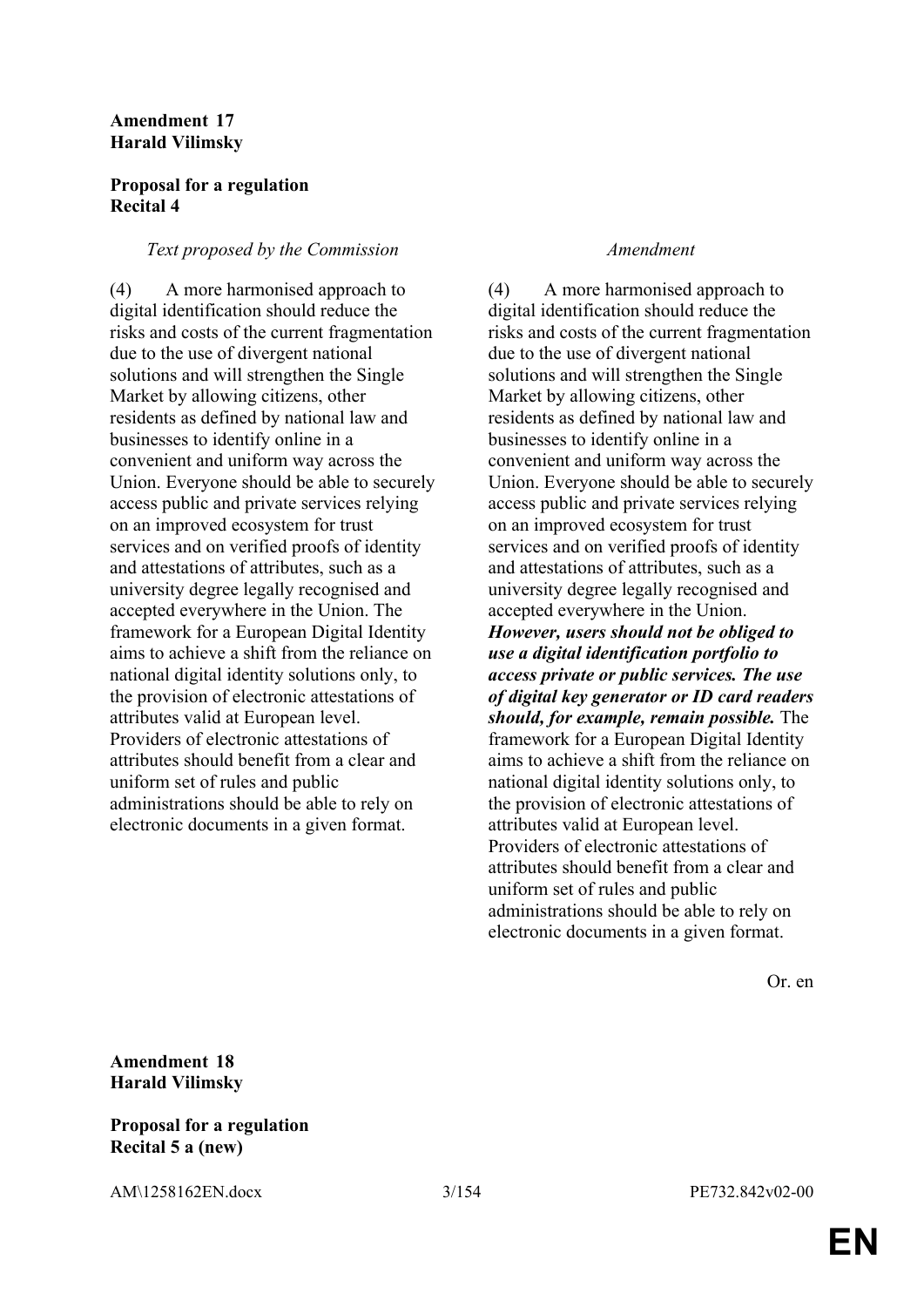*(5 a) It is necessary to clarify that the recognition of an electronic attestation qualified as attributes in a Member State is limited to confirmation of the facts. The recognition of an electronic attestation qualified as attributes in any other Member State shall be limited to confirming the factual circumstances relating to the attribute concerned, and shall not produce legal effects therein, unless the attested attributes comply with its national law.*

Or. en

### **Amendment 19 Cornelia Ernst**

#### **Proposal for a regulation Recital 6**

#### *Text proposed by the Commission Amendment*

(6) Regulation (EU) No 2016/679<sup>19</sup> applies to the processing of personal data in the implementation of this Regulation. Therefore, this Regulation should lay down specific safeguards to prevent providers of electronic identification means and electronic attestation of attributes from combining personal data from other services with the personal data relating to the services falling within the scope of this Regulation.

(6) Regulation (EU) No 2016/679<sup>19</sup>*, or Regulation 2018/1725, as the case may be,* applies to the processing of personal data in the implementation of this Regulation. Therefore, this Regulation should lay down specific safeguards to prevent providers of electronic identification means and electronic attestation of attributes from combining personal data from other services with the personal data relating to the services falling within the scope of this Regulation. *This Regulation should also further specify the principles of purpose limitation, data minimisation, and data protection by design and by default, for the specific use-cases set out in this Regulation. These specifications should be without prejudice to the other principles, rules and obligations stemming from Regulation (EU) No 2016/679.*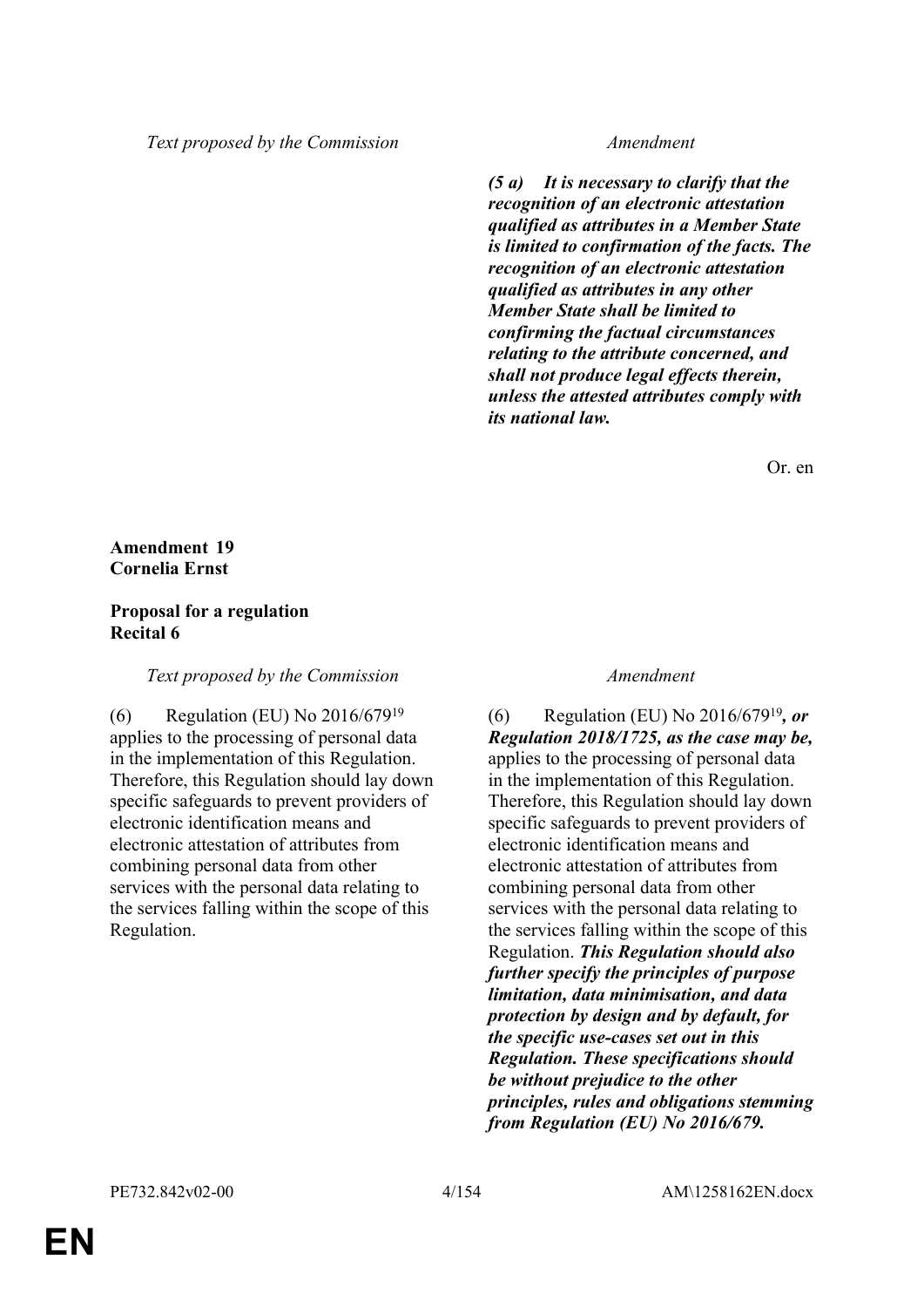<sup>19</sup> Regulation (EU) 2016/679 of the European Parliament and of the Council of 27 April 2016 on the protection of natural persons with regard to the processing of personal data and on the free movement of such data, and repealing Directive 95/46/EC (General Data Protection Regulation), OJ L 119, 4.5.2016, p. 1

*\_\_\_\_\_\_\_\_\_\_\_\_\_\_\_\_\_ \_\_\_\_\_\_\_\_\_\_\_\_\_\_\_\_\_*

 $19$  Regulation (EU) 2016/679 of the European Parliament and of the Council of 27 April 2016 on the protection of natural persons with regard to the processing of personal data and on the free movement of such data, and repealing Directive 95/46/EC (General Data Protection Regulation), OJ L 119, 4.5.2016, p. 1

Or. en

**Amendment 20 Patrick Breyer** on behalf of the Verts/ALE Group

### **Proposal for a regulation Recital 6**

### *Text proposed by the Commission Amendment*

(6) Regulation (EU) No 2016/679<sup>19</sup> applies to the processing of personal data in the implementation of this Regulation. Therefore, this Regulation should lay down specific safeguards to prevent providers of electronic identification means and electronic attestation of attributes from combining personal data from other services with the personal data relating to the services falling within the scope of this Regulation.

(6) Regulation (EU) No 2016/679<sup>19</sup> applies to the processing of personal data in the implementation of this Regulation. Therefore, this Regulation should lay down specific safeguards to prevent providers of electronic identification means and electronic attestation of attributes from combining personal data from other services with the personal data relating to the services falling within the scope of this Regulation. *This Regulation should also further specify the principles of purpose limitation, data minimisation, and data protection by design and by default, for the specific use-cases set out in this Regulation. These specifications should be without prejudice to the other principles, rules and obligations stemming from Regulation (EU) No 2016/679.*

*\_\_\_\_\_\_\_\_\_\_\_\_\_\_\_\_\_ \_\_\_\_\_\_\_\_\_\_\_\_\_\_\_\_\_*

<sup>19</sup> Regulation (EU) 2016/679 of the European Parliament and of the Council of 27 April 2016 on the protection of natural persons with regard to the processing of

 $19$  Regulation (EU) 2016/679 of the European Parliament and of the Council of 27 April 2016 on the protection of natural persons with regard to the processing of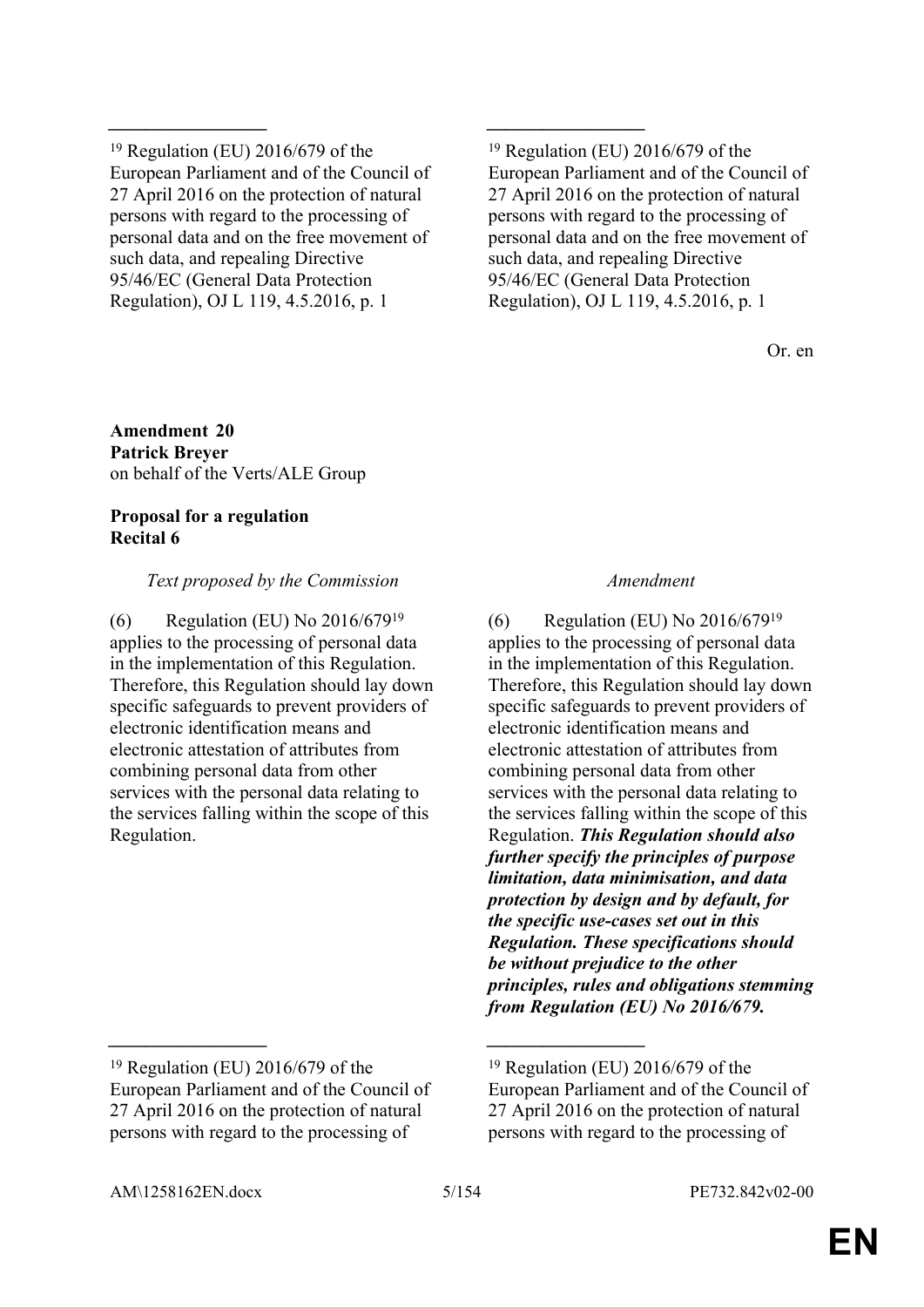personal data and on the free movement of such data, and repealing Directive 95/46/EC (General Data Protection Regulation), OJ L 119, 4.5.2016, p. 1

personal data and on the free movement of such data, and repealing Directive 95/46/EC (General Data Protection Regulation), OJ L 119, 4.5.2016, p. 1

Or. en

### **Amendment 21 Tom Vandenkendelaere, Lukas Mandl, Emil Radev, Jeroen Lenaers**

*\_\_\_\_\_\_\_\_\_\_\_\_\_\_\_\_\_ \_\_\_\_\_\_\_\_\_\_\_\_\_\_\_\_\_*

#### **Proposal for a regulation Recital 6**

#### *Text proposed by the Commission Amendment*

(6) Regulation (EU) No 2016/679<sup>19</sup> applies to the processing of personal data in the implementation of this Regulation. Therefore, this Regulation should lay down specific safeguards to prevent providers of electronic identification means and electronic attestation of attributes from combining personal data from other services with the personal data relating to the services falling within the scope of this Regulation.

(6) Regulation (EU) No 2016/679<sup>19</sup> applies to the processing of personal data in the implementation of this Regulation. Therefore, this Regulation should lay down specific safeguards to prevent providers of electronic identification means and electronic attestation of attributes from combining personal data from other services with the personal data relating to the services falling within the scope of this Regulation. *Data protection by design and by default, as well as data minimisation, as foreseen in Regulation (EU) 2016/679, should be leading principles in the set-up of this European Digital Identity Wallet.*

Or. en

#### **Amendment 22 Yana Toom, Lucia Ďuriš Nicholsonová, Maite Pagazaurtundúa, Olivier Chastel**

<sup>19</sup> Regulation (EU) 2016/679 of the European Parliament and of the Council of 27 April 2016 on the protection of natural persons with regard to the processing of personal data and on the free movement of such data, and repealing Directive 95/46/EC (General Data Protection Regulation), OJ L 119, 4.5.2016, p. 1

 $19$  Regulation (EU) 2016/679 of the European Parliament and of the Council of 27 April 2016 on the protection of natural persons with regard to the processing of personal data and on the free movement of such data, and repealing Directive 95/46/EC (General Data Protection Regulation), OJ L 119, 4.5.2016, p. 1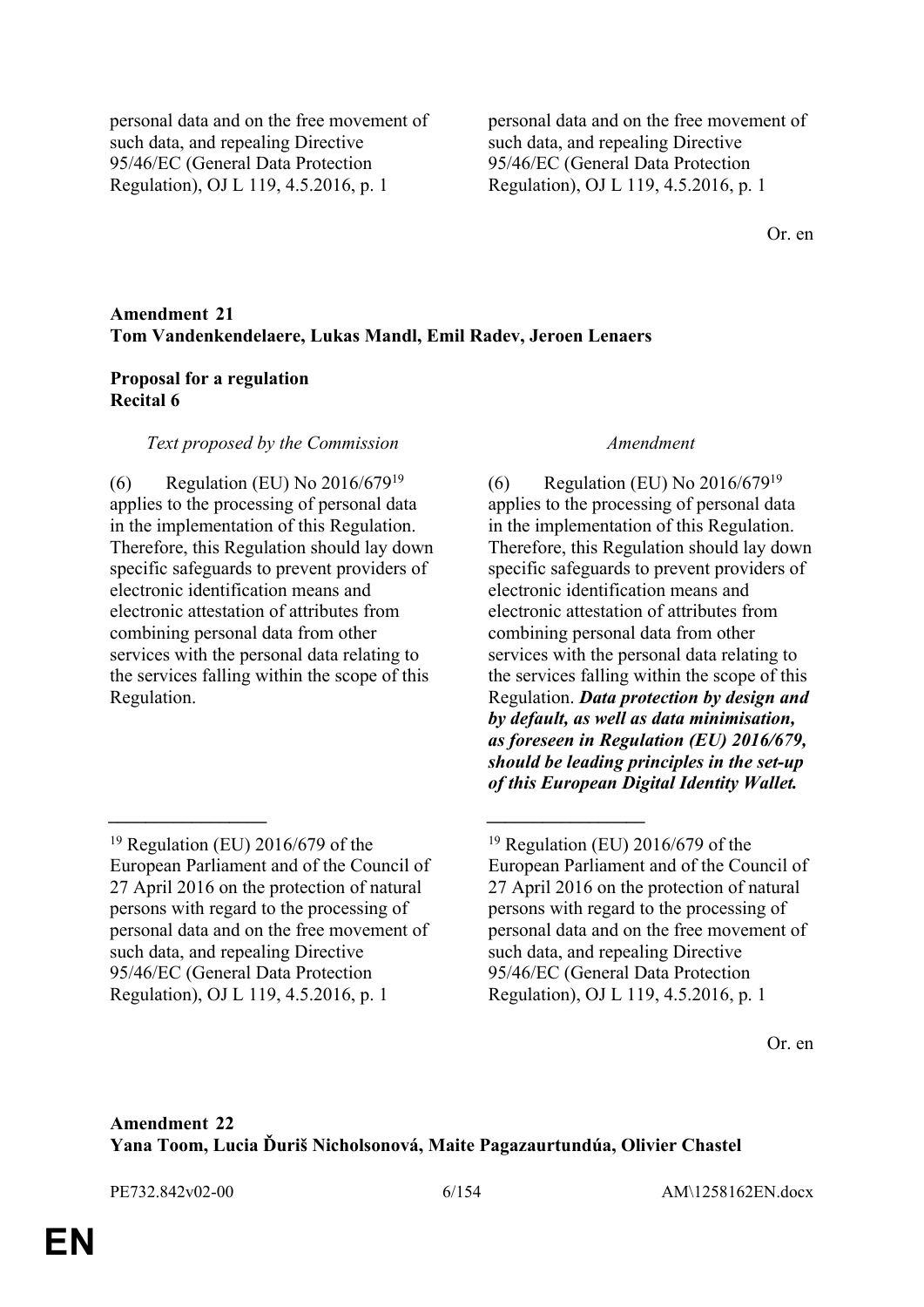### **Proposal for a regulation Recital 8**

#### *Text proposed by the Commission Amendment*

(8) In order to ensure compliance *within* Union law or national *law compliant with Union* law, service providers should *communicate their intent* to rely on the European Digital Identity Wallets *to Member States*. That will allow Member States to protect users from fraud and prevent the unlawful use of identity data and electronic attestations of attributes as well as to ensure that the processing of sensitive data, like health data, can be verified by relying parties in accordance with Union law or national law.

(8) In order to ensure compliance *with* Union law or national law, service providers should *have to register with the Member States before they are able* to rely on the European Digital Identity Wallets*. Any natural or legal persons should be able to submit a complaint if they have concerns regarding the use by a relying party of the European Digital Identity Wallets*. That will allow Member States to protect users from fraud and prevent the unlawful use of identity data and electronic attestations of attributes as well as to ensure that the processing of sensitive data, like health data, can be verified by relying parties in accordance with Union law or national law. *In order to facilitate the registration procedure, a successful registration for using the European Digital Identity Wallets should enable expedited processing of registrations for similar uses.*

Or. en

#### *Justification*

*The sensitive nature of the data stored in the Wallet warrants a high degree of protection from excessive requests for personal data or use of personal data for abusive purposes. In order to truly prevent the unlawful or abusive use of personal data and protect the users from fraud, relying parties should only be allowed to use data from the Wallet if they are registered with the Member States.*

### **Amendment 23 Tom Vandenkendelaere, Lukas Mandl, Emil Radev, Jeroen Lenaers**

### **Proposal for a regulation Recital 8**

*Text proposed by the Commission Amendment*

AM\1258162EN.docx 7/154 PE732.842v02-00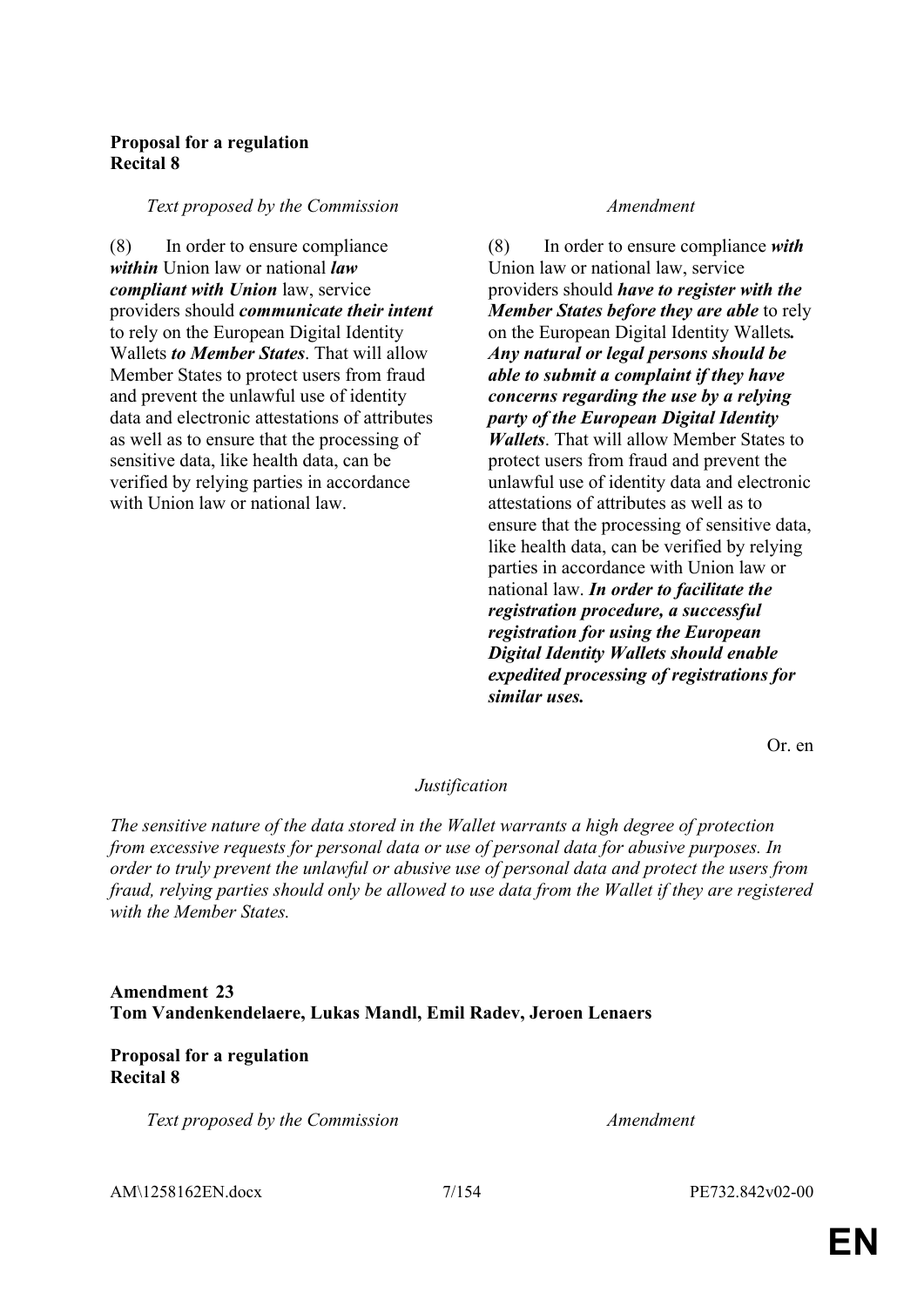(8) In order to ensure compliance within Union law or national law compliant with Union law, service providers should communicate their intent to rely on the European Digital Identity Wallets to Member States. That will allow Member States to protect users from fraud and prevent the unlawful use of identity data and electronic attestations of attributes as well as to ensure that the processing of sensitive data, like health data, can be verified by relying parties in accordance with Union law or national law.

(8) In order to ensure compliance within Union law or national law compliant with Union law, service providers should communicate their intent to rely on the European Digital Identity Wallets to Member States. That will allow Member States to protect users from fraud and prevent the unlawful use of identity data and electronic attestations of attributes as well as to ensure that the processing of sensitive data, like health data, can be verified by relying parties in accordance with Union law or national law. *Member States should prevent the unlawful use of identity, and ensure that the relying parties only require data that is strictly necessary for the provision of the service.*

Or. en

**Amendment 24 Patrick Breyer** on behalf of the Verts/ALE Group

### **Proposal for a regulation Recital 8**

#### *Text proposed by the Commission Amendment*

(8) In order to ensure compliance within Union law or national law compliant with Union law, service providers should communicate their intent to rely on the European Digital Identity Wallets to Member States. That will allow Member States to protect users from fraud and prevent the unlawful use of identity data and electronic attestations of attributes *as well as to ensure that the processing of sensitive data, like health data, can be verified by relying parties in accordance with Union law or national law*.

(8) In order to ensure compliance within Union law or national law compliant with Union law, service providers should communicate their intent to rely on the European Digital Identity Wallets to Member States. That will allow Member States to protect users from fraud and prevent the unlawful use of identity data and electronic attestations of attributes.

Or. en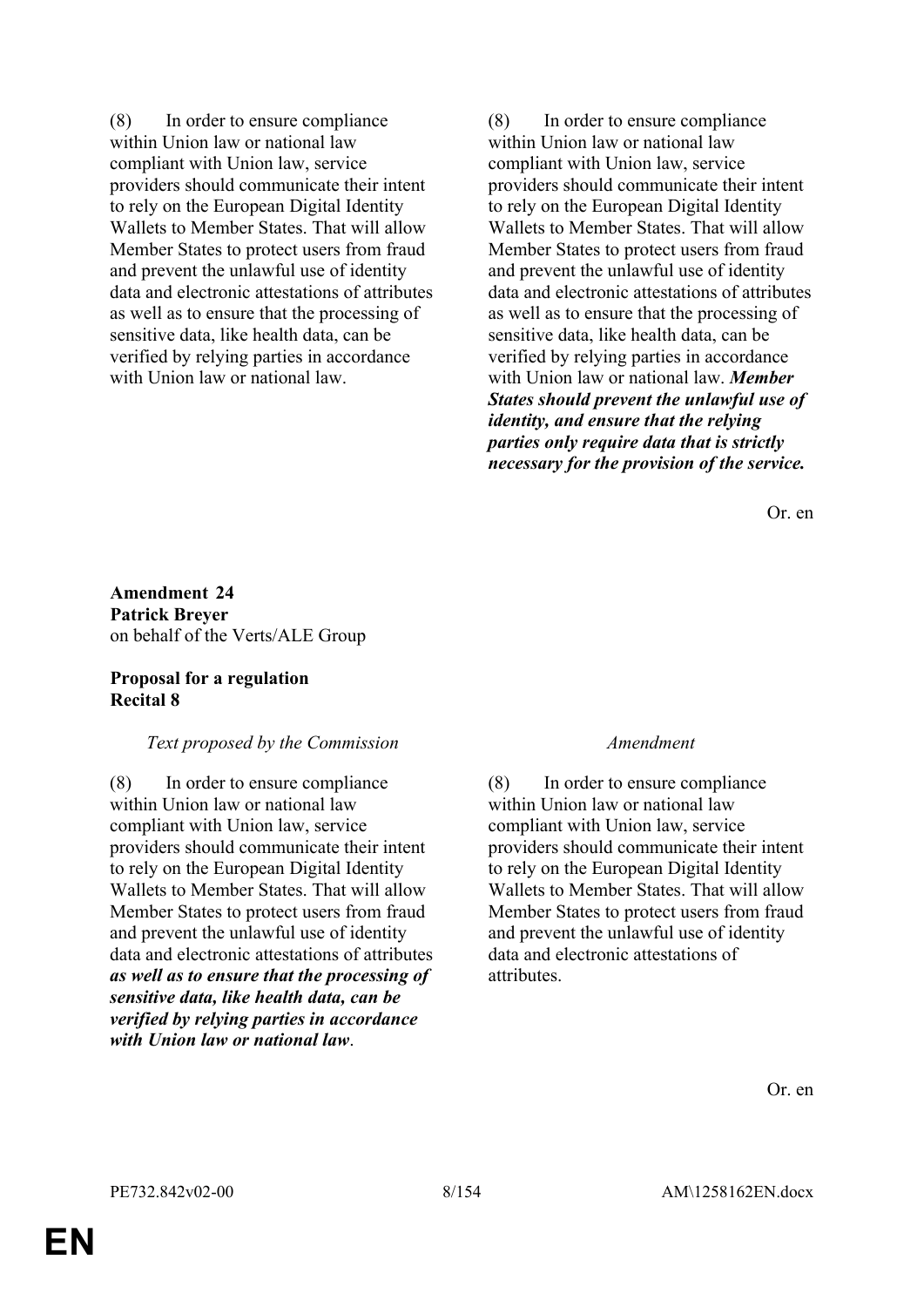### *Justification*

*No need to refer to verification of sensitive data in accordance with the law. This is covered by "prevent unlawful use" and could otherwise create confusion.*

### **Amendment 25 Cornelia Ernst**

#### **Proposal for a regulation Recital 8**

#### *Text proposed by the Commission Amendment*

(8) In order to ensure compliance within Union law or national law compliant with Union law, service providers should communicate their intent to rely on the European Digital Identity Wallets to Member States. That will allow *Member States* to protect users from fraud and prevent the unlawful use of identity data and electronic attestations of attributes *as well as to ensure that the processing of sensitive data, like health data, can be verified by relying parties in accordance with Union law or national law*.

(8) In order to ensure compliance within Union law or national law compliant with Union law, service providers should communicate their intent to rely on the European Digital Identity Wallets to Member States*' supervisory authorities for data protection*. That will allow *Data Protection Authorities (DPAs)* to protect users from fraud and prevent the unlawful use of identity data and electronic attestations of attributes.

Or. en

### **Amendment 26 Yana Toom, Lucia Ďuriš Nicholsonová, Maite Pagazaurtundúa, Olivier Chastel**

#### **Proposal for a regulation Recital 9**

#### *Text proposed by the Commission Amendment*

(9) All European Digital Identity Wallets should allow users to electronically identify and authenticate online and offline across borders for accessing a wide range of public and private services. Without prejudice to Member States' prerogatives as regards the identification of their nationals and residents, Wallets can also

(9) All European Digital Identity Wallets should allow users to electronically identify and authenticate online and offline across borders for accessing a wide range of public and private services. Without prejudice to Member States' prerogatives as regards the identification of their nationals and residents, Wallets can also

AM\1258162EN.docx 9/154 PE732.842v02-00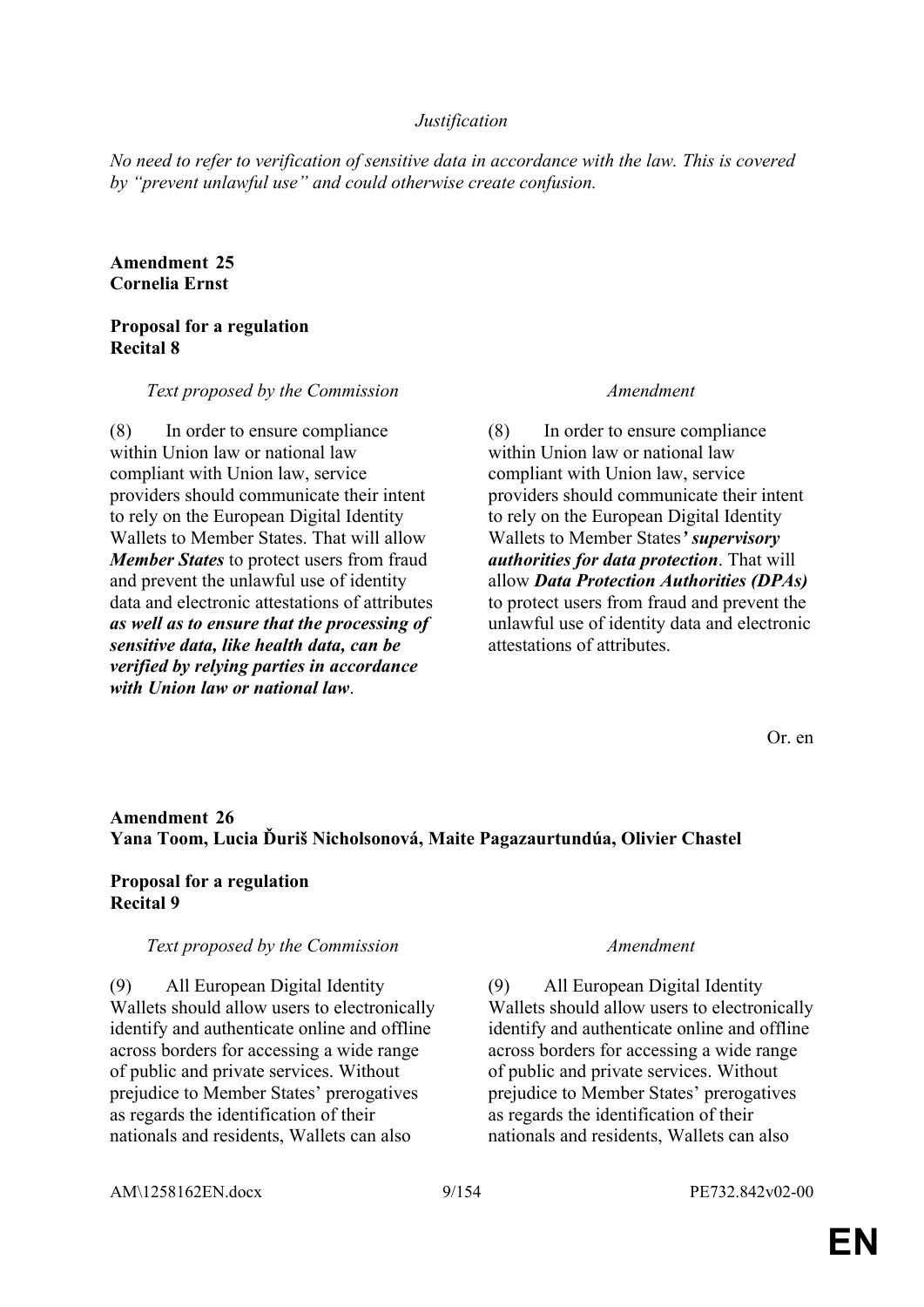serve the institutional needs of public administrations, international organisations and the Union's institutions, bodies, offices and agencies. Offline use would be important in many sectors, including in the health sector where services are often provided through face-to-face interaction and ePrescriptions should be able to rely on QR-codes or similar technologies to verify authenticity. Relying on the level of assurance "high", the European Digital Identity Wallets should benefit from the potential offered by tamper-proof solutions such as secure elements, to comply with the security requirements under this Regulation. The European Digital Identity Wallets should also allow users to create and use qualified electronic signatures and seals which are accepted across the EU. To achieve simplification and cost reduction benefits to persons and businesses across the EU, including by enabling powers of representation and e-mandates, Member States should issue European Digital Identity Wallets relying on common standards to ensure seamless interoperability and a high level of security. Only Member States' competent authorities can provide a high degree of confidence in establishing the identity of a person and therefore provide assurance that the person claiming or asserting a particular identity is in fact the person he or she claims to be. It is therefore necessary that the European Digital Identity Wallets rely on the legal identity of citizens, other residents or legal entities. Trust in the European Digital Identity Wallets would be enhanced by the fact that issuing parties are required to implement appropriate technical and organisational measures to ensure a level of security commensurate to the risks raised for the rights and freedoms of the natural persons, in line with Regulation (EU) 2016/679.

serve the institutional needs of public administrations, international organisations and the Union's institutions, bodies, offices and agencies. Offline use would be important in many sectors, including in the health sector where services are often provided through face-to-face interaction and ePrescriptions should be able to rely on QR-codes or similar technologies to verify authenticity*. The users should have access to a simple interface that would allow them to have an overview over their current and previous authorisations of sharing of personal data or electronic attestation of attributes and have the possibility to withdraw their consent*. Relying on the level of assurance "high", the European Digital Identity Wallets should benefit from the potential offered by tamper-proof solutions such as secure elements, to comply with the security requirements under this Regulation. The European Digital Identity Wallets should also allow users to create and use qualified electronic signatures and seals which are accepted across the EU. To achieve simplification and cost reduction benefits to persons and businesses across the EU, including by enabling powers of representation and e-mandates, Member States should issue European Digital Identity Wallets relying on common standards to ensure seamless interoperability and a high level of security. Only Member States' competent authorities can provide a high degree of confidence in establishing the identity of a person and therefore provide assurance that the person claiming or asserting a particular identity is in fact the person he or she claims to be. It is therefore necessary that the European Digital Identity Wallets rely on the legal identity of citizens, other residents or legal entities. Trust in the European Digital Identity Wallets would be enhanced by the fact that issuing parties are required to implement appropriate technical and organisational measures to ensure a level of security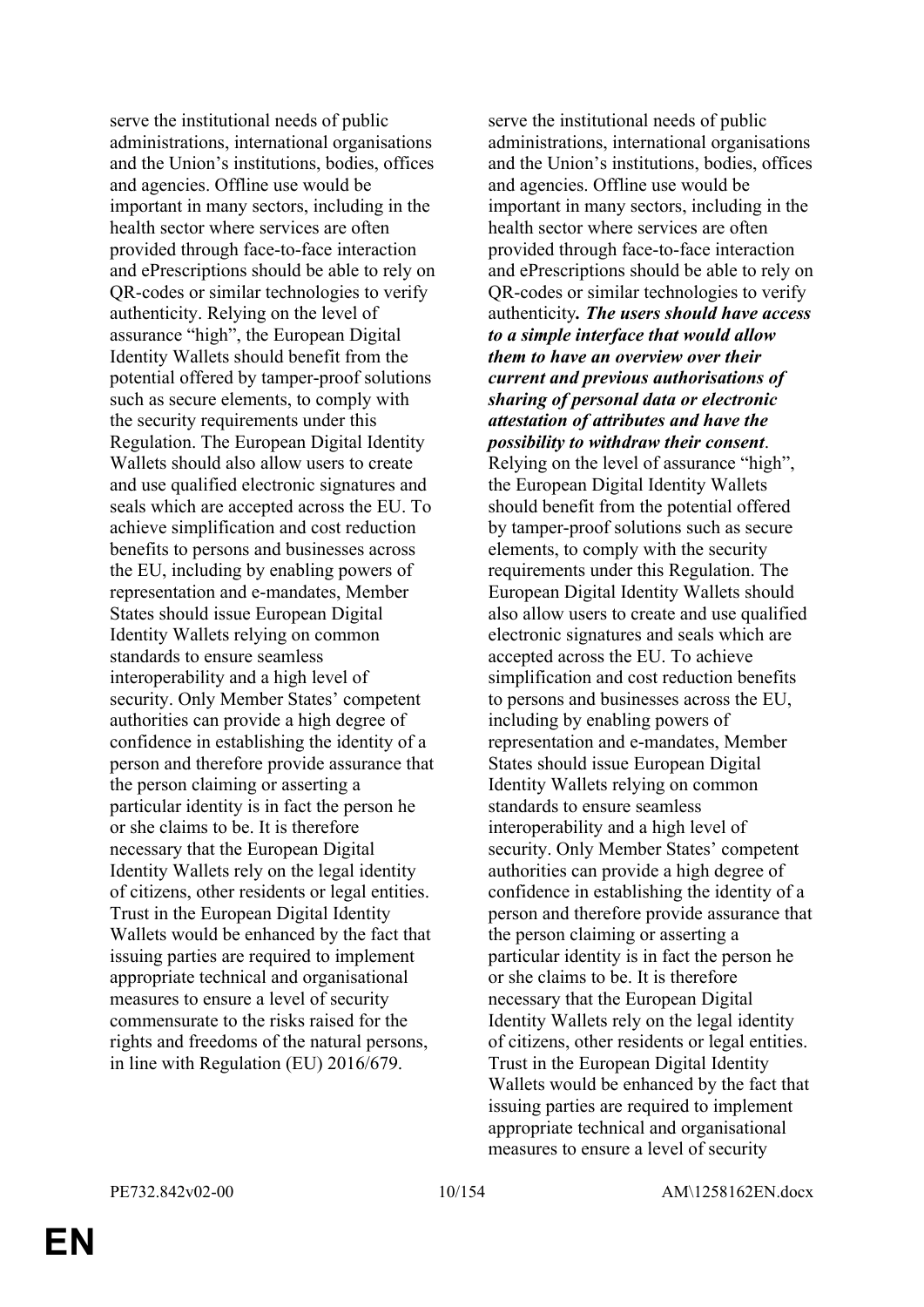commensurate to the risks raised for the rights and freedoms of the natural persons, in line with Regulation (EU) 2016/679.

Or. en

#### *Justification*

*The Digital Wallet should contain a simple interface where users should get an overview of all the data and attributes they have shared with relying parties and have the possibility to revoke the access to this data.*

**Amendment 27 Cornelia Ernst**

#### **Proposal for a regulation Recital 9**

#### *Text proposed by the Commission Amendment*

(9) All European Digital Identity Wallets should allow users to electronically identify and authenticate online and offline across borders for accessing a wide range of public and private services. Without prejudice to Member States' prerogatives as regards the identification of their nationals and residents, Wallets can also serve the institutional needs of public administrations, international organisations and the Union's institutions, bodies, offices and agencies. Offline use would be important in many sectors, including in the health sector where services are often provided through face-to-face interaction and ePrescriptions should be able to rely on QR-codes or similar technologies to verify authenticity. Relying on the level of assurance "high", the European Digital Identity Wallets should benefit from the potential offered by *tamper-proof solutions* such as secure elements, to comply with the security requirements under this Regulation. The European Digital Identity Wallets should also allow users to create and use qualified electronic signatures and seals which are accepted

(9) All European Digital Identity Wallets should allow users to electronically identify and authenticate online and offline across borders for accessing a wide range of public *services* and private services*, where the verification of certain attributes is mandated by law*. Without prejudice to Member States' prerogatives as regards the identification of their nationals and residents, Wallets can also serve the institutional needs of public administrations, international organisations and the Union's institutions, bodies, offices and agencies. Offline use would be important in many sectors, including in the health sector where services are often provided through face-to-face interaction and ePrescriptions should be able to rely on QR-codes or similar technologies to verify authenticity. Relying on the level of assurance "high", the European Digital Identity Wallets should benefit from the potential offered by *tamper- proof technology* such as secure elements, to comply with the security *and integrity* requirements under this Regulation. The European Digital Identity Wallets should

AM\1258162EN.docx 11/154 PE732.842v02-00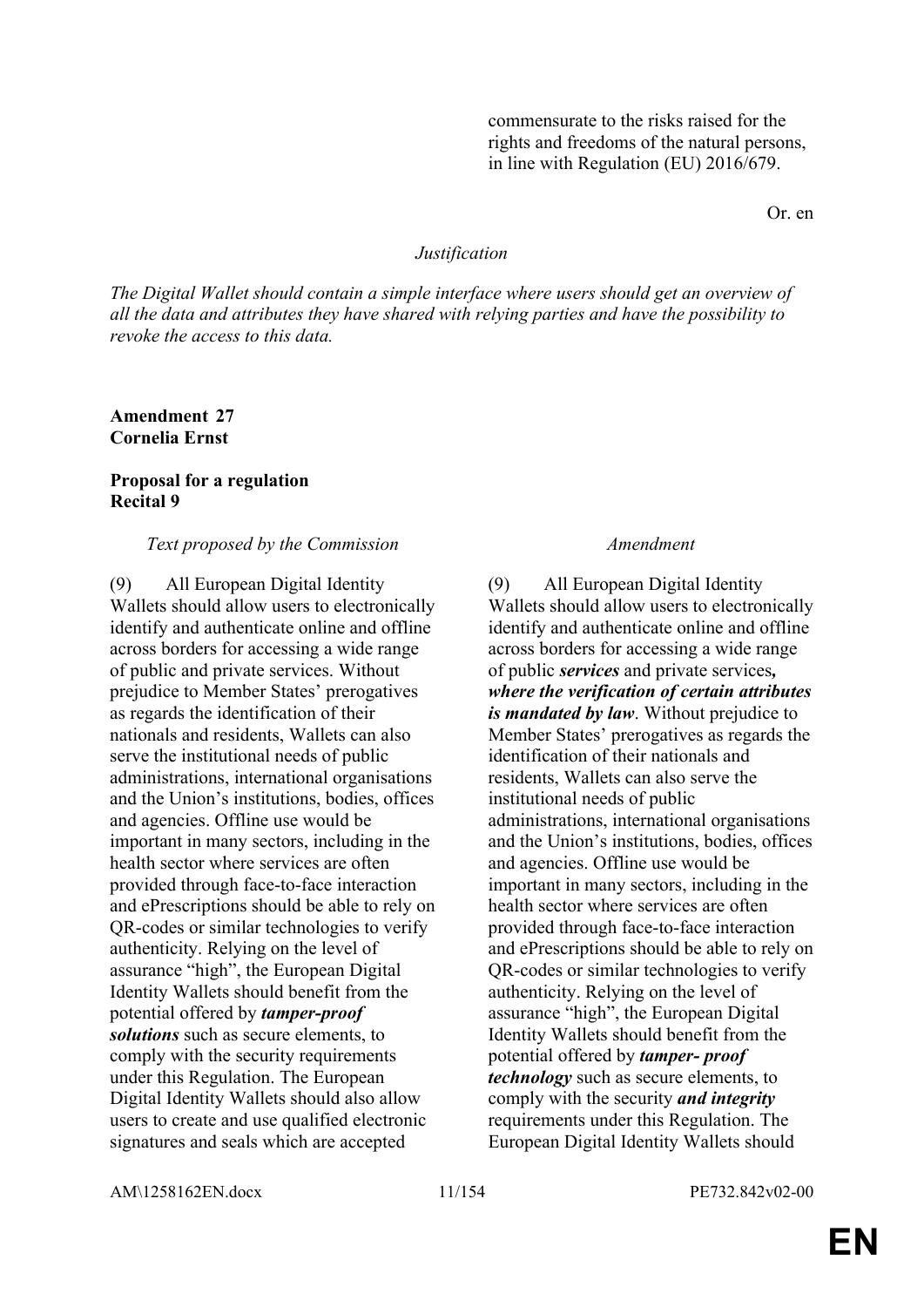across the EU. To achieve simplification and cost reduction benefits to persons and businesses across the EU, including by enabling powers of representation and emandates, Member States should issue European Digital Identity Wallets relying on common standards to ensure seamless interoperability and a high level of security. Only Member States' competent authorities can provide a high degree of confidence in establishing the identity of a person and therefore provide assurance that the person claiming or asserting a particular identity is in fact the person he or she claims to be. It is therefore necessary that the European Digital Identity Wallets rely on the legal identity of citizens, other residents or legal entities. Trust in the European Digital Identity Wallets would be enhanced by the fact that issuing parties are required to implement appropriate technical and organisational measures to ensure a level of security commensurate to the risks raised for the rights and freedoms of the natural persons, in line with Regulation (EU) 2016/679.

also allow users to create and use qualified electronic signatures and seals which are accepted across the EU. To achieve simplification and cost reduction benefits to persons and businesses across the EU, including by enabling powers of representation and e-mandates, Member States should issue European Digital Identity Wallets relying on common standards to ensure seamless interoperability and a high level of security. Only Member States' competent authorities can provide a high degree of confidence in establishing the identity of a person and therefore provide assurance that the person claiming or asserting a particular identity is in fact the person he or she claims to be. It is therefore necessary *for certain use cases* that the European Digital Identity Wallets rely on the legal identity of citizens, other residents or legal entities. Trust in the European Digital Identity Wallets would be enhanced by the fact that issuing parties are required to implement appropriate technical and organisational measures to ensure a level of security commensurate to the risks raised for the rights and freedoms of the natural persons, in line with Regulation (EU) 2016/679.

Or. en

### **Amendment 28 Tom Vandenkendelaere, Lukas Mandl, Emil Radev, Jeroen Lenaers**

**Proposal for a regulation Recital 9 a (new)**

*Text proposed by the Commission Amendment*

*(9 a) The European Digital Identity Wallet should be developed in a manner that ensures a high level of security, including the encryption of content. The Wallet should also allow the user to consult the history of the transactions,*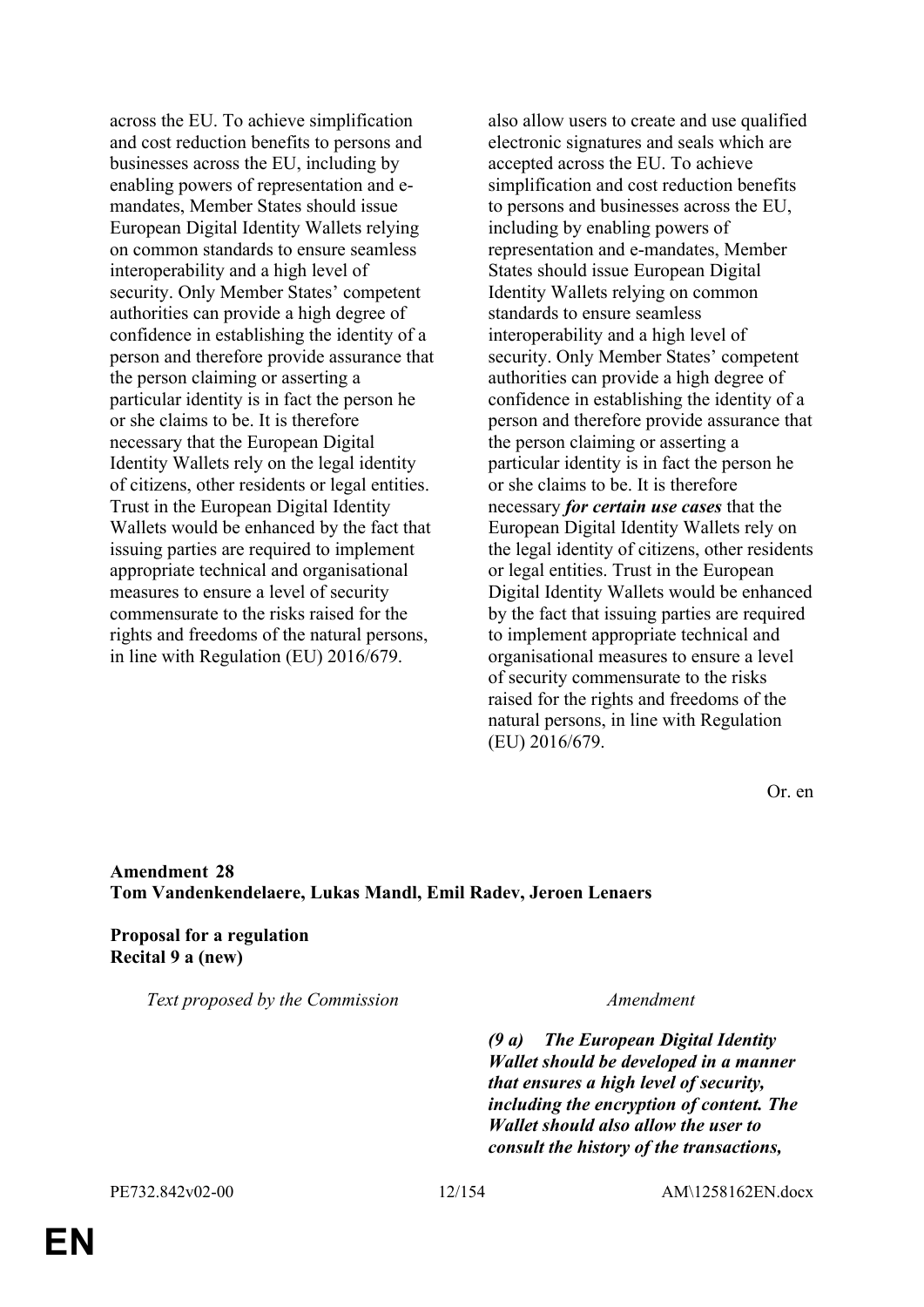*export the wallet's data, restore the access on a different device and block access to the wallet in case of a security breach, allowing for the data suspension, revocation or withdrawal, and offer the possibility to contact support services of the wallet's issuer.*

Or. en

#### **Amendment 29 Tom Vandenkendelaere, Lukas Mandl, Emil Radev, Jeroen Lenaers**

#### **Proposal for a regulation Recital 9 b (new)**

*Text proposed by the Commission Amendment*

*(9 b) One of the objectives of the European Digital Identity Wallet should be to improve the possibilities of citizens to make their own choices about what data they share, to minimise the amount of shared data for the service they want to use and to better manage and control the shared data.*

Or. en

### **Amendment 30 Tom Vandenkendelaere, Lukas Mandl, Emil Radev, Jeroen Lenaers**

### **Proposal for a regulation Recital 10**

#### *Text proposed by the Commission Amendment*

(10) In order to achieve a high level of security and trustworthiness, this Regulation establishes the requirements for European Digital Identity Wallets. The conformity of European Digital Identity Wallets with those requirements should be certified by accredited public or private sector bodies designated by Member

(10) In order to achieve a high level of security and trustworthiness, this Regulation establishes the requirements for European Digital Identity Wallets. The conformity of European Digital Identity Wallets with those requirements should be certified by accredited public or private sector bodies designated by Member

AM\1258162EN.docx 13/154 PE732.842v02-00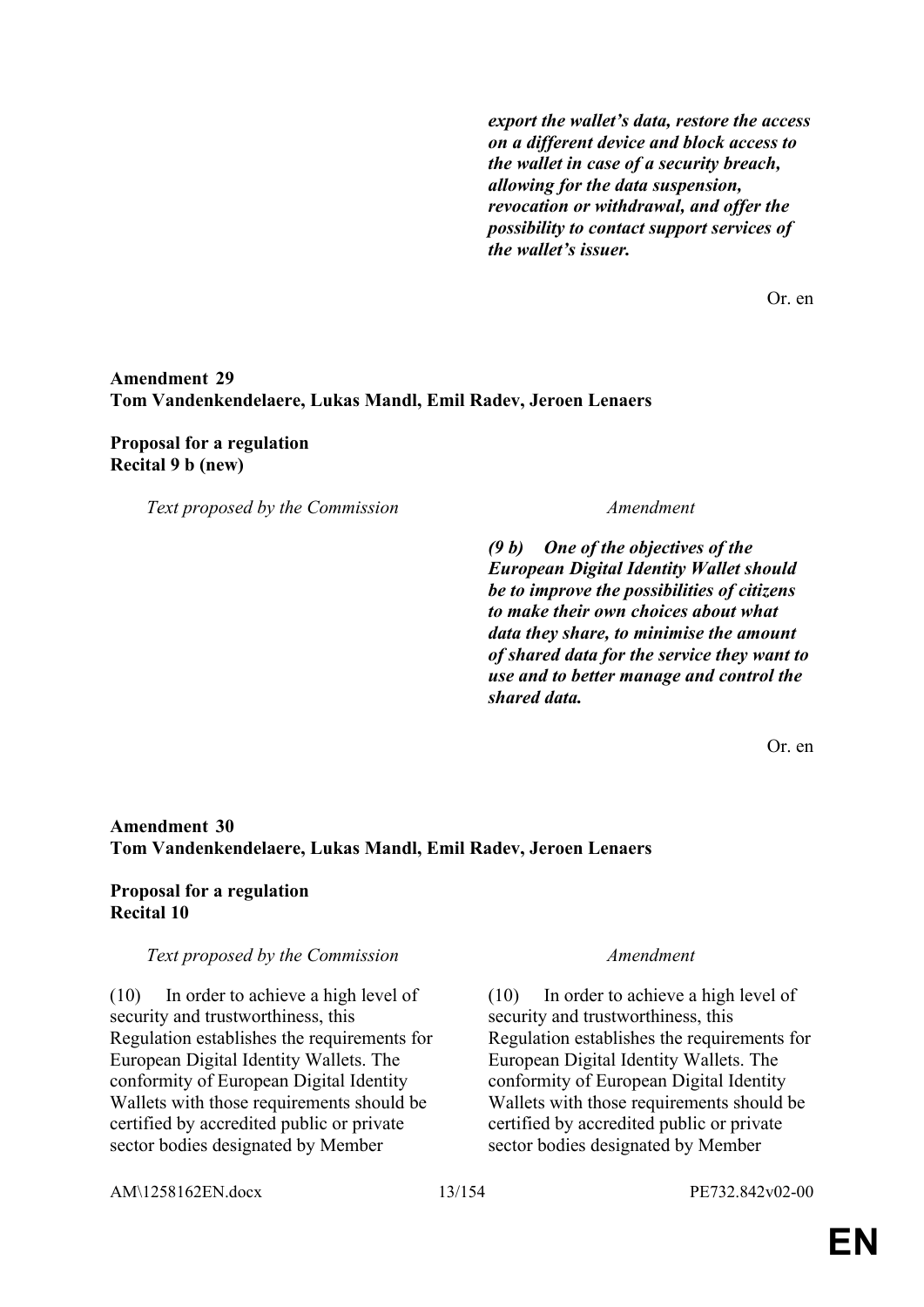States. Relying on a certification scheme based on the availability of commonly agreed standards with Member States should ensure a high level of trust *and* interoperability. Certification should in particular rely on the relevant European cybersecurity certifications schemes established pursuant to Regulation (EU) 2019/881<sup>20</sup> . Such certification should be without prejudice to certification as regards personal data processing pursuant to Regulation (EC) 2016/679

<sup>20</sup> Regulation (EU) 2019/881 of the European Parliament and of the Council of 17 April 2019 on ENISA (the European Union Agency for Cybersecurity) and on information and communications technology cybersecurity certification and repealing Regulation (EU) No 526/2013 (Cybersecurity Act), OJ L 151, 7.6.2019, p. 15

*\_\_\_\_\_\_\_\_\_\_\_\_\_\_\_\_\_ \_\_\_\_\_\_\_\_\_\_\_\_\_\_\_\_\_*

States. Relying on a certification scheme based on the availability of commonly agreed standards with Member States should ensure a high level of trust*,* interoperability *and data protection*. Certification should in particular rely on the relevant European cybersecurity certifications schemes established pursuant to Regulation (EU) 2019/881<sup>20</sup> . Such certification should be without prejudice to certification as regards personal data processing pursuant to Regulation (EC) 2016/679

<sup>20</sup> Regulation (EU) 2019/881 of the European Parliament and of the Council of 17 April 2019 on ENISA (the European Union Agency for Cybersecurity) and on information and communications technology cybersecurity certification and repealing Regulation (EU) No 526/2013 (Cybersecurity Act), OJ L 151, 7.6.2019, p. 15

Or. en

**Amendment 31 Cornelia Ernst**

### **Proposal for a regulation Recital 10**

*Text proposed by the Commission Amendment*

(10) In order to achieve a high level of security and trustworthiness, this Regulation establishes the requirements for European Digital Identity Wallets. The conformity of European Digital Identity Wallets with those requirements should be certified by accredited public or private sector bodies designated by Member States. Relying on a certification scheme based on *the availability of* commonly agreed standards with Member States should ensure a high level of trust and

(10) In order to achieve a high level of security and trustworthiness, this Regulation establishes the requirements for European Digital Identity Wallets. The conformity of European Digital Identity Wallets with those requirements should be certified by accredited public or private sector bodies designated by Member States. Relying on a certification scheme based on *state of the art technology and* commonly agreed standards with Member States should ensure a high level of trust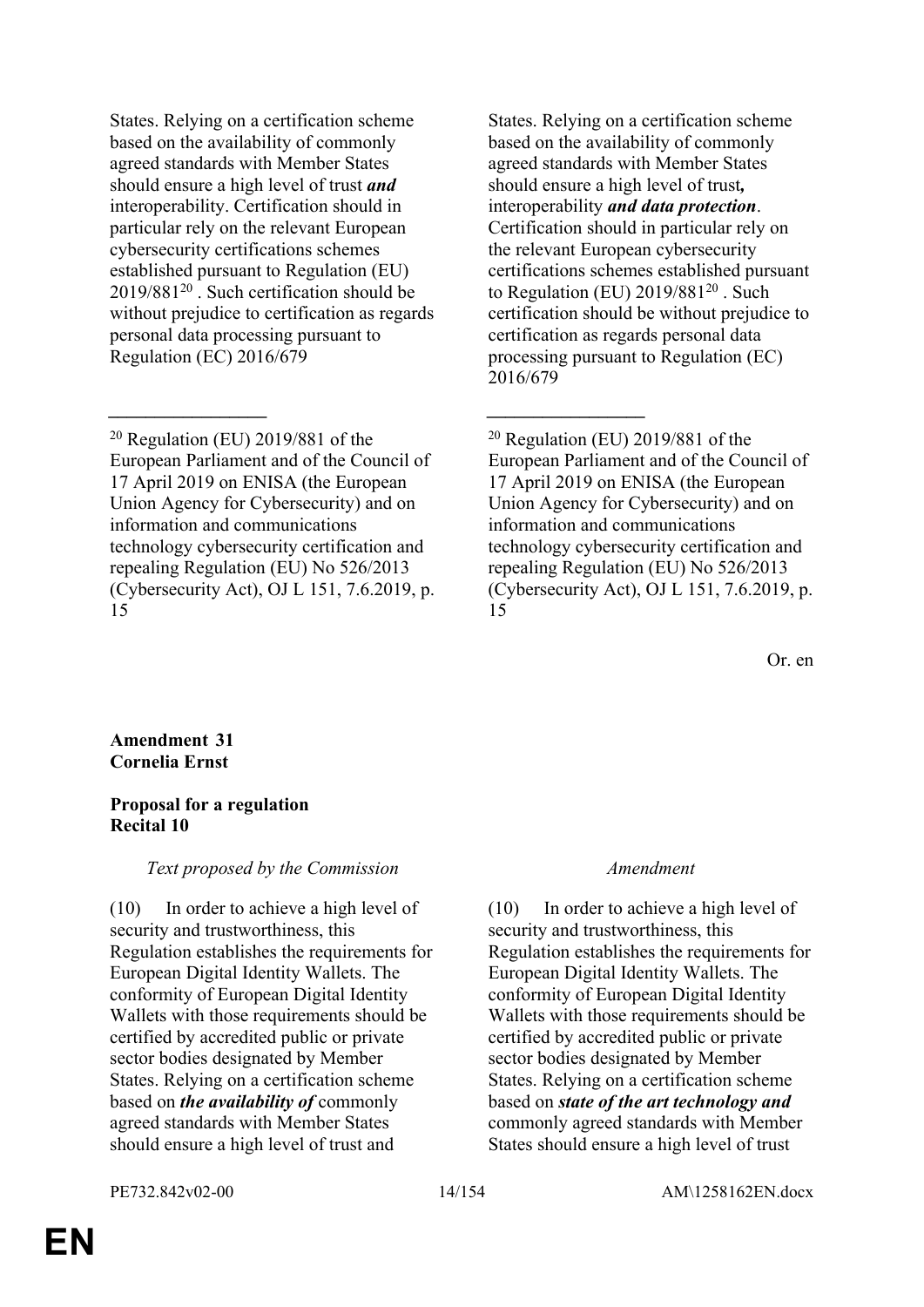interoperability. Certification should in particular rely on the relevant European cybersecurity certifications schemes established pursuant to Regulation (EU) 2019/881<sup>20</sup> . Such certification should be without prejudice to certification as regards personal data processing pursuant to Regulation (EC) 2016/679

and interoperability. Certification should in particular rely on the relevant European cybersecurity certifications schemes established pursuant to Regulation (EU) 2019/881<sup>20</sup>. Such certification should be without prejudice to certification as regards personal data processing pursuant to Regulation (EC) 2016/679

<sup>20</sup> Regulation (EU) 2019/881 of the European Parliament and of the Council of 17 April 2019 on ENISA (the European Union Agency for Cybersecurity) and on information and communications technology cybersecurity certification and repealing Regulation (EU) No 526/2013 (Cybersecurity Act), OJ L 151, 7.6.2019, p. 15

Or. en

### **Amendment 32 Tom Vandenkendelaere, Lukas Mandl, Emil Radev, Jeroen Lenaers**

*\_\_\_\_\_\_\_\_\_\_\_\_\_\_\_\_\_ \_\_\_\_\_\_\_\_\_\_\_\_\_\_\_\_\_*

### **Proposal for a regulation Recital 11**

### *Text proposed by the Commission Amendment*

(11) European Digital Identity Wallets should ensure the highest level of security for the personal data used for authentication irrespective of whether such data is stored locally *or* on cloud-based solutions, taking into account the different levels of risk. Using biometrics to authenticate is one of the identifications methods providing a high level of confidence, in particular when used in combination with other elements of authentication. Since biometrics represents a unique characteristic of a person, the use of biometrics requires organisational and security measures, commensurate to the risk that such processing may entail to the rights and freedoms of natural persons and

(11) European Digital Identity Wallets should ensure the highest level of security for the personal data used for authentication irrespective of whether such data is stored locally*,* on cloud-based solutions *or on a combination of both*, taking into account the different levels of risk. Using biometrics to authenticate is one of the identifications methods providing a high level of confidence, in particular when used in combination with other elements of authentication*. Nevertheless, it should not be a precondition for using the European Digital Identity Wallet*. Since biometrics represents a unique characteristic of a person, the use of biometrics requires

AM\1258162EN.docx 15/154 PE732.842v02-00

<sup>20</sup> Regulation (EU) 2019/881 of the European Parliament and of the Council of 17 April 2019 on ENISA (the European Union Agency for Cybersecurity) and on information and communications technology cybersecurity certification and repealing Regulation (EU) No 526/2013 (Cybersecurity Act), OJ L 151, 7.6.2019, p. 15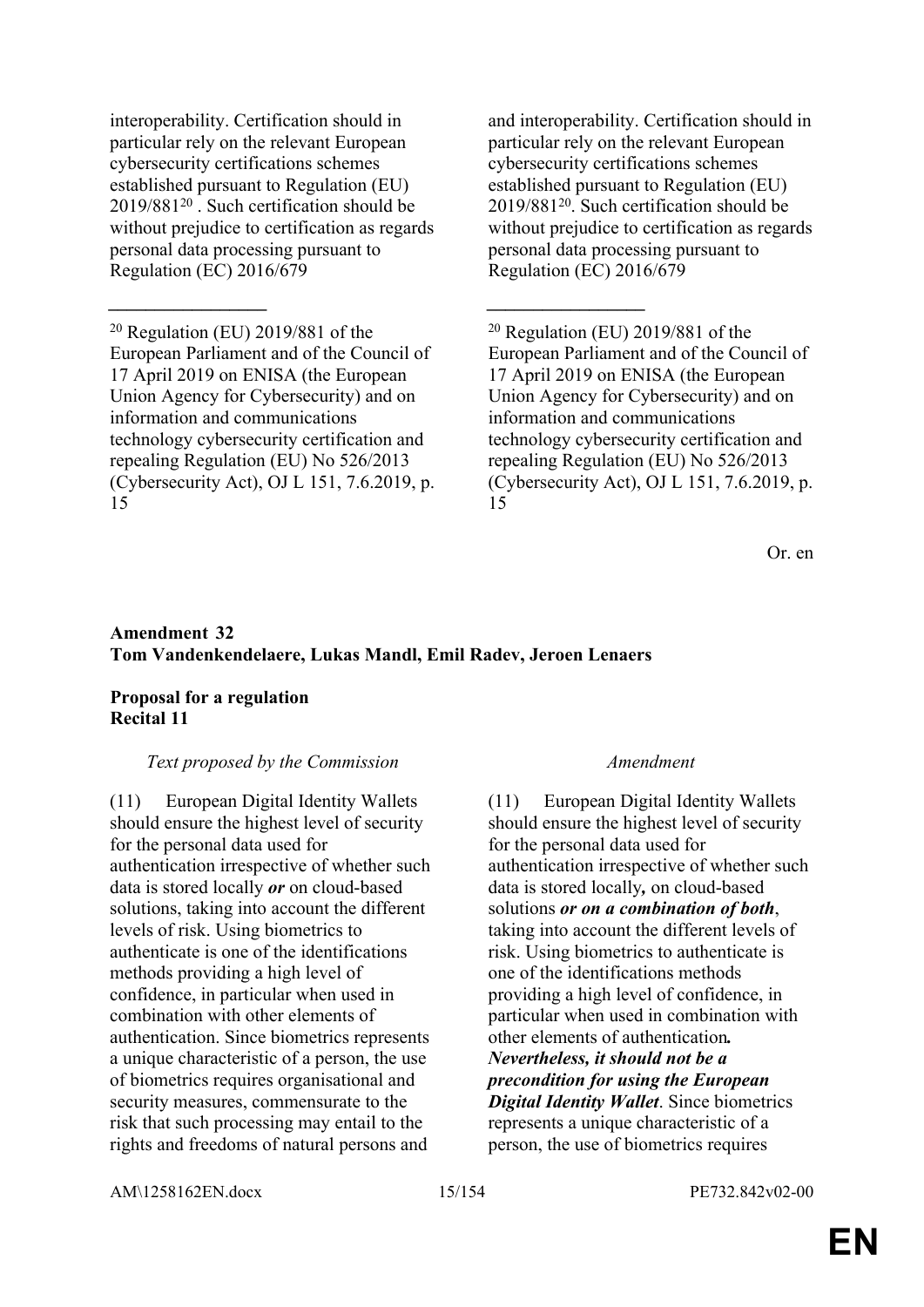in accordance with Regulation 2016/679. organisational and security measures,

commensurate to the risk that such processing may entail to the rights and freedoms of natural persons and in accordance with Regulation 2016/679. *Storing information from the European Digital Identity Wallet in the cloud, including biometric data, has to be an optional feature only active after the user has given explicit consent and should be revocable at all times. Personal data used for authentication should always be encrypted, regardless of whether they are stored locally or on cloud-based solutions.*

Or. en

### **Amendment 33 Cornelia Ernst**

### **Proposal for a regulation Recital 11**

#### *Text proposed by the Commission Amendment*

(11) European Digital Identity Wallets should ensure the highest level of security for the personal data used for authentication irrespective of whether such data is stored locally or on cloud-based solutions, taking into account the different levels of risk. *Using biometrics to authenticate is one of the identifications methods providing a high level of confidence, in particular when used in combination with other elements of authentication.* Since biometrics represents a unique characteristic of a person, the use of biometrics *requires organisational and security measures, commensurate to the risk that such processing may entail to the rights and freedoms of natural persons and in accordance with Regulation 2016/679*.

(11) European Digital Identity Wallets should ensure the highest level of security for the personal data used for authentication irrespective of whether such data is stored locally or on cloud-based solutions, taking into account the different levels of risk. Since biometrics represents a unique*, immutable* characteristic of a person, the use of biometrics *required for authentication is not appropriate. Storing information from the European Digital Identity Wallet in the cloud has to be an optional feature only active after the user has given explicit consent. Member States should offer at least one European Digital Identity Wallet that stores cryptographic material and handles transactions on the user device without requiring cloud services. Where the European Digital Identity Wallet is provided on the Smartphone of the user its cryptographic material should be stored in the secure*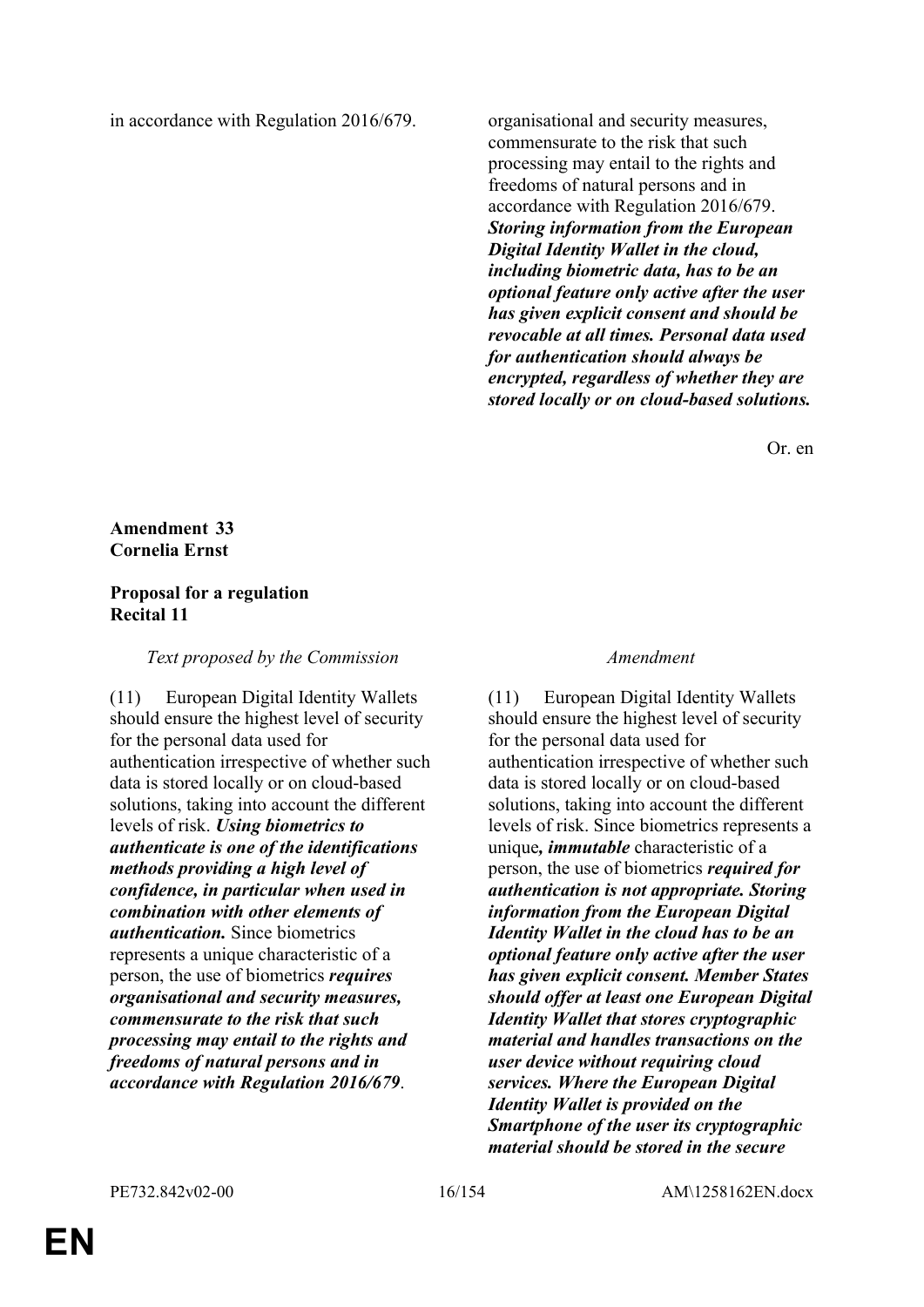*elements of the device*.

### **Amendment 34 Marina Kaljurand, Paul Tang**

#### **Proposal for a regulation Recital 11**

#### *Text proposed by the Commission Amendment*

(11) European Digital Identity Wallets should ensure the highest level of security for the personal data used for authentication irrespective of whether such data is stored locally or on cloud-based solutions, taking into account the different levels of risk. Using biometrics to authenticate is one of the identifications methods providing a high level of confidence*, in particular* when used in combination with *other elements of* authentication. Since biometrics represents a unique characteristic of a person, the use of biometrics requires organisational and security measures, commensurate to the risk that such processing may entail to the rights and freedoms of natural persons and in accordance with Regulation 2016/679.

(11) European Digital Identity Wallets should ensure the highest level of security for the personal data used for authentication irrespective of whether such data is stored locally or on cloud-based solutions, taking into account the different levels of risk. Using biometrics to authenticate is one of the identifications methods providing a high level of confidence when used in combination with *two-factor* authentication. Since biometrics represents a unique characteristic of a person, the use of biometrics requires organisational and security measures, commensurate to the risk that such processing may entail to the rights and freedoms of natural persons and in accordance with Regulation 2016/679. *Authentication via biometrics should not be a precondition for using the European Digital Identity Wallet.*

Or. en

#### *Justification*

*Biometrics should not be considered a cure-for-all.*

**Amendment 35 Patrick Breyer** on behalf of the Verts/ALE Group

### **Proposal for a regulation**

AM\1258162EN.docx 17/154 PE732.842v02-00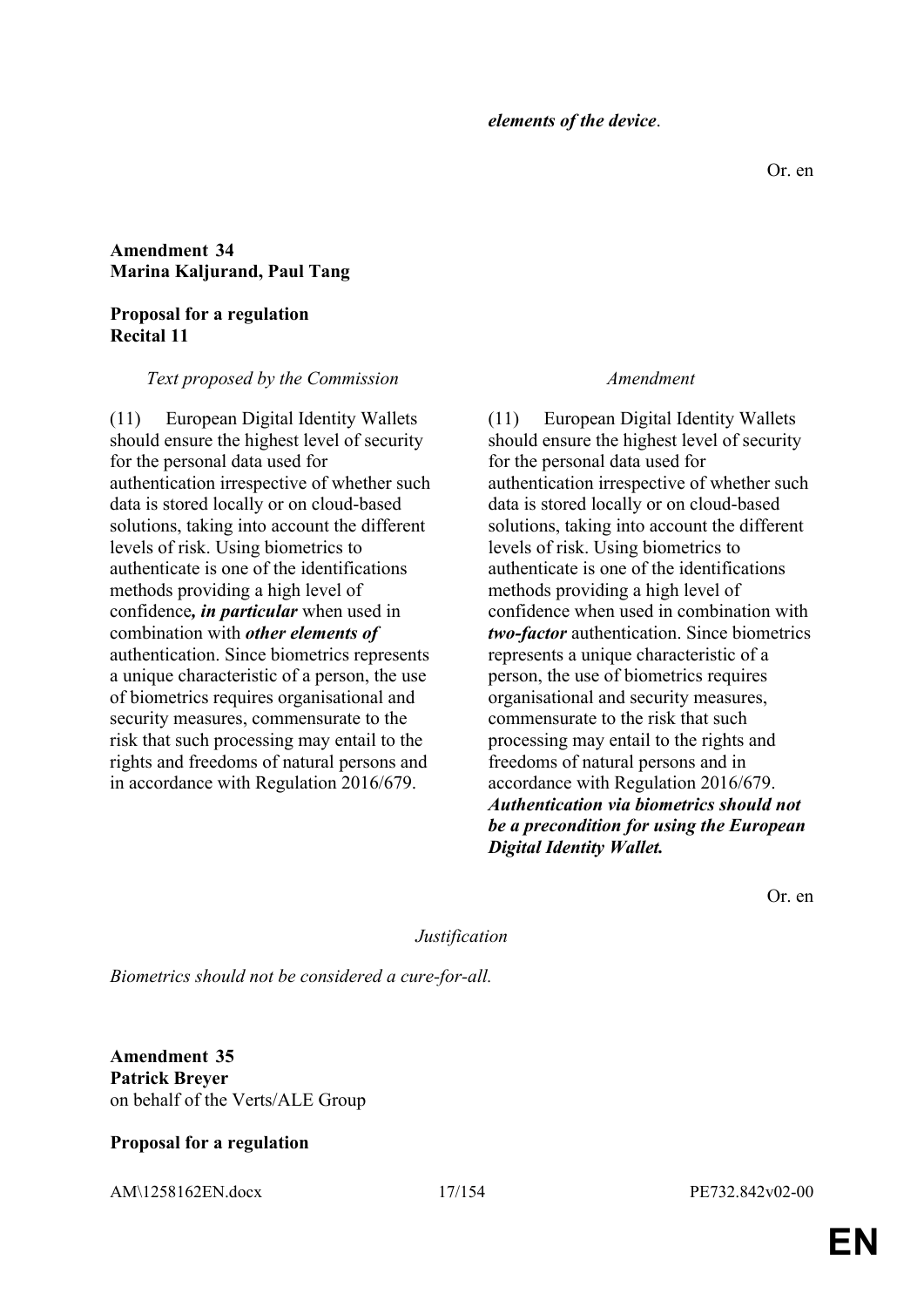### **Recital 11**

*Text proposed by the Commission Amendment*

(11) European Digital Identity Wallets should ensure the highest level of security for the personal data used for authentication *irrespective of whether such data is stored locally or on cloudbased solutions, taking into account the different levels of risk*. Using biometrics to authenticate is one of the identifications methods *providing a high level of confidence*, in particular when used in combination with other elements of authentication. Since biometrics represents a unique characteristic of a person, the use of *biometrics* requires organisational *and* security measures, commensurate to the risk that such processing may entail to the rights and freedoms of natural persons and in accordance with *Regulation 2016/679*.

(11) European Digital Identity Wallets should ensure the highest level of security for the personal data used for authentication . Using biometrics to authenticate is one of the identifications methods, in particular when used in combination with other elements of authentication. Since biometrics represents a unique characteristic of a person, the use of *biometric data is limited to specific scenarios pursuant to Article 9 of Regulation (EU) 2016/679, and* requires *technical and* organisational security measures, commensurate to the risk that such processing may entail to the rights and freedoms of natural persons and in accordance with *Regulation (EU) 2016/679*.

Or. en

**Amendment 36 Marina Kaljurand, Birgit Sippel**

**Proposal for a regulation Recital 11 a (new)**

*Text proposed by the Commission Amendment*

*(11 a) The obligation on the European Digital Identity Wallet to ensure effective portability of data under this Regulation complements the right to data portability under Regulation (EU) 2016/679.*

Or. en

**Amendment 37 Cornelia Ernst**

### **Proposal for a regulation**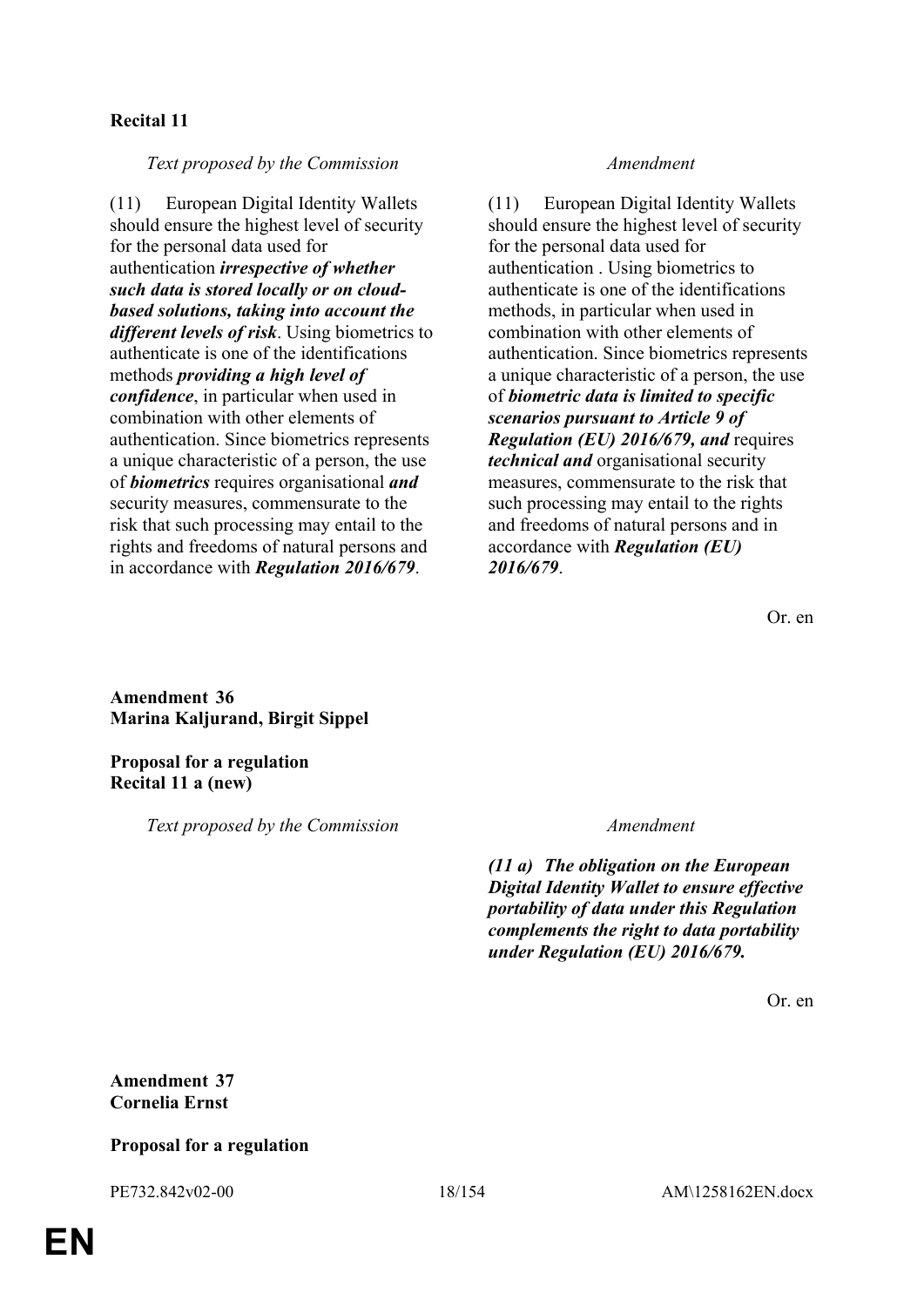### **Recital 12**

*Text proposed by the Commission Amendment*

*(12) To ensure that the European Digital Identity framework is open to innovation, technological development and future-proof, Member States should be encouraged to set-up jointly sandboxes to test innovative solutions in a controlled and secure environment in particular to improve the functionality, protection of personal data, security and interoperability of the solutions and to inform future updates of technical references and legal requirements. This environment should foster the inclusion of European Small and Medium Enterprises, start-ups and individual innovators and researchers.*

**Amendment 38 Patrick Breyer** on behalf of the Verts/ALE Group

#### **Proposal for a regulation Recital 12**

#### *Text proposed by the Commission Amendment*

(12) To ensure that the European Digital Identity framework is open to innovation, technological development and futureproof, Member States should be encouraged to set-up jointly sandboxes to test innovative solutions in a controlled and secure environment in particular to improve the functionality, protection of personal data, security and interoperability of the solutions and to inform future updates of technical references and legal requirements. This environment should foster the inclusion of European Small and Medium Enterprises, start-ups and

*deleted*

Or. en

(12) To ensure that the European Digital Identity framework is open to innovation, technological development and futureproof, Member States should be encouraged to set-up jointly sandboxes to test innovative solutions in a controlled and secure environment in particular to improve the functionality, protection of personal data, security and interoperability of the solutions and to inform future updates of technical references and legal requirements. This environment should foster the inclusion of European Small and Medium Enterprises, start-ups and individual innovators and researchers*,*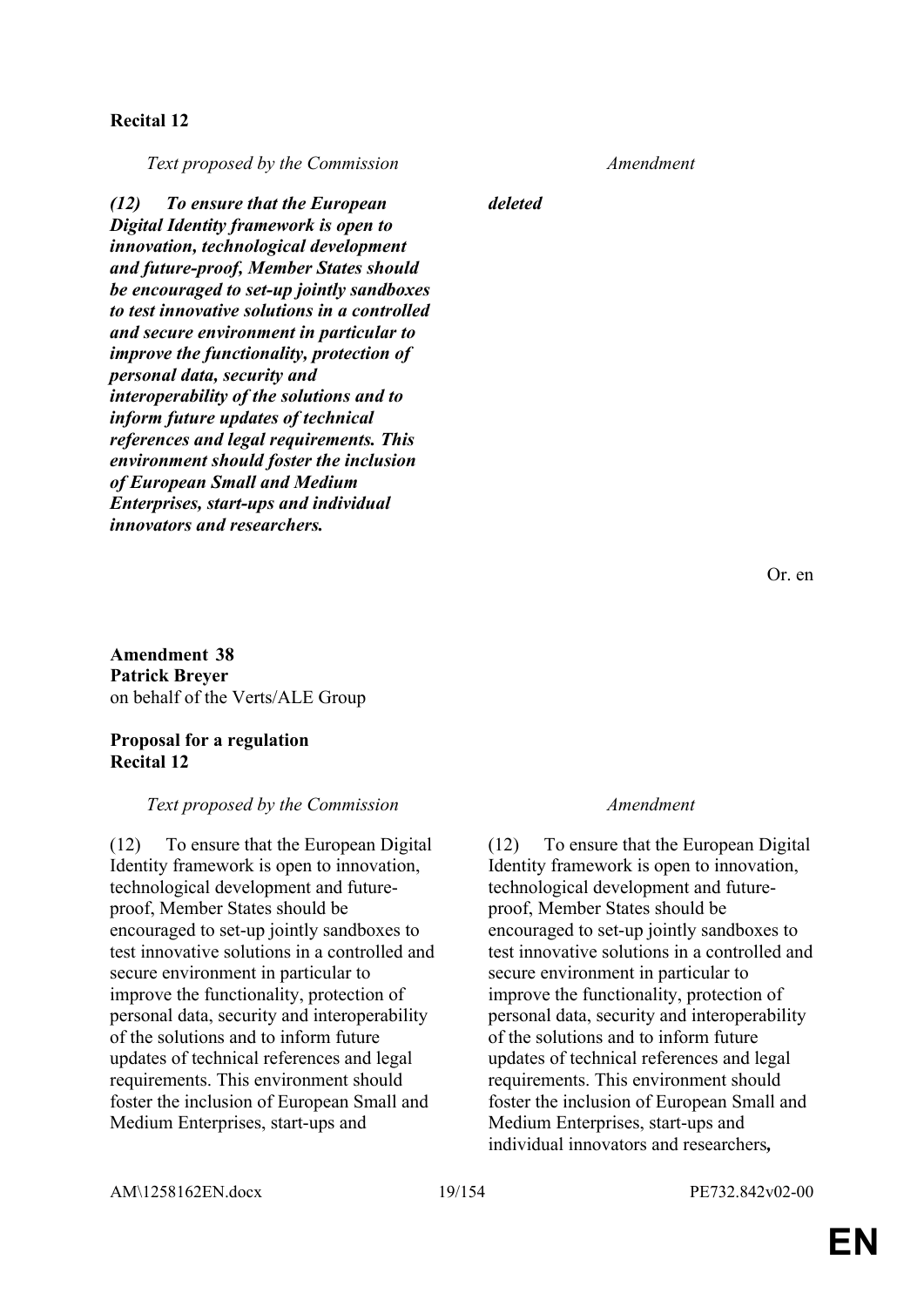individual innovators and researchers. *while improving compliance and* 

*preventing the placing on the market of solutions not in line with Union legislation on data protection and IT security*.

Or. en

### **Amendment 39 Harald Vilimsky**

### **Proposal for a regulation Recital 14**

### *Text proposed by the Commission Amendment*

(14) The process of notification of electronic identification schemes should be simplified and accelerated to promote the access to convenient, trusted, secure and innovative authentication and identification solutions and, where relevant, to encourage *private identity providers to offer electronic identification schemes to* Member *State's authorities for notification as national* electronic identity *card schemes* under Regulation 910/2014.

(14) *Only Member States' competent authorities can provide a high degree of confidence in establishing the identity of a person and therefore provide assurance that the person claiming or asserting a particular identity is in fact the person he or she claims to be.* The process of notification of electronic identification schemes should be simplified and accelerated to promote the access to convenient, trusted, secure and innovative authentication and identification solutions and, where relevant, to encourage Member *States to produce* electronic identity *cards* under Regulation 910/2014.

Or. en

**Amendment 40 Harald Vilimsky**

**Proposal for a regulation Recital 14 a (new)**

*Text proposed by the Commission Amendment*

*(14 a) Sanctions for negligence in the protection of personal data by private identity providers or on consumer or*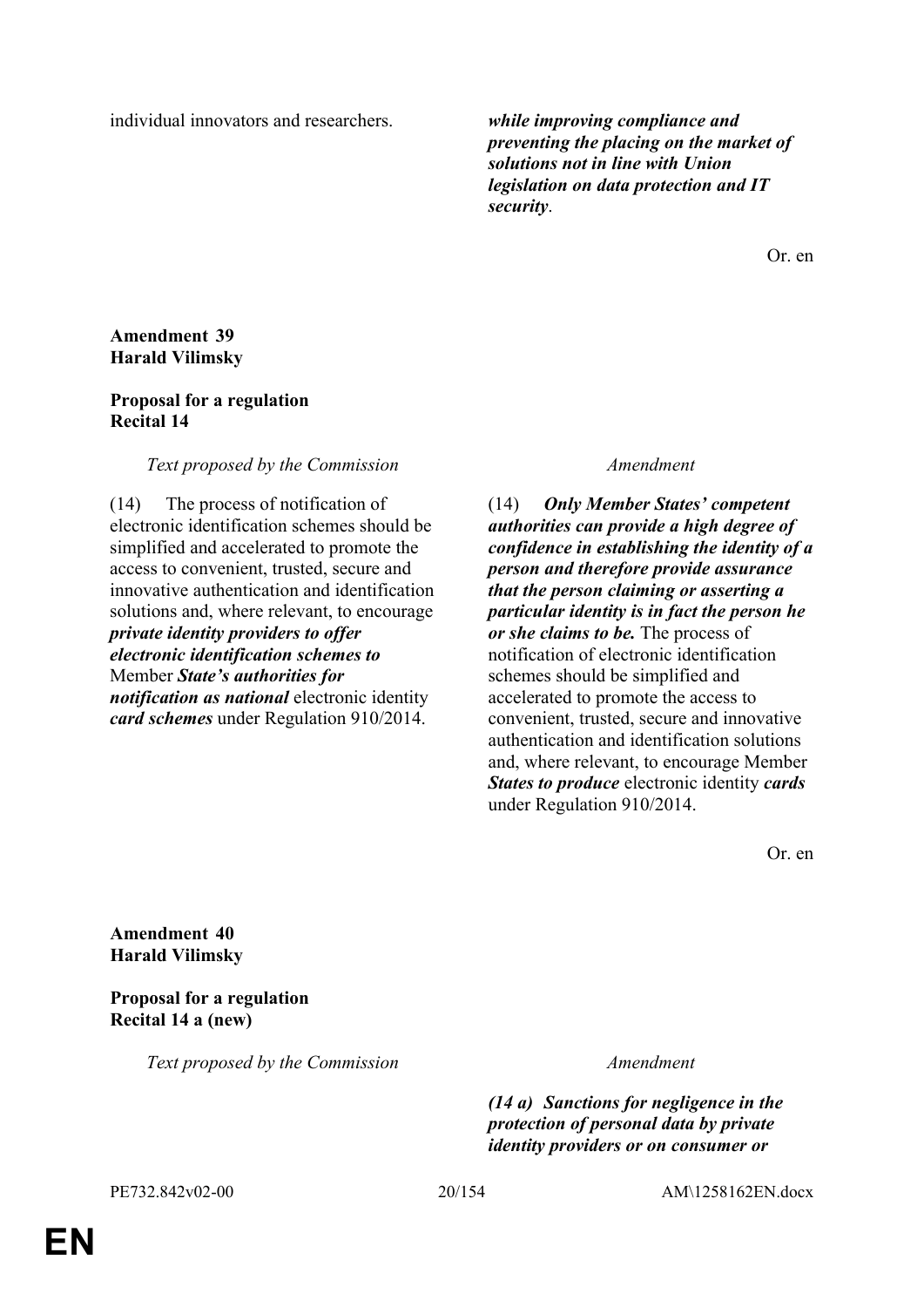*consumer use platforms and sites should be dissuasive in order to promote access to practical, reliable, secure and innovative authentication and identification solutions.*

Or. en

**Amendment 41 Patrick Breyer** on behalf of the Verts/ALE Group

#### **Proposal for a regulation Recital 17**

*Text proposed by the Commission Amendment*

*(17) Service providers use the identity data provided by the set of person identification data available from electronic identification schemes pursuant to Regulation (EU) No 910/2014 in order to match users from another Member State with the legal identity of that user. However, despite the use of the eIDAS data set, in many cases ensuring an accurate match requires additional information about the user and specific unique identification procedures at national level. To further support the usability of electronic identification means, this Regulation should require Member States to take specific measures to ensure a correct identity match in the process of electronic identification. For the same purpose, this Regulation should also extend the mandatory minimum data set and require the use of a unique and persistent electronic identifier in conformity with Union law in those cases where it is necessary to legally identify the user upon his/her request in a unique and persistent way.*

*deleted*

*(linked to deletion of Article 11a)*

Or. en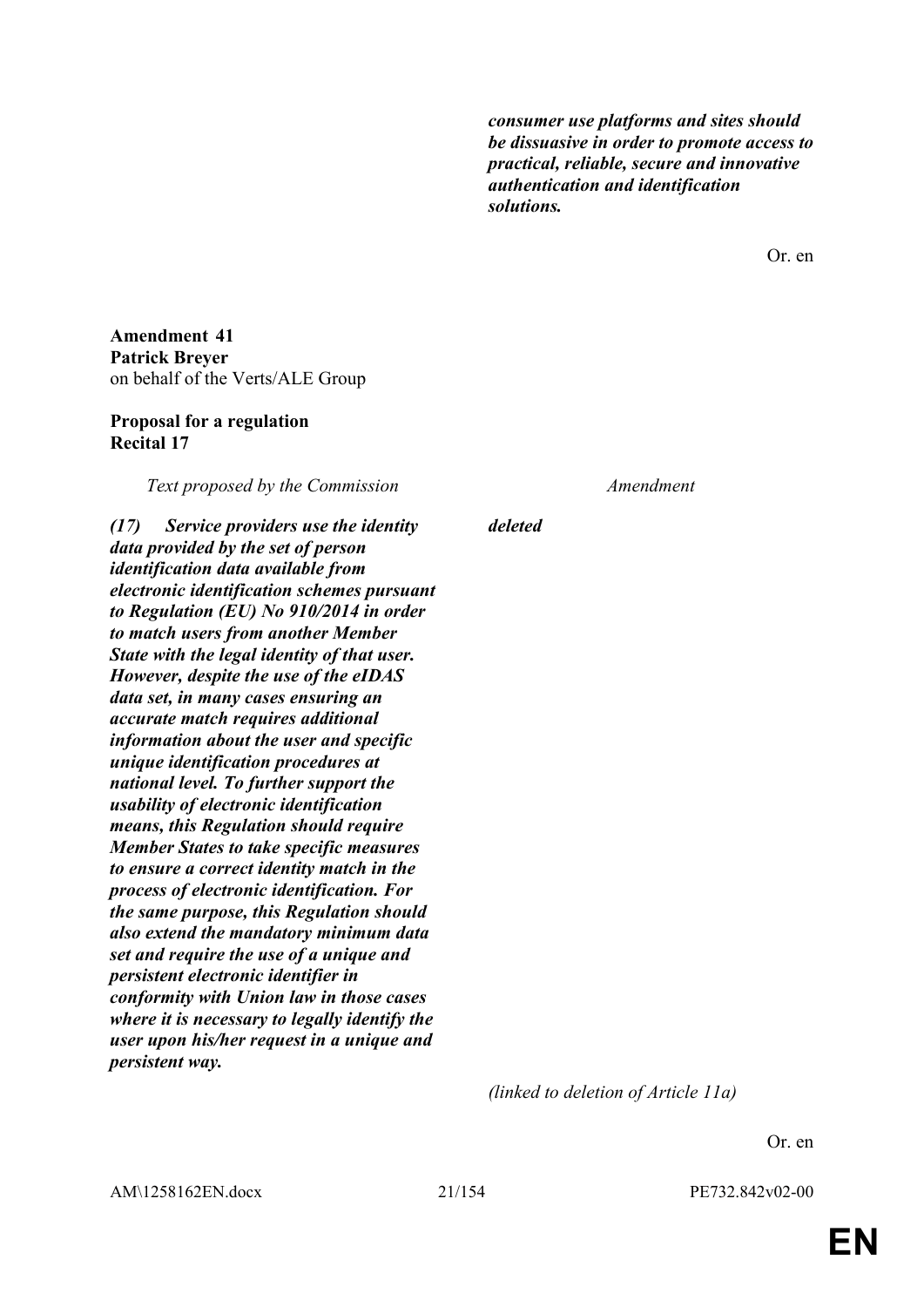### **Amendment 42 Cornelia Ernst**

#### **Proposal for a regulation Recital 17**

### *Text proposed by the Commission Amendment*

(17) Service providers use the identity data provided by the set of person identification data available from electronic identification schemes pursuant to Regulation (EU) No 910/2014 in order to match users from another Member State with the legal identity of that user. *However, despite the use of the eIDAS data set, in many cases ensuring an accurate match requires additional information about the user and specific unique identification procedures at national level.* To further support the usability of electronic identification means, this Regulation should require Member States to take specific measures to ensure a correct identity match in the process of electronic identification. *For the same purpose, this Regulation should also extend the mandatory minimum data set and require the use of a unique and persistent electronic identifier in conformity with Union law in those cases where it is necessary to legally identify the user upon his/her request in a unique and persistent way.*

(17) Service providers use the identity data provided by the set of person identification data available from electronic identification schemes pursuant to Regulation (EU) No 910/2014 in order to match users from another Member State with the legal identity of that user. To further support the usability of electronic identification means, this Regulation should require Member States to take specific measures to ensure a correct identity match in the process of electronic identification.

Or. en

**Amendment 43 Cristian Terheş**

#### **Proposal for a regulation Recital 17**

*Text proposed by the Commission Amendment*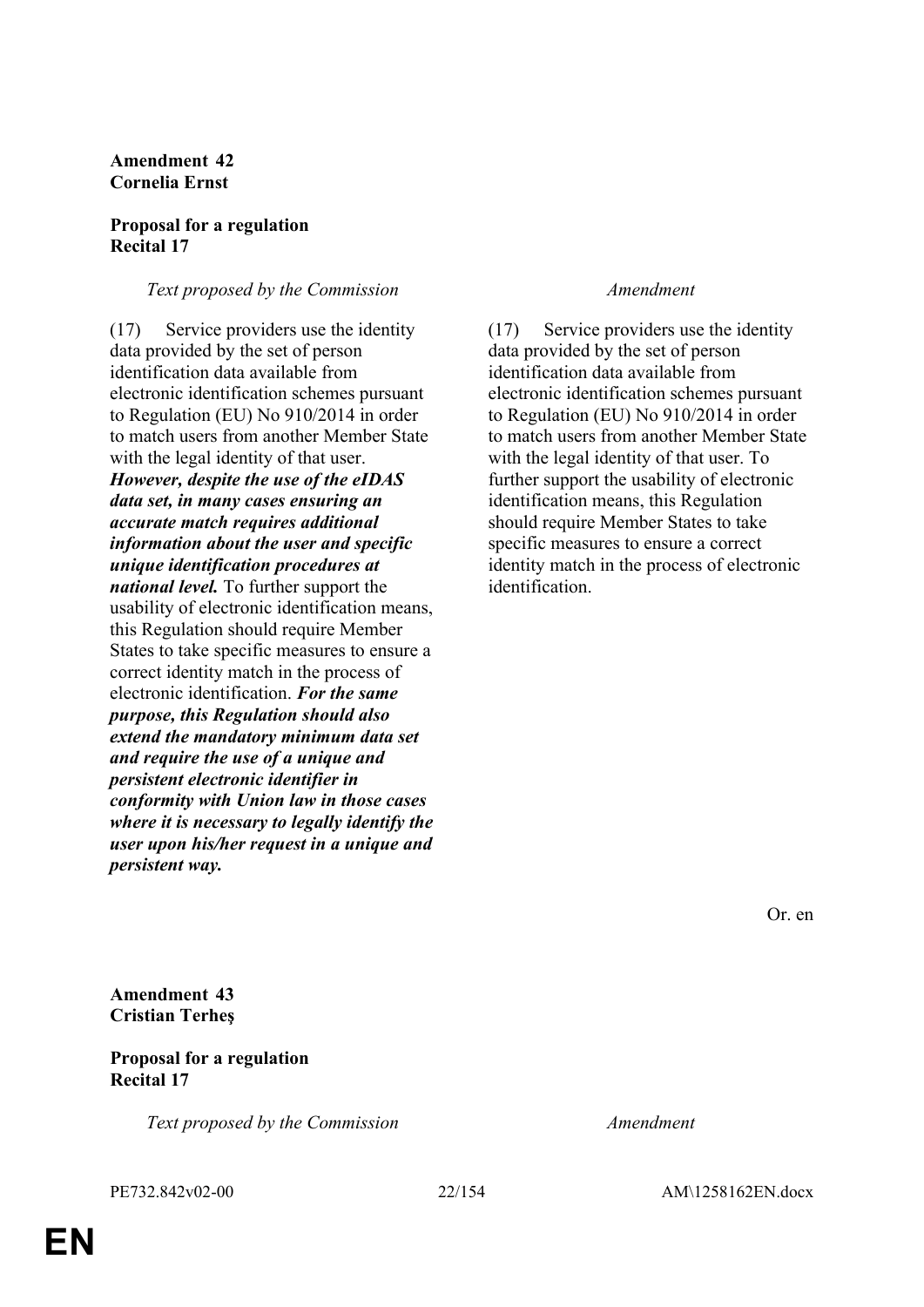(17) Service providers use the identity data provided by the set of person identification data available from electronic identification schemes pursuant to Regulation (EU) No 910/2014 in order to match users from another Member State with the legal identity of that user. However, despite the use of the eIDAS data set, in many cases ensuring an accurate match requires additional information about the user and specific unique identification procedures at national level. To further support the usability of electronic identification means, this Regulation should require Member States to take specific measures to ensure a correct identity match in the process of electronic identification. *For the same purpose, this Regulation should also extend the mandatory minimum data set and require the use of a unique and persistent electronic identifier in conformity with Union law in those cases where it is necessary to legally identify the user upon his/her request in a unique and persistent way.*

(17) Service providers use the identity data provided by the set of person identification data available from electronic identification schemes pursuant to Regulation (EU) No 910/2014 in order to match users from another Member State with the legal identity of that user. However, despite the use of the eIDAS data set, in many cases ensuring an accurate match requires additional information about the user and specific unique identification procedures at national level. To further support the usability of electronic identification means, this Regulation should require Member States to take specific measures to ensure a correct identity match in the process of electronic identification.

Or. en

### **Amendment 44 Yana Toom, Lucia Ďuriš Nicholsonová, Maite Pagazaurtundúa, Olivier Chastel**

#### **Proposal for a regulation Recital 17**

#### *Text proposed by the Commission Amendment*

(17) Service providers use the identity data provided by the set of person identification data available from electronic identification schemes pursuant to Regulation (EU) No 910/2014 in order to match users from another Member State with the legal identity of that user. However, despite the use of the eIDAS data set, in many cases ensuring an accurate match requires additional

(17) Service providers use the identity data provided by the set of person identification data available from electronic identification schemes pursuant to Regulation (EU) No 910/2014 in order to match users from another Member State with the legal identity of that user. However, despite the use of the eIDAS data set, in many cases ensuring an accurate match requires additional

AM\1258162EN.docx 23/154 PE732.842v02-00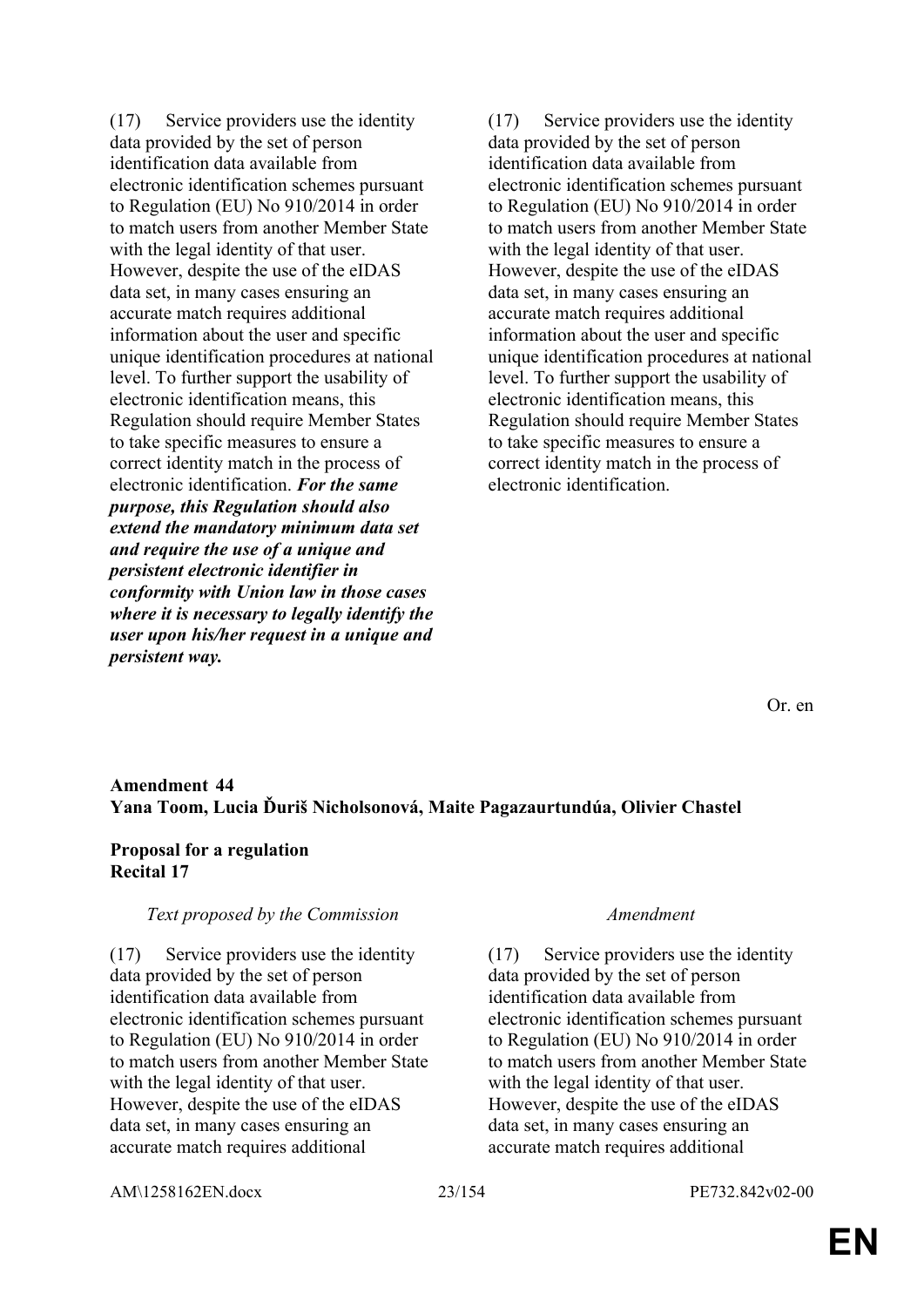information about the user and specific unique identification procedures at national level. To further support the usability of electronic identification means, this Regulation should require Member States to take specific measures to ensure a correct identity match in the process of electronic identification. For the same purpose, this Regulation should also extend the mandatory minimum data set and require the use of a unique and persistent electronic identifier in conformity with Union law in those cases where it is necessary to legally identify the user upon his/her request in a unique and persistent way.

information about the user and specific unique identification procedures at national level. To further support the usability of electronic identification means, this Regulation should require Member States to take specific measures to ensure a correct identity match in the process of electronic identification. For the same purpose, this Regulation should also extend the mandatory minimum data set and require the use of a unique and persistent electronic identifier in conformity with Union law in those *cross-border* cases where it is necessary to legally identify the user upon his/her request in a unique and persistent way. *However, given the potential risks to privacy inherent to a unique and persistent identifier, its use shall be restricted in all other cases.*

Or. en

### *Justification*

*Justification: A unique and persistent identifier can help reduce the amount of data necessary to produce an accurate identity match, but it comes with risks if it is used in inappropriate scenarios. In order to mitigate the potentials risks, it is necessary to limit its use to only the situations where it can provide concrete benefits.*

### **Amendment 45 Tom Vandenkendelaere, Lukas Mandl, Emil Radev, Jeroen Lenaers**

#### **Proposal for a regulation Recital 17**

#### *Text proposed by the Commission Amendment*

(17) Service providers use the identity data provided by the set of person identification data available from electronic identification schemes pursuant to Regulation (EU) No 910/2014 in order to match users from another Member State with the legal identity of that user. However, despite the use of the eIDAS data set, in many cases ensuring an accurate match requires additional

(17) Service providers use the identity data provided by the set of person identification data available from electronic identification schemes pursuant to Regulation (EU) No 910/2014 in order to match users from another Member State with the legal identity of that user. However, despite the use of the eIDAS data set, in many cases ensuring an accurate match requires additional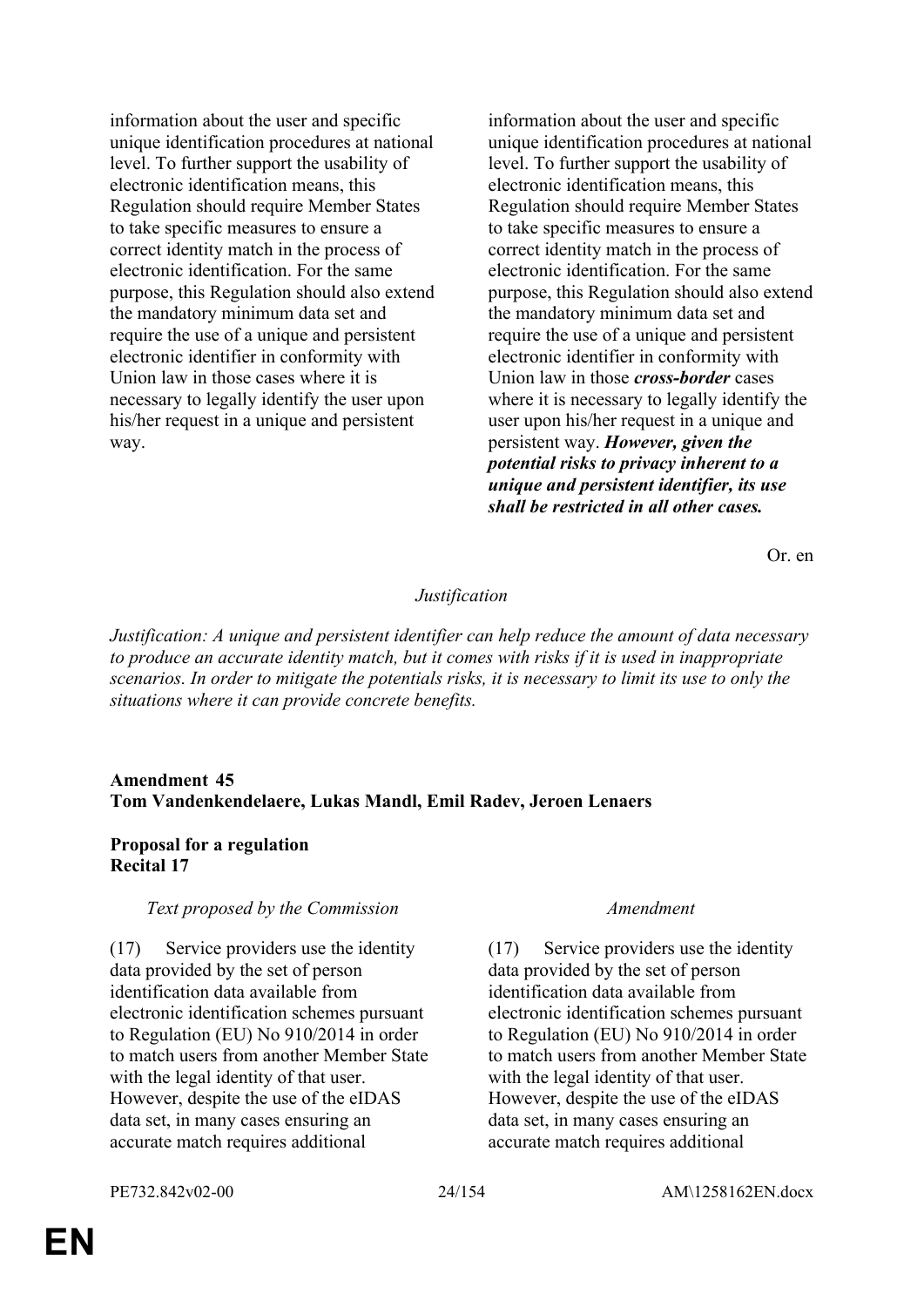information about the user and specific unique identification procedures at national level. To further support the usability of electronic identification means, this Regulation should require Member States to take specific measures to ensure a correct identity match in the process of electronic identification. For the same purpose, this Regulation should also extend the mandatory minimum data set and require the use of a unique and persistent electronic identifier in conformity with Union law in those cases where it is necessary to legally identify the user upon his/her request in a unique and persistent way.

information about the user and specific unique identification procedures at national level. To further support the usability of electronic identification means, this Regulation should require Member States to take specific measures to ensure a correct *and targeted* identity match in the process of electronic identification. For the same purpose, this Regulation should also extend the mandatory minimum data set and require the use of a unique and persistent electronic identifier in conformity with Union law in those cases where it is necessary to legally identify the user upon his/her request in a unique and persistent way. *Such process should be driven by the data minimisation principle.*

Or. en

### **Amendment 46 Cornelia Ernst**

#### **Proposal for a regulation Recital 22**

### *Text proposed by the Commission Amendment*

(22) In order to streamline the cybersecurity obligations imposed on trust service providers, as well as to enable these providers and their respective competent authorities to benefit from the legal framework established by Directive XXXX/XXXX (NIS2 Directive), trust services are required to take appropriate technical and organisational measures pursuant to Directive XXXX/XXXX (NIS2 Directive), such as measures addressing system failures, human error, malicious actions or natural phenomena in order to manage the risks posed to the security of network and information systems which those providers use in the provision of their services as well as to notify significant incidents and cyber threats in accordance with Directive XXXX/XXXX (NIS2

(22) In order to streamline the cybersecurity obligations imposed on trust service providers, as well as to enable these providers and their respective competent authorities to benefit from the legal framework established by Directive XXXX/XXXX (NIS2 Directive), trust services are required to take appropriate technical and organisational measures pursuant to Directive XXXX/XXXX (NIS2 Directive), such as measures addressing system failures, human error, malicious actions or natural phenomena in order to manage the risks posed to the security of network and information systems which those providers use in the provision of their services as well as to notify significant incidents and cyber threats in accordance with Directive XXXX/XXXX (NIS2

AM\1258162EN.docx 25/154 PE732.842v02-00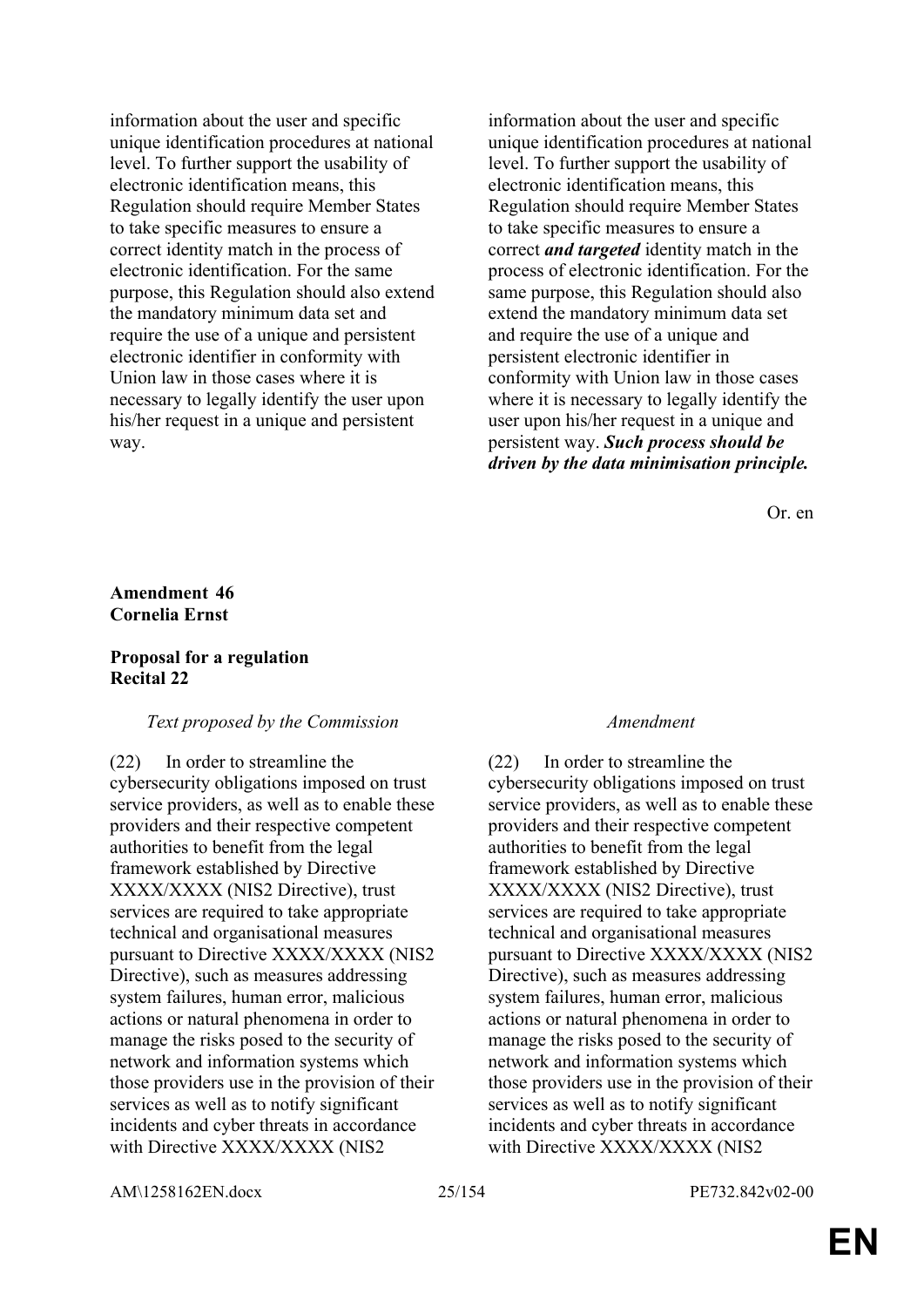Directive). With regard to the reporting of incidents, trust service providers should *notify* any incidents having a significant impact on the provision of their services, including such caused by theft or loss of devices, network cable damages or incidents occurred in the context of identification of persons. The cybersecurity risk management requirements and reporting obligations under Directive XXXXXX [NIS2] should be considered complementary to the requirements imposed on trust service providers under this Regulation. Where appropriate, established national practices or guidance in relation to the implementation of security and reporting requirements and supervision of compliance with such requirements under Regulation (EU) No 910/2014 should continue to be applied by the competent authorities designated under Directive XXXX/XXXX (NIS2 Directive). Any requirements pursuant to this Regulation do not affect the obligation to notify personal data breaches under Regulation (EU) 2016/679.

Directive). With regard to the reporting of incidents, trust service providers should *treat* any incidents *as* having a significant impact on the provision of their services, including such caused by theft or loss of devices, network cable damages or incidents occurred in the context of identification of persons. The cybersecurity risk management requirements and reporting obligations under Directive XXXXXX [NIS2] should be considered complementary to the requirements imposed on trust service providers under this Regulation. Where appropriate, established national practices or guidance in relation to the implementation of security and reporting requirements and supervision of compliance with such requirements under Regulation (EU) No 910/2014 should continue to be applied by the competent authorities designated under Directive XXXX/XXXX (NIS2 Directive). Any requirements pursuant to this Regulation do not affect the obligation to notify personal data breaches under Regulation (EU) 2016/679.

Or. en

### **Amendment 47 Tom Vandenkendelaere, Lukas Mandl, Emil Radev, Jeroen Lenaers**

#### **Proposal for a regulation Recital 25**

### *Text proposed by the Commission Amendment*

(25) In most cases, citizens and other residents cannot digitally exchange, across borders, information related to their identity, such as addresses, age and professional qualifications, driving licenses and other permits and payment data, securely and with a high level of data protection.

(25) *In the European single market, citizens need to have the opportunity to exchange information about their identity across borders. However,* in most cases, citizens and other residents cannot digitally exchange, across borders,information related to their identity, such as addresses, age and professional qualifications, driving licenses and other permits and payment data, securely and with a high level of data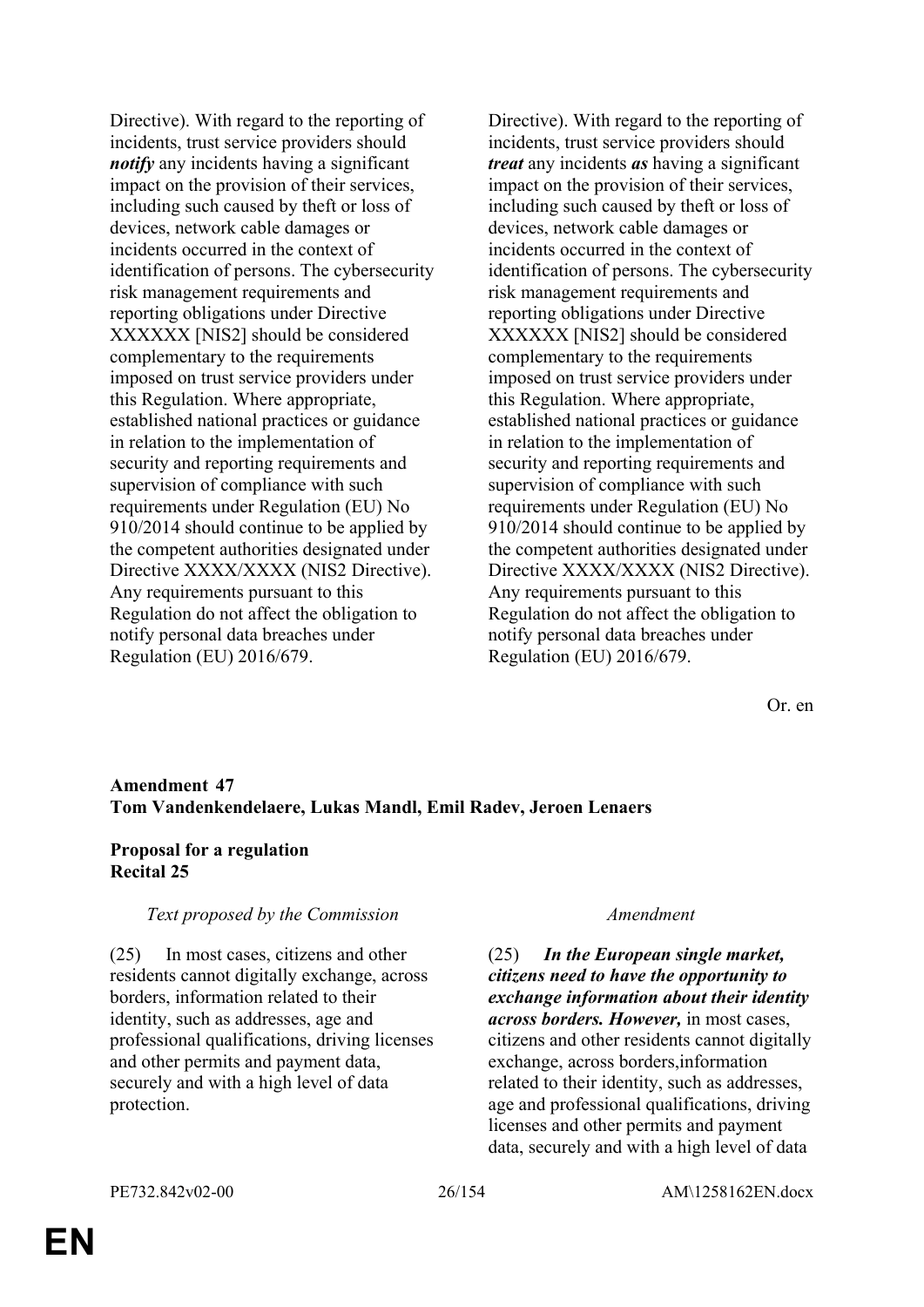protection. *This may result in the fact that they are transferring this data in a less secure and disorganised manner.*

Or. en

#### **Amendment 48 Cornelia Ernst**

### **Proposal for a regulation Recital 25**

### *Text proposed by the Commission Amendment*

(25) In most cases, citizens and other residents cannot digitally exchange, across borders, information related to their identity, such as addresses, age and professional qualifications, driving licenses and other permits and payment data, securely and with a high level of data protection.

(25) In most cases, citizens and other residents cannot digitally exchange, across borders, *officially certified* information related to their identity, such as addresses, age and professional qualifications, driving licenses and other permits and payment data, securely and with a high level of data protection.

Or. en

**Amendment 49 Patrick Breyer** on behalf of the Verts/ALE Group

### **Proposal for a regulation Recital 28**

### *Text proposed by the Commission Amendment*

(28) Wide availability and usability of the European Digital Identity Wallets require *their* acceptance by private service providers. Private relying parties providing services in the areas of transport, energy, banking and financial services, social security, health, drinking water, postal services, digital infrastructure, education or telecommunications should accept the use of European Digital Identity Wallets for the provision of services where strong user

(28) Wide availability and usability of the European Digital Identity Wallets require acceptance *and trust by both users and* by private service providers. Private relying parties providing services in the areas of transport, energy, banking and financial services, social security, health, drinking water, postal services, digital infrastructure, education or telecommunications should accept the use of European Digital Identity Wallets for

AM\1258162EN.docx 27/154 PE732.842v02-00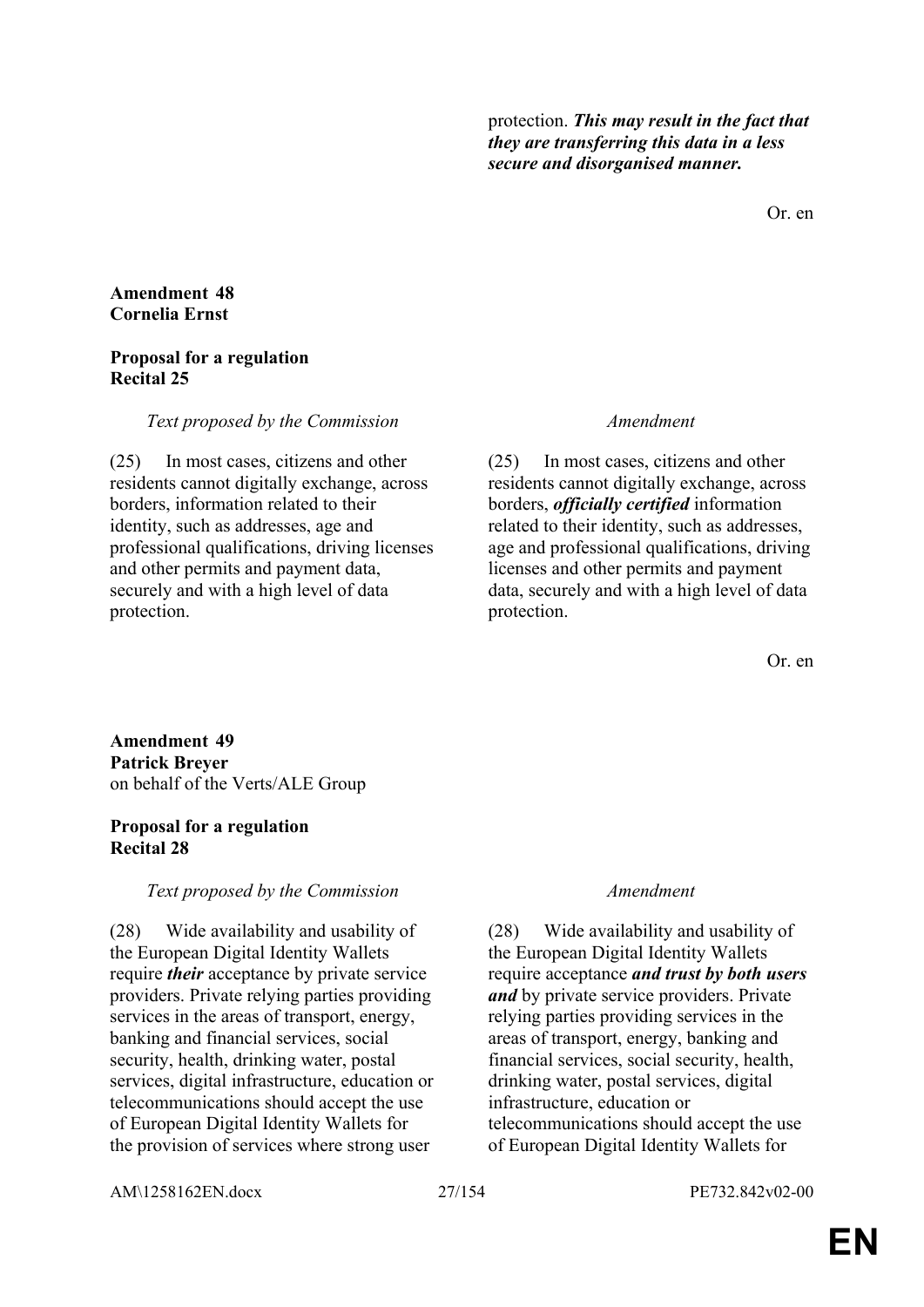authentication for online identification is required by national or Union law *or by contractual obligation. Where very large online platforms as defined in Article 25.1. of Regulation [reference DSA Regulation] require users to authenticate to access online services, those platforms* should be *mandated to accept the use of European Digital Identity Wallets upon voluntary request of the user*. Users should be under no obligation to use the wallet to access private services, but if *they wish to do so, large* online platforms *should* accept the European Digital Identity Wallet for this purpose *while respecting the principle* of data minimisation*. Given the importance of very large online platforms*, *due to their reach, in particular as expressed in number of recipients of the service and economic transactions this is necessary to increase the protection of users from fraud and secure a high level of data protection*. Self-regulatory codes of conduct at Union level ('codes of conduct') should be developed in order to contribute to wide availability and usability of electronic identification means including European Digital Identity Wallets within the scope of this Regulation. The codes of conduct should facilitate wide acceptance of electronic identification means including European Digital Identity Wallets by those service providers which do not qualify as very large platforms and which rely on third party electronic identification services for user authentication. They should be developed within 12 months of the adoption of this Regulation. The Commission should assess the effectiveness of these provisions for the availability and usability for the user of the European Digital Identity Wallets after 18 months of their deployment and revise the provisions to ensure their acceptance by means of delegated acts in the light of this assessment.

the provision of services where strong user authentication for online identification is required by national or Union law*. The data requested* should be *adequate, relevant and limited to what is necessary in relation to the purposes for which they are processed*. Users should be under no obligation to use the wallet to access private services, but if online platforms accept the European Digital Identity Wallet for this purpose*, they should respect the principles* of data minimisation *and purpose limitation*, *and other legal safeguards*. Self-regulatory codes of conduct at Union level ('codes of conduct') should be developed in order to contribute to wide availability and usability of electronic identification means including European Digital Identity Wallets within the scope of this Regulation. The codes of conduct should facilitate wide acceptance of electronic identification means including European Digital Identity Wallets by those service providers which do not qualify as very large platforms and which rely on third party electronic identification services for user authentication. They should be developed within 12 months of the adoption of this Regulation. The Commission should assess the effectiveness of these provisions for the availability and usability for the user of the European Digital Identity Wallets after 18 months of their deployment and revise the provisions to ensure their acceptance by means of delegated acts in the light of this assessment.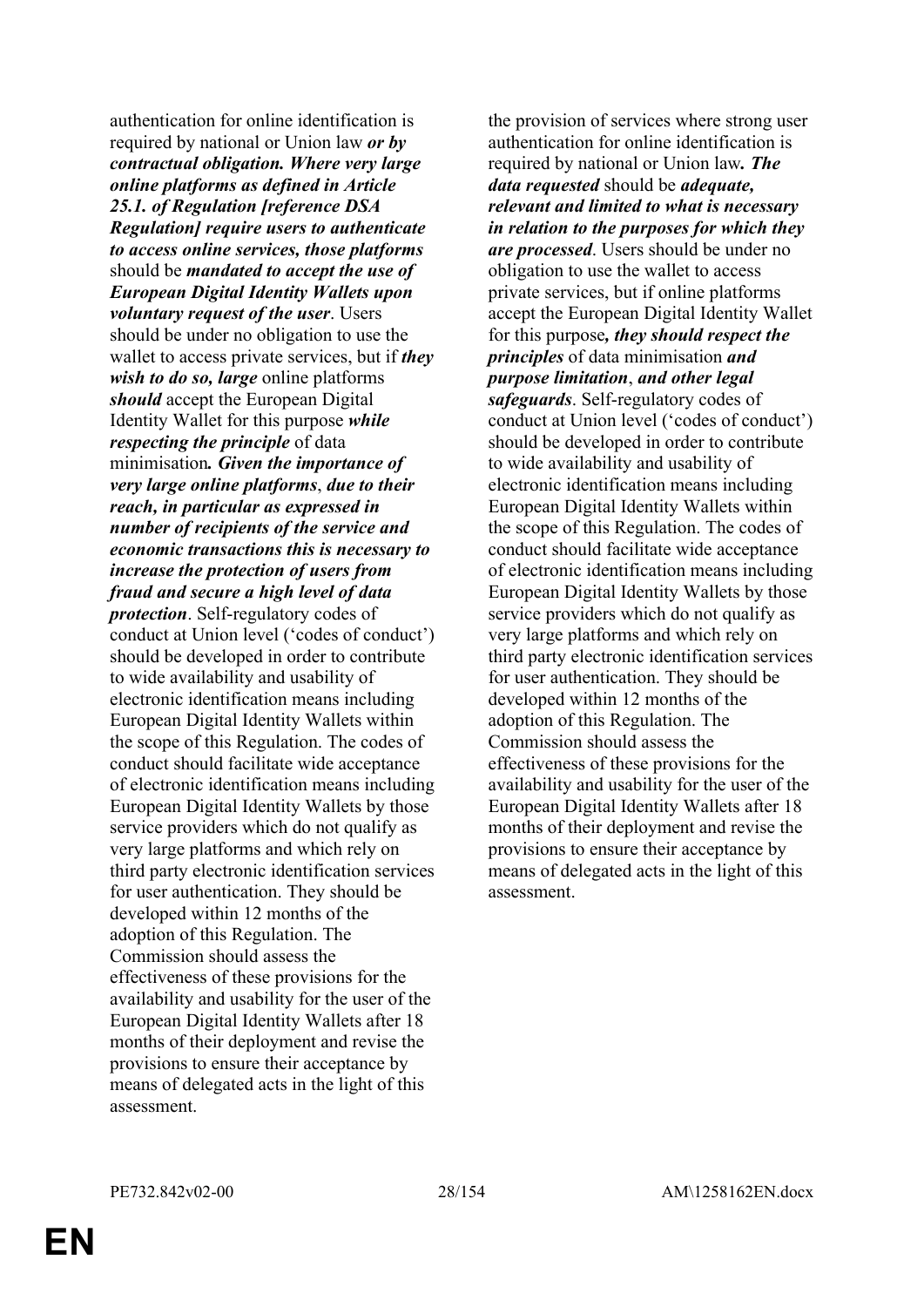#### **Amendment 50 Cornelia Ernst**

#### **Proposal for a regulation Recital 28**

#### *Text proposed by the Commission Amendment*

(28) Wide availability and usability of the European Digital Identity Wallets require their acceptance by private service providers. Private relying parties *providing services in the areas of transport, energy, banking and financial services, social security, health, drinking water, postal services, digital infrastructure, education or telecommunications* should *accept the* use of European Digital Identity Wallets for the provision of services where strong user authentication for online identification is required by national or Union law *or by contractual obligation. Where very large online platforms as defined in Article 25.1. of Regulation [reference DSA Regulation] require users to authenticate to access online services, those platforms should be mandated to accept the use of* European Digital Identity *Wallets upon voluntary request* of the *user*. Users should be under no obligation to use the wallet to access private services*, but if they wish to do so, large online platforms should accept the European Digital Identity Wallet for this purpose while respecting the principle of data minimisation. Given the importance of very large online platforms, due to their reach, in particular as expressed in number of recipients of the service and economic transactions this is necessary to increase the protection of users from fraud and secure a high level of data protection.* Self-regulatory codes of conduct at Union level ('codes of conduct') should be developed in order to contribute to wide availability and usability of

(28) Wide availability and usability of the European Digital Identity Wallets require their acceptance by *citizens as a trusted means of sharing their personal data with* private service providers. Private relying parties should *be required to provide a data protection impact assessment according to Article 35 of Regulation 2016/679 to the Member State they seek approval by the relevant national supervisory authority from, for their* use of European Digital Identity Wallets for the provision of services where strong user authentication for online identification is required by national or Union law*. The information requested from the user via the* European Digital Identity *Wallet has to be necessary and proportionate for the intended use case* of the *relying party and follow the principle of data minimisation*. Users should be under no obligation to use the wallet to access private services Self-regulatory codes of conduct at Union level ('codes of conduct') should be developed in order to contribute to wide availability and usability of electronic identification means including European Digital Identity Wallets within the scope of this Regulation. The codes of conduct should facilitate wide acceptance of electronic identification means including European Digital Identity Wallets by those service providers which do not qualify as very large platforms and which rely on third party electronic identification services for user authentication. They should be developed within 12 months of the

AM\1258162EN.docx 29/154 PE732.842v02-00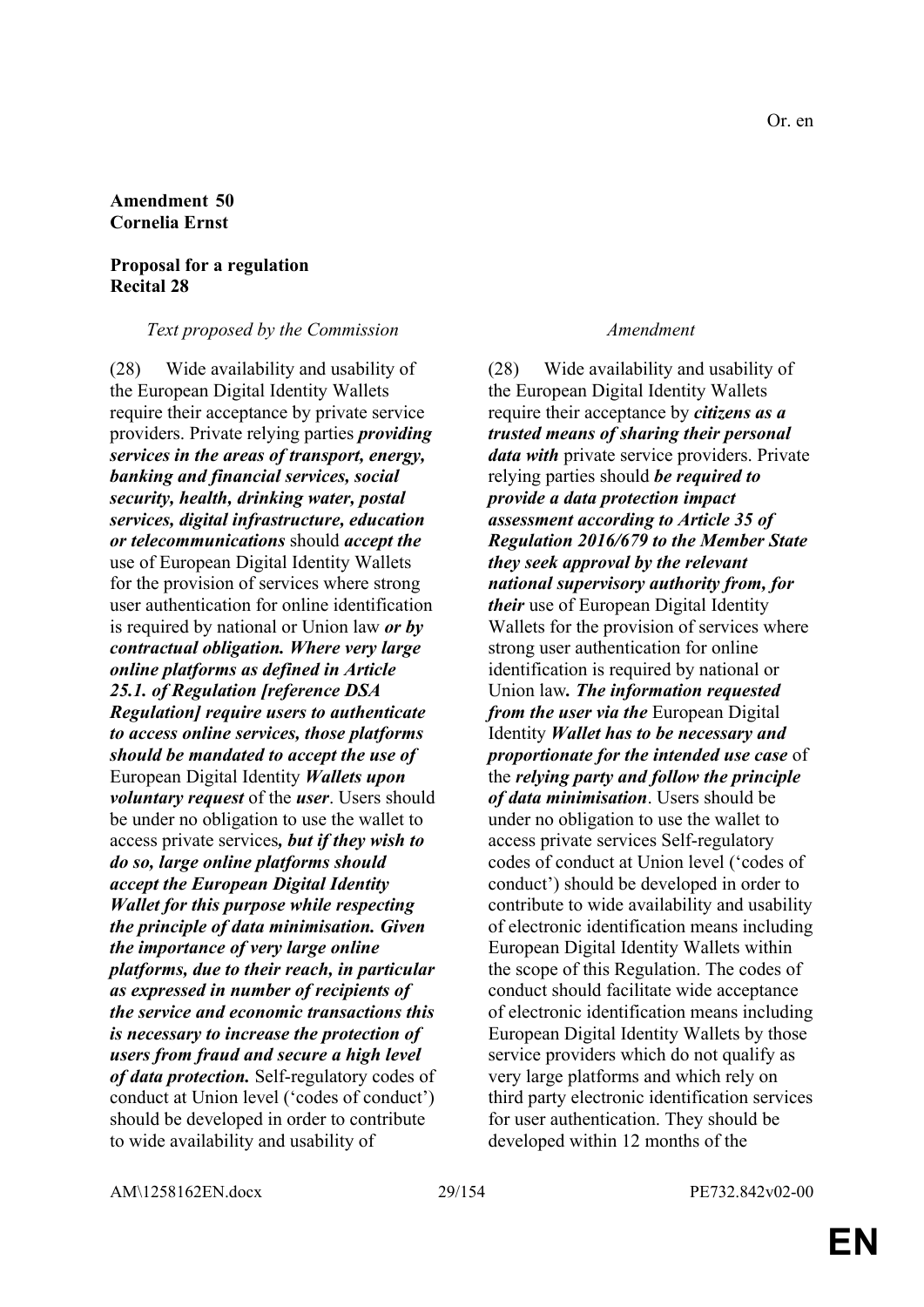electronic identification means including European Digital Identity Wallets within the scope of this Regulation. The codes of conduct should facilitate wide acceptance of electronic identification means including European Digital Identity Wallets by those service providers which do not qualify as very large platforms and which rely on third party electronic identification services for user authentication. They should be developed within 12 months of the adoption of this Regulation. The Commission should assess the effectiveness of these provisions for the availability and usability for the user of the European Digital Identity Wallets after 18 months of their deployment and revise the provisions to ensure their acceptance by means of delegated acts in the light of this assessment.

adoption of this Regulation. The Commission should assess the effectiveness of these provisions for the availability and usability for the user of the European Digital Identity Wallets after 18 months of their deployment and revise the provisions to ensure their acceptance by means of delegated acts in the light of this assessment.

Or. en

#### **Amendment 51 Yana Toom, Lucia Ďuriš Nicholsonová, Olivier Chastel**

### **Proposal for a regulation Recital 28**

#### *Text proposed by the Commission Amendment*

(28) Wide availability and usability of the European Digital Identity Wallets require their acceptance by private service providers. Private relying parties providing services in the areas of transport, energy, banking and financial services, social security, health, drinking water, postal services, digital infrastructure, education or telecommunications should accept the use of European Digital Identity Wallets for the provision of services where strong user authentication for online identification is required by national or Union law or by contractual obligation. Where very large online platforms as defined in Article 25.1. of Regulation [reference DSA Regulation]

(28) Wide availability and usability of the European Digital Identity Wallets require their acceptance by private service providers. Private relying parties providing services in the areas of transport, energy, banking and financial services, social security, health, drinking water, postal services, digital infrastructure, education or telecommunications should accept the use of European Digital Identity Wallets for the provision of services where strong user authentication for online identification is required by national or Union law or by contractual obligation. Where very large online platforms as defined in Article 25.1. of Regulation [reference DSA Regulation]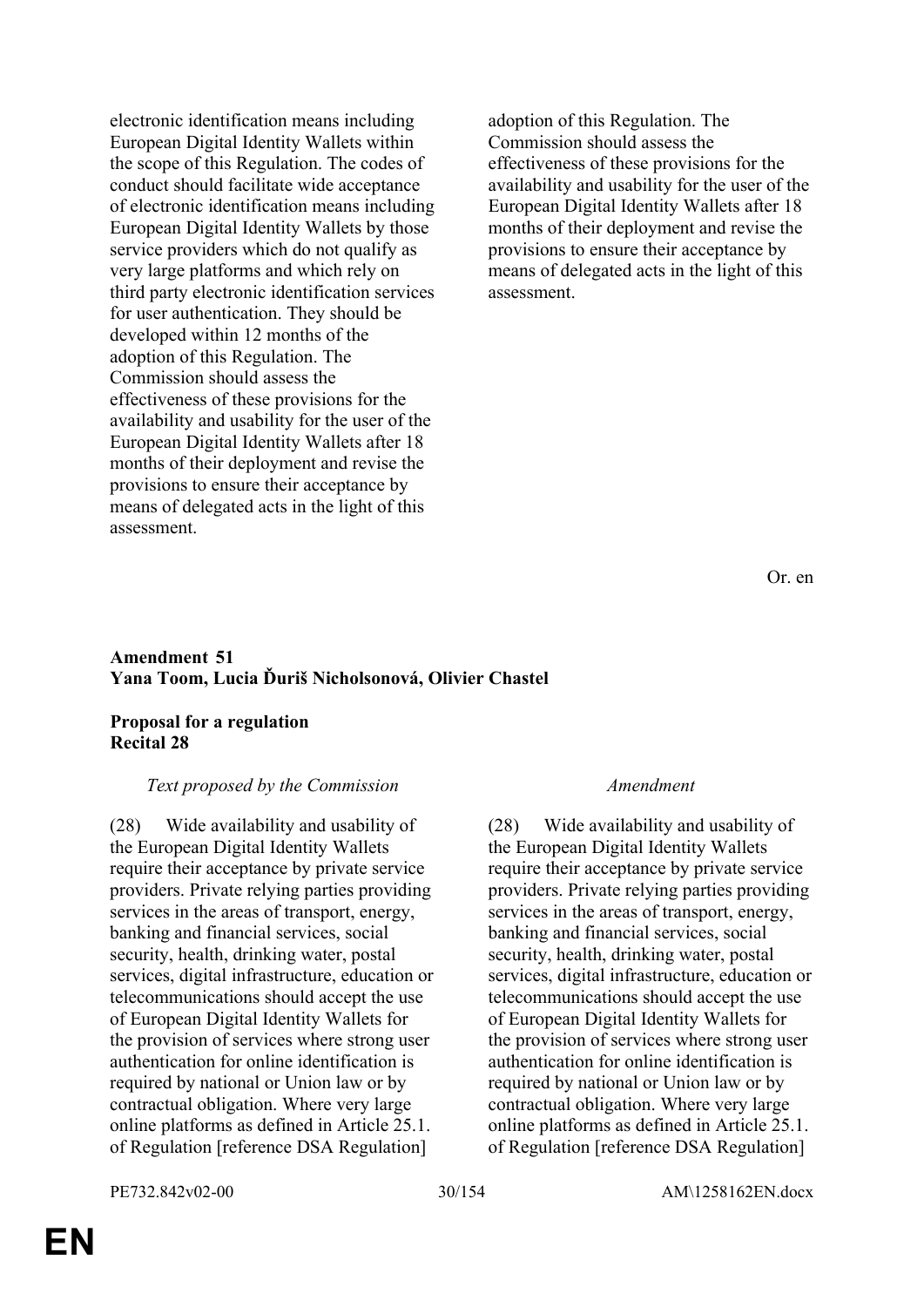require users to *authenticate* to access online services, those platforms should be mandated to accept the use of European Digital Identity Wallets upon voluntary request of the user. Users should be under no obligation to use the wallet to access private services, but if they wish to do so, large online platforms should accept the European Digital Identity Wallet for this purpose while respecting the principle of data minimisation. Given the importance of very large online platforms, due to their reach, in particular as expressed in number of recipients of the service and economic transactions this is necessary to increase the protection of users from fraud and secure a high level of data protection. Selfregulatory codes of conduct at Union level ('codes of conduct') should be developed in order to contribute to wide availability and usability of electronic identification means including European Digital Identity Wallets within the scope of this Regulation. The codes of conduct should facilitate wide acceptance of electronic identification means including European Digital Identity Wallets by those service providers which do not qualify as very large platforms and which rely on third party electronic identification services for *user authentication*. They should be developed within 12 months of the adoption of this Regulation. The Commission should assess the effectiveness of these provisions for the availability and usability for the user of the European Digital Identity Wallets after 18 months of their deployment and revise the provisions to ensure their acceptance by means of delegated acts in the light of this assessment.

require users to *identify themselves* to access online services, those platforms should be mandated to accept the use of European Digital Identity Wallets upon voluntary request of the user. Users should be under no obligation to use the wallet to access private services, but if they wish to do so, large online platforms should accept the European Digital Identity Wallet for this purpose while respecting the principle of data minimisation. Given the importance of very large online platforms, due to their reach, in particular as expressed in number of recipients of the service and economic transactions this is necessary to increase the protection of users from fraud and secure a high level of data protection. Selfregulatory codes of conduct at Union level ('codes of conduct') should be developed in order to contribute to wide availability and usability of electronic identification means including European Digital Identity Wallets within the scope of this Regulation. The codes of conduct should facilitate wide acceptance of electronic identification means including European Digital Identity Wallets by those service providers which do not qualify as very large platforms and which rely on third party electronic identification services for *the electronic identification of users*. They should be developed within 12 months of the adoption of this Regulation. The Commission should assess the effectiveness of these provisions for the availability and usability for the user of the European Digital Identity Wallets after 18 months of their deployment and revise the provisions to ensure their acceptance by means of delegated acts in the light of this assessment.

Or. en

### **Amendment 52 Tom Vandenkendelaere, Lukas Mandl, Emil Radev, Jeroen Lenaers**

AM\1258162EN.docx 31/154 PE732.842v02-00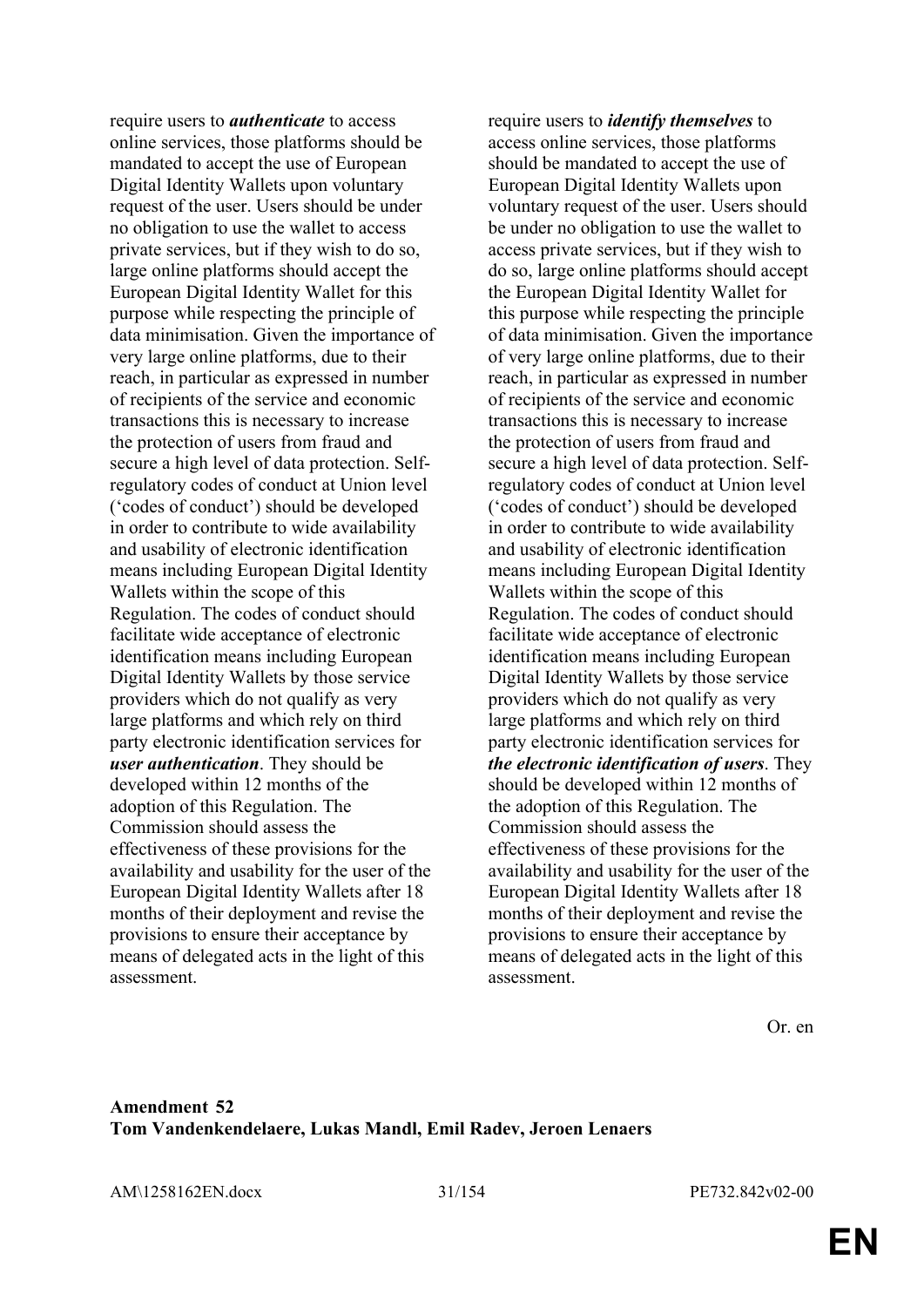*Text proposed by the Commission Amendment*

*(28 a) Unless specific rules of Union law or national law require users to identify themselves for legal purposes, the use of services anonymously or under a pseudonym should be allowed and should not be restricted by Member States, for example by imposing a general obligation on service providers to limit the pseudonymous or anonymous use of their services.*

Or. en

### **Amendment 53 Cornelia Ernst**

#### **Proposal for a regulation Recital 29**

*Text proposed by the Commission Amendment*

(29) The European Digital Identity Wallet should technically enable the selective disclosure of attributes to relying parties. This feature should become a basic design feature thereby reinforcing convenience and personal data protection including minimisation of processing of personal data.

(29) *The European Digital Identity Wallet should technically enable the selective disclosure of attributes to relying parties. It should also ensure that no attributes are disclosed to parties that are not by law entitled to receive such attributes.* The European Digital Identity Wallet should technically enable the selective disclosure of attributes to relying parties. This feature should become a basic design feature thereby reinforcing convenience and personal data protection including minimisation of processing of personal data *in particular privacy by design and by default*. *Mechanisms for the validation of the European Digital Identity Wallet, selective disclosures and authentication of users to access online services shall be privacy-preserving thereby preventing the tracking of the user and respecting the principle of*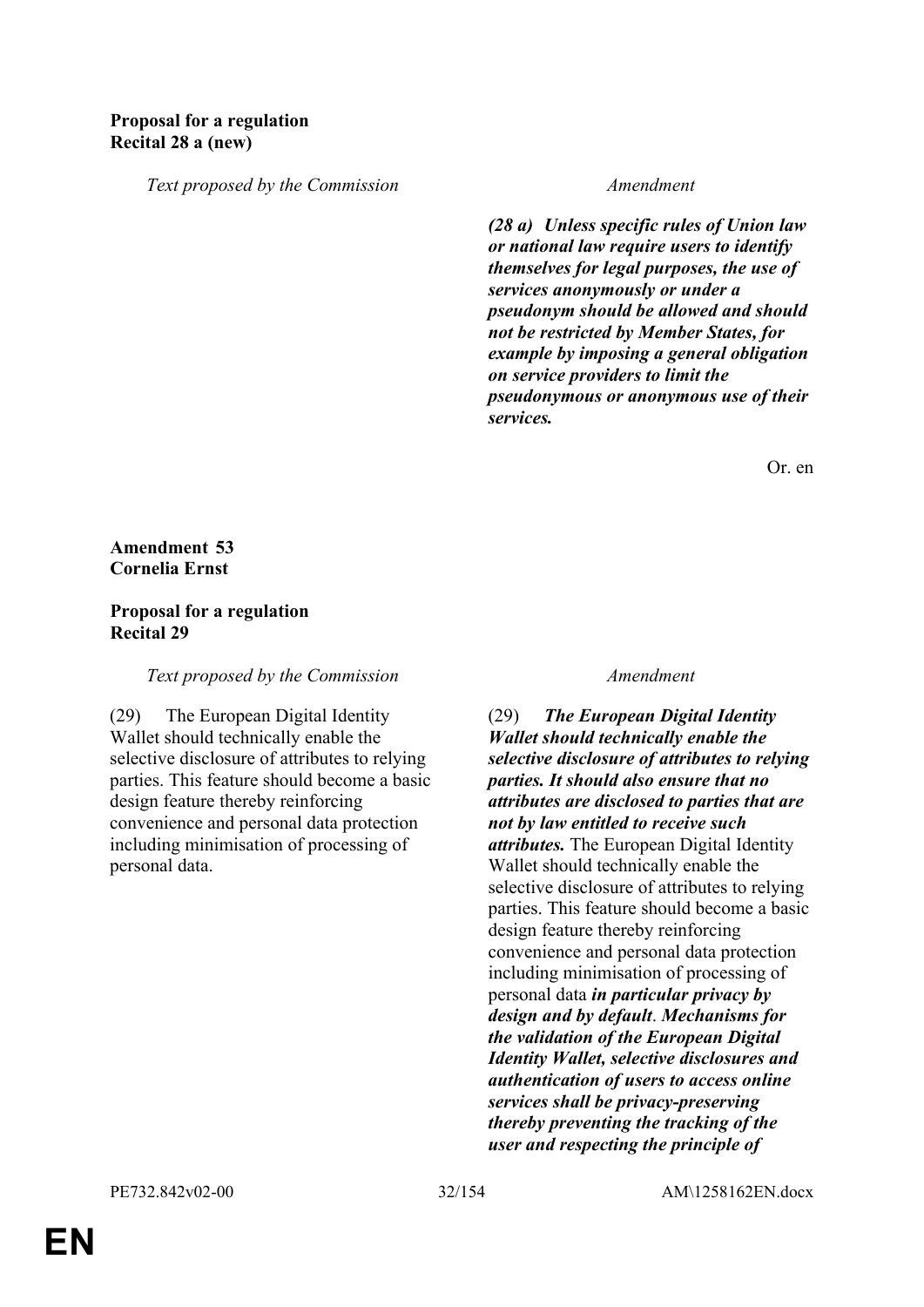Or. en

### **Amendment 54 Tom Vandenkendelaere, Lukas Mandl, Emil Radev, Jeroen Lenaers**

### **Proposal for a regulation Recital 29**

#### *Text proposed by the Commission Amendment*

(29) The European Digital Identity Wallet should technically enable the selective disclosure of attributes to relying parties. This feature should become a basic design feature thereby reinforcing convenience and personal data protection including minimisation of processing of personal data.

(29) *The possibility for users to disclose their data in a selective way, so that the user can decide to share only the minimum amount of data really needed to make use of the service, must become one of the key features and advantages of the European Digital Identity Wallet.* The European Digital Identity Wallet should*, therefore,* technically enable the selective disclosure of attributes to relying parties *in a secure and user-friendly manner*. This feature should become a basic design feature thereby reinforcing convenience and personal data protection including minimisation of processing of personal data. *The European Digital Wallet should prevent the tracking of the user and respect the principle of purpose limitation, which implies a right to pseudonymity to ensure the user cannot be linked across several relying parties.*

Or. en

**Amendment 55 Marina Kaljurand, Birgit Sippel, Paul Tang**

**Proposal for a regulation Recital 29**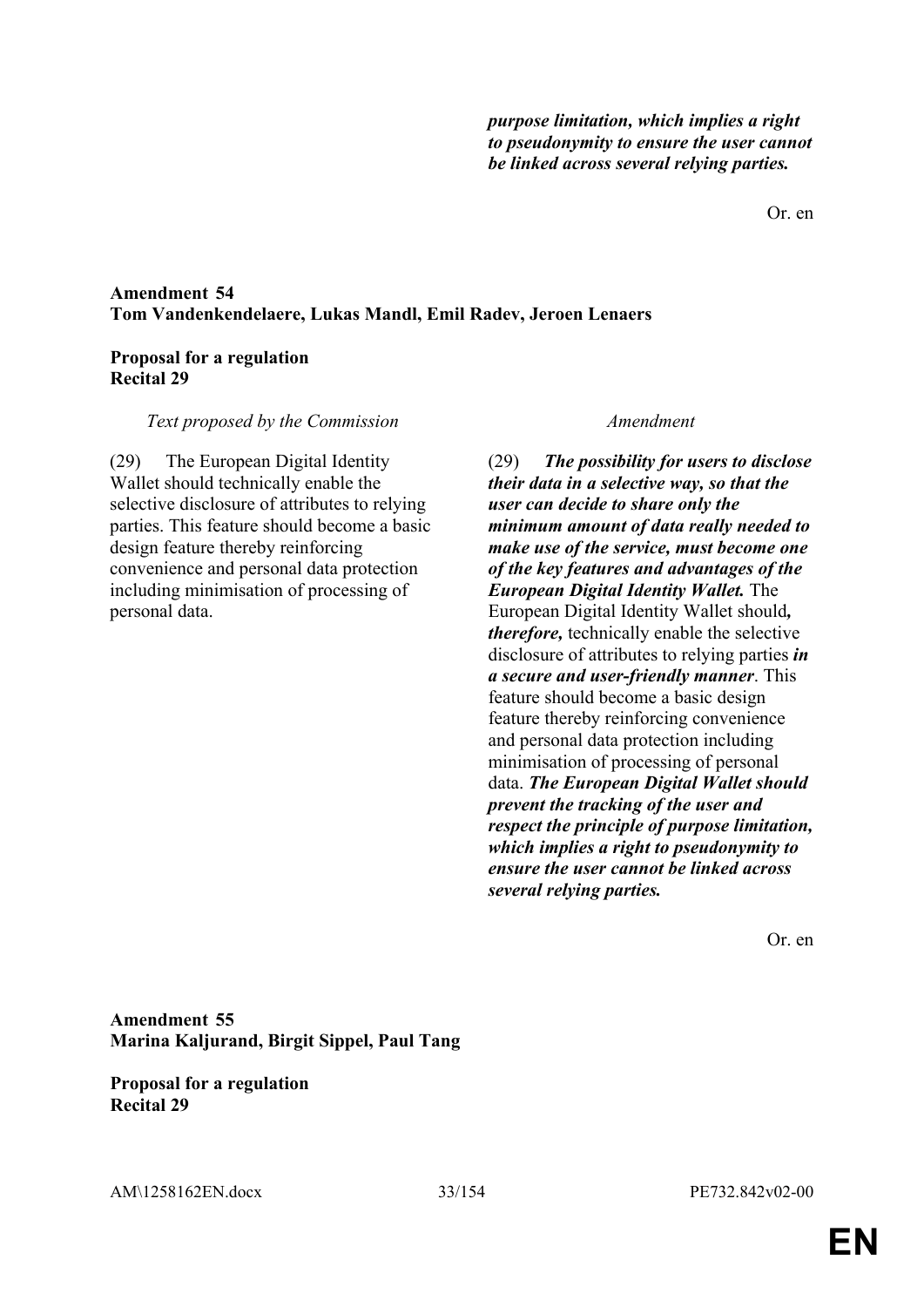#### *Text proposed by the Commission Amendment*

(29) The European Digital Identity Wallet should technically enable the selective disclosure of attributes to relying parties. This feature should become a basic design feature thereby reinforcing convenience and personal data protection including minimisation of processing of personal data.

(29) The European Digital Identity Wallet should technically enable the selective disclosure of attributes to relying parties. This feature should become a basic design feature thereby reinforcing convenience and personal data protection including minimisation of processing of personal data. *The data requested from the user via the European Digital Identity Wallet have to be strictly necessary and proportionate for the intended use case of the relying party and follow the principle of data minimisation.*

Or. en

### **Amendment 56 Cristian Terheş**

#### **Proposal for a regulation Recital 29**

#### *Text proposed by the Commission Amendment*

(29) The European Digital Identity Wallet should technically enable the selective disclosure of attributes to relying parties. This feature should become a basic design feature thereby reinforcing convenience and personal data protection including minimisation of processing of personal data.

(29) The European Digital Identity Wallet should technically enable the selective disclosure of attributes to relying parties. This feature should become a basic design feature thereby reinforcing convenience and personal data protection including minimisation of processing of personal data. *The technical architecture and implementation of the European Digital Identity Wallet should be in full compliance with the provisions of Regulation (EU) 2016/679.*

Or. en

**Amendment 57 Patrick Breyer** on behalf of the Verts/ALE Group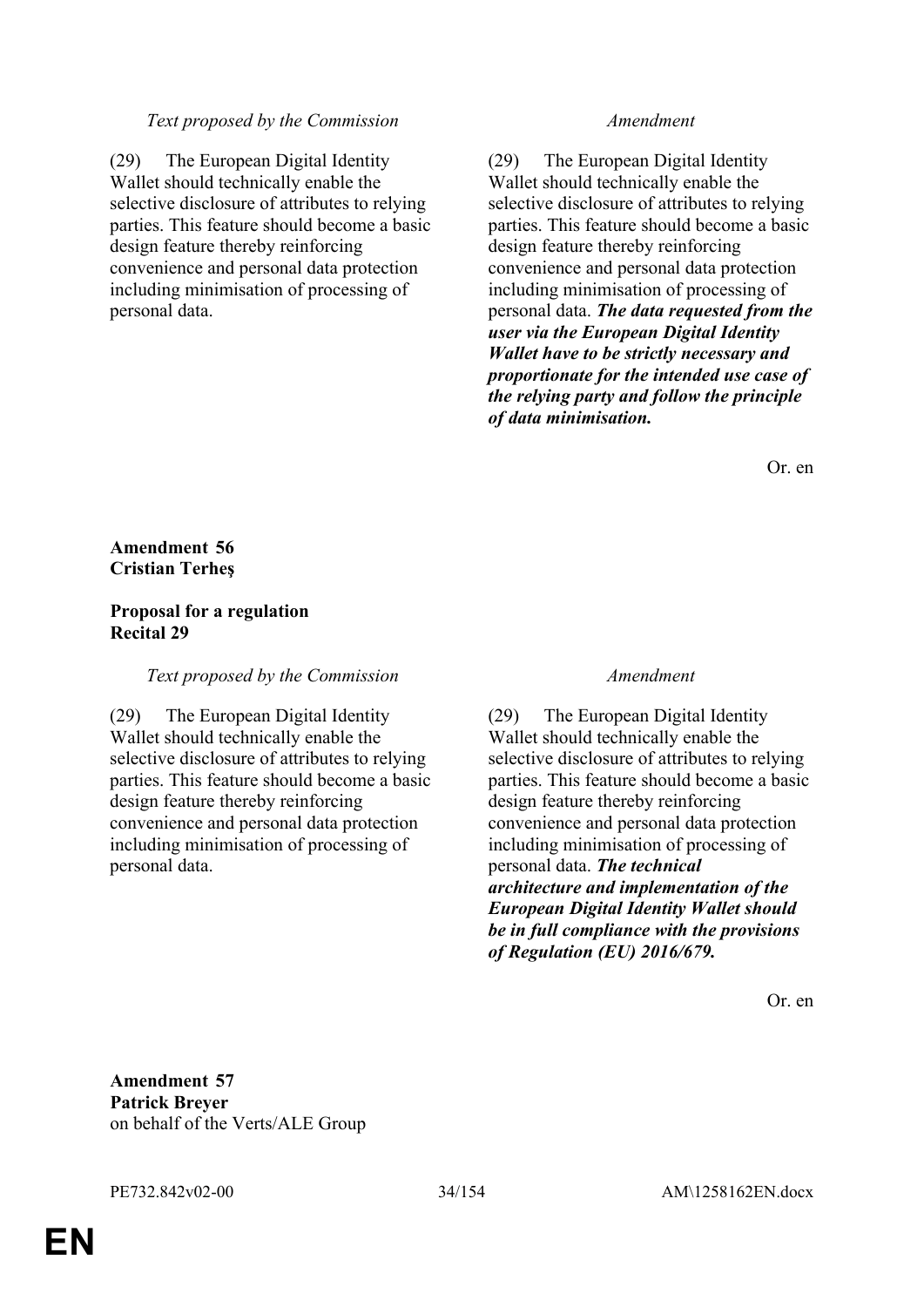#### **Proposal for a regulation Recital 29**

#### *Text proposed by the Commission Amendment*

(29) The European Digital Identity Wallet should technically enable the selective disclosure of attributes to relying parties. This feature should become a basic design feature thereby reinforcing convenience and personal data protection including minimisation of processing of personal data.

(29) The European Digital Identity Wallet should technically enable the selective disclosure of attributes to relying parties. This feature should become a basic design feature thereby reinforcing convenience and personal data protection including minimisation of processing of personal data. *In addition, the decentralised nature of the wallet should enable self-signing and revocability of attributes and identifiers.*

Or. en

#### **Amendment 58 Cornelia Ernst**

#### **Proposal for a regulation Recital 32**

*Text proposed by the Commission Amendment*

*(32) Website authentication services provide users with assurance that there is a genuine and legitimate entity standing behind the website. Those services contribute to the building of trust and confidence in conducting business online, as users will have confidence in a website that has been authenticated. The use of website authentication services by websites is voluntary. However, in order for website authentication to become a means to increasing trust, providing a better experience for the user and furthering growth in the internal market, this Regulation lays down minimal security and liability obligations for the providers of website authentication services and their services. To that end, web-browsers should ensure support and interoperability with Qualified certificates* 

*deleted*

AM\1258162EN.docx 35/154 PE732.842v02-00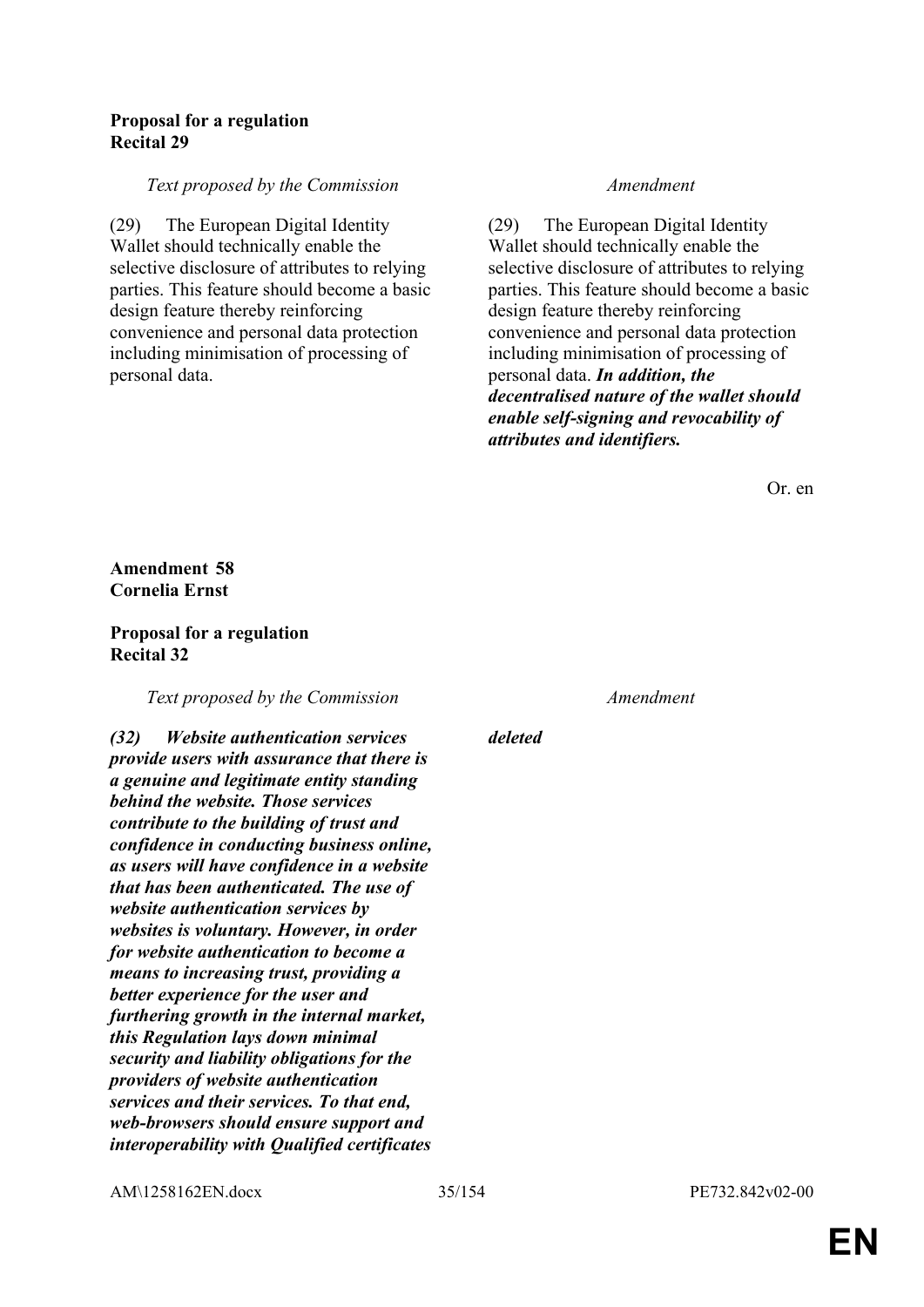*for website authentication pursuant to Regulation (EU) No 910/2014. They should recognise and display Qualified certificates for website authentication to provide a high level of assurance, allowing website owners to assert their identity as owners of a website and users to identify the website owners with a high degree of certainty. To further promote their usage, public authorities in Member States should consider incorporating Qualified certificates for website authentication in their websites.*

Or. en

**Amendment 59 Patrick Breyer** on behalf of the Verts/ALE Group

#### **Proposal for a regulation Recital 32**

*Text proposed by the Commission Amendment*

*(32) Website authentication services provide users with assurance that there is a genuine and legitimate entity standing behind the website. Those services contribute to the building of trust and confidence in conducting business online, as users will have confidence in a website that has been authenticated. The use of website authentication services by websites is voluntary. However, in order for website authentication to become a means to increasing trust, providing a better experience for the user and furthering growth in the internal market, this Regulation lays down minimal security and liability obligations for the providers of website authentication services and their services. To that end, web-browsers should ensure support and interoperability with Qualified certificates for website authentication pursuant to Regulation (EU) No 910/2014. They* 

*deleted*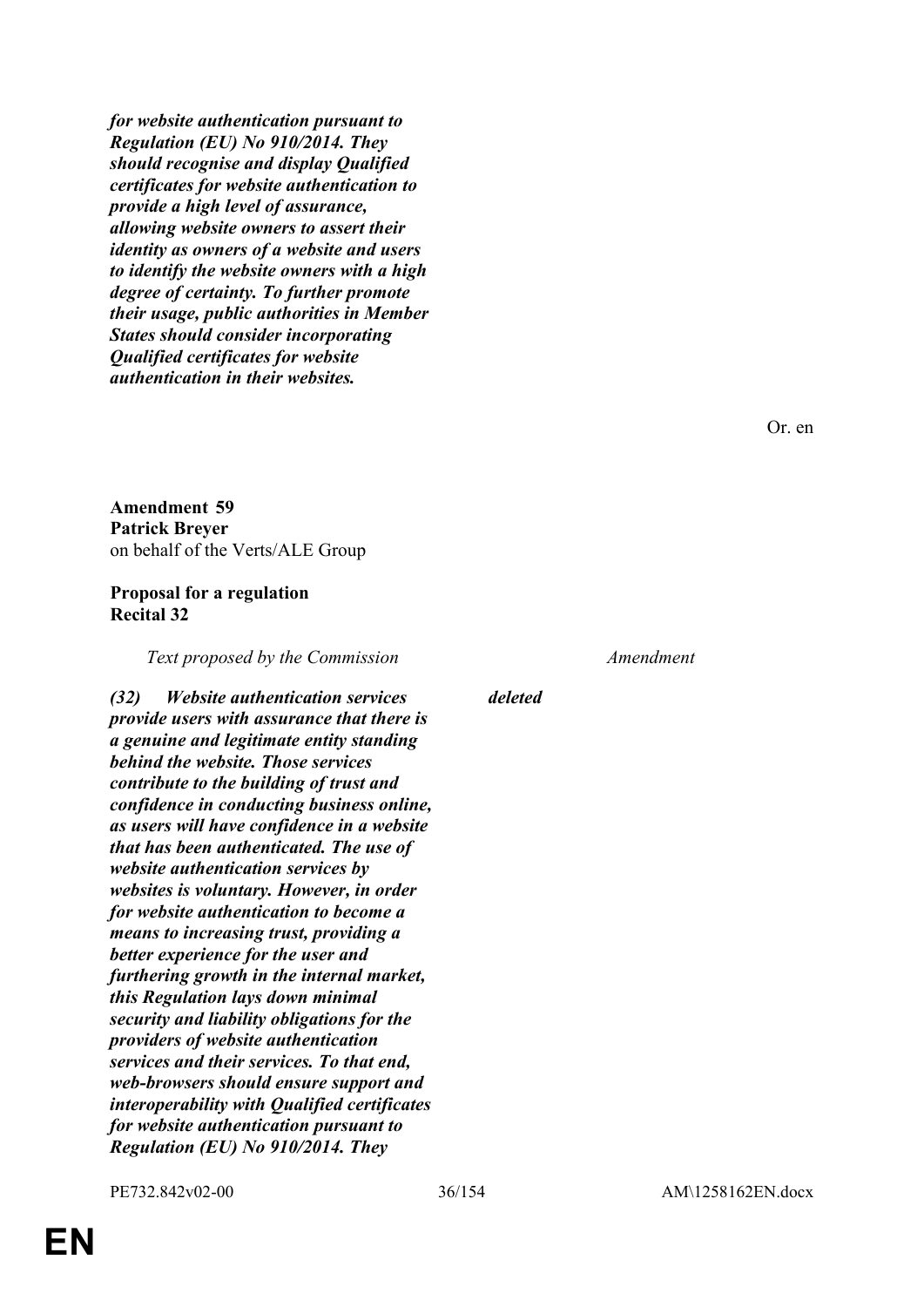*should recognise and display Qualified certificates for website authentication to provide a high level of assurance, allowing website owners to assert their identity as owners of a website and users to identify the website owners with a high degree of certainty. To further promote their usage, public authorities in Member States should consider incorporating Qualified certificates for website authentication in their websites.*

> *(linked to deletion of amendment to Article 45)*

> > Or. en

**Amendment 60 Patrick Breyer** on behalf of the Verts/ALE Group

#### **Proposal for a regulation Recital 33**

*Text proposed by the Commission Amendment*

*(33) Many Member States have introduced national requirements for services providing secure and trustworthy digital archiving in order to allow for the long term preservation of electronic documents and associated trust services. To ensure legal certainty and trust, it is essential to provide a legal framework to facilitate the cross border recognition of qualified electronic archiving services. That framework could also open new market opportunities for Union trust service providers.*

*deleted*

*(linked to deletion of Article 45g)*

Or. en

*Justification*

*Out of scope - archiving has nothing to do with identification. There is no EU harmonisation on safe deposit boxes either.*

AM\1258162EN.docx 37/154 PE732.842v02-00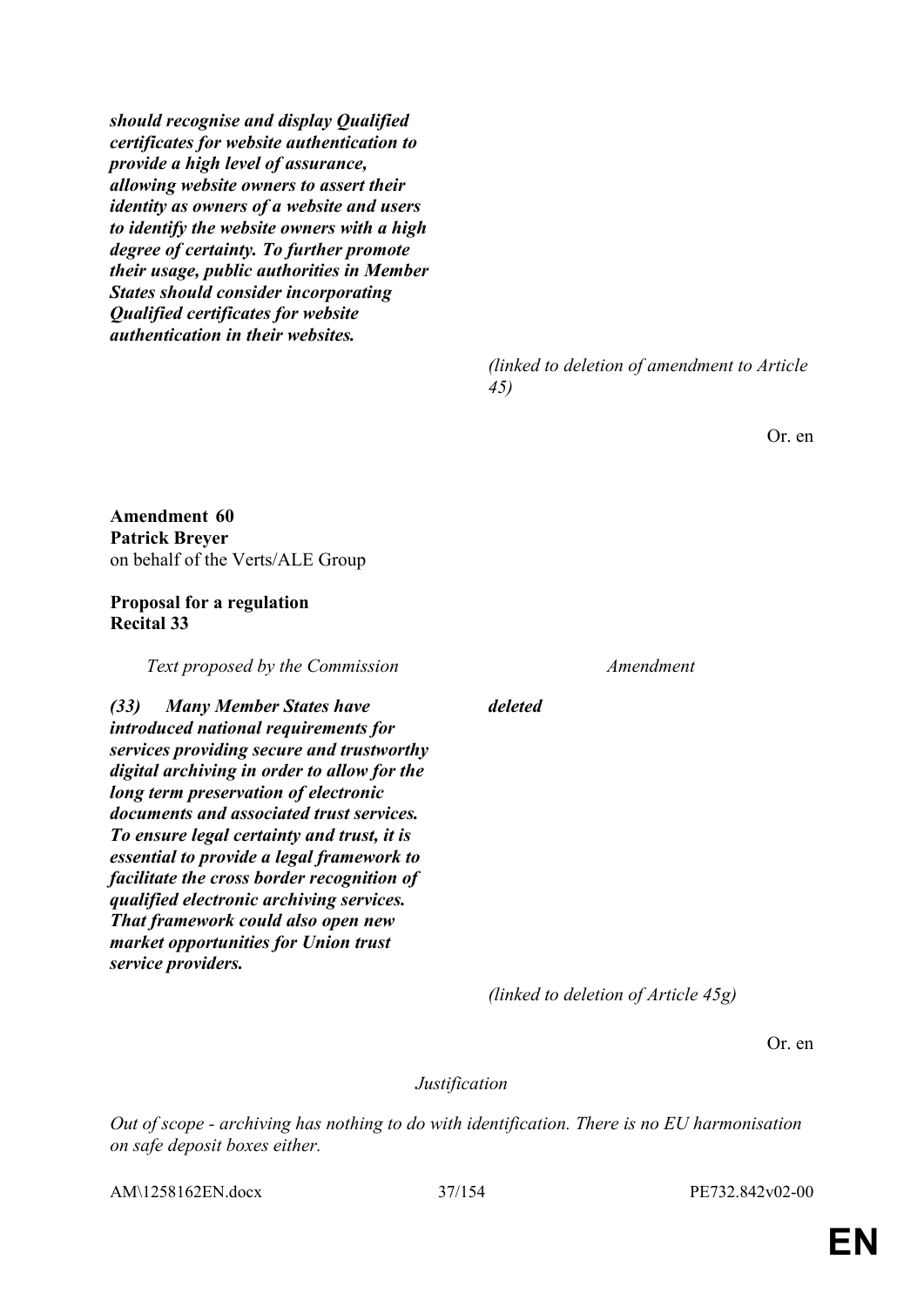**Amendment 61 Cornelia Ernst**

#### **Proposal for a regulation Recital 33**

*Text proposed by the Commission Amendment*

*deleted*

*(33) Many Member States have introduced national requirements for services providing secure and trustworthy digital archiving in order to allow for the long term preservation of electronic documents and associated trust services. To ensure legal certainty and trust, it is essential to provide a legal framework to facilitate the cross border recognition of qualified electronic archiving services. That framework could also open new market opportunities for Union trust service providers.*

**Amendment 62 Patrick Breyer** on behalf of the Verts/ALE Group

#### **Proposal for a regulation Recital 34**

*Text proposed by the Commission Amendment*

*(34) Qualified electronic ledgers record data in a manner that ensures the uniqueness, authenticity and correct sequencing of data entries in a tamper proof manner. An electronic ledger combines the effect of time stamping of data with certainty about the data originator similar to e-signing and has the additional benefit of enabling more decentralised governance models that are suitable for multi-party co-operations. For example, it creates a reliable audit trail* 

**EN**

*deleted*

PE732.842v02-00 38/154 AM\1258162EN.docx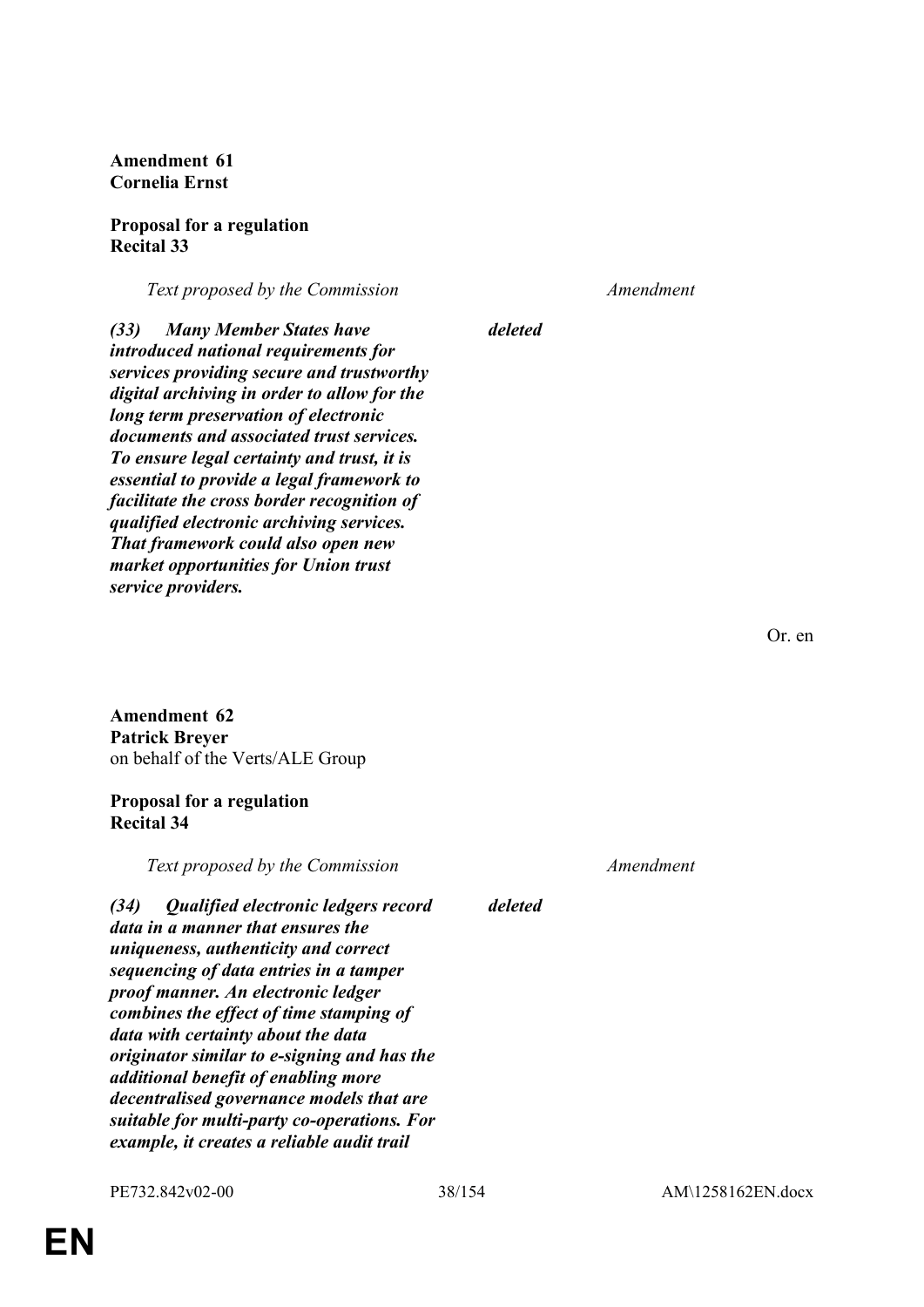*for the provenance of commodities in cross-border trade, supports the protection of intellectual property rights, enables flexibility markets in electricity, provides the basis for advanced solutions for selfsovereign identity and supports more efficient and transformative public services. To prevent fragmentation of the internal market, it is important to define a pan-European legal framework that allows for the cross-border recognition of trust services for the recording of data in electronic ledgers.*

> *(Linked to deletion of Articles 45h and 45i.)*

> > Or. en

#### *Justification*

*deleted*

*Ledgers are immutable and therefore are in systematic conflict with data protection rules such as storage limitation or the right to erasure.*

**Amendment 63 Cornelia Ernst**

### **Proposal for a regulation Recital 34**

*Text proposed by the Commission Amendment*

*(34) Qualified electronic ledgers record data in a manner that ensures the uniqueness, authenticity and correct sequencing of data entries in a tamper proof manner. An electronic ledger combines the effect of time stamping of data with certainty about the data originator similar to e-signing and has the additional benefit of enabling more decentralised governance models that are suitable for multi-party co-operations. For example, it creates a reliable audit trail for the provenance of commodities in cross-border trade, supports the protection of intellectual property rights, enables flexibility markets in electricity, provides* 

AM\1258162EN.docx 39/154 PE732.842v02-00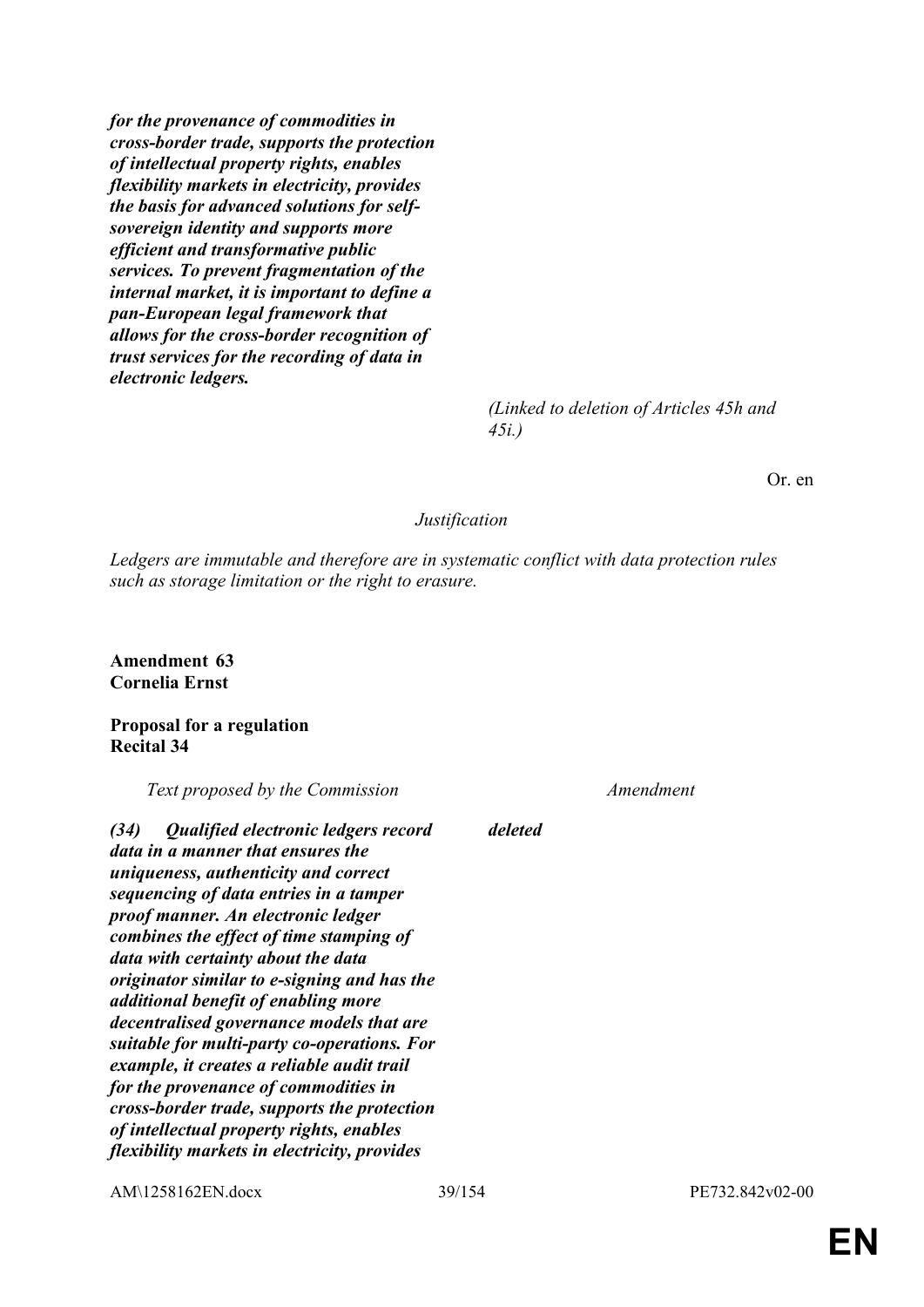*the basis for advanced solutions for selfsovereign identity and supports more efficient and transformative public services. To prevent fragmentation of the internal market, it is important to define a pan-European legal framework that allows for the cross-border recognition of trust services for the recording of data in electronic ledgers.*

### **Amendment 64 Cornelia Ernst**

#### **Proposal for a regulation Recital 35**

*Text proposed by the Commission Amendment*

(35) *The certification as qualified trust service providers should provide legal certainty for use cases that build on electronic ledgers. This trust service for electronic ledgers and qualified electronic ledgers and the certification as qualified trust service provider for electronic ledgers should be notwithstanding the need for use cases to comply with Union law or national law in compliance with Union law.* Use cases that involve the processing of personal data must comply with Regulation (EU) 2016/679. Use cases that involve crypto assets should be compatible with all applicable financial rules for example with the Markets in Financial Instruments Directive<sup>23</sup> , the Payment Services Directive<sup>24</sup> and the future Markets in Crypto Assets Regulation<sup>25</sup>.

Or. en

(35) Use cases that involve the processing of personal data must comply with Regulation (EU) 2016/679. Use cases that involve crypto assets should be compatible with all applicable financial rules for example with the Markets in Financial Instruments Directive<sup>23</sup>, the Payment Services Directive<sup>24</sup> and the future Markets in Crypto Assets Regulation<sup>25</sup>.

*\_\_\_\_\_\_\_\_\_\_\_\_\_\_\_\_\_ \_\_\_\_\_\_\_\_\_\_\_\_\_\_\_\_\_*

<sup>23</sup> Directive 2014/65/EU of the European Parliament and of the Council of 15 May 2014 on markets in financial instruments and amending Directive 2002/92/EC and Directive 2011/61/EU Text with EEA

<sup>23</sup> Directive 2014/65/EU of the European Parliament and of the Council of 15 May 2014 on markets in financial instruments and amending Directive 2002/92/EC and Directive 2011/61/EU Text with EEA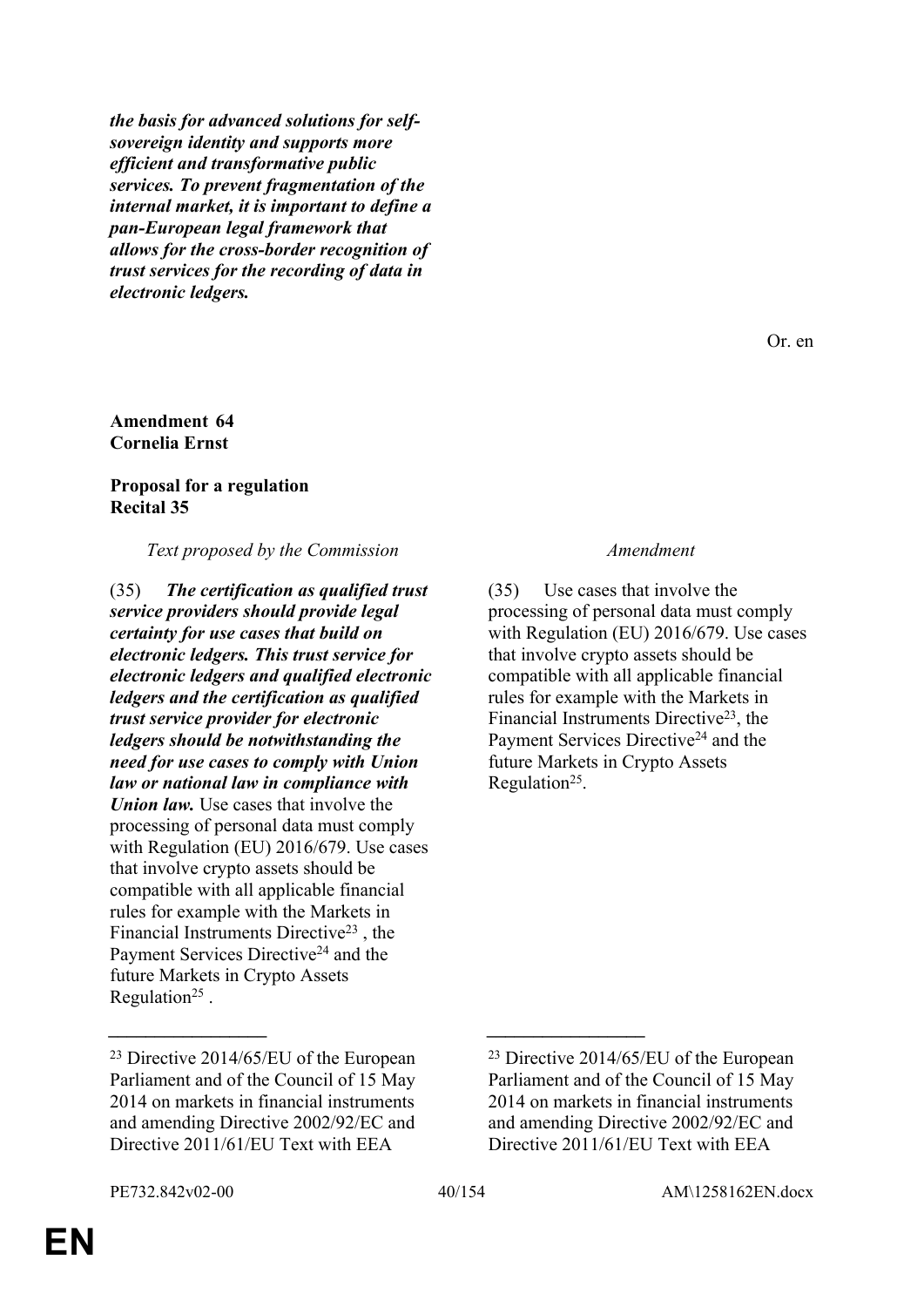relevance, OJ L 173, 12.6.2014, p. 349– 496.

<sup>24</sup> Directive (EU) 2015/2366 of the European Parliament and of the Council of 25 November 2015 on payment services in the internal market, amending Directives 2002/65/EC, 2009/110/EC and 2013/36/EU and Regulation (EU) No 1093/2010, and repealing Directive 2007/64/EC, OJ L 337, 23.12.2015, p. 35– 127.

<sup>25</sup> Proposal for a Regulation of the European Parliament and of the Council on Markets in Crypto-assets, and amending Directive (EU) 2019/1937, COM/2020/593 final.

relevance, OJ L 173, 12.6.2014, p. 349– 496.

<sup>24</sup> Directive (EU) 2015/2366 of the European Parliament and of the Council of 25 November 2015 on payment services in the internal market, amending Directives 2002/65/EC, 2009/110/EC and 2013/36/EU and Regulation (EU) No 1093/2010, and repealing Directive 2007/64/EC, OJ L 337, 23.12.2015, p. 35– 127.

<sup>25</sup> Proposal for a Regulation of the European Parliament and of the Council on Markets in Crypto-assets, and amending Directive (EU) 2019/1937, COM/2020/593 final.

Or. en

**Amendment 65 Patrick Breyer** on behalf of the Verts/ALE Group

### **Proposal for a regulation Recital 35**

#### *Text proposed by the Commission Amendment*

(35) *The certification as qualified trust service providers should provide legal certainty for use cases that build on electronic ledgers. This trust service for electronic ledgers and qualified electronic ledgers and the certification as qualified trust service provider for electronic ledgers should be notwithstanding the need for use cases to comply with Union law or national law in compliance with Union law.* Use cases that involve the processing of personal data must comply with Regulation (EU) 2016/679. Use cases that involve crypto assets should be compatible with all applicable financial rules for example with the Markets in Financial Instruments Directive<sup>23</sup> , the Payment Services Directive<sup>24</sup> and the

(35) Use cases that involve the processing of personal data must comply with Regulation (EU) 2016/679. Use cases that involve crypto assets should be compatible with all applicable financial rules for example with the Markets in Financial Instruments Directive<sup>23</sup> , the Payment Services Directive<sup>24</sup> and the future Markets in Crypto Assets Regulation<sup>25</sup>.

AM\1258162EN.docx 41/154 PE732.842v02-00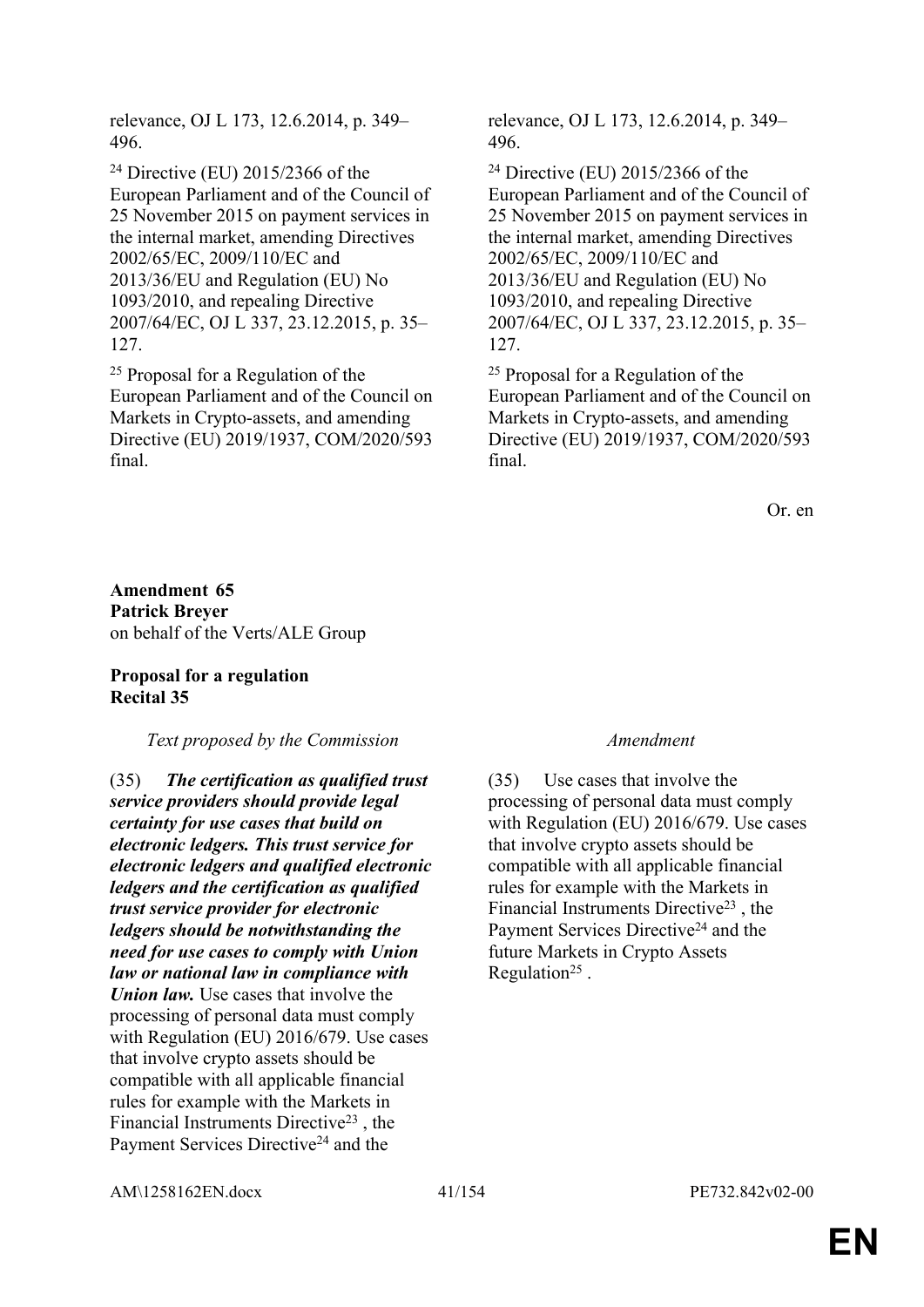future Markets in Crypto Assets Regulation<sup>25</sup>.

<sup>23</sup> Directive 2014/65/EU of the European Parliament and of the Council of 15 May 2014 on markets in financial instruments and amending Directive 2002/92/EC and Directive 2011/61/EU Text with EEA relevance, OJ L 173, 12.6.2014, p. 349– 496.

<sup>24</sup> Directive (EU) 2015/2366 of the European Parliament and of the Council of 25 November 2015 on payment services in the internal market, amending Directives 2002/65/EC, 2009/110/EC and 2013/36/EU and Regulation (EU) No 1093/2010, and repealing Directive 2007/64/EC, OJ L 337, 23.12.2015, p. 35– 127.

<sup>25</sup> Proposal for a Regulation of the European Parliament and of the Council on Markets in Crypto-assets, and amending Directive (EU) 2019/1937, COM/2020/593 final.

<sup>23</sup> Directive 2014/65/EU of the European Parliament and of the Council of 15 May 2014 on markets in financial instruments and amending Directive 2002/92/EC and Directive 2011/61/EU Text with EEA relevance, OJ L 173, 12.6.2014, p. 349– 496.

<sup>24</sup> Directive (EU) 2015/2366 of the European Parliament and of the Council of 25 November 2015 on payment services in the internal market, amending Directives 2002/65/EC, 2009/110/EC and 2013/36/EU and Regulation (EU) No 1093/2010, and repealing Directive 2007/64/EC, OJ L 337, 23.12.2015, p. 35– 127.

<sup>25</sup> Proposal for a Regulation of the European Parliament and of the Council on Markets in Crypto-assets, and amending Directive (EU) 2019/1937, COM/2020/593 final.

Or. en

### **Amendment 66 Tom Vandenkendelaere, Lukas Mandl, Emil Radev, Jeroen Lenaers**

*\_\_\_\_\_\_\_\_\_\_\_\_\_\_\_\_\_ \_\_\_\_\_\_\_\_\_\_\_\_\_\_\_\_\_*

### **Proposal for a regulation Recital 35**

### *Text proposed by the Commission Amendment*

(35) The certification as qualified trust service providers should provide legal certainty for use cases that build on electronic ledgers. This trust service for electronic ledgers and qualified electronic ledgers and the certification as qualified trust service provider for electronic ledgers should be notwithstanding the need for use cases to comply with Union law or national law in compliance with Union law. Use

(35) The certification as qualified trust service providers should provide legal certainty for use cases that build on electronic ledgers. This trust service for electronic ledgers and qualified electronic ledgers and the certification as qualified trust service provider for electronic ledgers should be notwithstanding the need for use cases to comply with Union law or national law in compliance with Union law. Use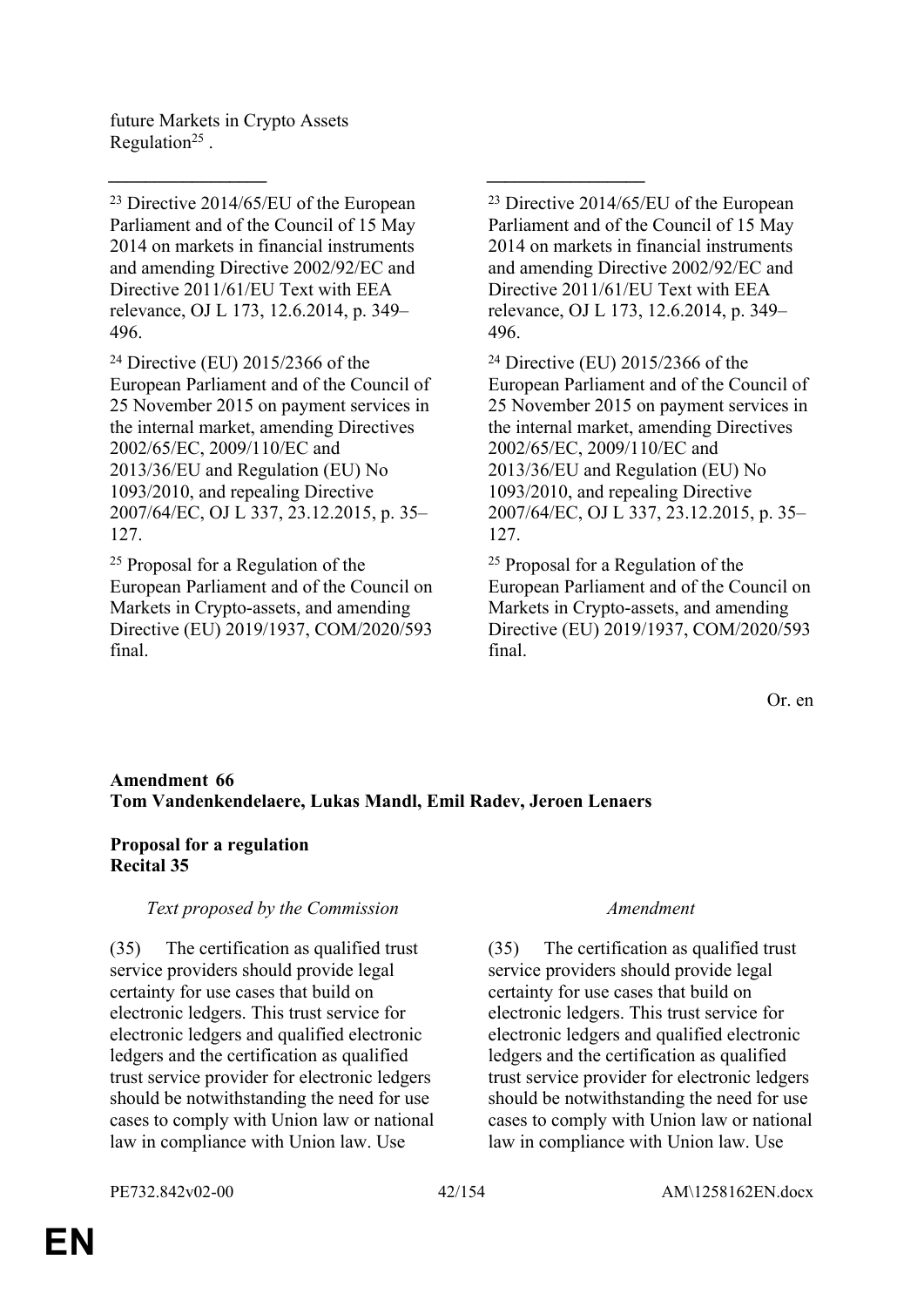cases that involve the processing of personal data must comply with Regulation (EU) 2016/679. Use cases that involve crypto assets should be compatible with all applicable financial rules for example with the Markets in Financial Instruments Directive<sup>23</sup>, the Payment Services Directive<sup>24</sup> *and* the future Markets in Crypto Assets Regulation<sup>25</sup>.

<sup>23</sup> Directive 2014/65/EU of the European Parliament and of the Council of 15 May 2014 on markets in financial instruments and amending Directive 2002/92/EC and Directive 2011/61/EU Text with EEA relevance, OJ L 173, 12.6.2014, p. 349– 496.

*\_\_\_\_\_\_\_\_\_\_\_\_\_\_\_\_\_ \_\_\_\_\_\_\_\_\_\_\_\_\_\_\_\_\_*

<sup>24</sup> Directive (EU) 2015/2366 of the European Parliament and of the Council of 25 November 2015 on payment services in the internal market, amending Directives 2002/65/EC, 2009/110/EC and 2013/36/EU and Regulation (EU) No 1093/2010, and repealing Directive 2007/64/EC, OJ L 337, 23.12.2015, p. 35– 127.

<sup>25</sup> Proposal for a Regulation of the European Parliament and of the Council on Markets in Crypto-assets, and amending Directive (EU) 2019/1937, COM/2020/593 final.

cases that involve the processing of personal data must comply with Regulation (EU) 2016/679. Use cases that involve crypto assets should be compatible with all applicable financial rules for example with the Markets in Financial Instruments Directive<sup>23</sup> , the Payment Services Directive*<sup>24</sup>* the future Markets in Crypto Assets Regulation<sup>25</sup>, *Funds Transfer Regulation25a* .

<sup>23</sup> Directive 2014/65/EU of the European Parliament and of the Council of 15 May 2014 on markets in financial instruments and amending Directive 2002/92/EC and Directive 2011/61/EU Text with EEA relevance, OJ L 173, 12.6.2014, p. 349– 496.

*<sup>24</sup>* Directive (EU) 2015/2366 of the European Parliament and of the Council of 25 November 2015 on payment services in the internal market, amending Directives 2002/65/EC, 2009/110/EC and 2013/36/EU and Regulation (EU) No 1093/2010, and repealing Directive 2007/64/EC, OJ L 337, 23.12.2015, p. 35– 127.

<sup>25</sup> Proposal for a Regulation of the European Parliament and of the Council on Markets in Crypto-assets, and amending Directive (EU) 2019/1937, COM/2020/593 final.

*25a Proposal for a REGULATION OF THE EUROPEAN PARLIAMENT AND OF THE COUNCIL on information accompanying transfers of funds and certain crypto-assets (recast) (Text with EEA relevance) 2021/0241(COD).*

Or. en

**Amendment 67 Cornelia Ernst**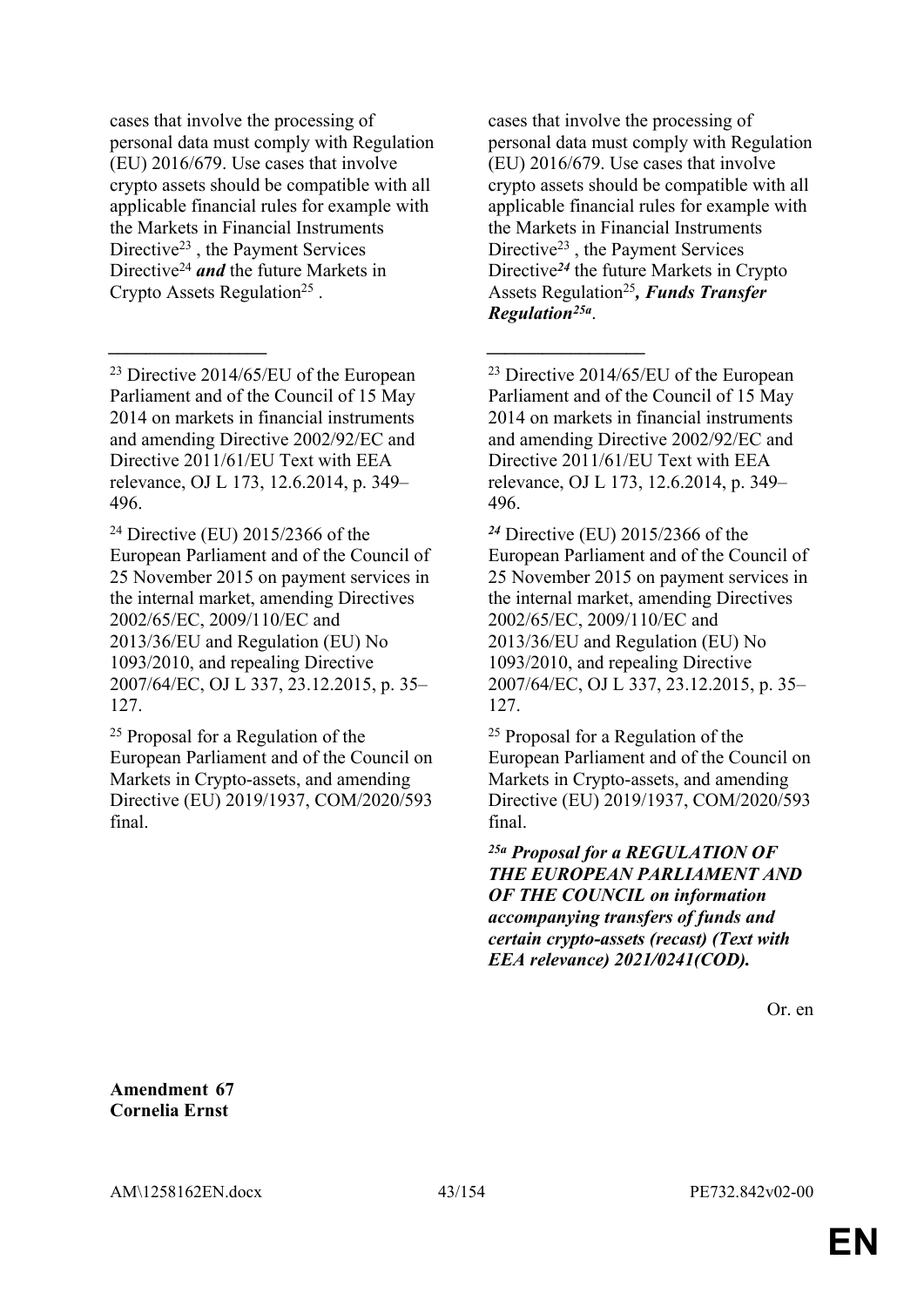*Text proposed by the Commission Amendment*

*(35 a) The recording of personal data in public and append-only data structures, such as permissionless distributed ledgers should not be considered to comply with the requirements of Union legislation for the protection of personal data. Due to the immutable nature of such ledgers, anonymity of the data contained cannot be guaranteed either.*

Or. en

**Amendment 68 Patrick Breyer** on behalf of the Verts/ALE Group

### **Proposal for a regulation Recital 36**

#### *Text proposed by the Commission Amendment*

(36) In order to avoid fragmentation and barriers, due to diverging standards and technical restrictions, and to ensure a coordinated process to avoid endangering the implementation of the future European Digital Identity framework, a process for close and structured cooperation between the Commission, Member States and the private sector is needed. To achieve this objective, Member States should cooperate within the framework set out in the Commission Recommendation XXX/XXXX [Toolbox for a coordinated approach towards a European Digital Identity Framework]<sup>26</sup> to identify a Toolbox for a European Digital Identity framework. The Toolbox should include a comprehensive technical architecture and reference framework, a set of common standards and technical references and a set of guidelines and descriptions of best

(36) In order to avoid fragmentation and barriers, due to diverging standards and technical restrictions, and to ensure a coordinated process to avoid endangering the implementation of the future European Digital Identity framework, a process for close and structured cooperation between the Commission, Member States and the private sector is needed. To achieve this objective, Member States should cooperate within the framework set out in the Commission Recommendation XXX/XXXX [Toolbox for a coordinated approach towards a European Digital Identity Framework]<sup>26</sup> to identify a Toolbox for a European Digital Identity framework. The Toolbox should include a comprehensive technical architecture and reference framework *for the decentralised self sovereign architecture of the European Digital Identity Wallet*, a set of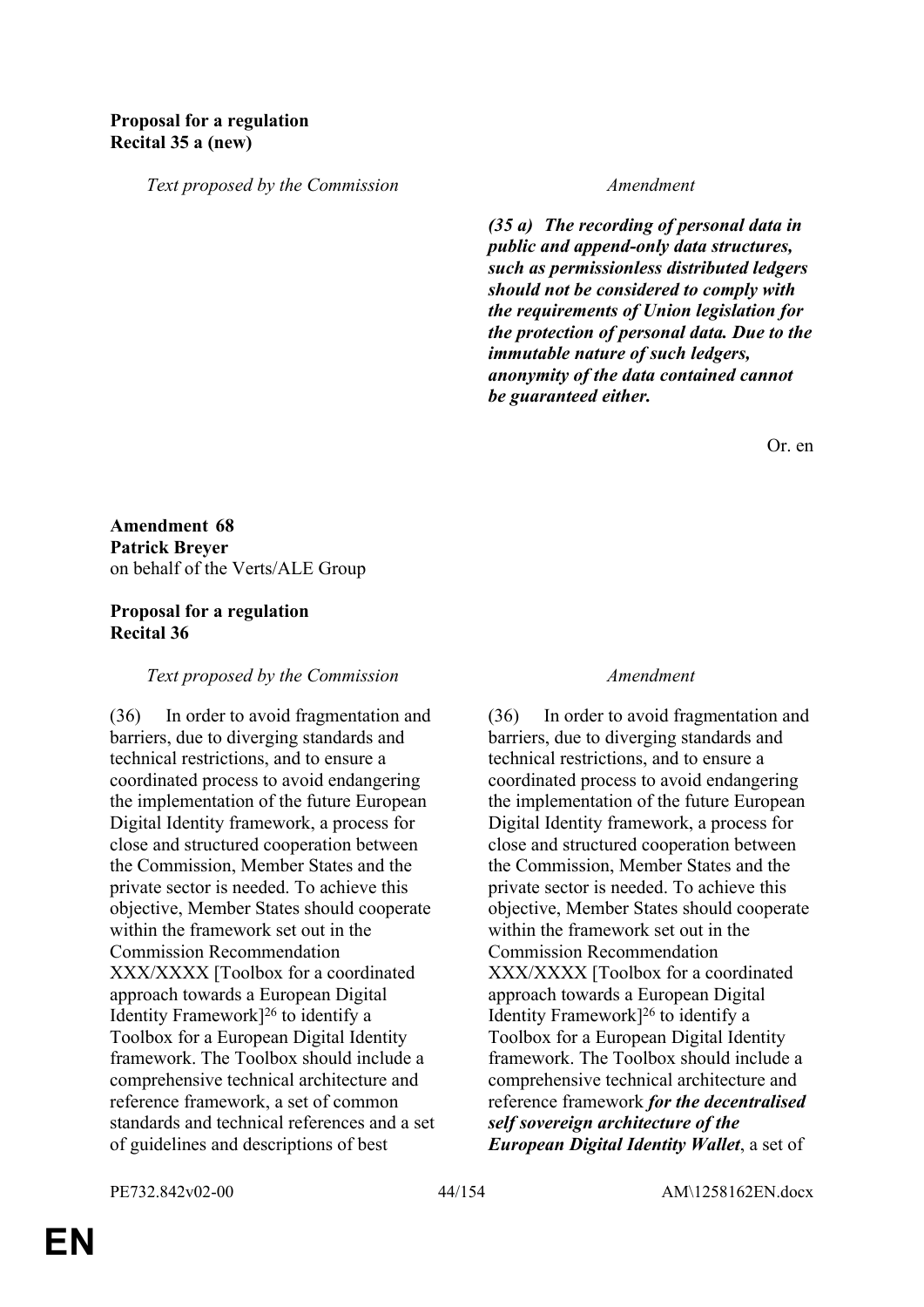practices covering at least all aspects of the functionalities and interoperability of the European Digital Identity Wallets including eSignatures and of the qualified trust service for attestation of attributes as laid out in this regulation. In this context, Member States should also reach agreement on common elements of a business model and fee structure of the European Digital Identity Wallets, to facilitate take up, in particular by small and medium sized companies in a cross-border context. The content of the toolbox should evolve in parallel with and reflect the outcome of the discussion and process of adoption of the European Digital Identity Framework.

common standards and technical references and a set of guidelines and descriptions of best practices covering at least all aspects of the functionalities and interoperability of the European Digital Identity Wallets including eSignatures and of the qualified trust service for attestation of attributes as laid out in this regulation. In this context, Member States should also reach agreement on common elements of a business model and fee structure of the European Digital Identity Wallets, to facilitate take up, in particular by small and medium sized companies in a cross-border context. The content of the toolbox should evolve in parallel with and reflect the outcome of the discussion and process of adoption of the European Digital Identity Framework.

*\_\_\_\_\_\_\_\_\_\_\_\_\_\_\_\_\_ \_\_\_\_\_\_\_\_\_\_\_\_\_\_\_\_\_*

Or. en

**Amendment 69 Harald Vilimsky**

**Proposal for a regulation Recital 36 a (new)**

*Text proposed by the Commission Amendment*

*(36 a) The issuance and systematic use of persistent unique identifiers at EU level creates risks for the protection of personal data and privacy. Therefore, the use of privacy-by-design architectures (privacy by design) must be promoted by the Member States and the Commission.*

Or. en

**Amendment 70 Patrick Breyer**

AM\1258162EN.docx 45/154 PE732.842v02-00

<sup>&</sup>lt;sup>26</sup> [insert reference once adopted]  $^{26}$  [insert reference once adopted]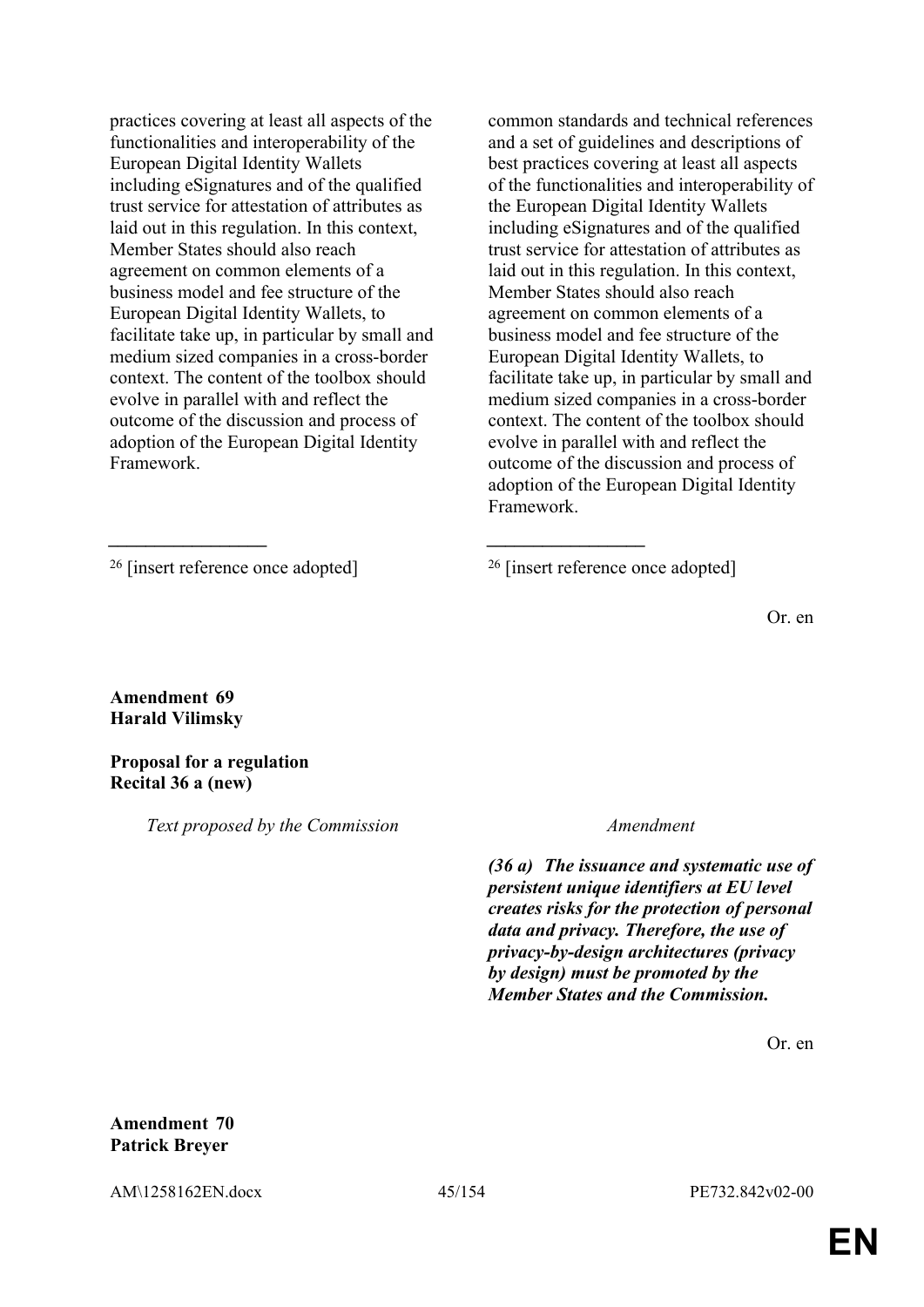on behalf of the Verts/ALE Group

#### **Proposal for a regulation Recital 37**

### *Text proposed by the Commission Amendment*

(37) The European Data Protection Supervisor has been consulted pursuant to Article 42 (1) of Regulation (EU) 2018/1525 of the European Parliament and of the Council<sup>27</sup>.

*\_\_\_\_\_\_\_\_\_\_\_\_\_\_\_\_\_ \_\_\_\_\_\_\_\_\_\_\_\_\_\_\_\_\_*

(37) The European Data Protection Supervisor has been consulted pursuant to Article 42 (1) of Regulation (EU) 2018/1525 of the European Parliament and of the Council<sup>27</sup>*, and has provided his comments on 28 July 2021*.

 $27$  Regulation (EU)  $2018/1725$  of the European Parliament and of the Council of 23 October 2018 on the protection of natural persons with regard to the processing of personal data by the Union institutions, bodies, offices and agencies and on the free movement of such data, and repealing Regulation (EC) No 45/2001 and Decision No 1247/2002/EC (OJ L 295, 21.11.2018, p. 39).

Or. en

**Amendment 71 Patrick Breyer** on behalf of the Verts/ALE Group

**Proposal for a regulation Article 1 – paragraph 1 – point 1** Regulation (EU) 910/2014 Article 1 – point c

### *Text proposed by the Commission Amendment*

(c) establishes a legal framework for electronic signatures, electronic seals, electronic time stamps, electronic documents, electronic registered delivery services, *certificate services for website authentication, electronic archiving and* electronic attestation of attributes, the management of remote electronic signature

(c) establishes a legal framework for electronic signatures, electronic seals, electronic time stamps, electronic documents, electronic registered delivery services, electronic attestation of attributes, the management of remote electronic signature and seal creation devices;

 $27$  Regulation (EU)  $2018/1725$  of the European Parliament and of the Council of 23 October 2018 on the protection of natural persons with regard to the processing of personal data by the Union institutions, bodies, offices and agencies and on the free movement of such data, and repealing Regulation (EC) No 45/2001 and Decision No 1247/2002/EC (OJ L 295, 21.11.2018, p. 39).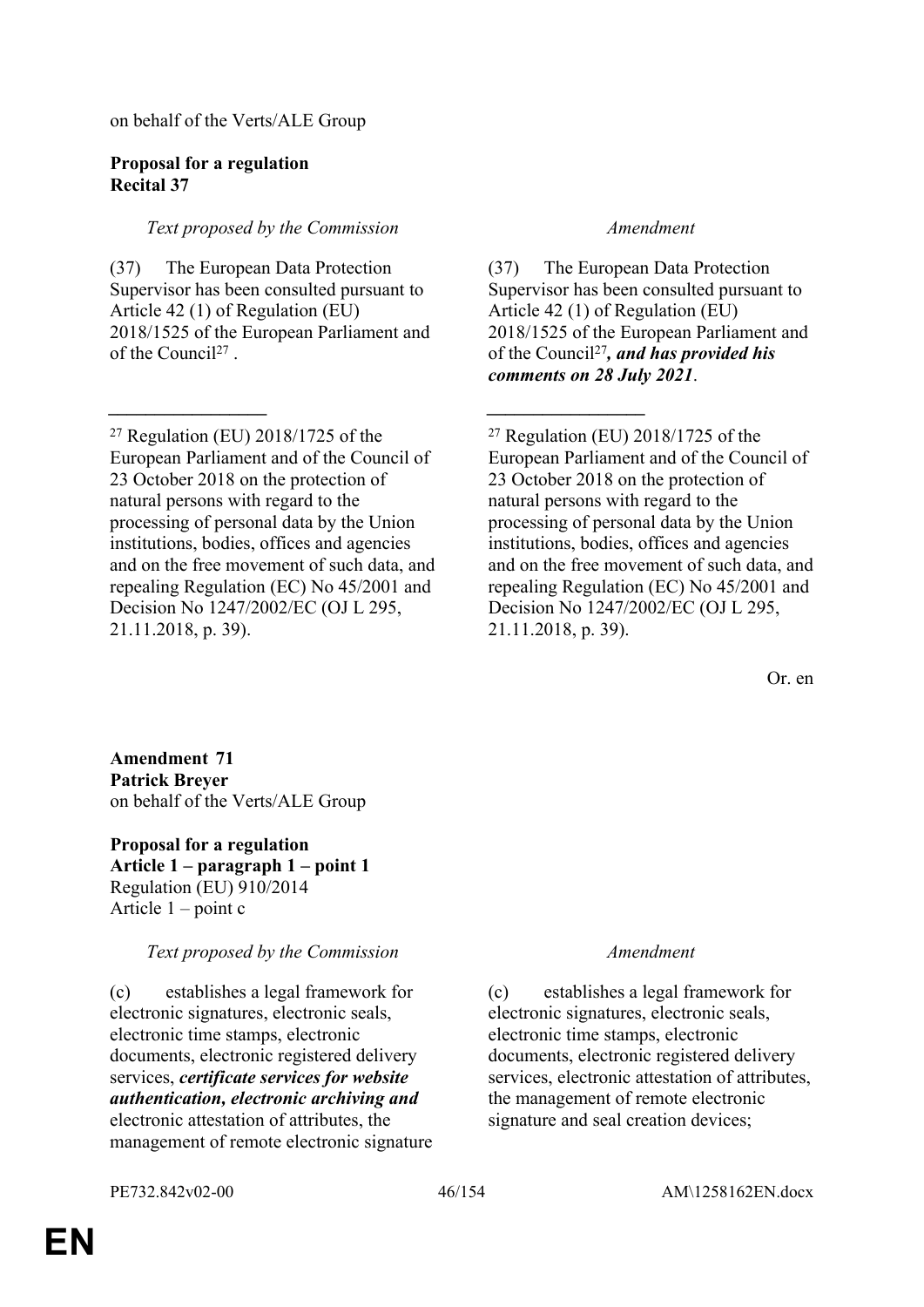and seal creation devices*, and electronic ledgers*;

> *(linked to deletion of Articles 45(new), 45g, 45h, 45i)*

> > Or. en

### **Amendment 72 Cornelia Ernst**

**Proposal for a regulation Article 1 – paragraph 1 – point 1** Regulation (EU) No 910/2014 Article 1 point c

#### *Text proposed by the Commission Amendment*

(c) establishes a legal framework for electronic signatures, electronic seals, electronic time stamps, electronic documents, electronic registered delivery services, certificate services for website authentication, electronic archiving and electronic attestation of attributes, the management of remote electronic signature and seal creation devices*, and electronic ledgers*;

(c) establishes a legal framework for electronic signatures, electronic seals, electronic time stamps, electronic documents, electronic registered delivery services, certificate services for website authentication, electronic archiving and electronic attestation of attributes, the management of remote electronic signature and seal creation devices;

Or. en

### **Amendment 73 Yana Toom, Lucia Ďuriš Nicholsonová, Olivier Chastel**

**Proposal for a regulation Article 1 – paragraph 1 – point 3 – point b a (new)** Regulation (EU) No 910/2014 Article 3 – point 5 a

*Text proposed by the Commission Amendment*

*(b a) the following point (5a) is inserted:*

*(5a) 'user' means a natural or legal person or a natural person representing a legal person using trust services,* 

AM\1258162EN.docx 47/154 PE732.842v02-00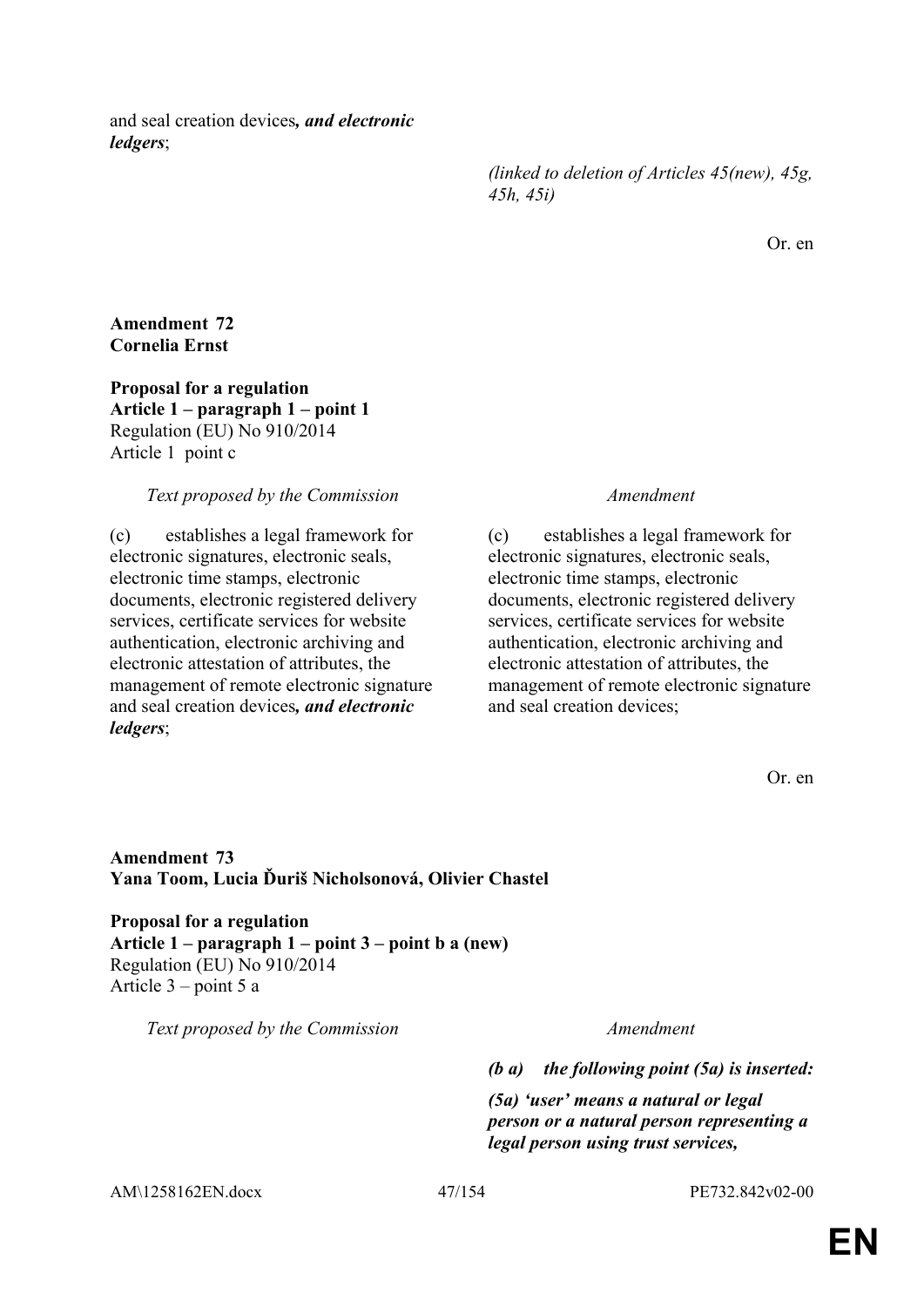Or. en

**Amendment 74 Marina Kaljurand, Paul Tang**

**Proposal for a regulation Article 1 – paragraph 1 – point 3 – point b a (new)** Regulation (EU) No 910/2014 Article 3 – point 5

*Present text Amendment*

(5) 'authentication' means an electronic process that enables *the electronic identification of a natural or legal person, or the origin and integrity of data in electronic form to be confirmed;*

"(5) 'authentication' means an electronic process that enables *to verify the data presented*"

Or. en

#### *(32014R0910)*

#### *Justification*

*Authentication should be defined as separate from identification since these are different parts of the process. Authentication means verifying data or claim presented by the user, it should not imply their identification. This amendment applies throughout the text. Adopting it will necessitate corresponding changes throughout.*

**Amendment 75 Cornelia Ernst**

**Proposal for a regulation Article 1 – paragraph 1 – point 3 – point c** Regulation (EU) No 910/2014 Article 3 point 14

*Text proposed by the Commission Amendment*

(14) 'certificate for electronic signature' (14) 'certificate for electronic signature'

PE732.842v02-00 48/154 AM\1258162EN.docx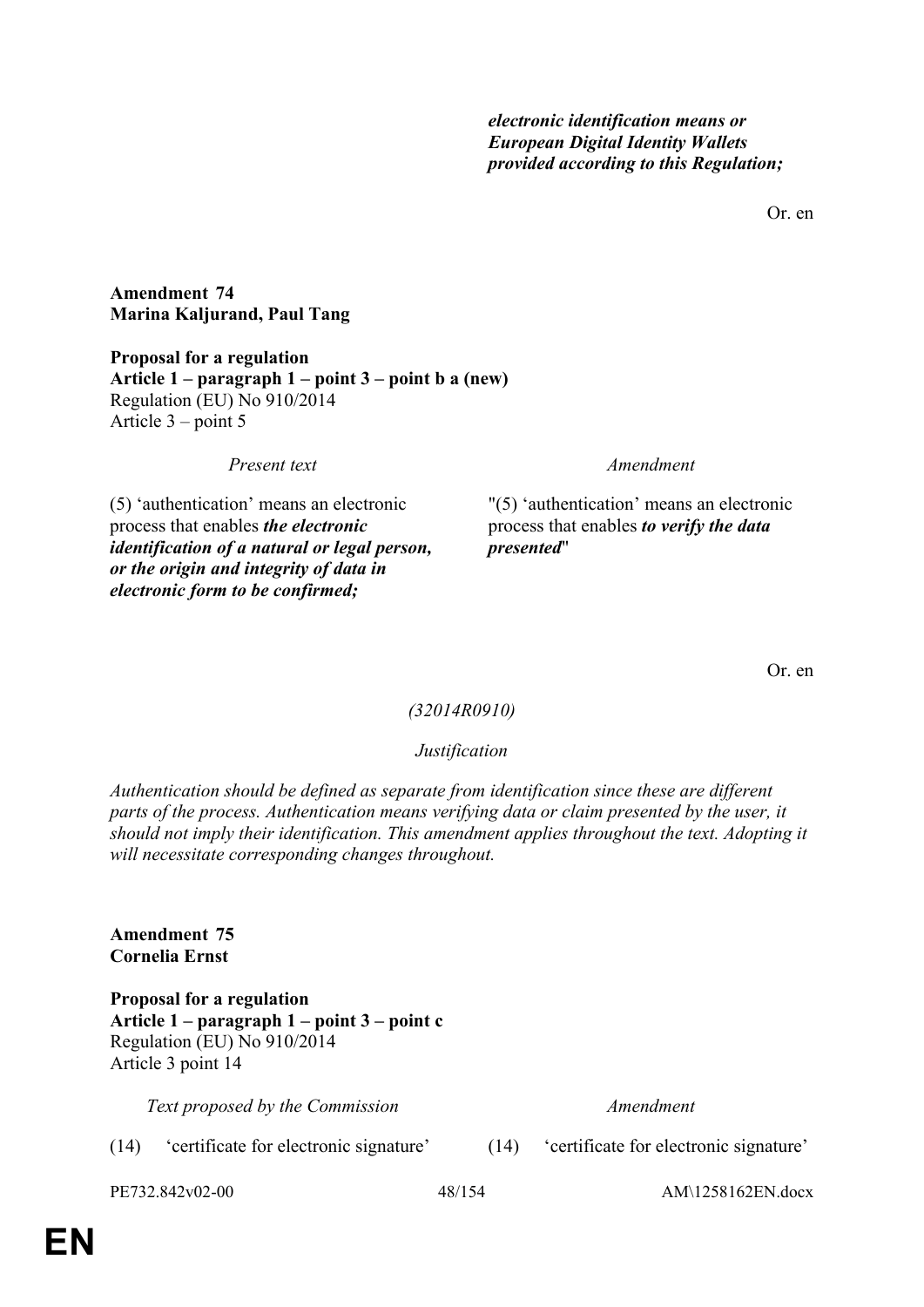means an electronic attestation *or set of attestations* which links electronic signature validation data to a natural person and confirms at least the name or the pseudonym of that person;;

means an electronic attestation which links electronic signature validation data to a natural person and confirms at least the name or the pseudonym of that person;;

Or. en

**Amendment 76 Patrick Breyer** on behalf of the Verts/ALE Group

### **Proposal for a regulation Article 1 – paragraph 1 – point 3 – point d** Regulation (EU) 910/2014 Article  $3$  – point 16 (d)

*Text proposed by the Commission Amendment*

*(d) the electronic archiving of electronic documents;*

Or. en

**Amendment 77 Patrick Breyer** on behalf of the Verts/ALE Group

**Proposal for a regulation Article 1 – paragraph 1 – point 3 – point d** Regulation (EU) 910/2014 Article 3 – point 16

*Text proposed by the Commission Amendment*

*(f) the recording of electronic data into an electronic ledger.;*

*deleted*

*deleted*

Or. en

*Justification*

*Ledgers are immutable and therefore are in systematic conflict with data protection rules such as storage limitation or the right to erasure. Linked to deletion of Articles 45h and 45i*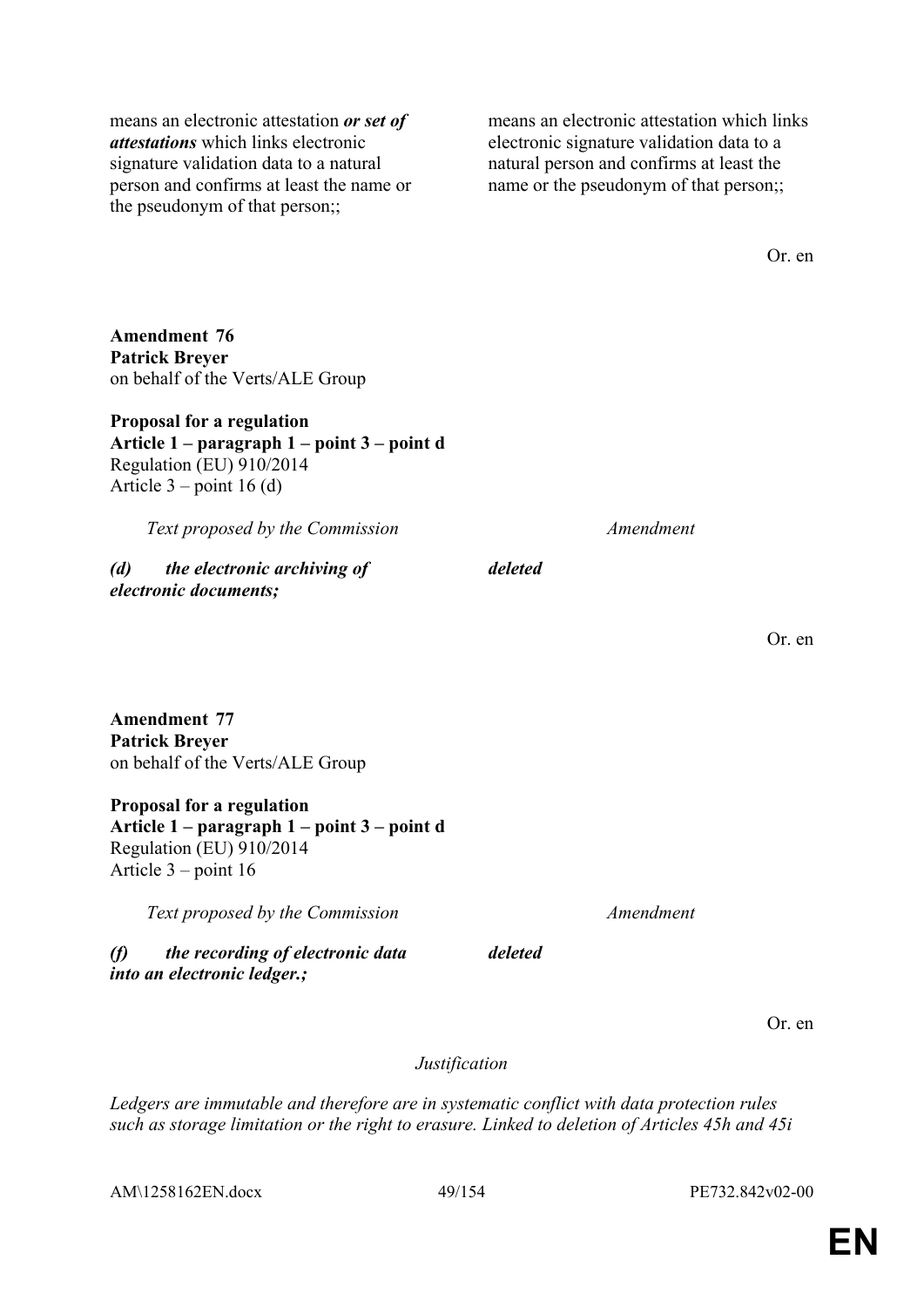**Amendment 78 Cornelia Ernst**

**Proposal for a regulation Article 1 – paragraph 1 – point 3 – point d** Regulation (EU) No 910/2014 Article 3 point 16 point f

*Text proposed by the Commission Amendment*

*(f) the recording of electronic data into an electronic ledger.;*

*deleted*

Or. en

#### **Amendment 79 Cornelia Ernst**

**Proposal for a regulation Article 1 – paragraph 1 – point 3 – point g** Regulation (EU) No 910/2014 Article 3 point 29

#### *Text proposed by the Commission Amendment*

(29) 'certificate for electronic seal' means an electronic attestation or set of attestations that links electronic seal validation data to a legal person and confirms the name of that person;*;*

(29) 'certificate for electronic seal' means an electronic attestation or set of attestations that links electronic seal validation data to a legal person and confirms *at least* the name *or the pseudonym* of that person;

Or. en

**Amendment 80 Patrick Breyer** on behalf of the Verts/ALE Group

**Proposal for a regulation Article 1 – paragraph 1 – point 3 – point g** Regulation (EU) 910/2014 Article 3(29)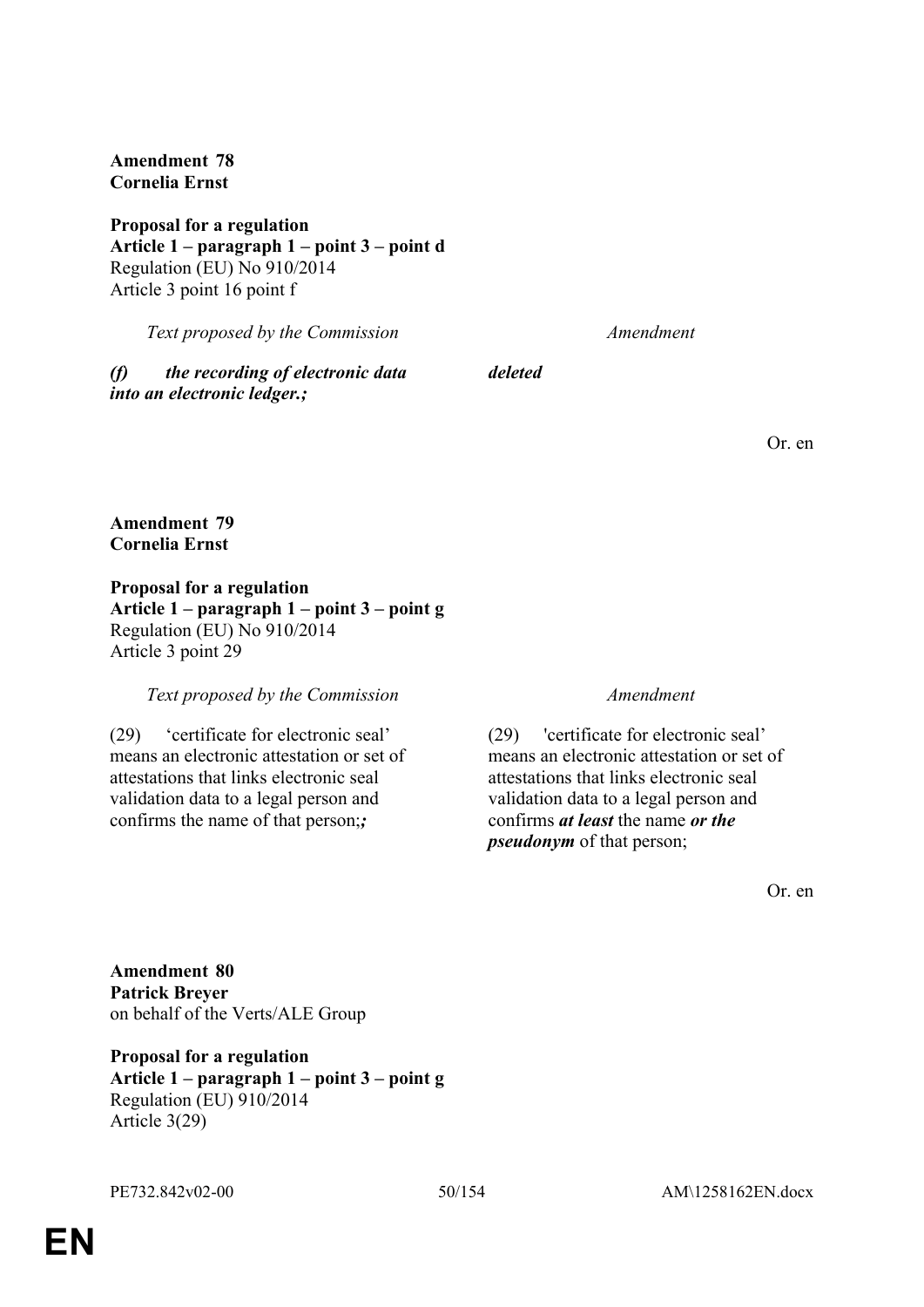#### *Text proposed by the Commission Amendment*

(29) 'certificate for electronic seal' means an electronic attestation or set of attestations that links electronic seal validation data to a legal person and confirms the name of that person;;

(29) 'certificate for electronic seal' means an electronic attestation or set of attestations that links electronic seal validation data to a legal person and confirms *at least* the name *or the pseudonym* of that person::

Or. en

*Justification*

*Aligned with Article 3(14)*

**Amendment 81 Yana Toom, Lucia Ďuriš Nicholsonová, Olivier Chastel**

**Proposal for a regulation Article 1 – paragraph 1 – point 3 – point h** Regulation (EU) No 910/2014 Article 3 – point 41

*Text proposed by the Commission Amendment*

(41) 'validation' means the process of verifying *and confirming that an* electronic *signature or a seal or person identification data or an electronic attestation of attributes is* valid;

(41) 'validation' means the process of verifying *that data in* electronic *form are* valid *according to the requirements of this regulation*;

Or. en

### **Amendment 82 Tom Vandenkendelaere, Lukas Mandl, Emil Radev, Jeroen Lenaers**

**Proposal for a regulation Article 1 – paragraph 1 – point 3 – point i** Regulation (EU) No 910/2014 Article 3 – point 42

*Text proposed by the Commission Amendment*

(42) 'European Digital Identity Wallet' is a product and service that allows the user (42) 'European Digital Identity Wallet' is a product and service that allows the user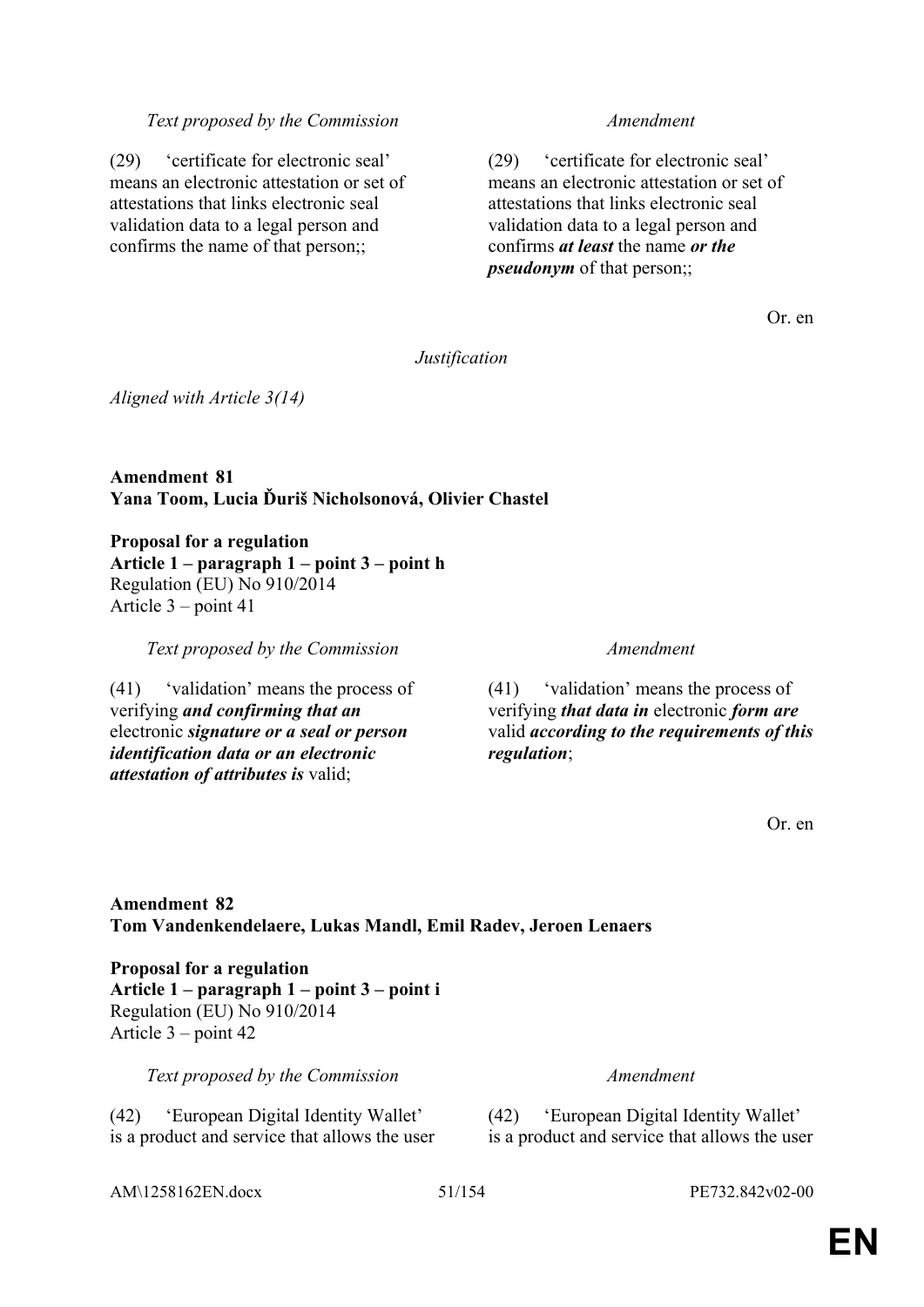to store identity data, credentials and attributes linked to her/his identity, to provide them to relying parties on request and to use them for authentication, online and offline, for a service in accordance with Article 6a; and to create qualified electronic signatures and seals;

to store *and manage* identity *data, confirmations of consent to share personal* data, credentials and attributes linked to her/his identity, to provide them to relying parties on request and to use them for authentication, online and offline, for a service in accordance with Article 6a; and to create qualified electronic signatures and seals;

Or. en

### **Amendment 83 Cornelia Ernst**

**Proposal for a regulation Article 1 – paragraph 1 – point 3 – point i** Regulation (EU) No 910/2014 Article 3 point 42

#### *Text proposed by the Commission Amendment*

(42) 'European Digital Identity Wallet' is a product and service that allows the user to store identity data, credentials and attributes linked to her/his identity, to provide them *to* relying parties on request and to use them for authentication, online and offline, for a service in accordance with Article 6a; and to create qualified electronic signatures and seals;

(42) 'European Digital Identity Wallet' is a product and service that allows the user to store identity data, credentials and attributes linked to her/his identity, to provide them *selectively to duly authorized* relying parties on request and to use them for authentication, online and offline, for a service in accordance with Article 6a; and to create qualified electronic signatures and seals;

Or. en

**Amendment 84 Patrick Breyer** on behalf of the Verts/ALE Group

**Proposal for a regulation Article 1 – paragraph 1 – point 3 – point i** Regulation (EU) 910/2014 Article 3(42)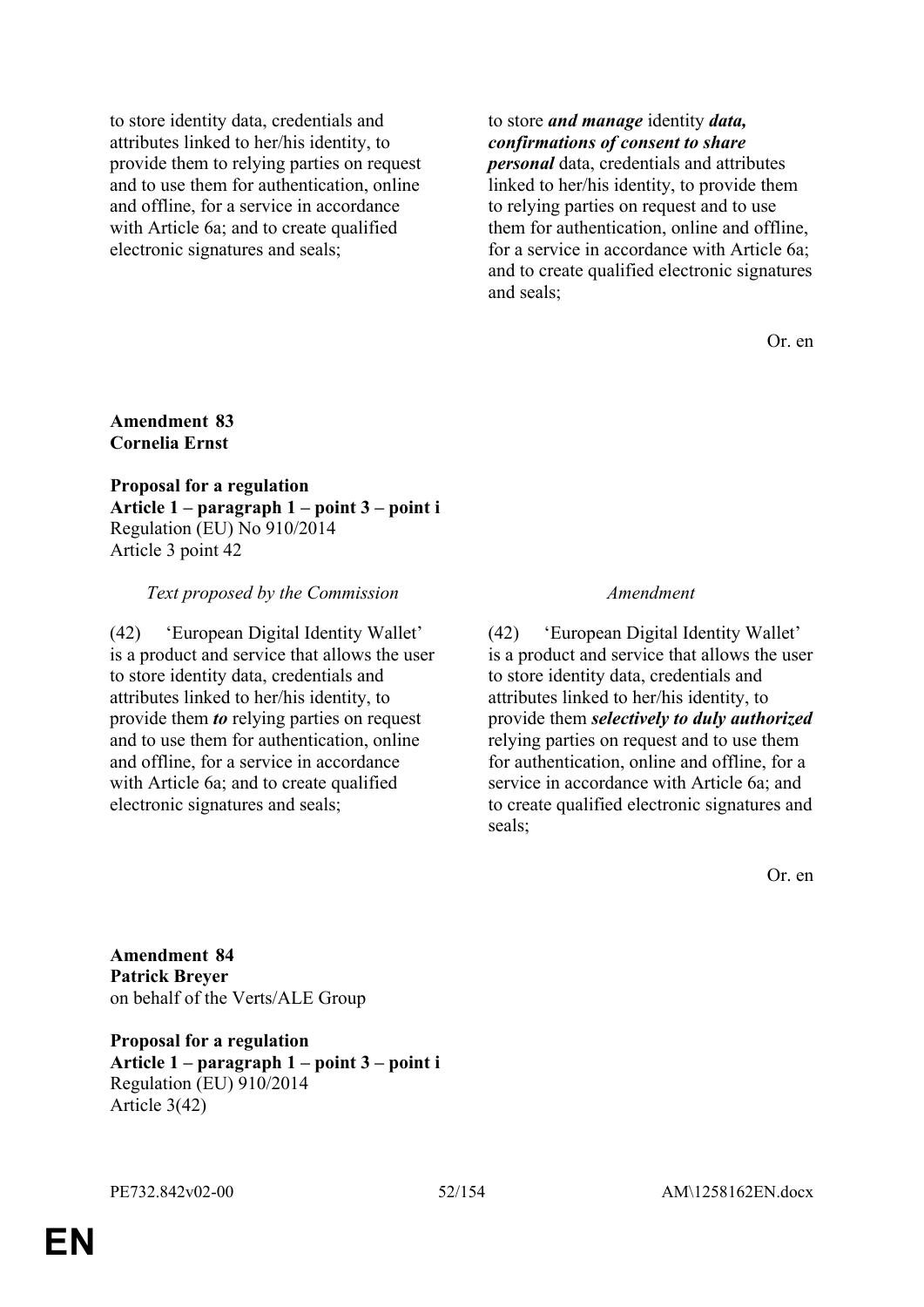## *Text proposed by the Commission Amendment*

(42) 'European Digital Identity Wallet' *is a* product *and service* that allows the user to store identity data, credentials and attributes linked to her/his identity, to provide them to relying parties on request and to use them for authentication, online and offline, for a service in accordance with Article 6a; and to create *qualified* electronic signatures and seals;

(42) 'European Digital Identity Wallet' *means a software* product that allows the user*, on a device under their control,* to store identity data, credentials and attributes linked to her/his identity, to provide them to relying parties on request and to use them for authentication, online and offline, for a service in accordance with Article 6a; and to create electronic signatures and seals;

Or. en

**Amendment 85 Patrick Breyer** on behalf of the Verts/ALE Group

**Proposal for a regulation Article 1 – paragraph 1 – point 3 – point i** Regulation (EU) 910/2014 Article 3(43)

#### *Text proposed by the Commission Amendment*

(43) 'attribute' *is* a feature, characteristic or quality of a natural or legal person or of an entity, in electronic form;

(43) 'attribute' *means an electronic representation of* a feature, characteristic or quality of a natural or legal person or of an entity, in electronic form;

Or. en

#### **Amendment 86 Cornelia Ernst**

**Proposal for a regulation Article 1 – paragraph 1 – point 3 – point i** Regulation (EU) No 910/2014 Article 3 point 43

*Text proposed by the Commission Amendment*

(43) 'attribute' is a feature, characteristic or quality of a natural or legal person or of

AM\1258162EN.docx 53/154 PE732.842v02-00

(43) 'attribute' is *a representation of* a feature, characteristic or quality of a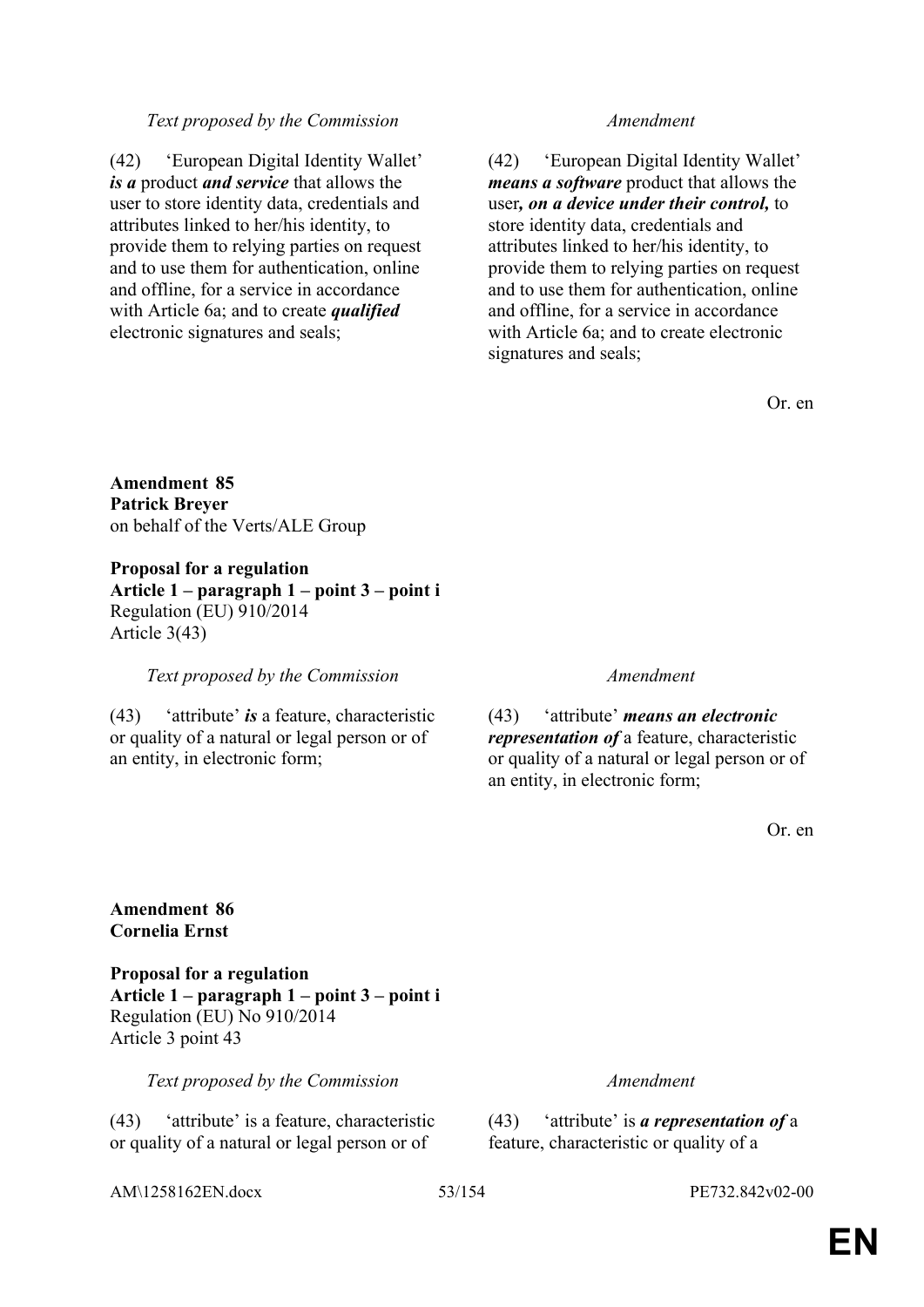an entity, in electronic form; natural or legal person or of an entity, in electronic form;

Or. en

### **Amendment 87 Cornelia Ernst**

**Proposal for a regulation Article 1 – paragraph 1 – point 3 – point i** Regulation (EU) No 910/2014 Article 3 point 45 a (new)

*Text proposed by the Commission Amendment*

*(45 a) 'zero knowledge attestation' means an anonymous electronic attestation;*

Or. en

### **Amendment 88 Cornelia Ernst**

**Proposal for a regulation Article 1 – paragraph 1 – point 3 – point i** Regulation (EU) No 910/2014 Article 3 point 46

*Text proposed by the Commission Amendment*

(46) 'authentic source' is a repository or system, held under the responsibility of a public sector body or private entity, that contains attributes about a natural or legal person and is *considered to be the primary source of that information or recognised* as authentic in national law;

(46) 'authentic source' is a repository or system, held under the responsibility of a public sector body or private entity, that contains attributes about a natural or legal person and is as authentic in national law;

Or. en

**Amendment 89 Patrick Breyer** on behalf of the Verts/ALE Group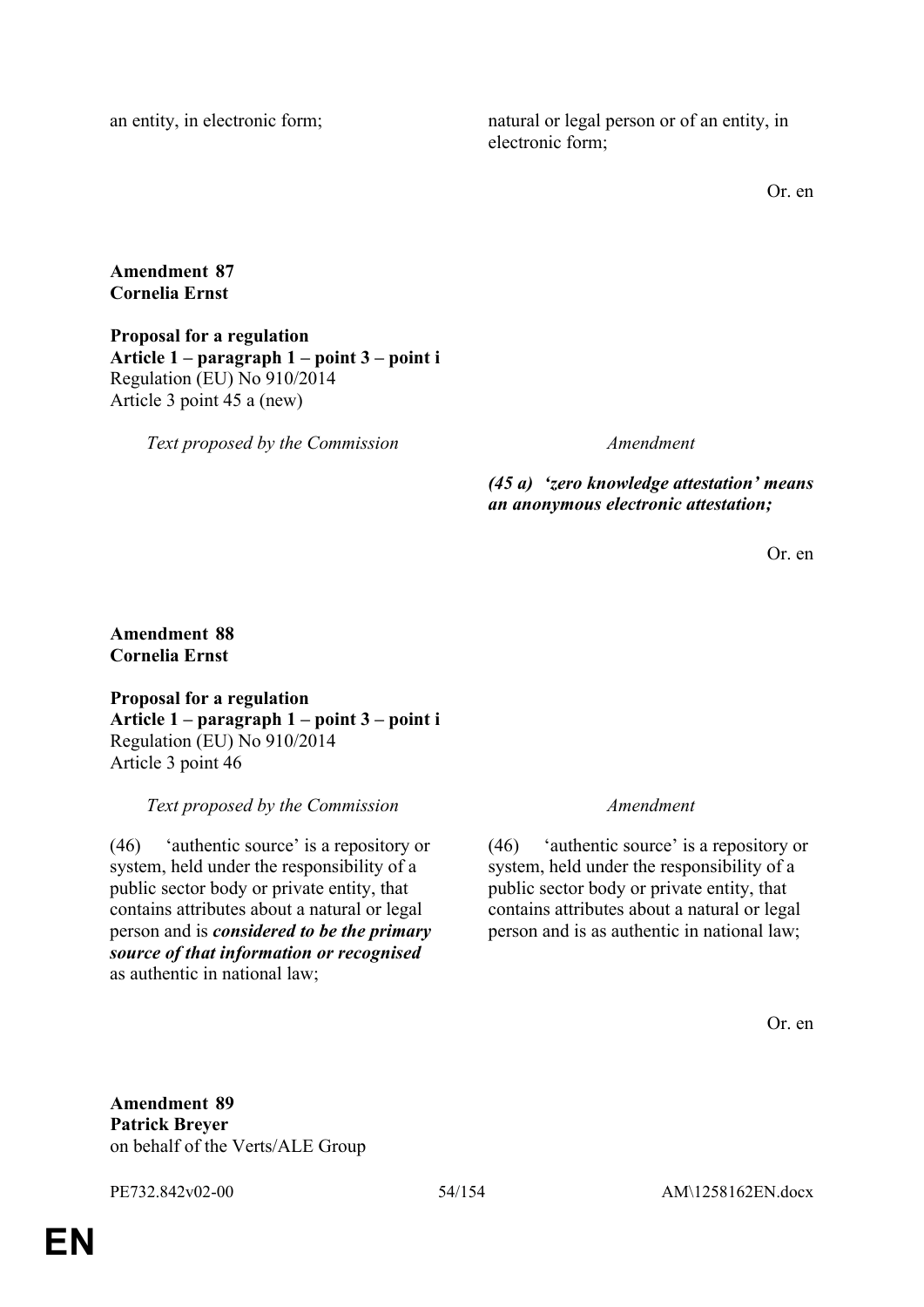### **Proposal for a regulation Article 1 – paragraph 1 – point 3 – point i** Regulation (EU) 910/2014 Article 3(46)

### *Text proposed by the Commission Amendment*

(46) 'authentic source' is a repository or system, held under the responsibility of a public sector body or private entity, that contains attributes about a natural or legal person and is considered to be the primary source of that information or recognised as authentic in *national* law;

(46) 'authentic source' is a repository or system, held under the responsibility of a public sector body or private entity, that contains attributes about a natural or legal person and is considered to be the primary source of that information or recognised as authentic in *Union and Member State* law;

Or. en

### **Amendment 90 Harald Vilimsky**

**Proposal for a regulation Article 1 – paragraph 1 – point 3 – point i** Regulation (EU) No 910/2014 Article 3 point 46

#### *Text proposed by the Commission Amendment*

(46) 'authentic source' is a repository or system, held under the responsibility of a public sector body *or private entity*, that contains attributes about a natural or legal person and is considered to be the primary source of that information or recognised as authentic in national law;

(46) 'authentic source' is a repository or system, held under the responsibility of a public sector body, that contains attributes about a natural or legal person and is considered to be the primary source of that information or recognised as authentic in national law;

Or. en

**Amendment 91 Patrick Breyer** on behalf of the Verts/ALE Group

**Proposal for a regulation Article 1 – paragraph 1 – point 3 – point i** Regulation (EU) 910/2014

AM\1258162EN.docx 55/154 PE732.842v02-00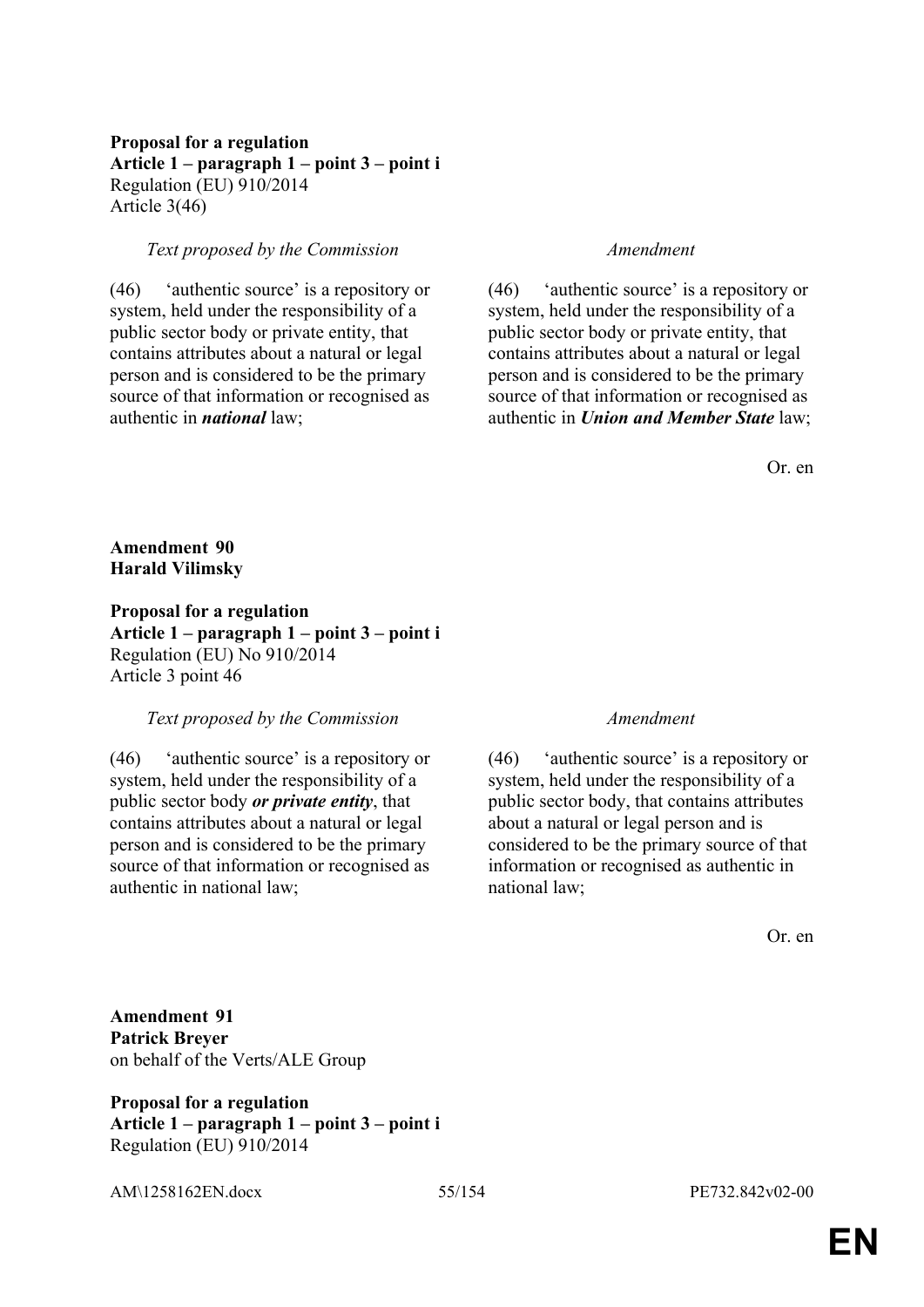Article 3(47)(new)

*Text proposed by the Commission Amendment*

*(47) 'electronic archiving' means a service ensuring the receipt, storage, deletion and transmission of electronic data or documents in order to guarantee their integrity, the accuracy of their origin and legal features throughout the conservation period;*

Or. en

#### *Justification*

*deleted*

*Out of scope - archiving has nothing to do with identification. There is no EU harmonisation on safe deposit boxes either.*

### **Amendment 92 Cornelia Ernst**

**Proposal for a regulation Article 1 – paragraph 1 – point 3 – point i** Regulation (EU) No 910/2014 Article 3 point 47

#### *Text proposed by the Commission Amendment*

(47) 'electronic archiving' means *a service ensuring the receipt,* storage, deletion *and transmission* of electronic data or documents in order to guarantee their integrity, the accuracy of their origin and legal features throughout the conservation period;

(47) 'electronic archiving' means *the* storage, *and* deletion of electronic data or documents in order to guarantee their integrity, the accuracy of their origin and legal features throughout the conservation period;

Or. en

**Amendment 93 Patrick Breyer** on behalf of the Verts/ALE Group

**Proposal for a regulation Article 1 – paragraph 1 – point 3 – point i**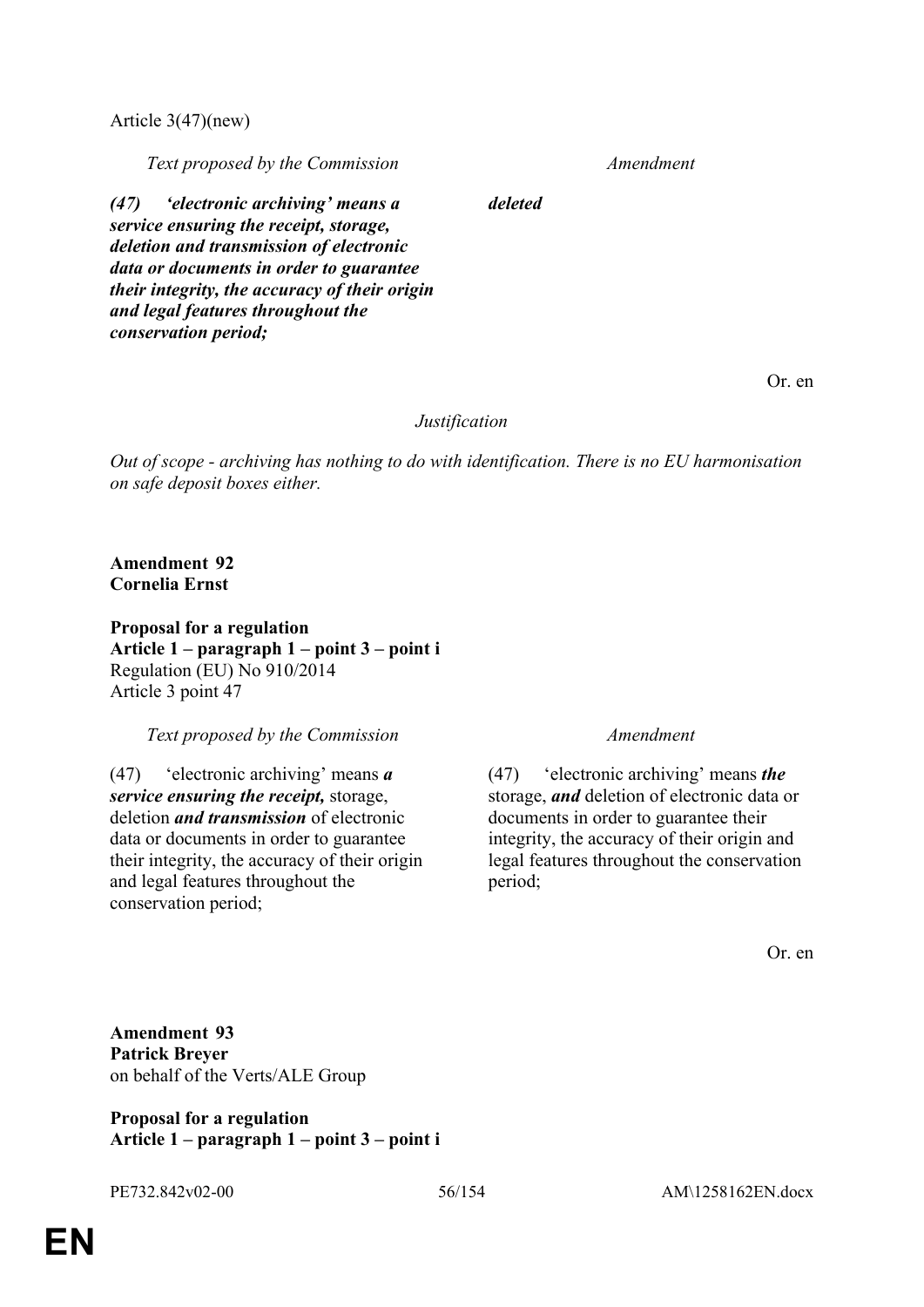AM\1258162EN.docx 57/154 PE732.842v02-00

permission;

# **EN**

**Article 1 – paragraph 1 – point 3 – point i** Regulation (EU) 910/2014 Article 3(52)

*Text proposed by the Commission Amendment*

(52) 'credential' means a proof of a person's *abilities, experience*, right or

**Patrick Breyer** on behalf of the Verts/ALE Group **Proposal for a regulation**

Regulation (EU) No 910/2014 Article 3 point 52 *Text proposed by the Commission Amendment* (52) 'credential' means a proof of a

**Article 1 – paragraph 1 – point 3 – point i**

person's *abilities, experience,* right or

(52) 'credential' means a proof of a person's right or permission;

*deleted*

*(48) 'qualified electronic archiving service' means a service that meets the requirements laid down in Article 45g;*

Regulation (EU) 910/2014 Article 3(48)

**Amendment 94 Cornelia Ernst**

permission;

**Amendment 95**

**Proposal for a regulation**

*Text proposed by the Commission Amendment*

(52) 'credential' means a proof of a person's *attribute*, right or permission;

Or. en

Or. en

Or. en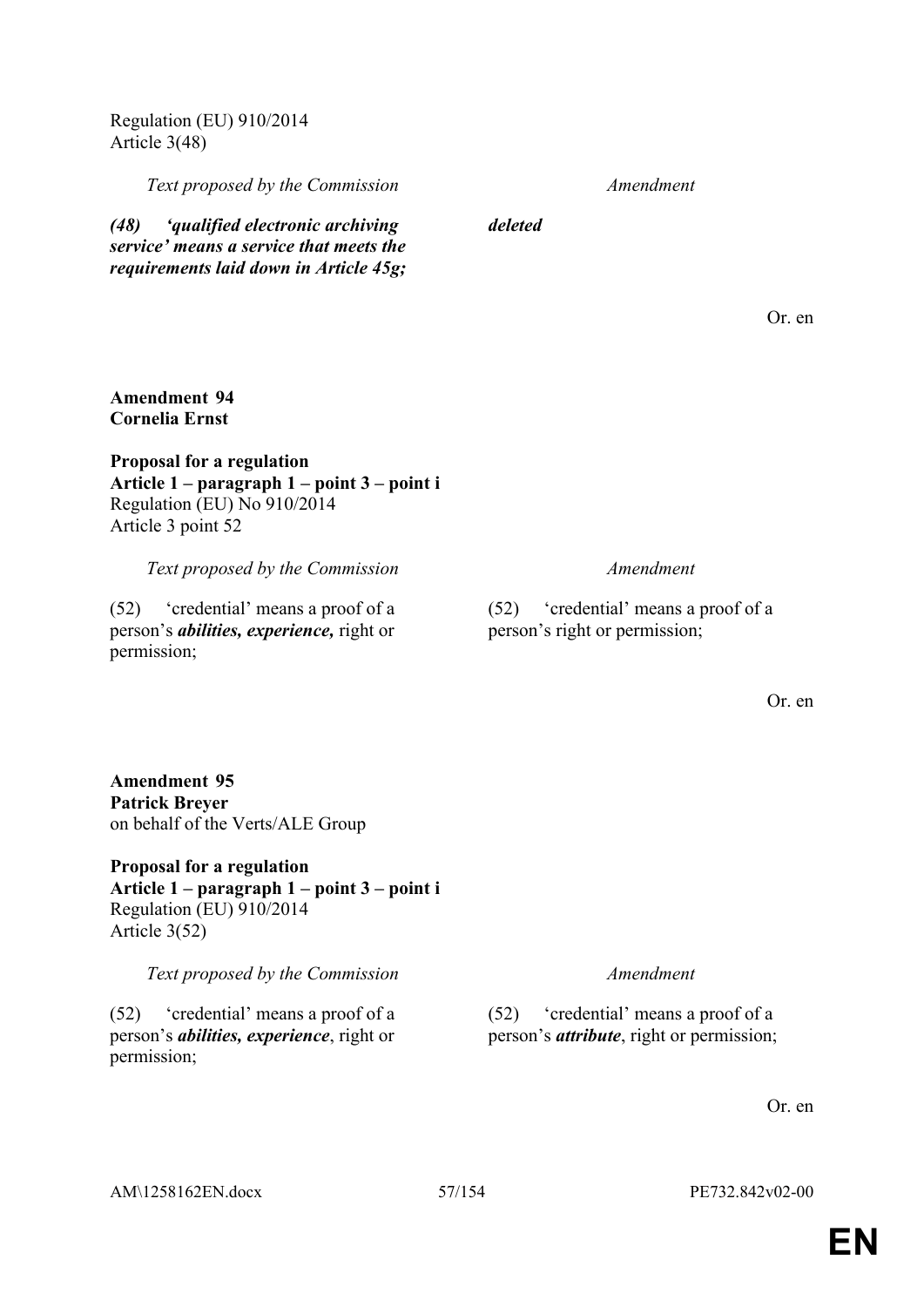### *Justification*

*Using the new definition of "attribute" in Article 3(43) for consistency.*

**Amendment 96 Patrick Breyer** on behalf of the Verts/ALE Group

**Proposal for a regulation Article 1 – paragraph 1 – point 3 – point i** Regulation (EU) 910/2014 Article 3(53)

*Text proposed by the Commission Amendment*

*(53) 'electronic ledger' means a tamper proof electronic record of data, providing authenticity and integrity of the data it contains, accuracy of their date and time, and of their chronological ordering;*

Or. en

*(linked to deletion of Articles 45h, 45i)*

*deleted*

**Amendment 97 Cornelia Ernst**

**Proposal for a regulation Article 1 – paragraph 1 – point 3 – point i** Regulation (EU) No 910/2014 Article 3 point 53

*Text proposed by the Commission Amendment*

*(53) 'electronic ledger' means a tamper proof electronic record of data, providing authenticity and integrity of the data it contains, accuracy of their date and time, and of their chronological ordering;*

*deleted*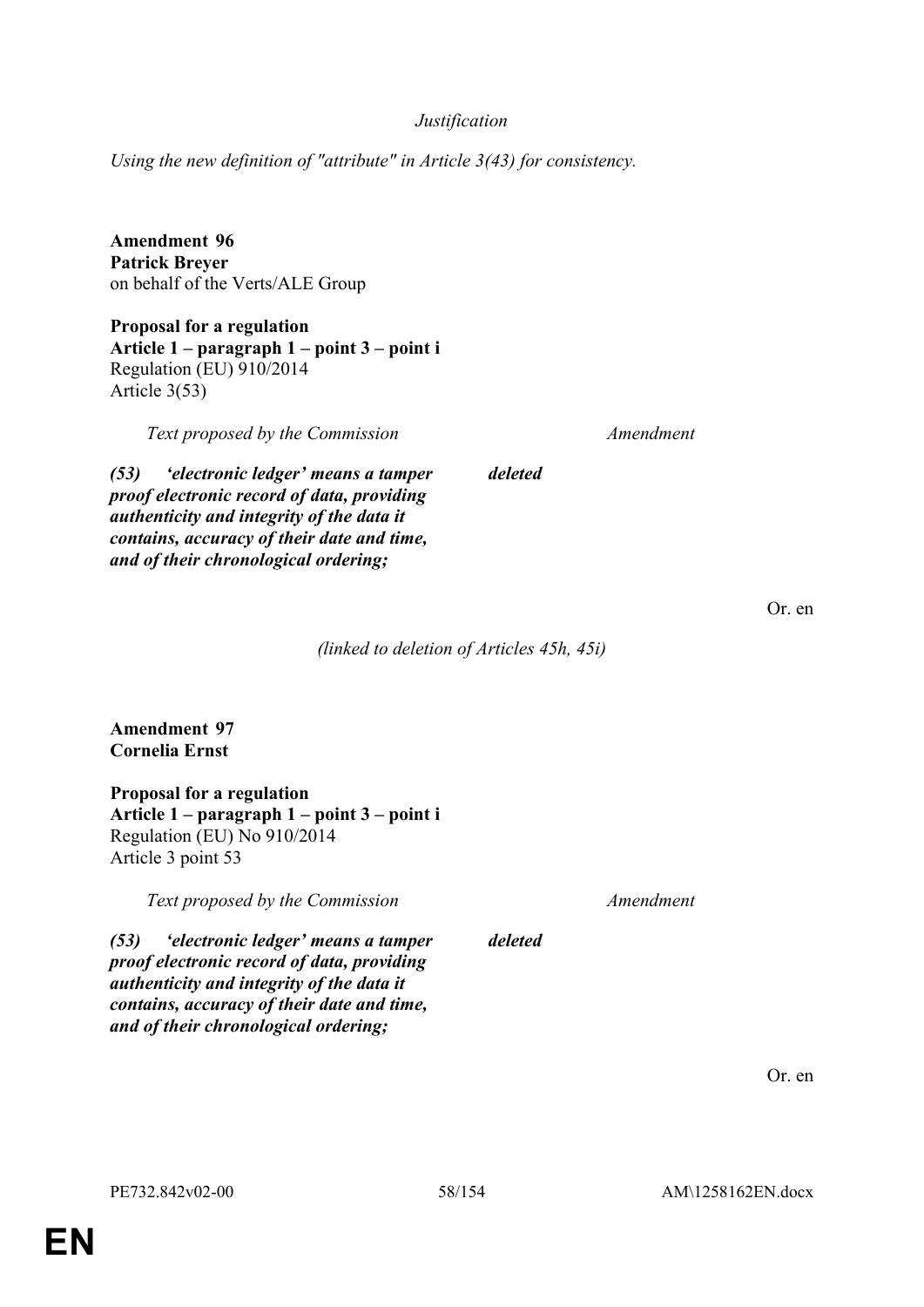**Amendment 98 Cristian Terheş**

**Proposal for a regulation Article 1 – paragraph 1 – point 3 – point i** Article 1 – paragraph 1 – point 3 – point i Article 3 – paragraph 1 – point 54 a (new)

*Text proposed by the Commission Amendment*

*(54 a) Digital Identity Subject means the physical or legal person to which the Person Identification Data belong.*

Or. en

**Amendment 99 Cristian Terheş**

**Proposal for a regulation Article 1 – paragraph 1 – point 3 – point i** Article 1 – paragraph 1 – point 3 – point i Article 3 – paragraph 1 – point 54 b (new)

*Text proposed by the Commission Amendment*

*(54 b) Self-Sovereign Identity means an identity system architecture based on the core principle that Digital Identity Subjects have the right to fully and permanently control the use of the Electronic Identification Means together with the usage of the associated Person Identification Data.*

Or. en

**Amendment 100 Cornelia Ernst**

**Proposal for a regulation Article 1 – paragraph 1 – point 3 – point i** Regulation (EU) No 910/2014 Article 3 point 55

AM\1258162EN.docx 59/154 PE732.842v02-00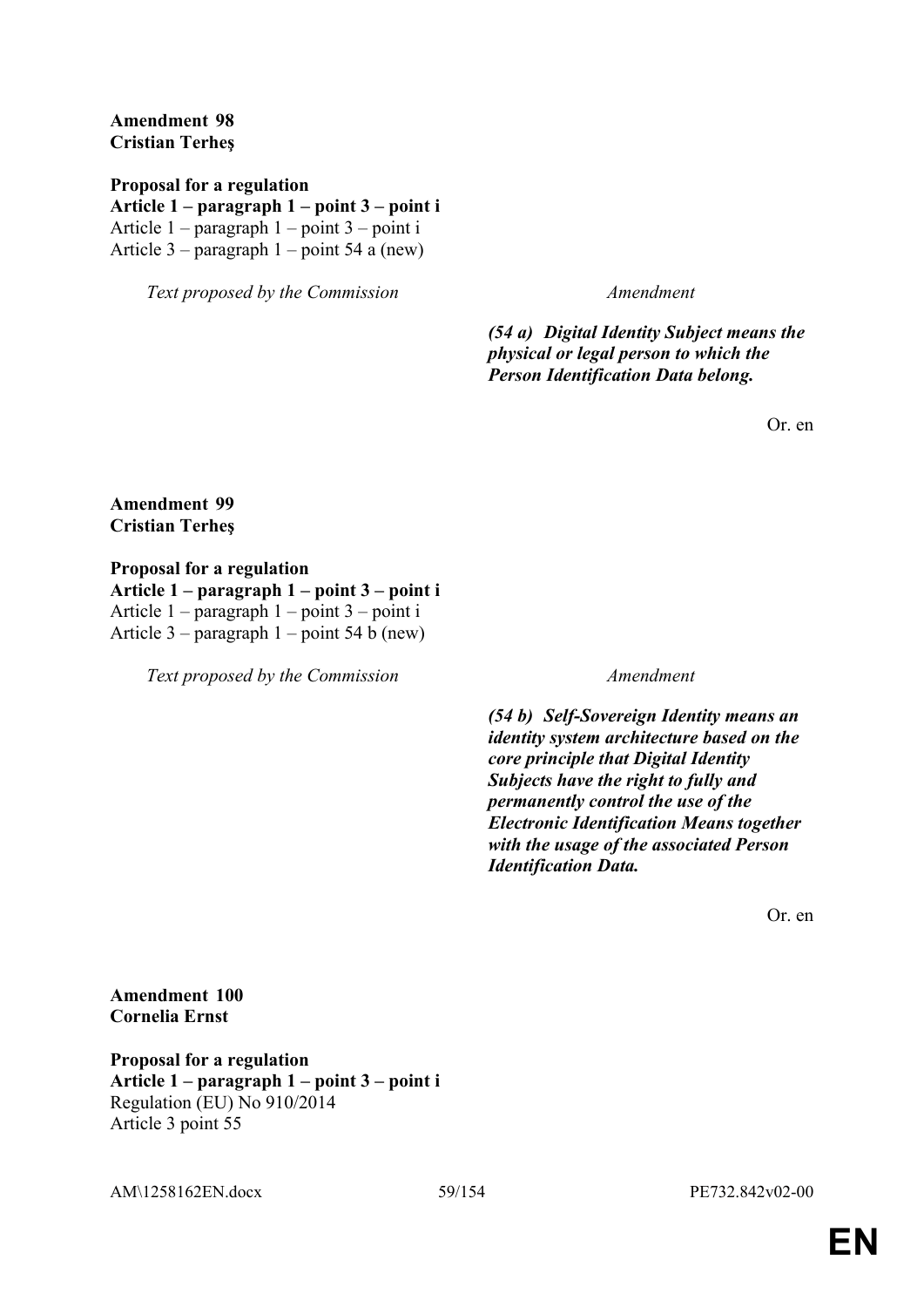**Amendment 101 Cristian Terheş**

**Proposal for a regulation**

Article 3 – paragraph 1 – point 55

*(55) 'unique identification' means a process where person identification data or person identification means are matched with or linked to an existing account belonging to the same person.';*

**Amendment 102 Patrick Breyer** on behalf of the Verts/ALE Group

**Proposal for a regulation Article 1 – paragraph 1 – point 3 – point i** Regulation (EU) 910/2014 Article 3(55)

*Text proposed by the Commission Amendment*

*(55) 'unique identification' means a process where person identification data or person identification means are matched with or linked to an existing account belonging to the same person.';*

PE732.842v02-00 60/154 AM\1258162EN.docx

*Text proposed by the Commission Amendment*

*deleted*

*deleted*

*(55) 'unique identification' means a process where person identification data or person identification means are matched with or linked to an existing account belonging to the same person.';*

**Article 1 – paragraph 1 – point 3 – point i** Article 1 – paragraph 1 – point 3 – point i

Or. en

*Text proposed by the Commission Amendment*

Or. en

*deleted*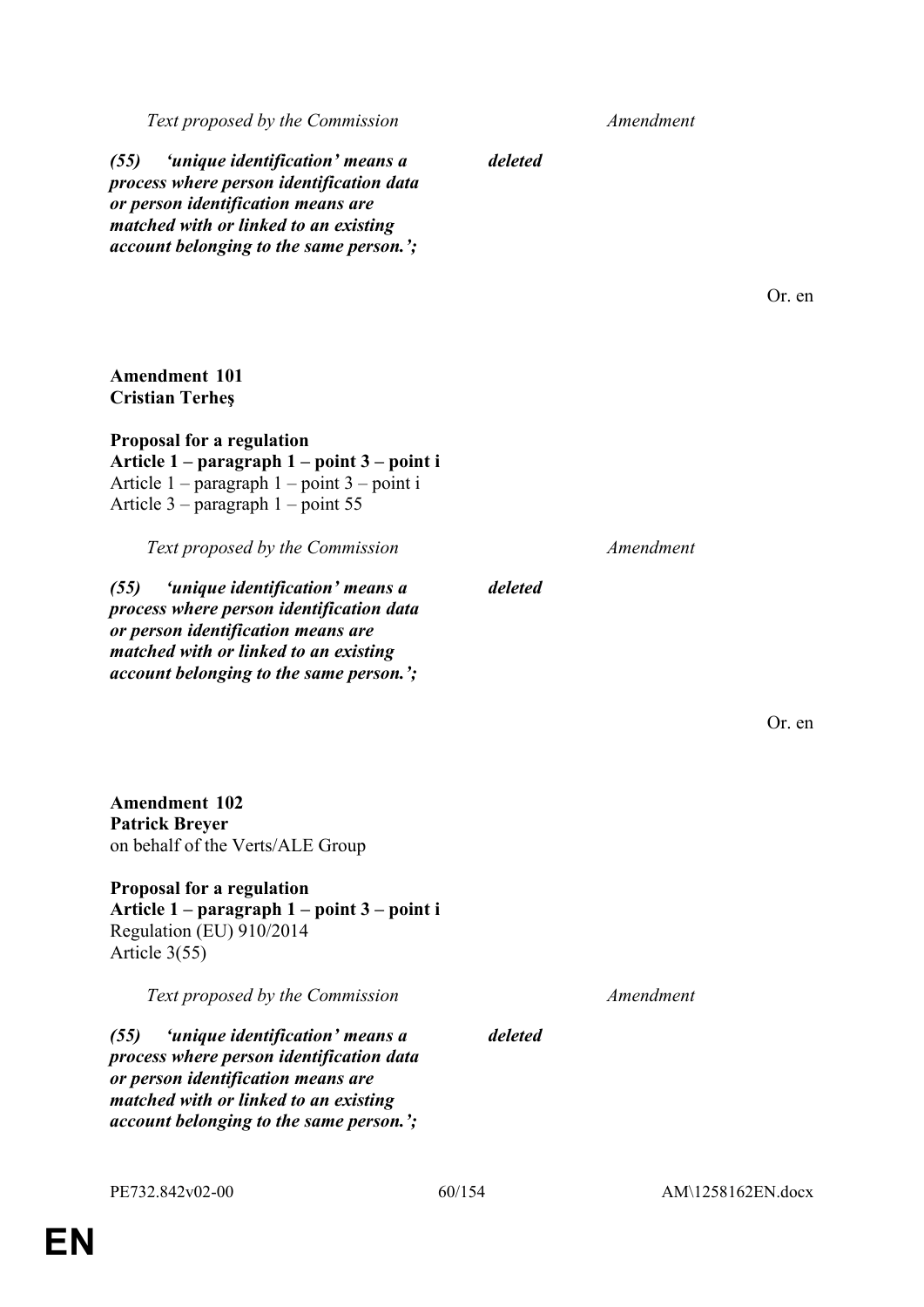### *Justification*

*linked to deletion of Article 11a*

### **Amendment 103 Tom Vandenkendelaere, Lukas Mandl, Emil Radev, Jeroen Lenaers**

**Proposal for a regulation Article 1 – paragraph 1 – point 4** Regulation (EU) No 910/2014 Article 5

*Text proposed by the Commission Amendment*

Pseudonyms in electronic transaction *Processing and protection of personal data, and* pseudonyms in electronic transaction

Or. en

**Amendment 104 Patrick Breyer** on behalf of the Verts/ALE Group

**Proposal for a regulation Article 1 – paragraph 1 – point 4** Regulation (EU) 910/2014 Article 5

*Text proposed by the Commission Amendment*

Pseudonyms in electronic *transaction Personal data protection and* pseudonyms in electronic *transactions*

Or. en

*Justification*

*based on eIDAS 2014 text*

### **Amendment 105 Cornelia Ernst**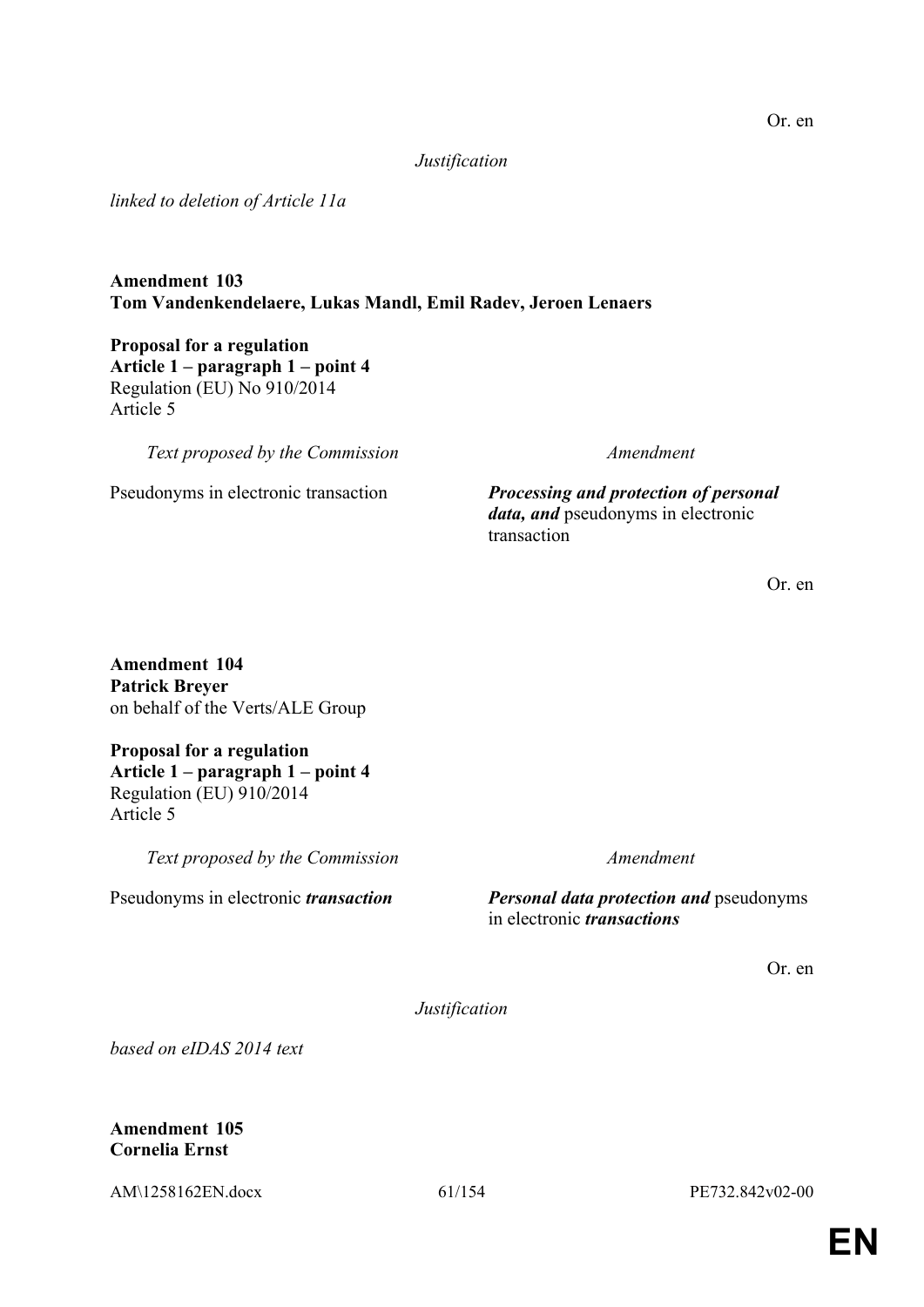**Proposal for a regulation Article 1 – paragraph 1 – point 4** Regulation (EU) No 910/2014 Article 5

*Text proposed by the Commission Amendment*

*Pseudonyms in electronic transaction Personal data protection*

Or. en

**Amendment 106 Tom Vandenkendelaere, Lukas Mandl, Emil Radev, Jeroen Lenaers**

**Proposal for a regulation Article 1 – paragraph 1 – point 4** Regulation (EU) No 910/2014 Article 5

*Text proposed by the Commission Amendment*

*Processing of personal data shall be carried out by implementing the principles of data minimisation, purpose limitation, and data protection by design and by default, in accordance with Regulation (EU)2016/679;*

Or. en

**Amendment 107 Cornelia Ernst**

**Proposal for a regulation Article 1 – paragraph 1 – point 4** Regulation (EU) No 910/2014 Article 5

*Text proposed by the Commission Amendment*

Without prejudice to the legal effect given to pseudonyms under national law, the use of pseudonyms *in electronic transactions* shall *not be prohibited.;*

*1. Processing of personal data shall be carried out in accordance with Regulation 2016/679, as well as Regulation 2018/1725, and Directive 2002/58, where* 

PE732.842v02-00 62/154 AM\1258162EN.docx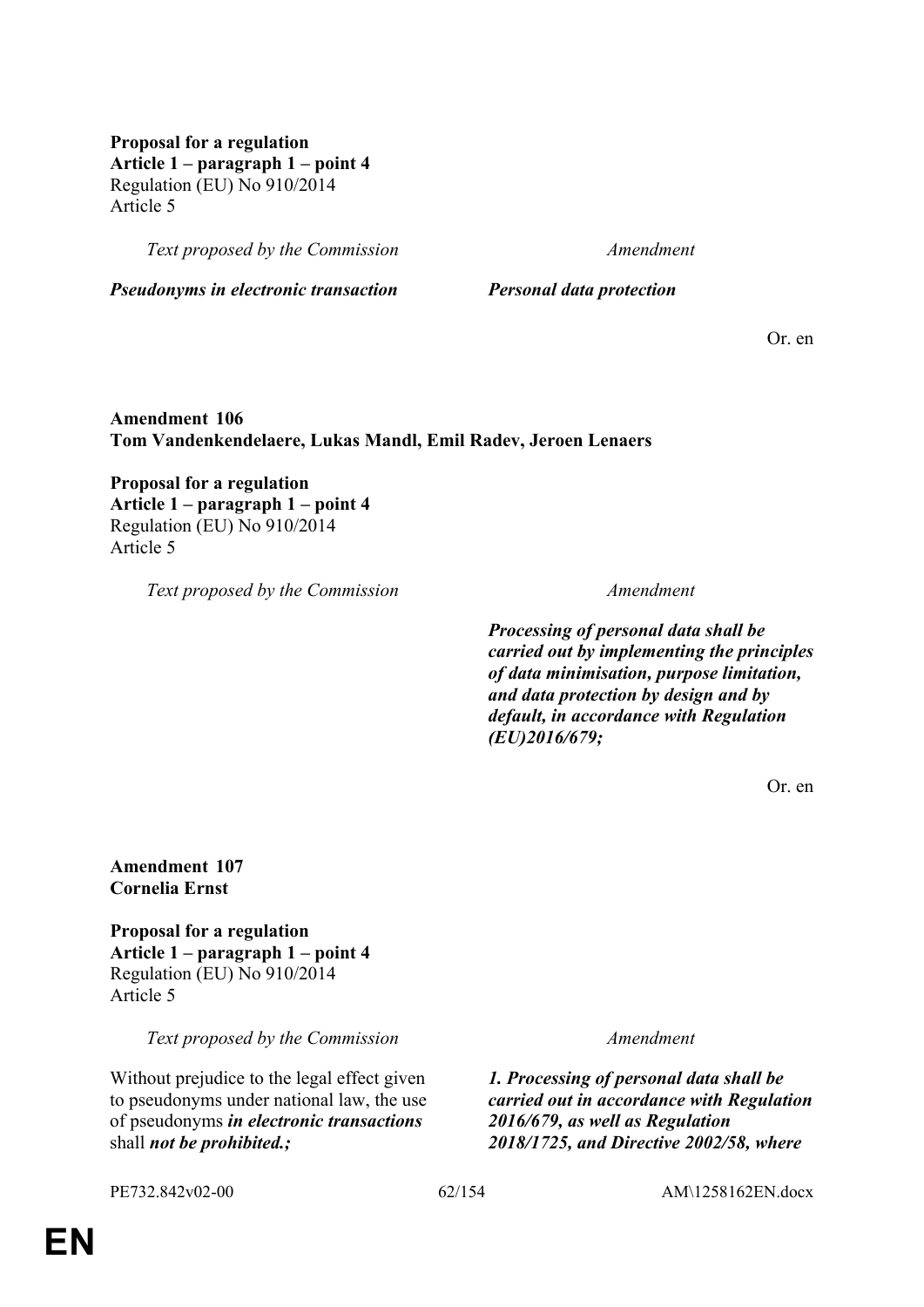#### *relevant.*

*1a. Provisions on the processing of personal data contained in this Regulation shall be understood as applying the provisions of the instruments in paragraph 1 to the particular measures of this Regulation.*

*1b. The interoperability framework in accordance with Article 12 shall enable and facilitate the implementation of the principle of privacy by design;*

*2.* Without prejudice to the legal effect given to pseudonyms under national law, the use of pseudonyms shall *be enabled under this Regulation*

Or. en

### **Amendment 108 Yana Toom, Lucia Ďuriš Nicholsonová, Olivier Chastel**

**Proposal for a regulation Article 1 – paragraph 1 – point 4** Regulation (EU) No 910/2014 Article 5

*Text proposed by the Commission Amendment*

Without prejudice to the legal effect given to pseudonyms under national law, the use of pseudonyms in electronic transactions shall not be prohibited.;

Without prejudice to the legal effect given to pseudonyms under national law, the use of pseudonyms in electronic transactions shall not be prohibited. *The use of pseudonyms shall in particular be allowed in all transactions with private relying parties and where identification of the user is not required by law.*;

Or. en

#### *Justification*

*Use of pseudonyms is a privacy enhancing technique that can be employed for the purpose of data minimisation. It should therefore be explicitly allowed for all situations where identification is not mandated by law.*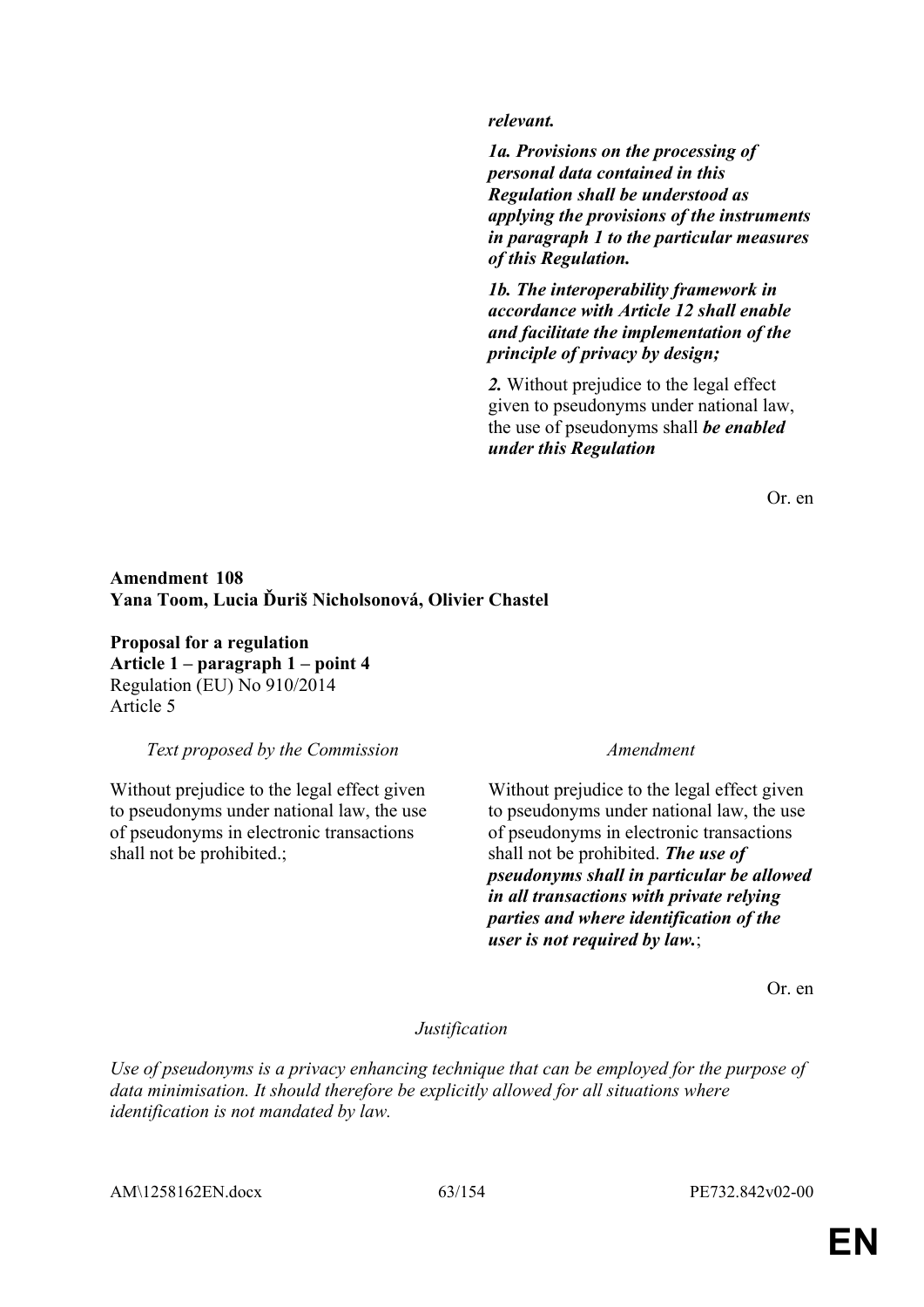**Amendment 109 Patrick Breyer** on behalf of the Verts/ALE Group

**Proposal for a regulation Article 1 – paragraph 1 – point 4** Regulation (EU) 910/2014 Article 5(2)

*Text proposed by the Commission Amendment*

Without prejudice to the legal effect given to pseudonyms under national law, the use of pseudonyms in electronic transactions shall *not be prohibited*.*;*

*2.* Without prejudice to the legal effect given to pseudonyms under national law, the use of pseudonyms in electronic transactions shall *always be an option to substitute a unique identifier*.

Or. en

### **Amendment 110 Tom Vandenkendelaere, Lukas Mandl, Emil Radev, Jeroen Lenaers**

**Proposal for a regulation Article 1 – paragraph 1 – point 4** Regulation (EU) No 910/2014 Article 5

*Text proposed by the Commission Amendment*

Without prejudice to the legal effect given to pseudonyms under national law, the use of pseudonyms in electronic transactions shall *not be prohibited*.*;*

Without prejudice to the legal effect given to pseudonyms under national law, the use of pseudonyms in electronic transactions *or their anonymous use* shall *be permitted without restrictions*.

Or. en

**Amendment 111 Cornelia Ernst**

**Proposal for a regulation Article 1 – paragraph 1 – point 4** Regulation (EU) No 910/2014 Article 5a (new)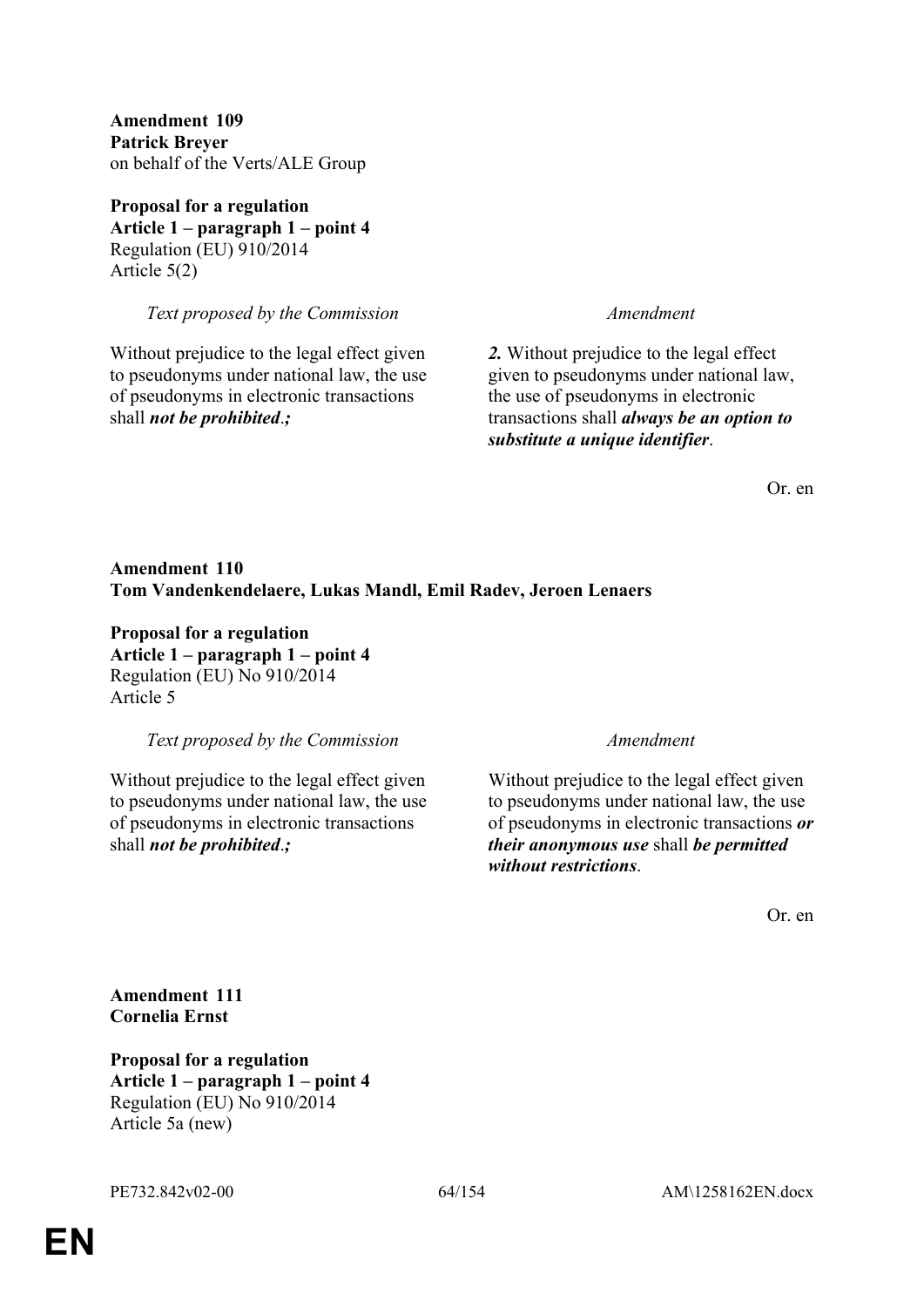*Text proposed by the Commission Amendment*

*the following Article 5a (new) is inserted:*

*'Article 5a: Specific provisions to safeguard fundamental rights of natural persons'*

*1. The use of the European Identity Wallet shall not be made mandatory for natural persons. Where essential services are provided and access to those requires the use of the European Identity Wallet, easily accessible alternatives shall be offered by the service provider.*

*2. Electronic identification of natural persons shall only take place where required by national or Union law; where identification of natural persons is not required by national or union law, no personal identification data shall be disclosed.*

*3. Relying parties shall use only that data which is necessary for the function and which has a legal necessity. The European Digital Identity Wallets shall only provide minimal selective disclosure of data to relying parties.*

Or. en

**Amendment 112 Patrick Breyer** on behalf of the Verts/ALE Group

**Proposal for a regulation Article 1 – paragraph 1 – point 4** Regulation (EU) 910/2014 Article 5(1)(new)

*Text proposed by the Commission Amendment*

*1. The processing of personal data shall be carried out in accordance with Regulation (EU) 2016/679, in particular by implementing the principles of data minimisation, purpose limitation, and* 

AM\1258162EN.docx 65/154 PE732.842v02-00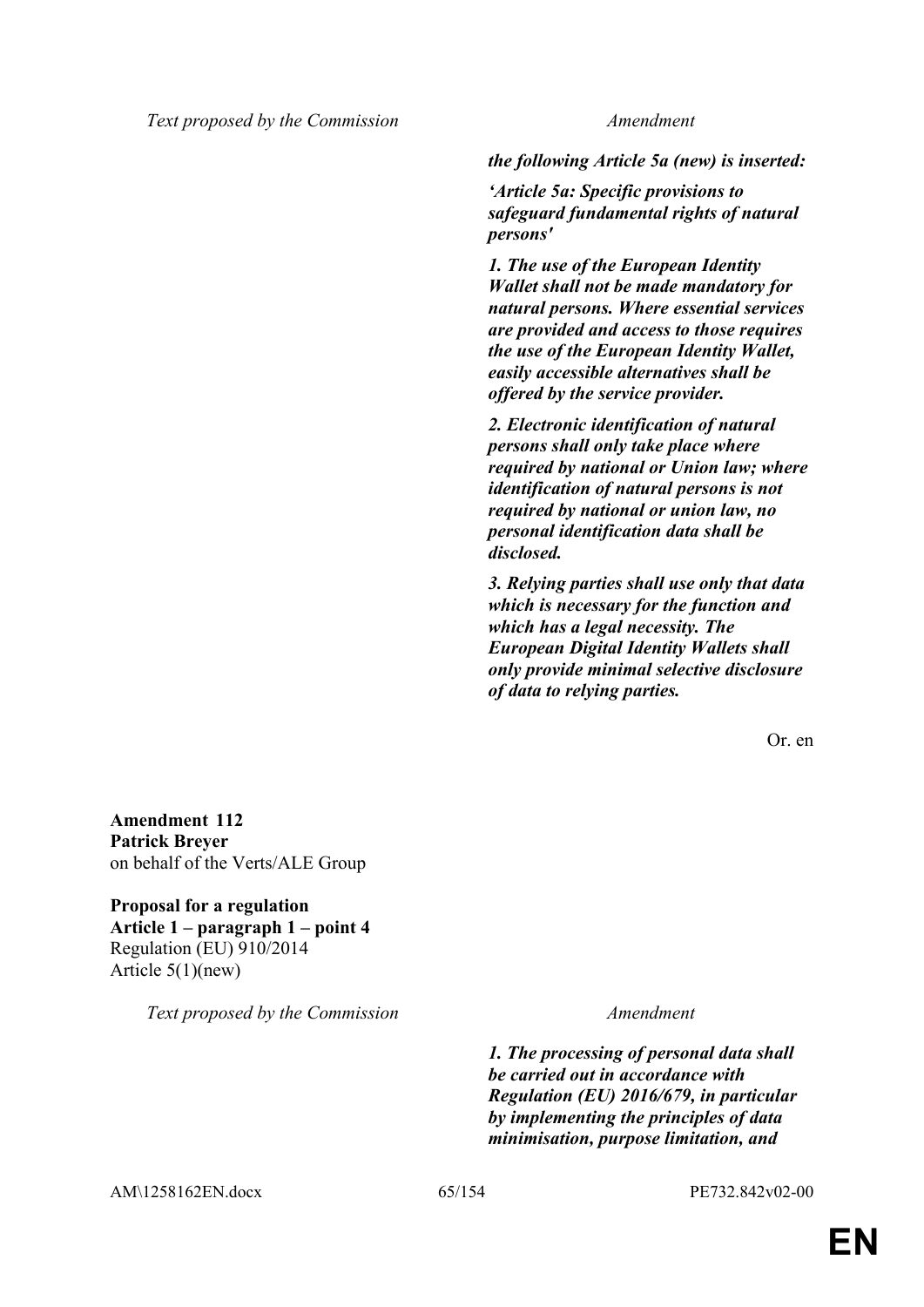# *data protection by design and by default.*

Or. en

#### *Justification*

*Based on eIDAS 2014 text. To be inserted before the previous paragraph*

**Amendment 113 Harald Vilimsky**

**Proposal for a regulation Article 1 – paragraph 1 – point 7** Regulation (EU) 910/2014 Article 6a(2)(b)

*Text proposed by the Commission Amendment*

(b) *under* a mandate from a Member State;

(b) *on* a mandate from a Member State *by a European public organisation or company, based in Europe, which employs and pays significant taxes in Europe*;

Or. en

### **Amendment 114 Yana Toom, Lucia Ďuriš Nicholsonová, Maite Pagazaurtundúa, Olivier Chastel**

**Proposal for a regulation Article 1 – paragraph 1 – point 7** Regulation (EU) No 910/2014 Article 6a – paragraph 3 – point a

#### *Text proposed by the Commission Amendment*

(a) securely request and obtain, store, select, combine and share, in a manner that is transparent to and traceable by the user, the necessary legal person identification data and electronic attestation of attributes to authenticate online and offline in order to use online public and private services;

(a) securely request and obtain, store, select, combine and share, in a manner that is transparent to and traceable by the user, the necessary legal person identification data and electronic attestation of attributes to authenticate online and offline in order to use online public and private services*, while ensuring that selective disclosure is possible*;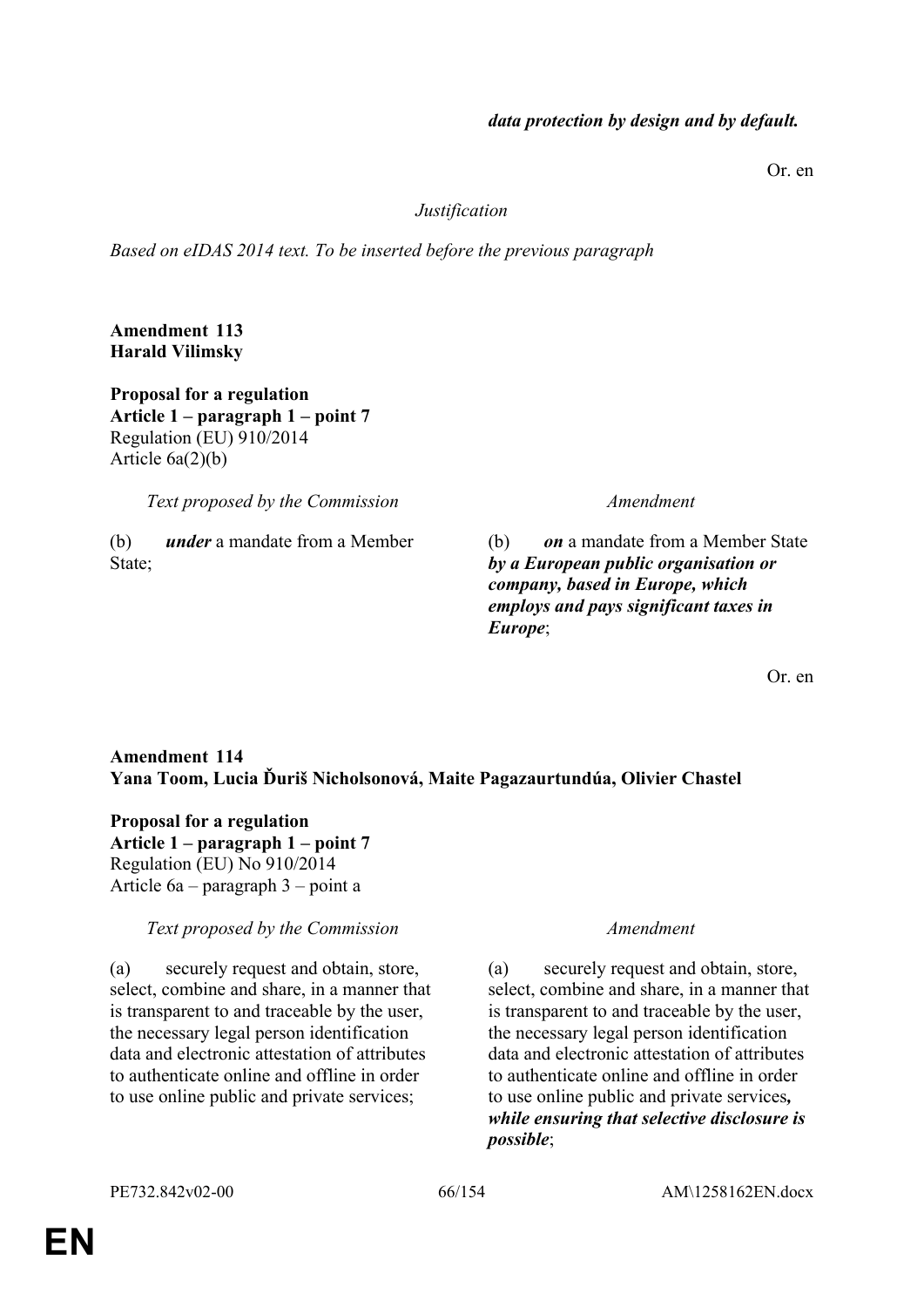**Amendment 115 Patrick Breyer** on behalf of the Verts/ALE Group

**Proposal for a regulation Article 1 – paragraph 1 – point 7** Regulation (EU) 910/2014 Article 6a(3)(a)

#### *Text proposed by the Commission Amendment*

(a) securely request and obtain, store, select, combine and share, in a manner that is transparent to and traceable by the user, the necessary legal person identification data and electronic attestation of attributes to authenticate online and offline in order to use online public and private services;

(a) securely request and obtain, store, select, combine and share, in a manner that is *controlled by,* transparent to and traceable by the user, the necessary legal person identification data and electronic attestation of attributes to authenticate online and offline in order to use online public and private services;

Or. en

### **Amendment 116 Yana Toom, Lucia Ďuriš Nicholsonová, Maite Pagazaurtundúa, Olivier Chastel**

### **Proposal for a regulation Article 1 – paragraph 1 – point 7** Regulation (EU) No 910/2014 Article 6a – paragraph 3 – point aa

*Text proposed by the Commission Amendment*

*(a a) view and manage the transactions or uses of person identification data and electronic attestation of attributes that the user has agreed to;*

Or. en

#### *Justification*

*The Digital Wallet should contain a simple interface where users should get an overview of all the data and attributes they have shared with relying parties and have the possibility to* 

AM\1258162EN.docx 67/154 PE732.842v02-00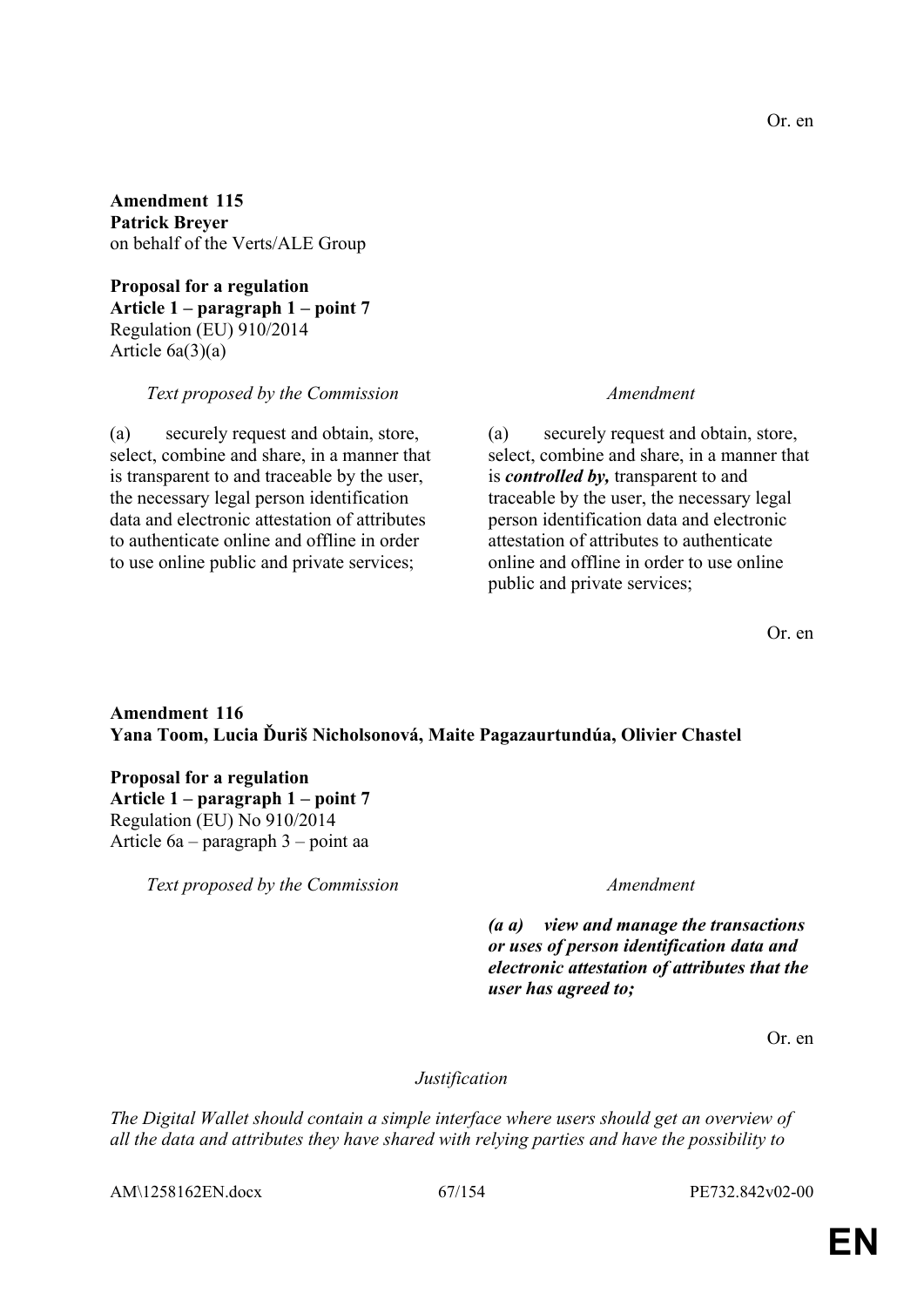*revoke the access to this data.*

**Amendment 117 Patrick Breyer** on behalf of the Verts/ALE Group

**Proposal for a regulation Article 1 – paragraph 1 – point 7** Regulation (EU) 910/2014 Article 6a(3)(b)

*Text proposed by the Commission Amendment*

(b) sign by means of *qualified* electronic signatures.

(b) sign by means of electronic signatures.

Or. en

#### *Justification*

*As qualified signatures are linked to an external service provider, but self-signatures must also be possible, this text must refer to the lowest denominator.*

**Amendment 118 Patrick Breyer** on behalf of the Verts/ALE Group

**Proposal for a regulation Article 1 – paragraph 1 – point 7** Regulation (EU) 910/2014 Article 6a(3)(b a)(new)

*Text proposed by the Commission Amendment*

*(b a) make an informed decision about the sharing of personal information with relying parties. This includes identification of the relying party, the possibility for the user to completely or partially refuse information requests from relying parties, and a full transaction history stored locally on the device holding the wallet.*

Or. en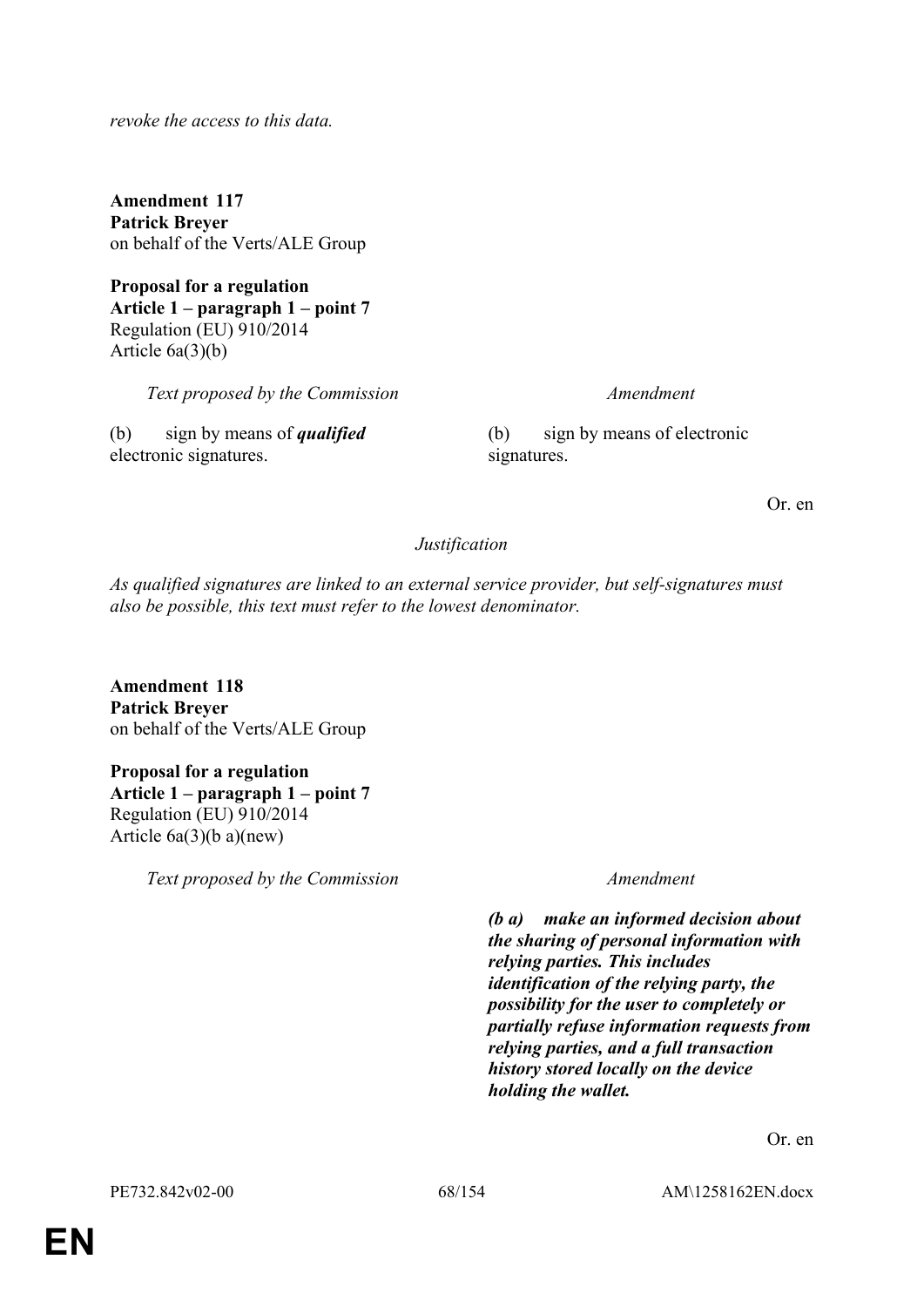**Amendment 119 Cornelia Ernst**

**Proposal for a regulation Article 1 – paragraph 1 – point 7** Regulation (EU) No 910/2014 Article 6a paragraph 3 point b

*Text proposed by the Commission Amendment*

*(b a) make an informed decision about the sharing of personal information with relying parties. This includes identification of the relying party, the possibility for complete or partial refusal of information requests from relying parties, a full transaction history.*

Or. en

### **Amendment 120 Tom Vandenkendelaere, Lukas Mandl, Emil Radev, Jeroen Lenaers**

**Proposal for a regulation Article 1 – paragraph 1 – point 7** Regulation (EU) No 910/2014 Article 6a – paragraph 4 (a) – point 2

*Text proposed by the Commission Amendment*

(2) for relying parties to request and validate person identification data and electronic attestations of attributes;

(2) for relying parties to request and validate person identification data and electronic attestations of attributes *and to be uniquely identified and limited to only request information based on their intended use of the European Digital Identity Wallet in accordance with Article 6b(1)*;

Or. en

**Amendment 121 Cristian Terheş**

AM\1258162EN.docx 69/154 PE732.842v02-00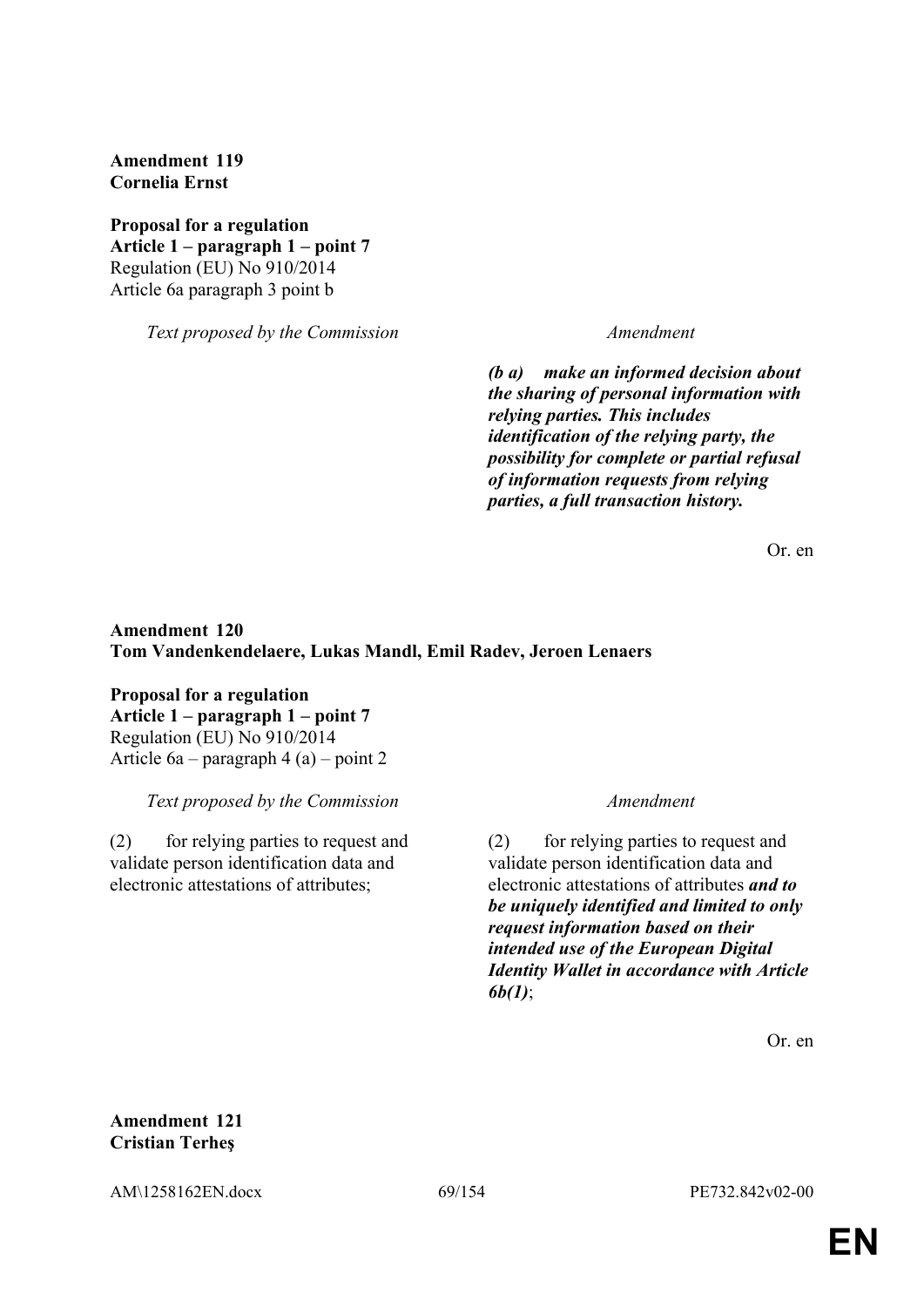### **Proposal for a regulation Article 1 – paragraph 1 – point 7** Regulation (EU) No 910/2014 Article 6a. 4.a.2

### *Text proposed by the Commission Amendment*

(2) for relying parties to request and validate person identification data and electronic attestations of attributes;

(2) for *qualified and non-qualified electronic authentication trust services and* relying parties to request and validate person identification data and electronic attestations of attributes *in full compliance to the GDPR and in particular to article 32 thereof* ;

Or. en

### **Amendment 122 Yana Toom, Lucia Ďuriš Nicholsonová, Maite Pagazaurtundúa, Olivier Chastel**

**Proposal for a regulation Article 1 – paragraph 1 – point 7** Regulation (EU) No 910/2014 Article 6a – paragraph 4 – point a – subpoint 2

*Text proposed by the Commission Amendment*

(2) for relying parties to request and validate person identification data and electronic attestations of attributes;

(2) for relying parties to request and validate person identification data and electronic attestations of attributes *in accordance with the registration procedure outlined in Article 6b(1)*;

Or. en

#### *Justification*

*The sensitive nature of the data stored in the Wallet warrants a high degree of protection from excessive requests for personal data or use of personal data for abusive purposes. In order to truly prevent the unlawful or abusive use of personal data and protect the users from fraud, relying parties should only be allowed to use data from the Wallet if they are registered with the Member States.*

#### **Amendment 123**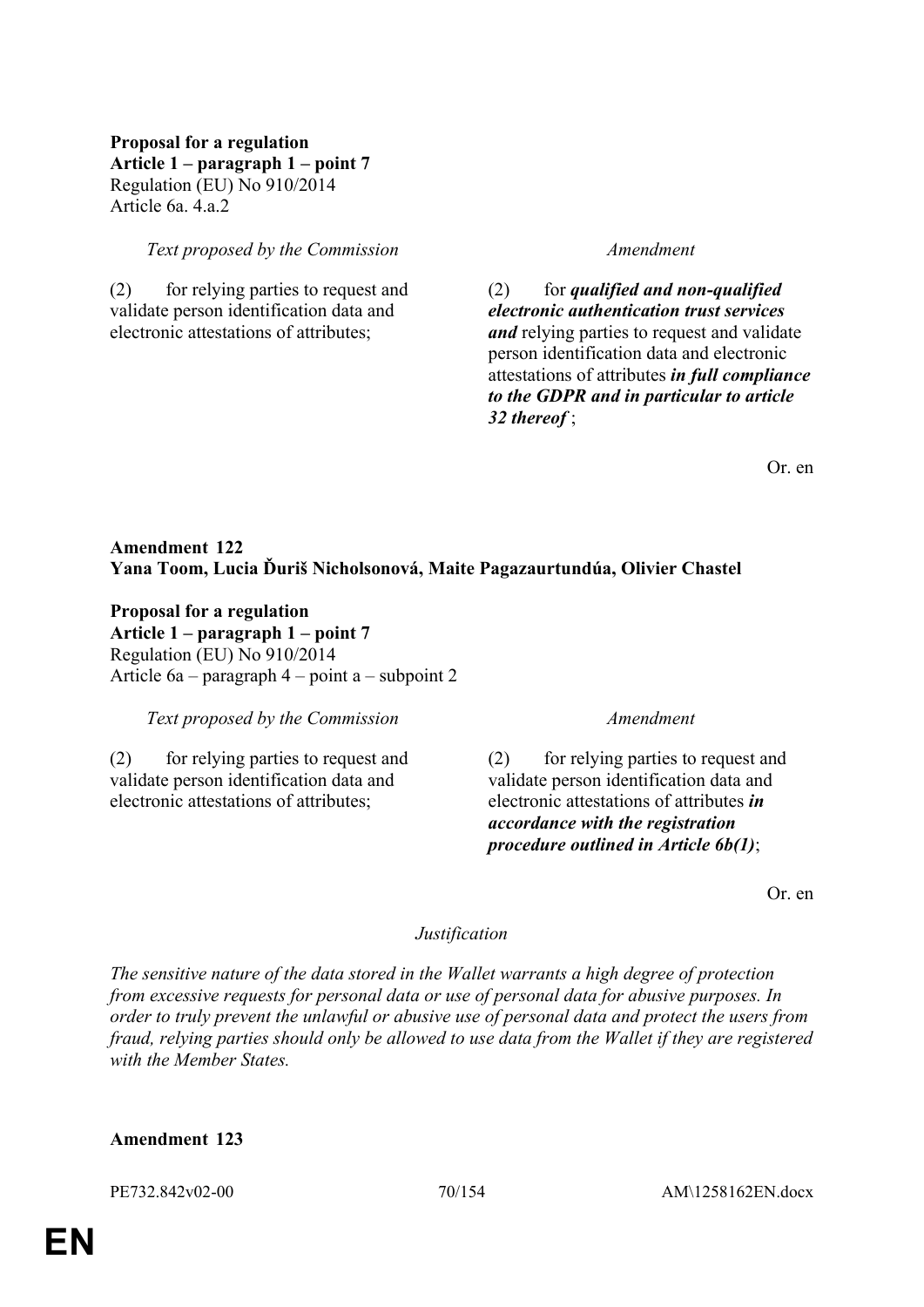### **Marina Kaljurand, Birgit Sippel, Paul Tang**

**Proposal for a regulation Article 1 – paragraph 1 – point 7** Regulation (EU) No 910/2014 Article 6a – paragraph 4 – point a – point 2 a (new)

*Text proposed by the Commission Amendment*

*(2 a) for relying parties to be uniquely identified in order to be able to include their identification data, use cases and user data requests in a public register overseen by supervisory authorities established under Regulation (EU) 2016/679;*

Or. en

### *Justification*

*This approach to relying parties guarantees a diligent oversight of the implementation of the principle of data minimisation by data protection authorities, civil society, media and the public.*

**Amendment 124 Cornelia Ernst**

**Proposal for a regulation Article 1 – paragraph 1 – point 7** Regulation (EU) No 910/2014 Article 6a paragraph 4 point a

*Text proposed by the Commission Amendment*

*(2 a) for relying parties to be uniquely identified and limited to request information based on their approval of a Member State in accordance with Article 6b(1);*

Or. en

**Amendment 125 Marina Kaljurand, Birgit Sippel, Paul Tang**

AM\1258162EN.docx 71/154 PE732.842v02-00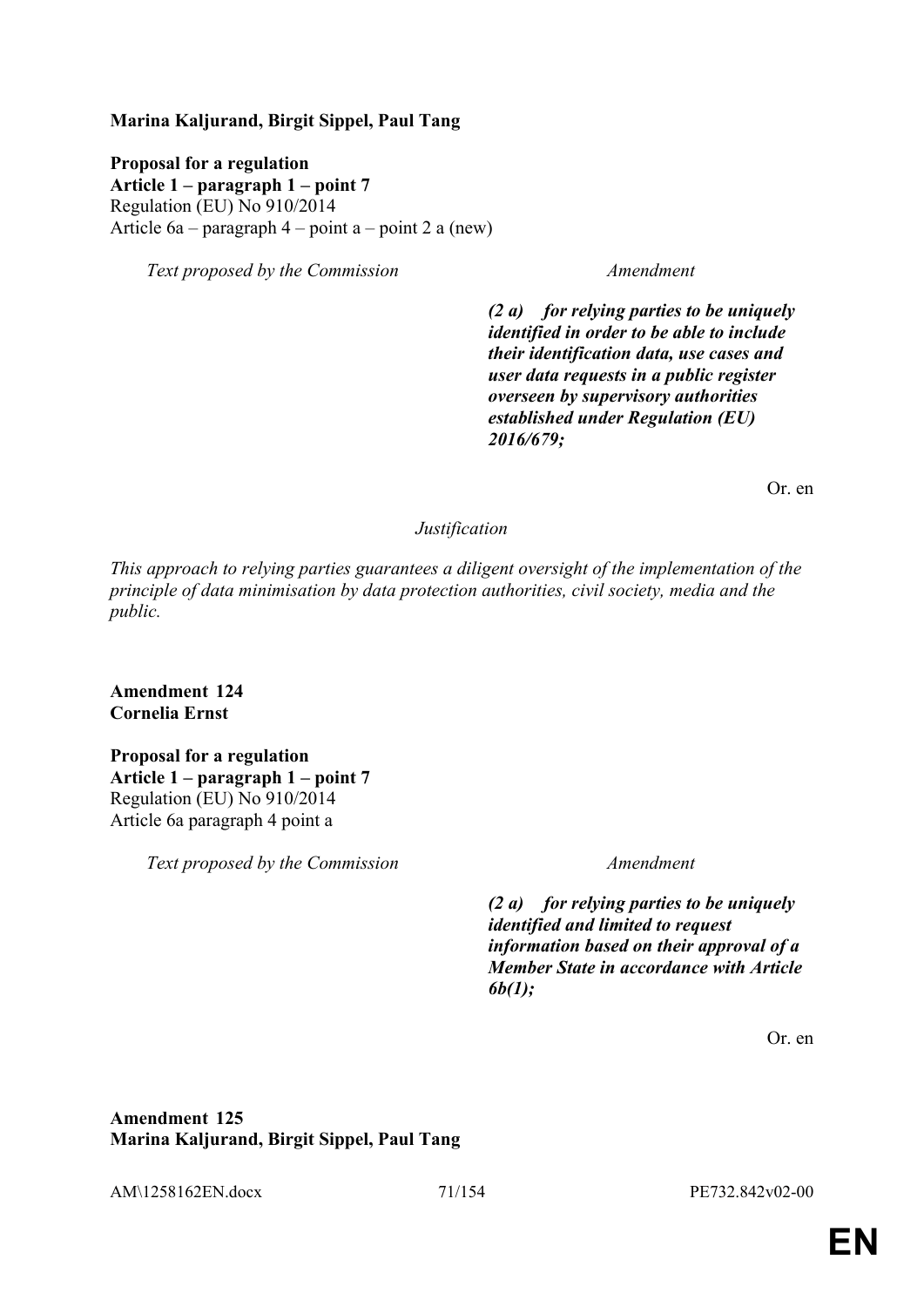### **Proposal for a regulation Article 1 – paragraph 1 – point 7** Regulation (EU) No 910/2014 Article 6a – paragraph 4 – point a – point 3

### *Text proposed by the Commission Amendment*

(3) for the presentation to relying parties of person identification data, electronic attestation of attributes or other data *such as credentials*, in local mode not requiring internet access for the wallet;

(3) for the presentation to relying parties of person identification data *such as credentials*, electronic attestation of attributes or other data, in local mode not requiring internet access for the wallet *and for the user to make an informed decision about the sharing of personal information with relying parties. This includes identification of the relying party, complete or partial refusal of information requests from relying parties, a full transaction history, the possibility to withdraw previously given consent to information requests and information about the exercise of rights as data subject*;

Or. en

#### *Justification*

*This amendment adds the possibility for the user to withdraw consent to the changes already proposed by the rapporteur.*

**Amendment 126 Cristian Terheş**

**Proposal for a regulation Article 1 – paragraph 1 – point 7** Regulation (EU) No 910/2014 Article 6a. 4.a.3

#### *Text proposed by the Commission Amendment*

(3) for the presentation *to* relying parties of person identification data, electronic attestation of attributes or other data such as credentials, in local mode not requiring internet access for the wallet;

(3) for the presentation *in full compliance to the GDPR and in particular to article 32 thereof to qualified electronic authentication trust services and* relying parties of person identification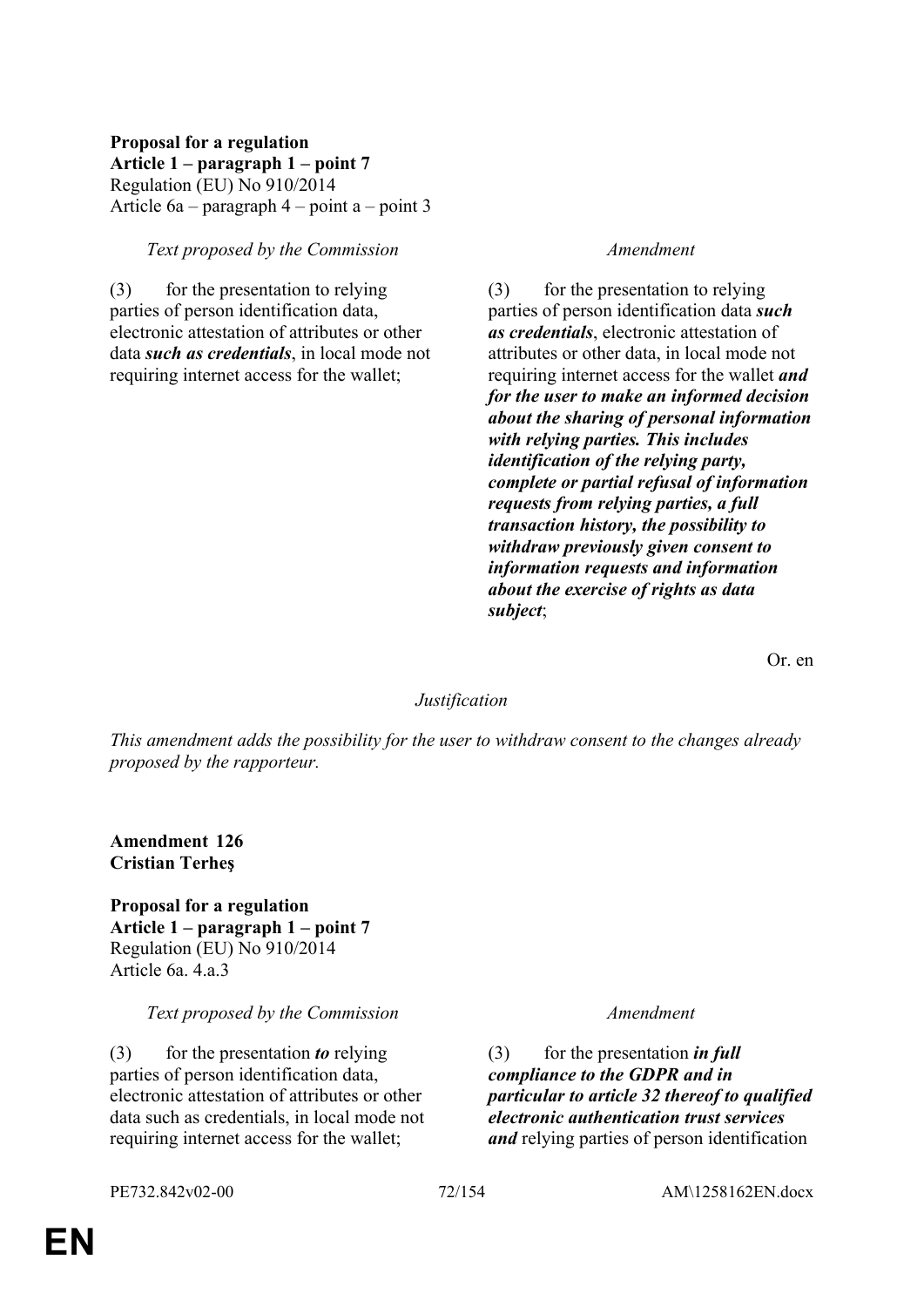data, electronic attestation of attributes or other data such as credentials, in local mode not requiring internet access for the wallet;

Or. en

**Amendment 127 Patrick Breyer** on behalf of the Verts/ALE Group

**Proposal for a regulation Article 1 – paragraph 1 – point 7** Regulation (EU) 910/2014 Article 6a(4) point (a) subpoint (4a) (new)

*Text proposed by the Commission Amendment*

*(4 a) for relying parties to be uniquely identified and limited to requesting information based on their approval by a Member State in accordance with Article 6b(1);*

Or. en

**Amendment 128 Cornelia Ernst**

**Proposal for a regulation Article 1 – paragraph 1 – point 7** Regulation (EU) No 910/2014 Article 6a paragraph 4 point a

*Text proposed by the Commission Amendment*

*(4 a) Proxies that act as intermediaries between relying parties and European Digital Identity Wallets shall not obtain knowledge about the contents of the transaction*

Or. en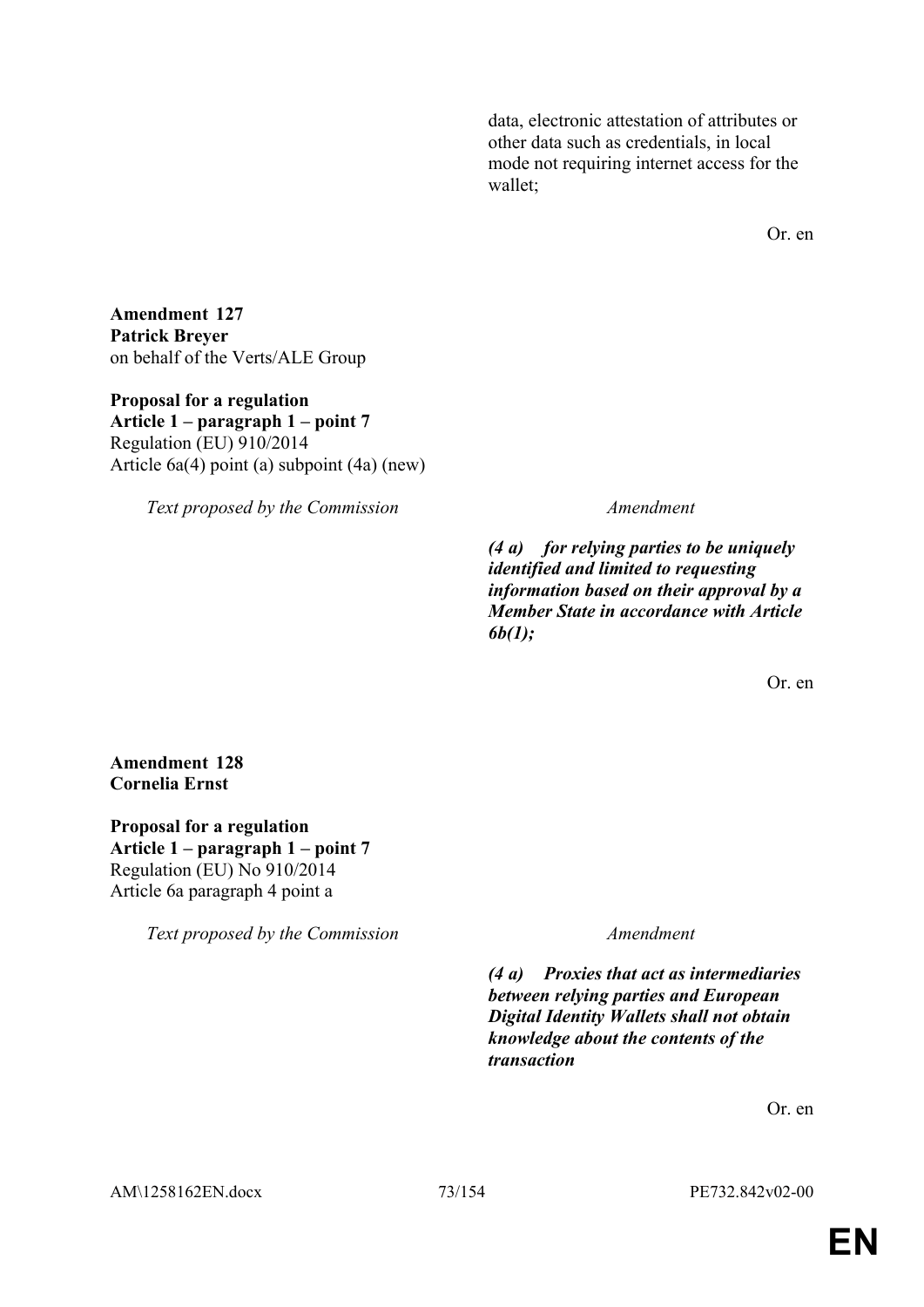## **Amendment 129 Cornelia Ernst**

**Proposal for a regulation Article 1 – paragraph 1 – point 7** Regulation (EU) No 910/2014 Article 6a paragraph 4 point b

## *Text proposed by the Commission Amendment*

(b) ensure that *trust service* providers of qualified attestations of attributes *cannot receive* any information about the use of these attributes;

(b) ensure that providers of qualified *and non-qualified* attestations of attributes *are technologically prevented from receiving* any information about the use of these attributes:

Or. en

# **Amendment 130 Yana Toom, Lucia Ďuriš Nicholsonová, Olivier Chastel**

**Proposal for a regulation Article 1 – paragraph 1 – point 7** Regulation (EU) No 910/2014 Article 6a – paragraph 4 – point b

*Text proposed by the Commission Amendment*

(b) ensure that trust service providers of qualified attestations of attributes cannot receive any information about the use of these attributes;

(b) ensure that trust service providers of qualified *and non-qualified electronic* attestations of attributes cannot receive any information about the use of these attributes;

Or. en

# **Amendment 131 Tom Vandenkendelaere, Lukas Mandl, Emil Radev, Jeroen Lenaers**

**Proposal for a regulation Article 1 – paragraph 1 – point 7** Regulation (EU) No 910/2014 Article 6a – paragraph 4 (b)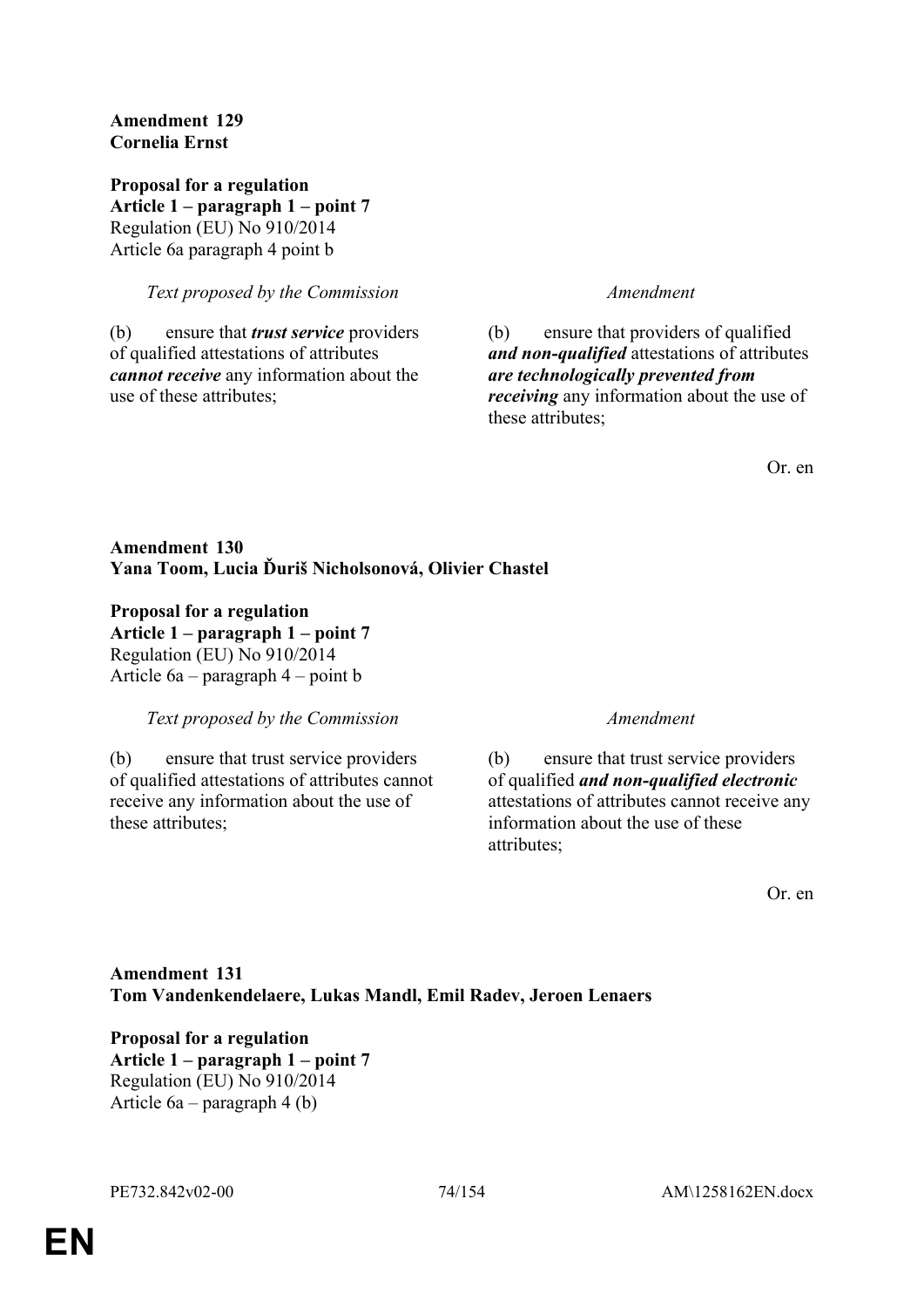### *Text proposed by the Commission Amendment*

(b) ensure that trust service providers of qualified attestations of attributes cannot receive any information about the use of these attributes;

(b) ensure that trust service providers of qualified *and non-qualified* attestations of attributes cannot receive any information about the use of these attributes;

Or. en

**Amendment 132 Patrick Breyer** on behalf of the Verts/ALE Group

**Proposal for a regulation Article 1 – paragraph 1 – point 7** Regulation (EU) 910/2014 Article 6a(4)(b)

*Text proposed by the Commission Amendment*

(b) ensure *that trust service* providers of qualified attestations of attributes cannot receive any information about the use of these attributes;

(b) ensure providers of qualified *and non-qualified* attestations of attributes cannot receive any information about the use of these attributes;

Or. en

*Justification*

*To prohibit tracking also for lower trust levels.*

**Amendment 133 Tom Vandenkendelaere, Lukas Mandl, Emil Radev, Jeroen Lenaers**

**Proposal for a regulation Article 1 – paragraph 1 – point 7** Regulation (EU) No 910/2014 Article 6a – paragraph 4(b a) new

*Text proposed by the Commission Amendment*

*(b a) enable the user to transfer and restore the European Digital Identity Wallet's data, and to block the access to it* 

AM\1258162EN.docx 75/154 PE732.842v02-00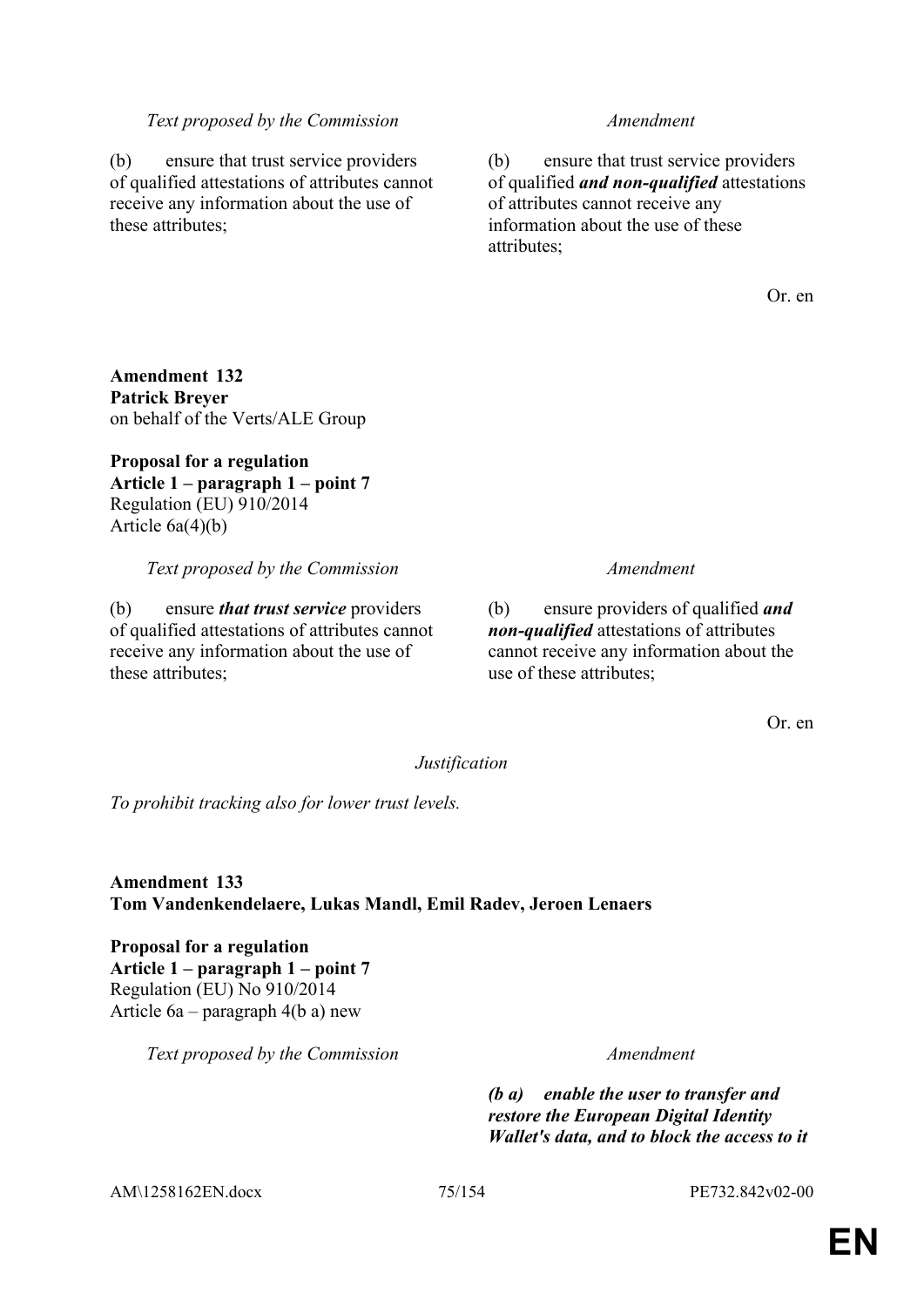*in case of a security breach, allowing for the data suspension, revocation or withdrawal.*

Or. en

**Amendment 134 Cornelia Ernst**

**Proposal for a regulation Article 1 – paragraph 1 – point 7** Regulation (EU) No 910/2014 Article 6a paragraph 4 point b

*Text proposed by the Commission Amendment*

*(b a) allow for zero knowledge attestations of attributes*

Or. en

**Amendment 135 Cornelia Ernst**

**Proposal for a regulation Article 1 – paragraph 1 – point 7** Regulation (EU) No 910/2014 Article 6a paragraph 4 point b

*Text proposed by the Commission Amendment*

*(b b) ensure an appropriate level of privacy*

Or. en

**Amendment 136 Patrick Breyer** on behalf of the Verts/ALE Group

**Proposal for a regulation Article 1 – paragraph 1 – point 7** Regulation (EU) 910/2014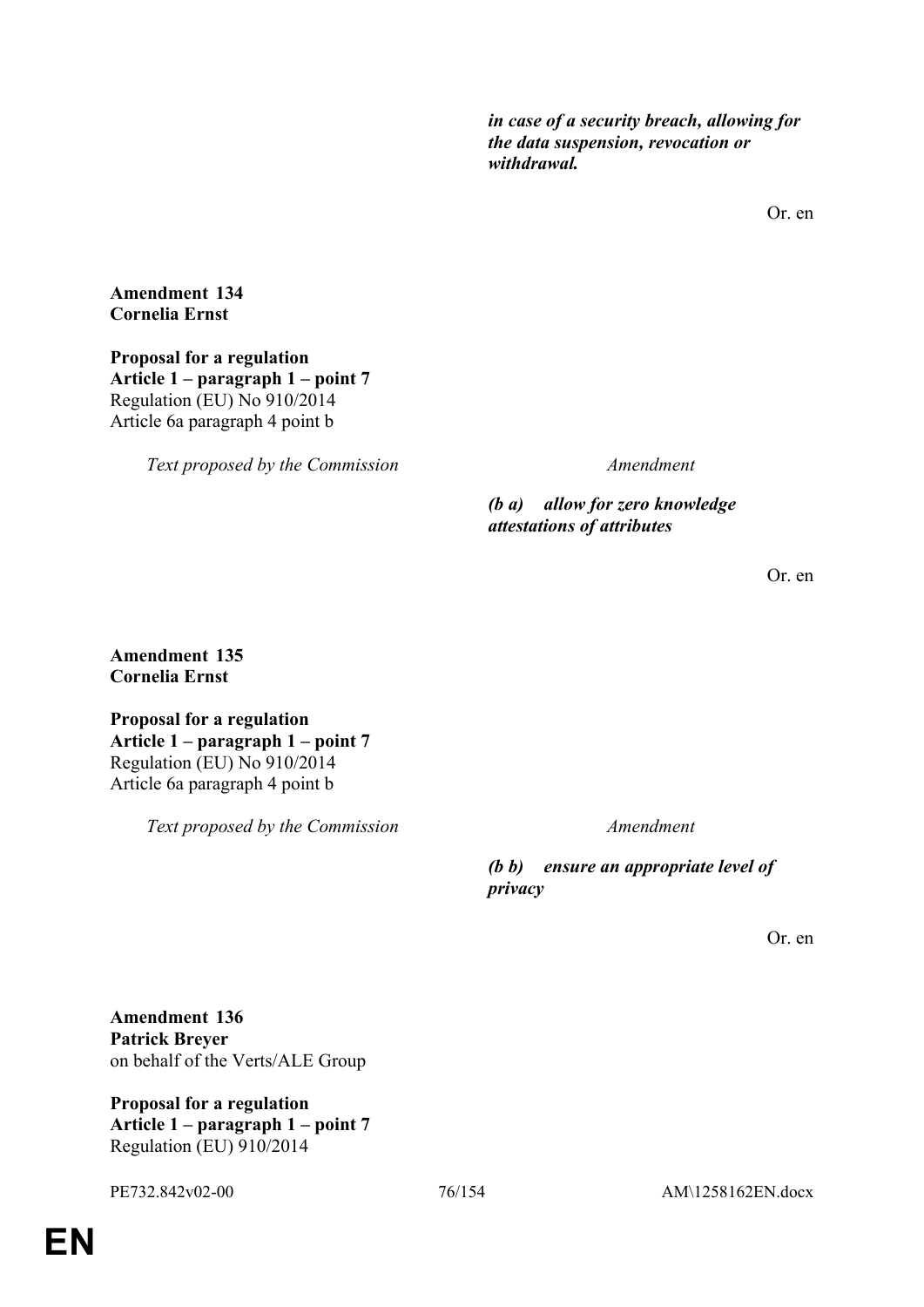## Article 6a(4)(d)

*Text proposed by the Commission Amendment*

(d) provide a mechanism to ensure that the relying party is able to authenticate the user and to receive electronic attestations of attributes;

(d) provide a mechanism to ensure that the relying party is able to authenticate the user and to receive electronic attestations of attributes *in the form of selective disclosures that are unlinkable to the user and minimise the processing of personal data. Where attestations of attributes are sufficient for the purposes of the relying party, no prior electronic authentication or identification shall take place*;

Or. en

# **Amendment 137 Cornelia Ernst**

**Proposal for a regulation Article 1 – paragraph 1 – point 7** Regulation (EU) No 910/2014 Article 6a paragraph 4 point d

## *Text proposed by the Commission Amendment*

(d) provide a mechanism to ensure that the relying party is able to authenticate the user *and* to receive electronic attestations of attributes*;*

(d) provide a mechanism to ensure that the relying party is able to authenticate the user *or* to receive electronic attestations of attributes *in the form of selective disclosures that are unlinkable to the user and minimise the processing of personal data.*

Or. en

# **Amendment 138 Yana Toom, Lucia Ďuriš Nicholsonová, Olivier Chastel**

**Proposal for a regulation Article 1 – paragraph 1 – point 7** Regulation (EU) 910/2014 Article 6a – paragraph 4 – point b

AM\1258162EN.docx 77/154 PE732.842v02-00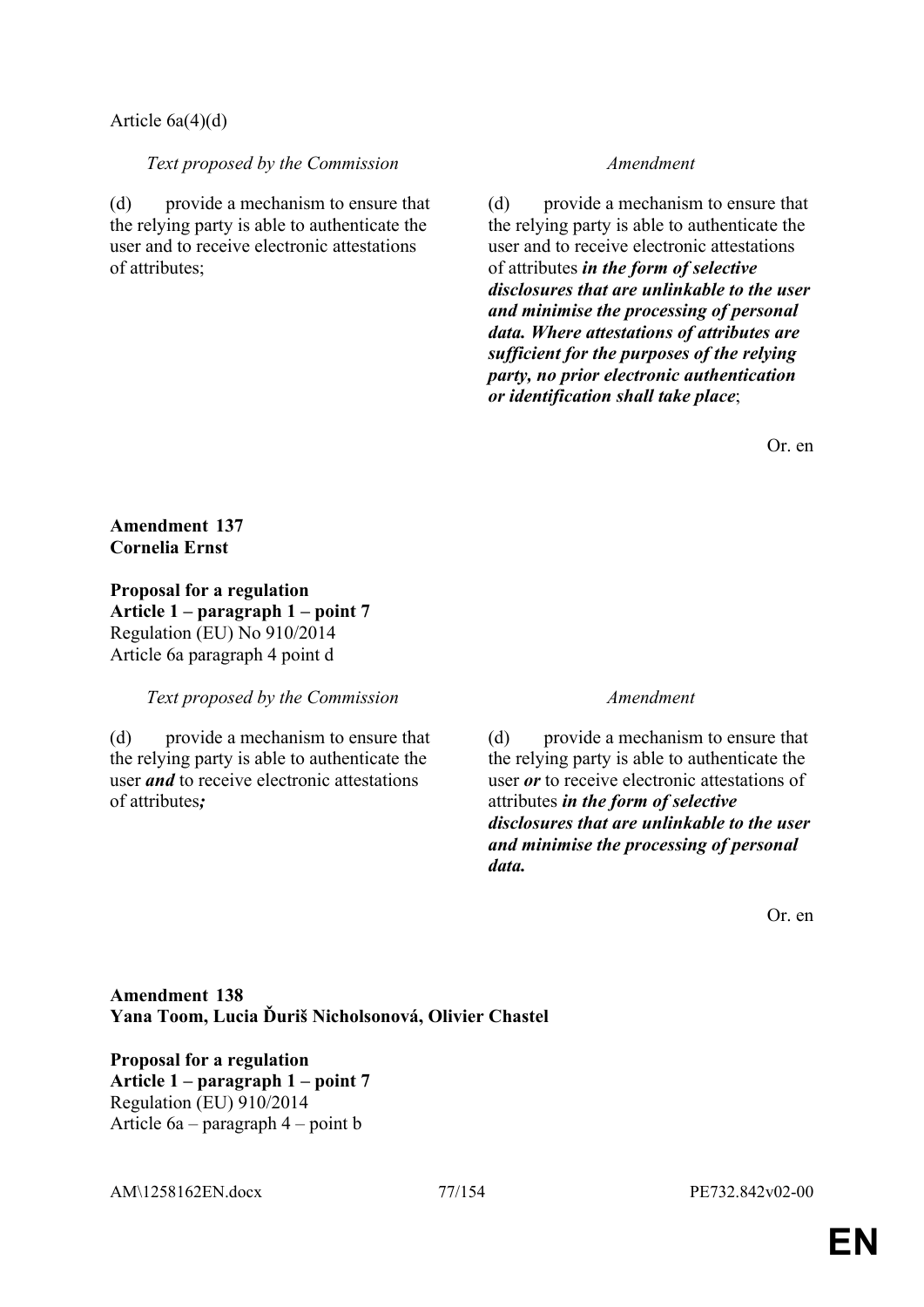### *Text proposed by the Commission Amendment*

(d) provide a mechanism to ensure that the relying party is able to *authenticate* the user and to receive electronic attestations of attributes;

(d) provide a mechanism to ensure that the relying party is able to *validate the identity of the user and to receive* electronic attestations of attributes;

Or. en

### *Justification*

*In order to ensure the principle of data minimisation, it is necessary to clarify that sharing electronic attestations of attributes does not require the full personal identification of the user.*

*deleted*

## **Amendment 139 Cornelia Ernst**

**Proposal for a regulation Article 1 – paragraph 1 – point 7** Regulation (EU) No 910/2014 Article 6a paragraph 4 point e

*Text proposed by the Commission Amendment*

*(e) ensure that the person identification data referred to in Articles 12(4), point (d) uniquely and persistently represent the natural or legal person is associated with it.*

**Amendment 140 Patrick Breyer** on behalf of the Verts/ALE Group

**Proposal for a regulation Article 1 – paragraph 1 – point 7** Regulation (EU) 910/2014 Article 6a(4)(e)

*Text proposed by the Commission Amendment*

(e) ensure that the person identification (e) ensure that the person identification

Or. en

PE732.842v02-00 78/154 AM\1258162EN.docx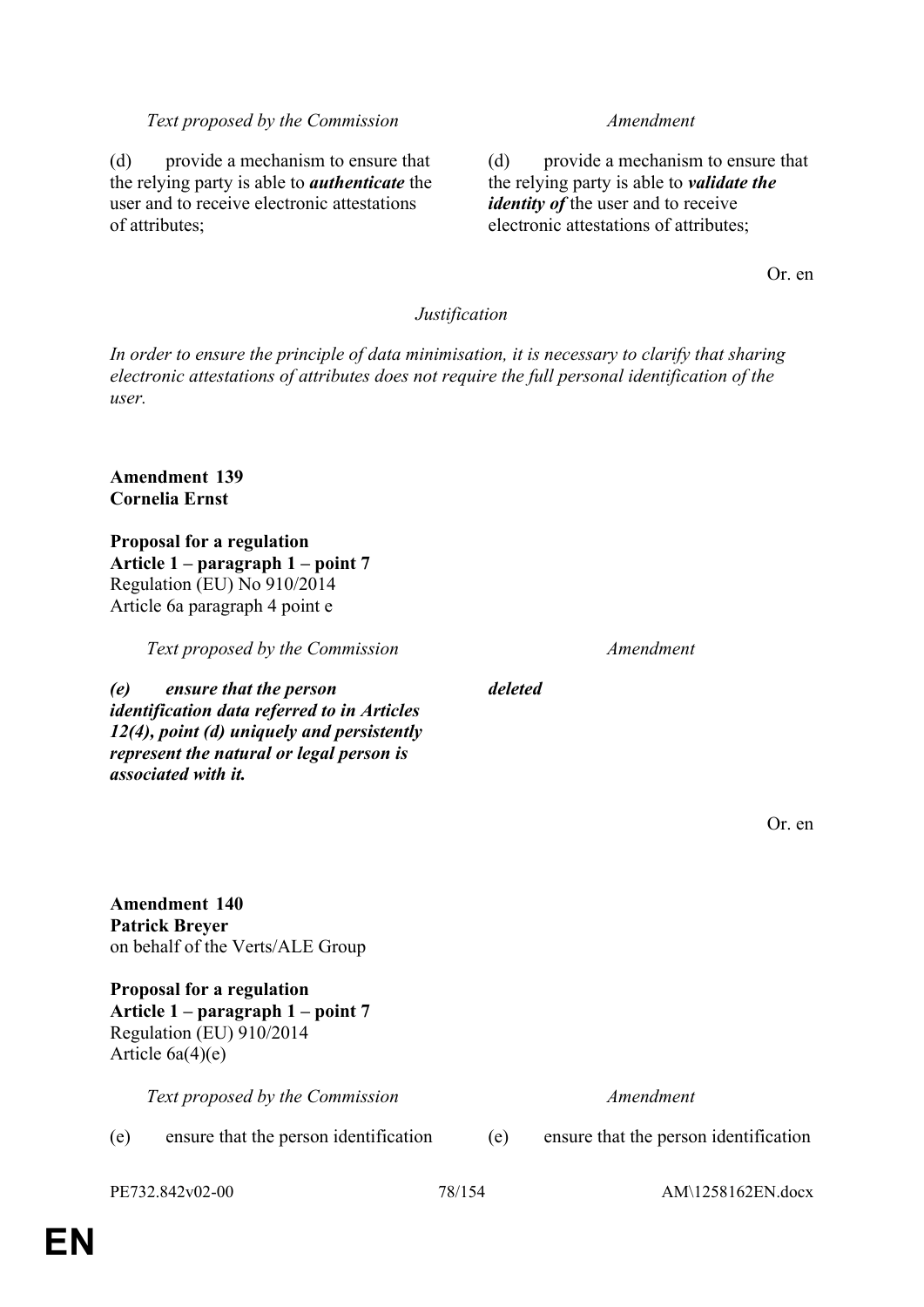data referred to in Articles 12(4), point (d) uniquely and persistently *represent* the natural or legal person is *associated with it*. data referred to in Articles 12(4), point (d) uniquely and persistently *representing* the natural or legal person is *only shared pseudonymously so that it is different for the different relying parties in order to prevent the association or tracking of the user across relying parties and to make it impossible for the issuer of the European Digital Identity Wallet, third parties, or the Member State to receive any information about the use of the European Digital Identity Wallet or to combine use data from different contexts;*.

Or. en

### *Justification*

*Domain-specific pseudonyms, in line with the principle of purpose limitation and the following un-linkability. Already established in the German eID card.*

**Amendment 141 Tom Vandenkendelaere, Lukas Mandl, Emil Radev, Jeroen Lenaers**

**Proposal for a regulation Article 1 – paragraph 1 – point 7** Regulation (EU) No 910/2014 Article 6a – paragraph 4 (e a) new

*Text proposed by the Commission Amendment*

*(e a) enable the user to access and request a copy, in a readable format, of the list of actions, transactions or uses of electronic attestations of attributes or person identification data, that have been authorized by the user.*

Or. en

**Amendment 142 Cornelia Ernst**

**Proposal for a regulation Article 1 – paragraph 1 – point 7**

AM\1258162EN.docx 79/154 PE732.842v02-00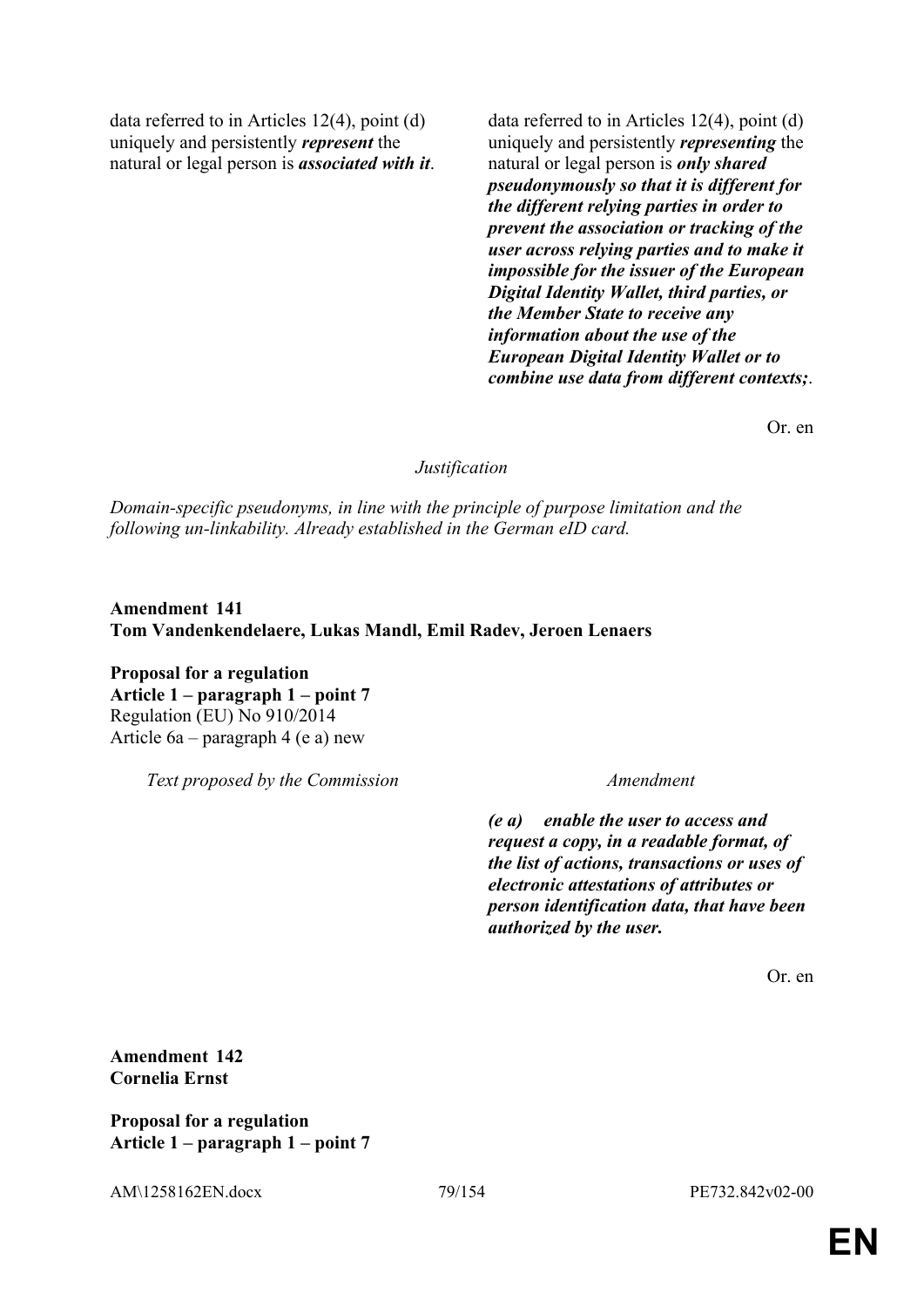*Text proposed by the Commission Amendment*

*(e a) Make it impossible for the issuer of the European Digital Identity Wallet or third-party services connected to them or the Member State to receive any information about the use of the European Digital Identity Wallet;*

Or. en

**Amendment 143 Cristian Terheş**

**Proposal for a regulation Article 1 – paragraph 1 – point 7** Regulation (EU) No 910/2014 Article 6a.4.e a

*Text proposed by the Commission Amendment*

*(e a) The use of the European Digital Identity Wallets shall be optional, provided free of charge and in no circumstance create any grounds for any type of discrimination.*

Or. en

**Amendment 144 Marina Kaljurand, Birgit Sippel, Paul Tang**

**Proposal for a regulation Article 1 – paragraph 1 – point 7** Regulation (EU) No 910/2014 Article 6a – paragraph 5a (new)

*Text proposed by the Commission Amendment*

*5 a. Member States shall ensure that relevant information on the European Digital Identity Wallet is publicly* 

PE732.842v02-00 80/154 AM\1258162EN.docx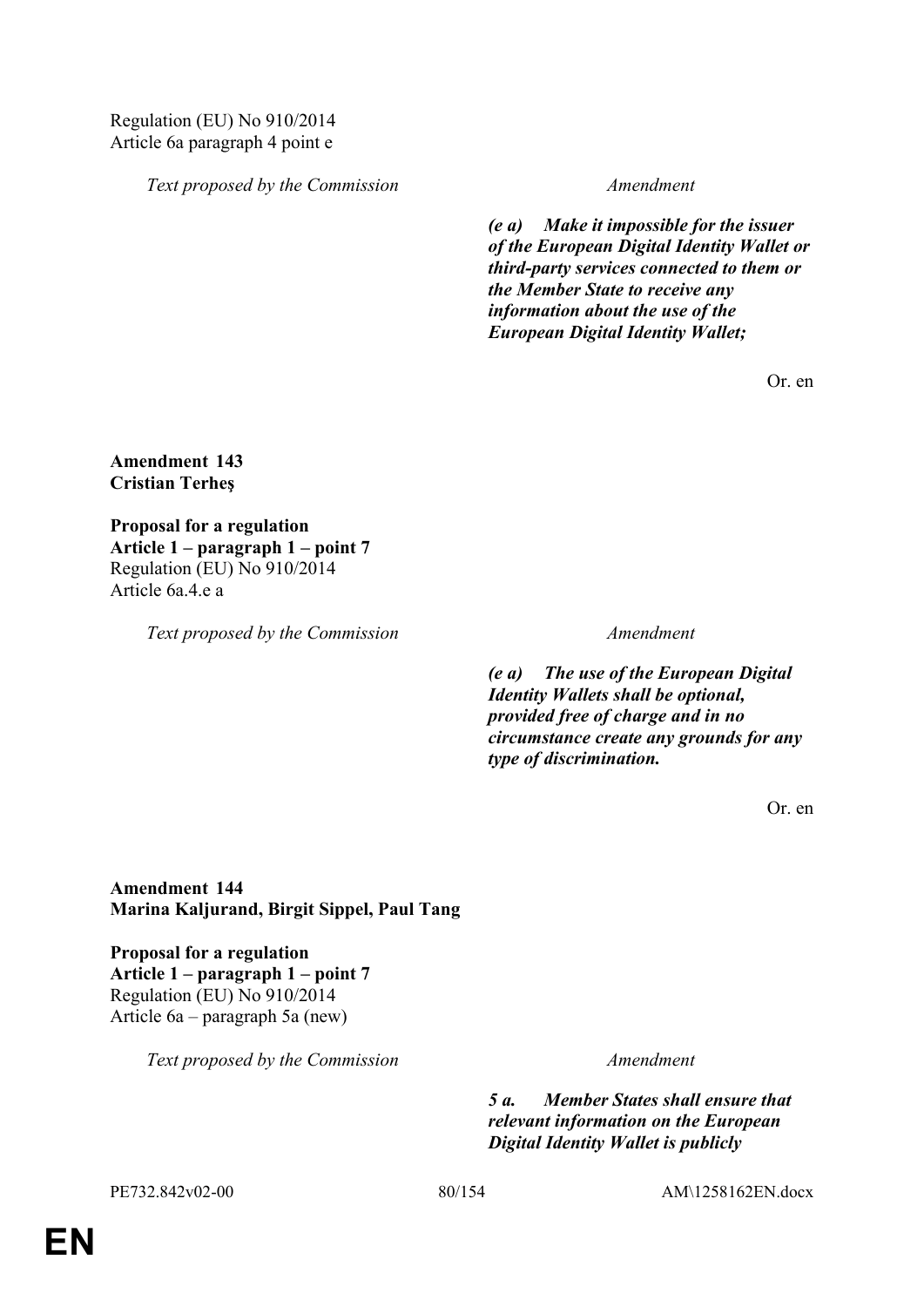*available, including privacy protective settings, technical architecture, security frameworks, and where the processing of personal data is carried out.*

Or. en

## *Justification*

*This amendment is to enable the users to make informed decisions that they can base on the security and privacy characteristics of the European Digital Identity Wallet.*

**Amendment 145 Patrick Breyer** on behalf of the Verts/ALE Group

**Proposal for a regulation Article 1 – paragraph 1 – point 7** Regulation (EU) 910/2014 Article 6a(6)

### *Text proposed by the Commission Amendment*

6. The European Digital Identity Wallets shall be issued under a notified electronic identification scheme of level of assurance 'high'. The use of the European Digital Identity Wallets shall be free of charge to natural persons.

6. The European Digital Identity Wallets shall be issued under a notified electronic identification scheme of level of assurance 'high'. The *source code used for providing European Digital Identity Wallets shall be published (open source). The* use of the European Digital Identity Wallets shall be *voluntary and* free of charge to natural persons. *Access to government or other products and services, to online platforms in the meaning of the Digital Services Act or to the labour market by natural persons shall not be made conditional on using the European Digital Identity Wallet, nor should natural persons suffer other disadvantages for not using the European Digital Identity Wallet.*

Or. en

## *Justification*

*The wallet should allow for evaluation and auditing, and for security issues to be discovered* 

AM\1258162EN.docx 81/154 PE732.842v02-00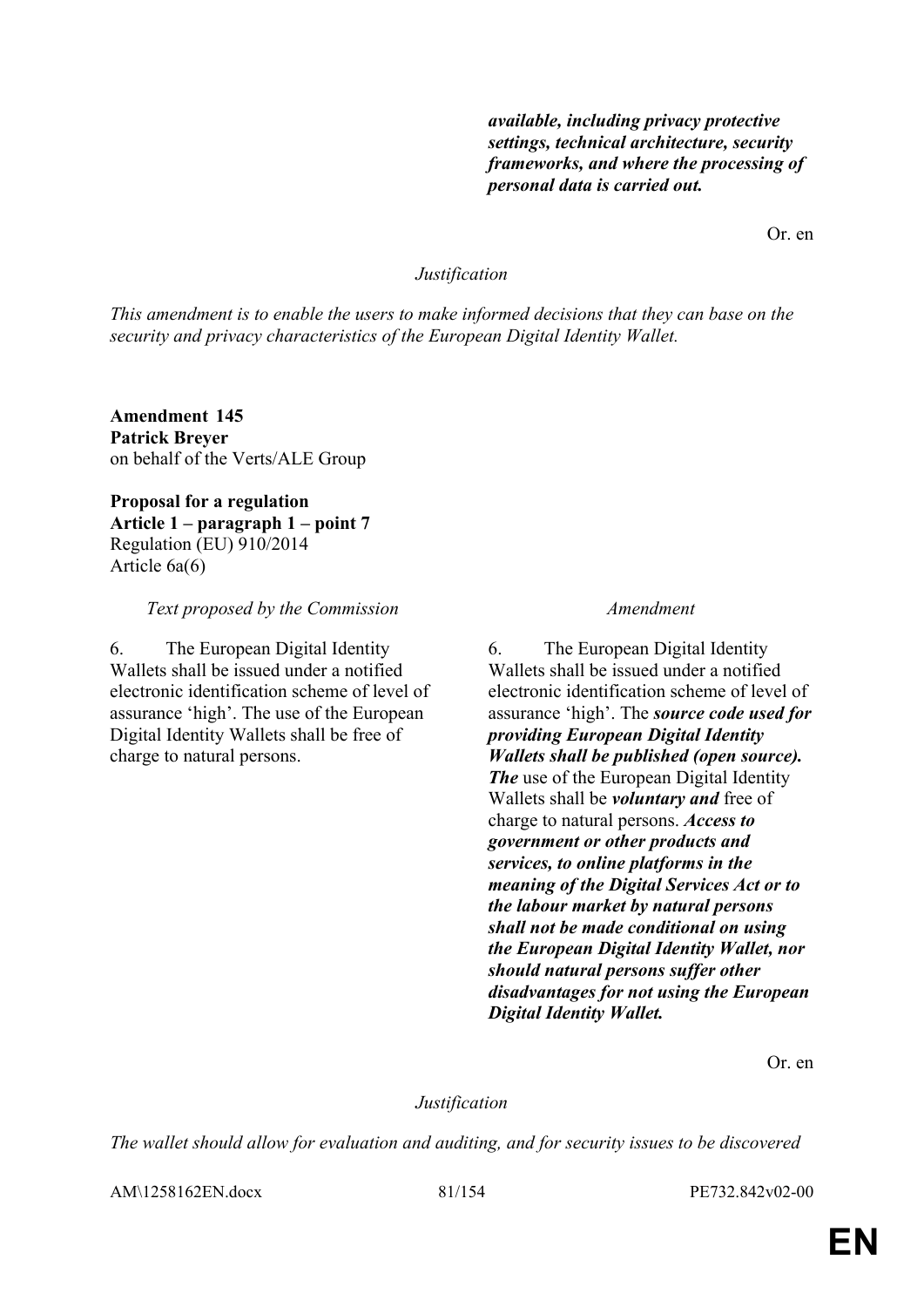*and resolved as soon as possible. The use of the wallet must be voluntary and must not lead to discrimination of those not using it.*

**Amendment 146 Cornelia Ernst**

**Proposal for a regulation Article 1 – paragraph 1 – point 7** Regulation (EU) No 910/2014 Article 6a paragraph 6

*Text proposed by the Commission Amendment*

6. The European Digital Identity Wallets shall be issued under a notified electronic identification scheme of level of assurance 'high'. The use of the European Digital Identity Wallets shall be free of charge to natural persons.

6. The European Digital Identity Wallets shall be issued under a notified electronic identification scheme of level of assurance 'high'. The use of the European Digital Identity Wallets shall be free of charge to natural persons. *Access to government or other essential services, to the labour market and the freedom obtaining goods and services shall not be restricted or hindered for natural persons not using the European Digital Identity Wallet.*

Or. en

**Amendment 147 Patrick Breyer** on behalf of the Verts/ALE Group

**Proposal for a regulation Article 1 – paragraph 1 – point 7** Regulation (EU) 910/2014 Article 6a(7)

*Text proposed by the Commission Amendment*

7. The user shall be in full control of the European Digital Identity Wallet*.* The issuer of the European Digital Identity Wallet *shall not* collect information about the use of the wallet *which are not necessary for the provision of the wallet* 

7. *The technical framework for the European Digital Identity Wallet shall be subject to the following principles:*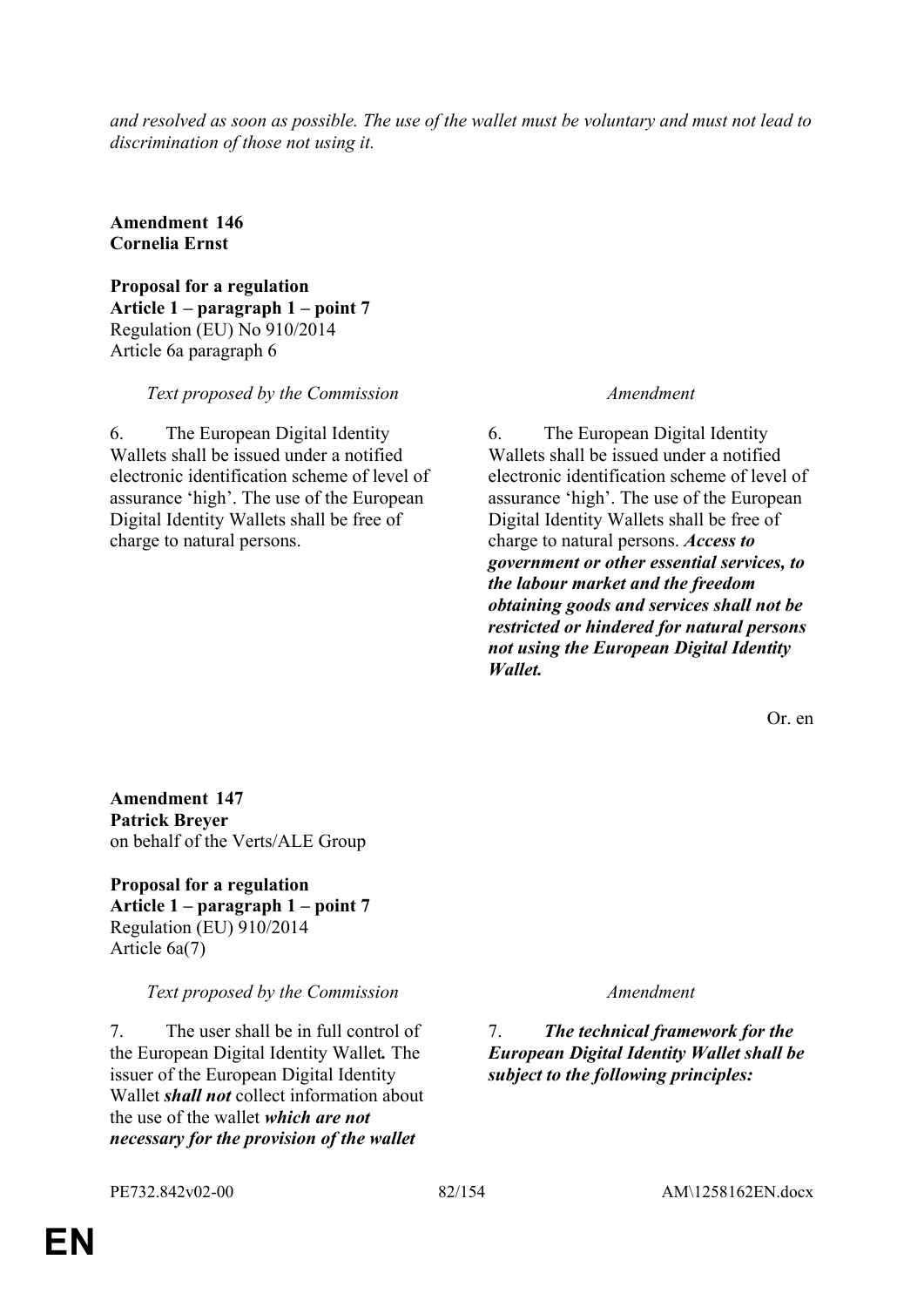*services, nor shall it combine person identification data and any other personal data stored or relating to the use of* the European Digital Identity Wallet *with personal data from any* other *services offered by this issuer or from third-party services which are not necessary for the provision of the wallet services, unless the user has expressly requested it.* Personal data relating to the provision of European Digital Identity Wallets shall be kept physically and logically separate from any other data held*.* If the European Digital Identity Wallet is provided by private parties in accordance to paragraph 1 (b) and (c), the provisions of article 45f paragraph 4 shall apply mutatis mutandis.

> *(a) It shall use a decentralised identity architecture, including decentralised identifiers, and store electronic identification means, attributes and certificates securely and exclusively on devices controlled by the user, unless the user optionally consents to storage on third-party devices for the purpose of data recovery;*

*(b) It shall provide cryptographically verifiable, specific parts of the wallet and personal identity;*

*(c) It shall allow creation of unique, private and secure peer-to-peer connections between two parties;*

*(d)* The user shall be in full control of the European Digital Identity Wallet *and their data, including revocability and self certification as well as the ability to create copies of their data on other devices controlled by the user for the purpose of data recovery;*

*(e) The technical architecture shall make it impossible for* the issuer of the European Digital Identity Wallet *or other parties to* collect *or obtain electronic identification means, attributes, electronic documents and* information about the use of the wallet *by the user. The exchange of information via* the European Digital Identity Wallet

AM\1258162EN.docx 83/154 PE732.842v02-00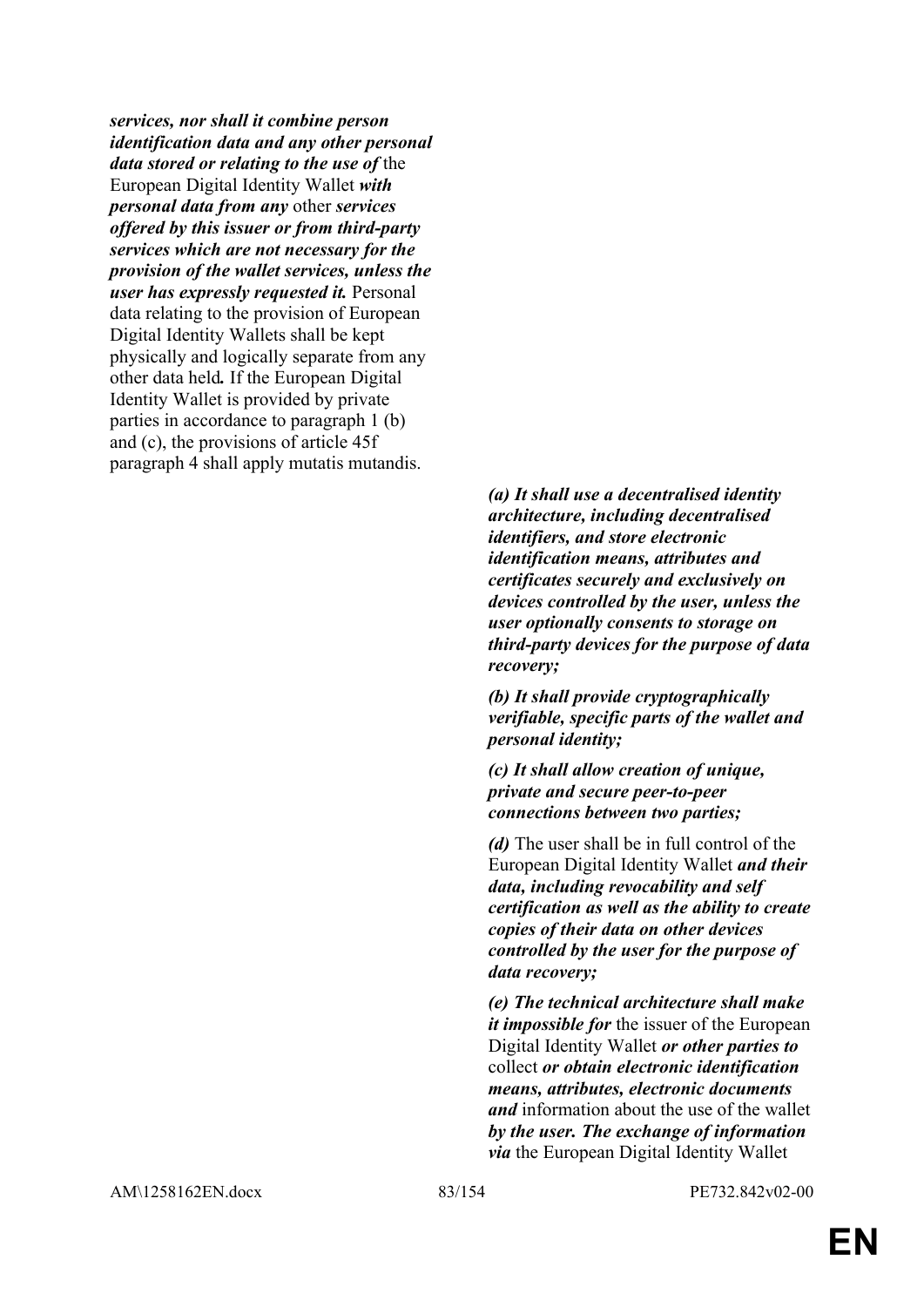*shall not allow providers of electronic attestation of attributes or* other *parties to track, link, correlate or otherwise obtain knowledge of transactions or user behaviour;*

*(f)* Personal data relating to the provision of European Digital Identity Wallets shall be kept physically and logically separate from any other data held*;*

*(g)* If the European Digital Identity Wallet is provided by private parties in accordance to paragraph 1 (b) and (c), the provisions of article 45f paragraph 4 shall apply mutatis mutandis.

Or. en

# **Amendment 148 Cornelia Ernst**

**Proposal for a regulation Article 1 – paragraph 1 – point 7** Regulation (EU) No 910/2014 Article 6a paragraph 7

# *Text proposed by the Commission Amendment*

7. The user shall be in full control of the European Digital Identity Wallet. The issuer of the European Digital Identity Wallet *shall not* collect information about the use of the wallet *which are not necessary for the provision of the wallet services, nor shall it combine person identification data and any other personal data stored or relating to the use of* the European Digital Identity Wallet *with personal data from any other services offered by this issuer or from third-party services which are not necessary for the provision of the wallet services, unless the user has expressly requested it*. Personal data relating to the provision of European Digital Identity Wallets shall be kept physically and logically separate from any other data held. If the European Digital

7. The user shall be in full control of the European Digital Identity Wallet *and their data*. *The technical architecture shall make it impossible for* the issuer of the European Digital Identity Wallet *or third-party services connected to them or the Member State to* collect *or obtain* information about the use of the wallet *by the user. The exchange of information via* the European Digital Identity Wallet *shall not allow to providers of electronic attestation of attributes to track, link, correlate or otherwise obtain knowledge of transactions or user* 

*behaviour*. Personal data relating to the provision of European Digital Identity Wallets shall be kept physically and logically separate from any other data held. If the European Digital Identity Wallet is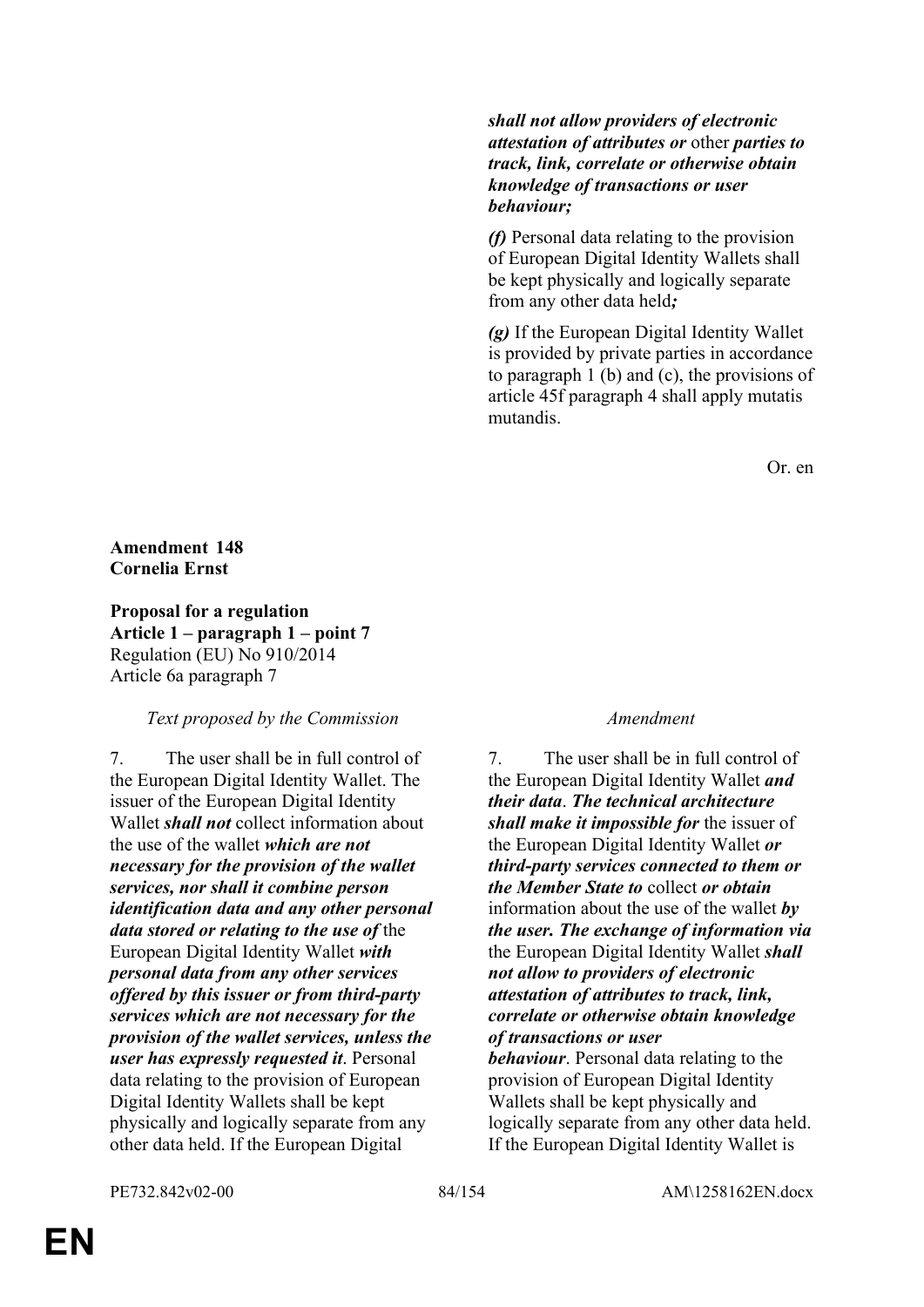Identity Wallet is provided by private parties in accordance to paragraph 1 (b) and (c), the provisions of article 45f paragraph 4 shall apply mutatis mutandis. provided by private parties in accordance to paragraph 1 (b) and (c), the provisions of article 45f paragraph 4 shall apply mutatis mutandis. *The issuer of the European Digital Identity Wallet is the controller according to Regulation (EU) 2016/679 regarding the processing of personal data in the European Digital Identity Wallet.*

Or. en

## **Amendment 149 Tom Vandenkendelaere, Lukas Mandl, Emil Radev, Jeroen Lenaers**

**Proposal for a regulation Article 1 – paragraph 1 – point 7** Regulation (EU) No 910/2014 Article 6a – paragraph 7

### *Text proposed by the Commission Amendment*

7. The user shall be in full control of the European Digital Identity Wallet. The issuer of the European Digital Identity Wallet shall not collect information about the use of the wallet *which are not necessary for the provision of the wallet services, nor* shall *it combine person identification data and any other personal data stored or relating to the use of* the European Digital Identity Wallet *with* personal data *from any other services offered by this issuer or from third-party services which are not necessary for the provision* of the wallet *services*, *unless* the user *has expressly requested it*. Personal data relating to the provision of European Digital Identity Wallets shall be kept physically and logically separate from any other data held. If the European Digital Identity Wallet is provided by private parties in accordance to paragraph 1 (b) and (c), the provisions of article 45f paragraph 4 shall apply mutatis mutandis.

7. The user shall be in full control of the European Digital Identity Wallet *and the data it stores*. The issuer of the European Digital Identity Wallet*, as well as related third-party services or Member States,* shall not *have any technical possibility to* collect information about the use of the wallet *by the user. Moreover, providers of electronic attestation of attributes* shall *not have any possibility to track, link, correlate or otherwise obtain knowledge of transactions or user behaviour.* The European Digital Identity Wallet *shall always provide the user an easily accessible possibility to withdraw their consent or to request the removal of their* personal data*, in line with Regulation (EU) 2016/679. Should such action lead to the cessation* of the wallet *service*, the user *shall receive a warning beforehand*. Personal data relating to the provision of European Digital Identity Wallets shall be kept physically and logically separate from any other data held. If the European Digital Identity Wallet is provided by private parties in accordance to paragraph 1 (b)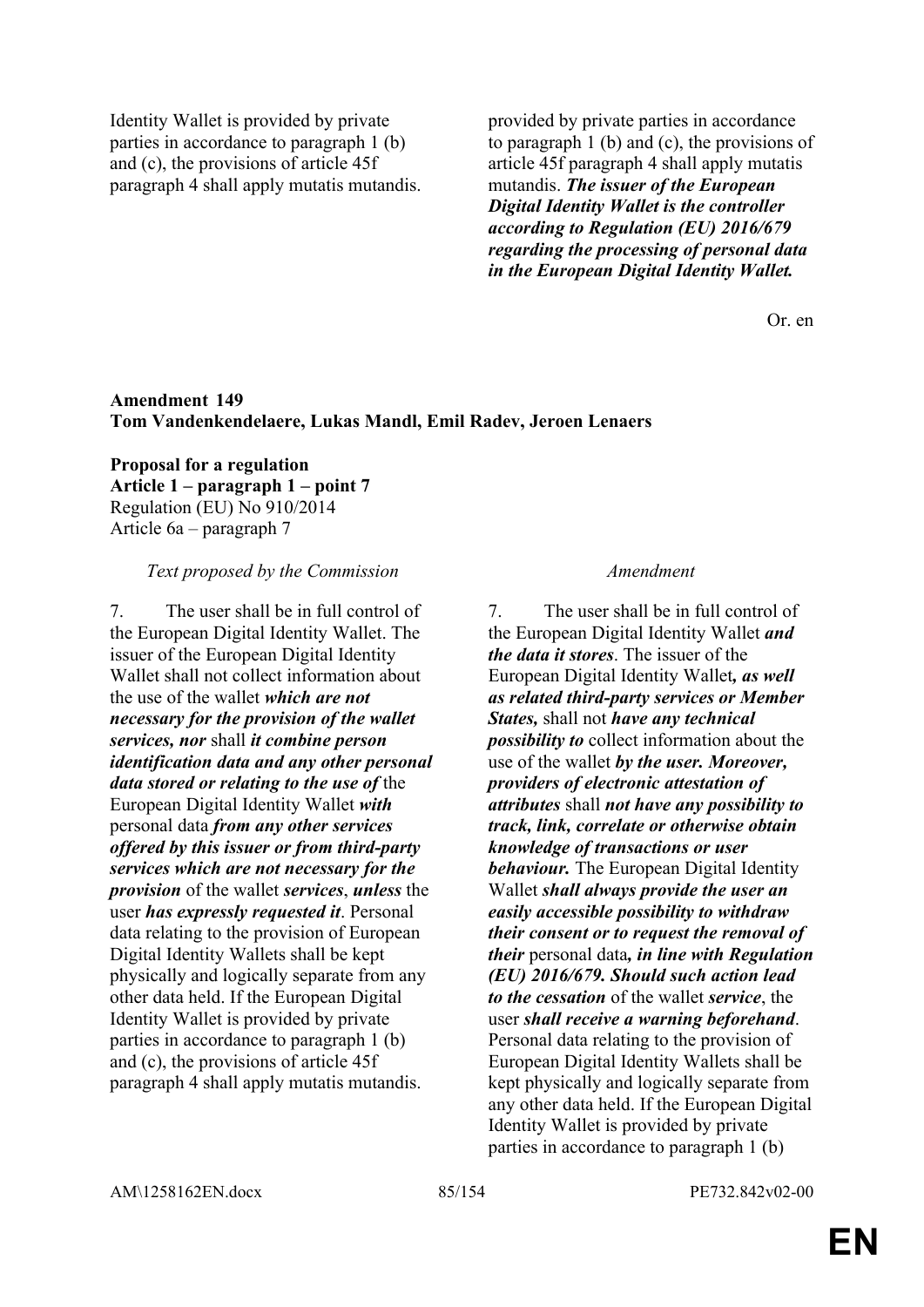and (c), the provisions of article 45f paragraph 4 shall apply mutatis mutandis. *The issuer of the European Digital Identity Wallet shall be regarded as the controller according to Regulation (EU) 2016/679 when it comes to the processing of personal data.*

Or. en

## **Amendment 150 Marina Kaljurand, Birgit Sippel**

**Proposal for a regulation Article 1 – paragraph 1 – point 7** Regulation (EU) No 910/2014 Article 6a – paragraph 7

## *Text proposed by the Commission Amendment*

7. The user shall be in full control of the European Digital Identity Wallet. The issuer of the European Digital Identity Wallet shall not collect information about the use of the wallet which are not necessary for the provision of the wallet services, nor shall it combine person identification data and any other personal data stored or relating to the use of the European Digital Identity Wallet with personal data from any other services offered by this issuer or from third-party services which are not necessary for the provision of the wallet services, unless the user has expressly requested it. Personal data relating to the provision of European Digital Identity Wallets shall be kept physically and logically separate from any other data held. If the European Digital Identity Wallet is provided by private parties in accordance to paragraph 1 (b) and (c), the provisions of article 45f paragraph 4 shall apply mutatis mutandis.

7. The user shall be in full control of the European Digital Identity Wallet *and their personal data*. The issuer of the European Digital Identity Wallet *or thirdparty services or the Member State* shall not collect information about the use of the wallet *by the user* which are not *strictly* necessary *and proportionate solely* for the provision of the wallet services, nor shall it combine person identification data and any other personal data stored or relating to the use of the European Digital Identity Wallet with personal data from any other services offered by this issuer or from third-party services which are not *strictly* necessary *and proportionate solely* for the provision of the wallet services, unless the user has expressly requested it*. The exchange of information via the European Digital Identity Wallet shall not allow providers of electronic attestations of attributes to track, link, correlate or otherwise obtain knowledge of transactions or user behaviour*. Personal data relating to the provision of European Digital Identity Wallets shall be kept physically and logically separate from any other data held.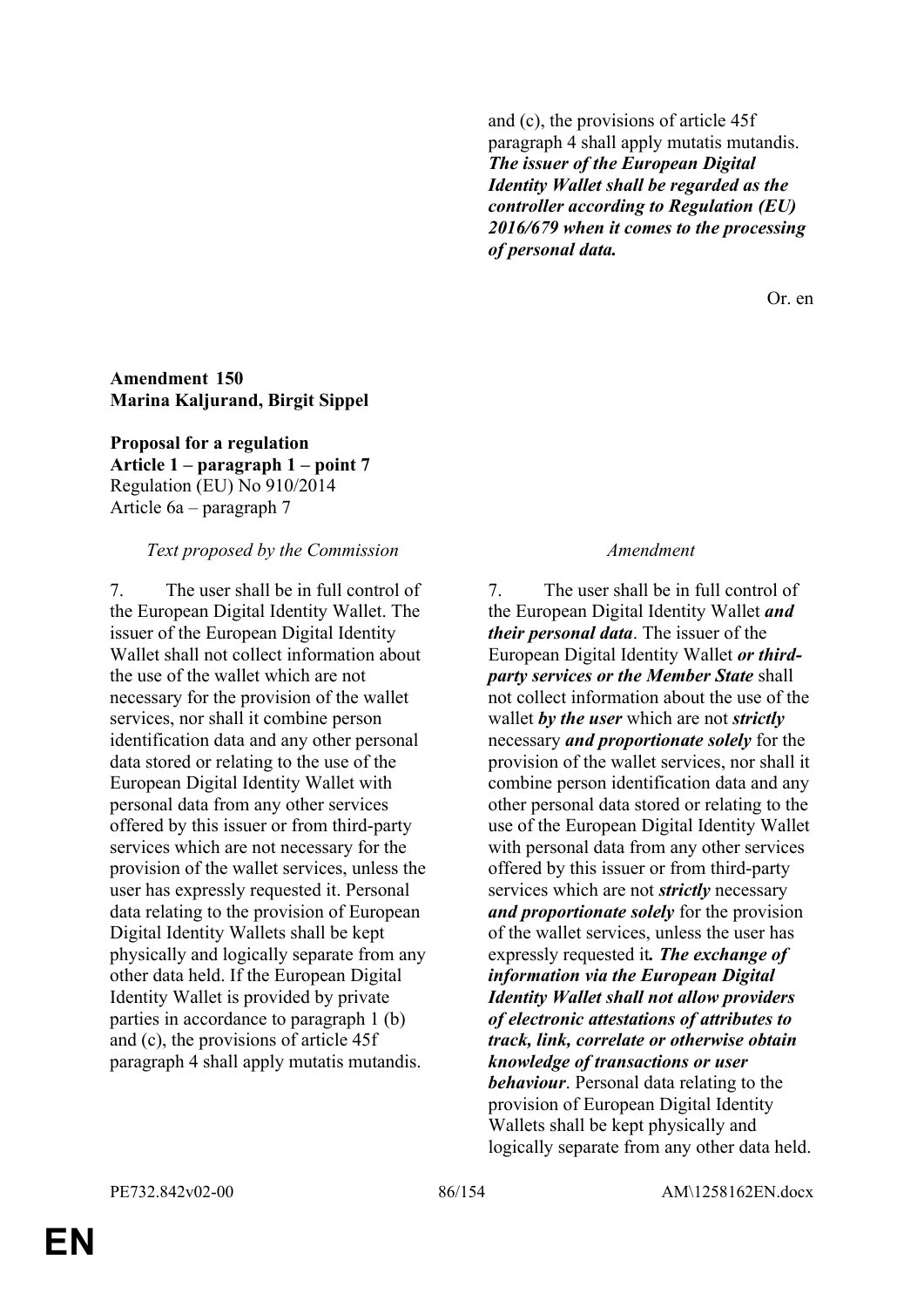If the European Digital Identity Wallet is provided by private parties in accordance to paragraph 1 (b) and (c), the provisions of article 45f paragraph 4 shall apply mutatis mutandis.

Or. en

## **Amendment 151 Harald Vilimsky**

**Proposal for a regulation Article 1 – paragraph 1 – point 7** Article I — paragraph 1 — point 7 Article I — paragraph  $1$  — point 7

### *Text proposed by the Commission Amendment*

7. The user shall be in full control of the European Digital Identity Wallet. The issuer of the European Digital Identity Wallet shall not collect information about the use of the wallet which are not necessary for the provision of the wallet services, nor shall it combine person identification data and any other personal data stored or relating to the use of the European Digital Identity Wallet with personal data from any other services offered by this issuer or from third-party services which are not necessary for the provision of the wallet services, unless the user has expressly requested it. Personal data relating to the provision of European Digital Identity Wallets shall be kept physically and logically separate from any other data held. If the European Digital Identity Wallet is provided by private parties in accordance to paragraph 1 (b) and (c), the provisions of article 45f paragraph 4 shall apply mutatis mutandis.

7. The user shall be in full control of the European Digital Identity Wallet. The issuer of the European Digital Identity Wallet shall not collect information about the use of the wallet which are not necessary for the provision of the wallet services, nor shall it combine person identification data and any other personal data stored or relating to the use of the European Digital Identity Wallet with personal data from any other services offered by this issuer or from third-party services which are not necessary for the provision of the wallet services, unless the user has expressly requested it. *The European Digital Identity Wallet must not contain health data and all other* personal data relating to the provision of European Digital Identity Wallets shall be kept physically and logically separate from any other data held. If the European Digital Identity Wallet is provided by private parties in accordance to paragraph 1 (b) and (c), the provisions of article 45f paragraph 4 shall apply mutatis mutandis.

Or. en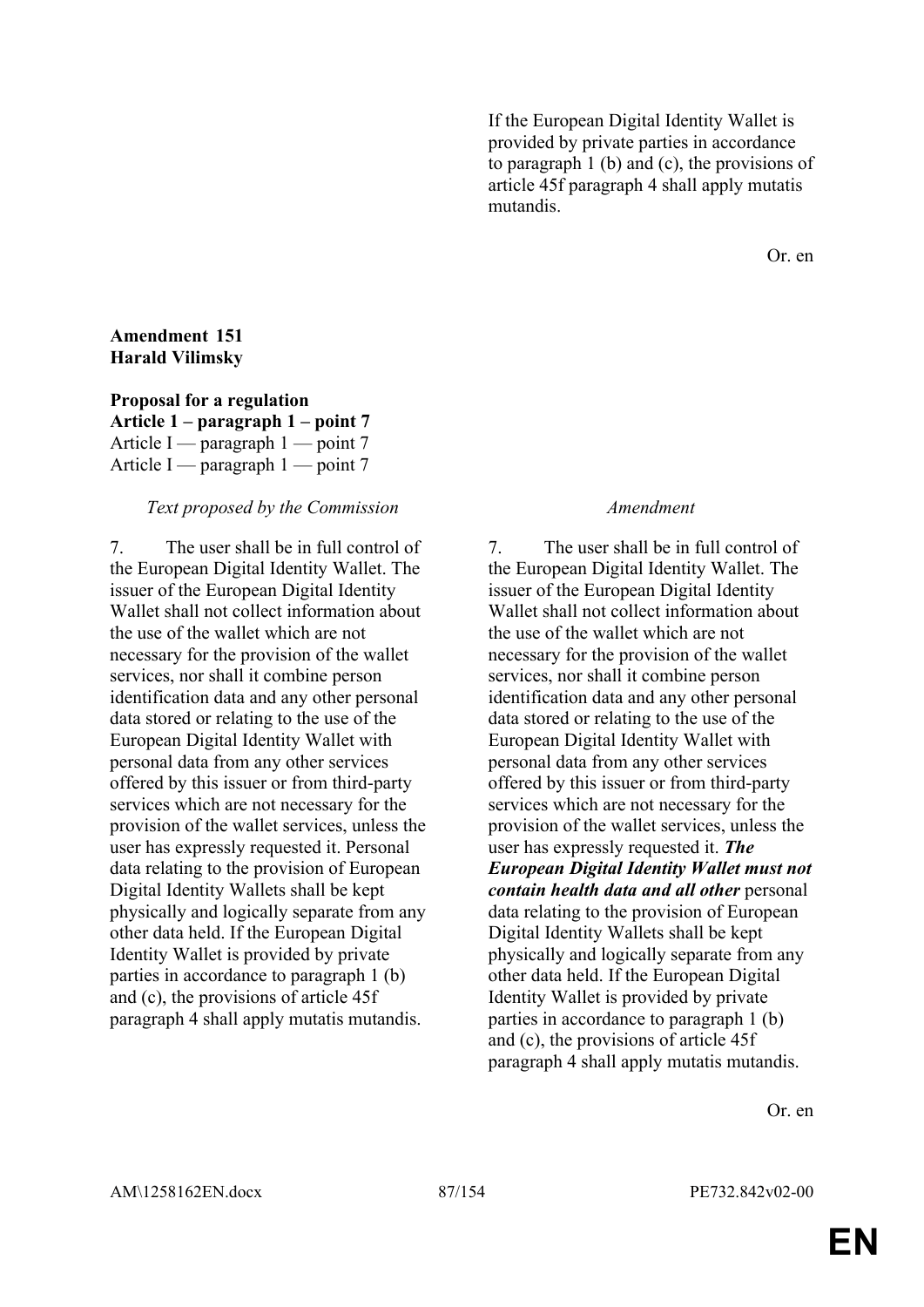**Amendment 152 Patrick Breyer** on behalf of the Verts/ALE Group

**Proposal for a regulation Article 1 – paragraph 1 – point 7** Regulation (EU) 910/2014 Article 6a(7a)(new)

*Text proposed by the Commission Amendment*

*7 a. The issuer of the European Digital Identity Wallet shall be the controller pursuant to Regulation (EU) 2016/679 regarding the processing of personal data in the European Digital Identity Wallet.*

Or. en

*Justification*

*to clarify responsibilities under GDPR*

**Amendment 153 Cornelia Ernst**

**Proposal for a regulation Article 1 – paragraph 1 – point 7** Regulation (EU) No 910/2014 Article 6a paragraph 7

*Text proposed by the Commission Amendment*

*7 a. Where attestation of attributes does not require the identification of the user, only zero knowledge attestation shall be performed.*

Or. en

**Amendment 154 Marina Kaljurand, Birgit Sippel, Paul Tang**

**Proposal for a regulation Article 1 – paragraph 1 – point 7**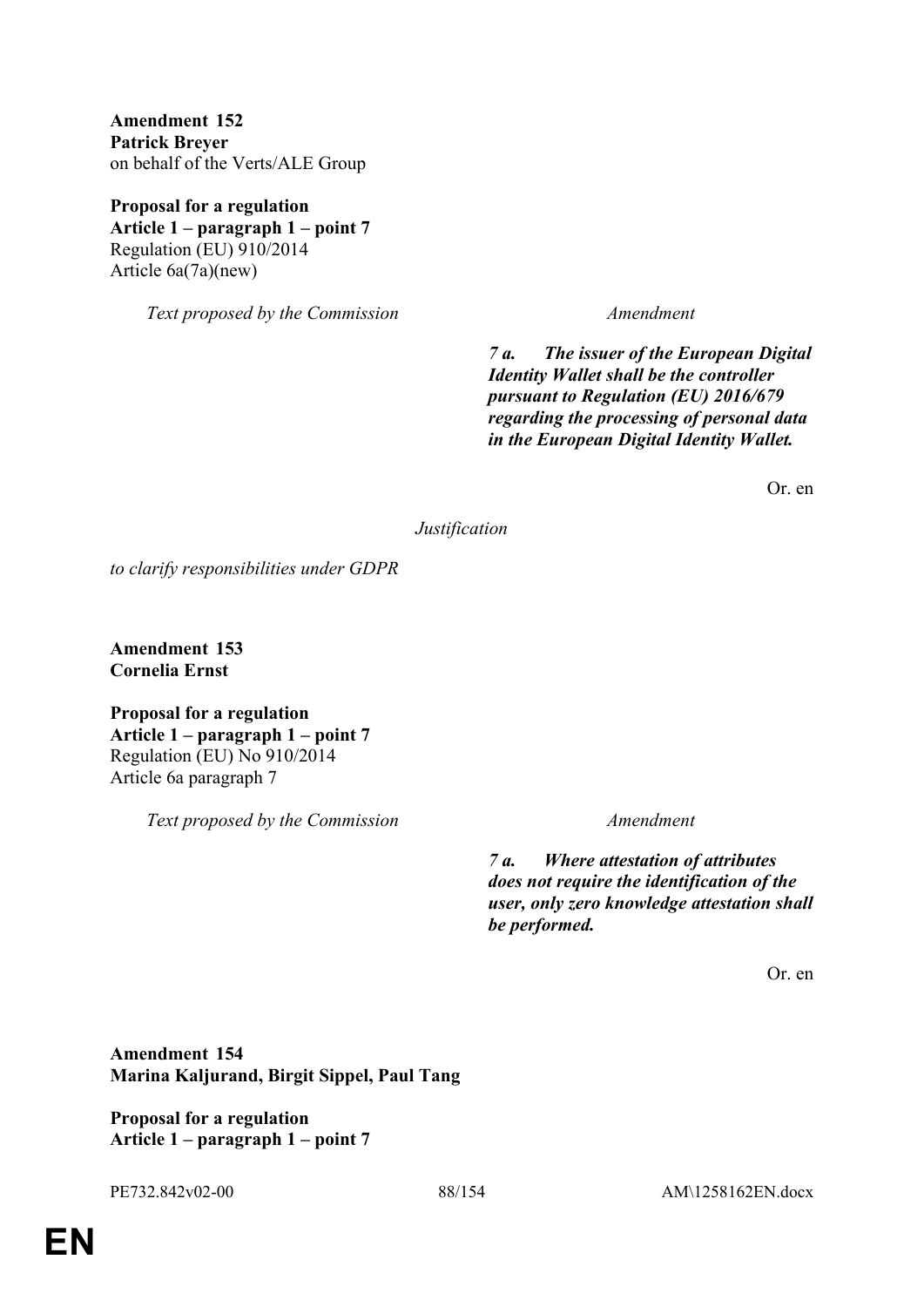*Text proposed by the Commission Amendment*

*7 a. The European Digital Identity Wallet shall request explicit prior consent of the user to perform any operations.*

Or. en

*Justification*

*This amendment ensures that the European Digital Identity Wallet cannot perform any operations without the explicit consent of the user.*

**Amendment 155 Marina Kaljurand, Birgit Sippel, Paul Tang**

**Proposal for a regulation Article 1 – paragraph 1 – point 7** Regulation (EU) No 910/2014 Article 6a – paragraph 7b (new)

*Text proposed by the Commission Amendment*

*7 b. The European Digital Identity Wallet shall provide a state of the art mechanism to transmit all of the user's data in the wallet from one device to another and from one wallet to another upon the user's request and free of charge.*

Or. en

## *Justification*

*The European Digital Identity Wallet architecture should ensure data portability.*

**Amendment 156 Marina Kaljurand, Birgit Sippel, Paul Tang**

**Proposal for a regulation Article 1 – paragraph 1 – point 7**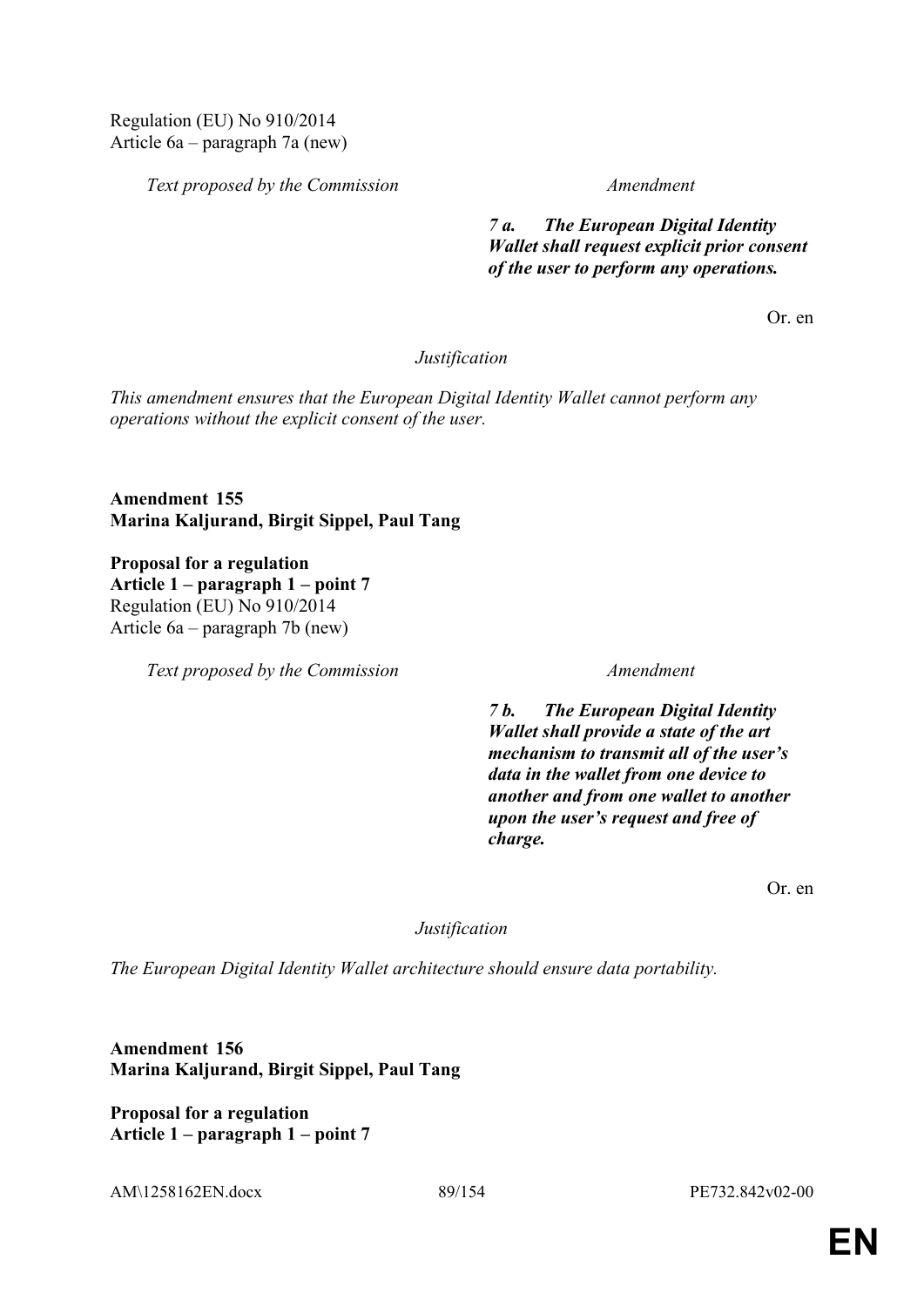Regulation (EU) No 910/2014 Article 6a – paragraph 7c (new)

*Text proposed by the Commission Amendment*

*7 c. The European Digital Identity Wallet shall provide a mechanism for the user to inform directly the supervisory body and the supervisory authorities established under Regulation (EU) 2016/679 about any relying party that appears to request a disproportionate amount of data.*

Or. en

## *Justification*

*This amendment adds a flagging mechanism to increase the public oversight of the implementation of data minimisation by the relying parties.*

**Amendment 157 Marina Kaljurand, Birgit Sippel, Paul Tang**

**Proposal for a regulation Article 1 – paragraph 1 – point 7** Regulation (EU) No 910/2014 Article 6a – paragraph 7d (new)

*Text proposed by the Commission Amendment*

*7 d. Access to public and private services shall not be denied, hindered or made more costly for natural persons who choose not to use the European Digital Identity Wallet.*

Or. en

**Amendment 158 Marina Kaljurand, Birgit Sippel**

**Proposal for a regulation Article 1 – paragraph 1 – point 7** Regulation (EU) No 910/2014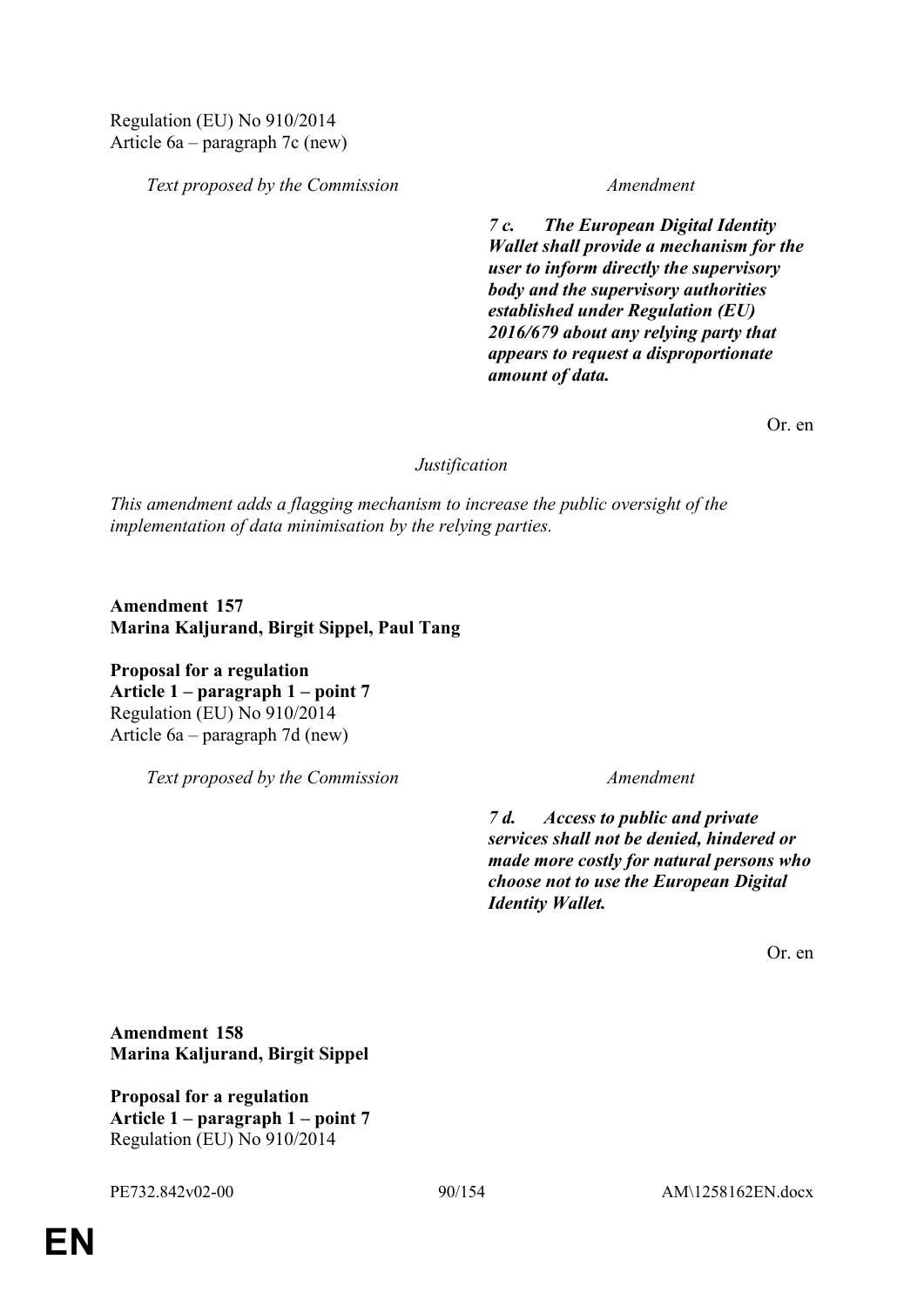Article 6a – paragraph 7e (new)

*Text proposed by the Commission Amendment*

*7 e. The user shall be entitled to request a backup function of the data they have in their European Digital Identity Wallet from the wallet issuer in situations of unavailability of the wallet, and in case of loss or theft of their device. This backup function shall be enabled only with the explicit prior consent of the user and it shall be complemented with reinforced identity checks.*

Or. en

## *Justification*

*If the user wishes, they should be entitled to have a backup function of the data they have in the European Digital Identity Wallet. Should the wallet be successful and increasingly used by citizens in the majority of their daily operations, it will be important for the users to have access to fall back procedures in case of failure. However, this backup function should not be a standard setting of the wallet and enabling it should require explicit consent.*

**Amendment 159 Patrick Breyer** on behalf of the Verts/ALE Group

**Proposal for a regulation Article 1 – paragraph 1 – point 7** Regulation (EU) 910/2014 Article 6a(10 a)(new)

*Text proposed by the Commission Amendment*

*10 a. Within 6 months of the entering into force of this Regulation, the Commission shall adopt delegated acts in accordance with Article 47 in order to supplement this Regulation by establishing technical and operational specifications for the requirements referred to in paragraphs 3, 4 and 5.*

Or. en

AM\1258162EN.docx 91/154 PE732.842v02-00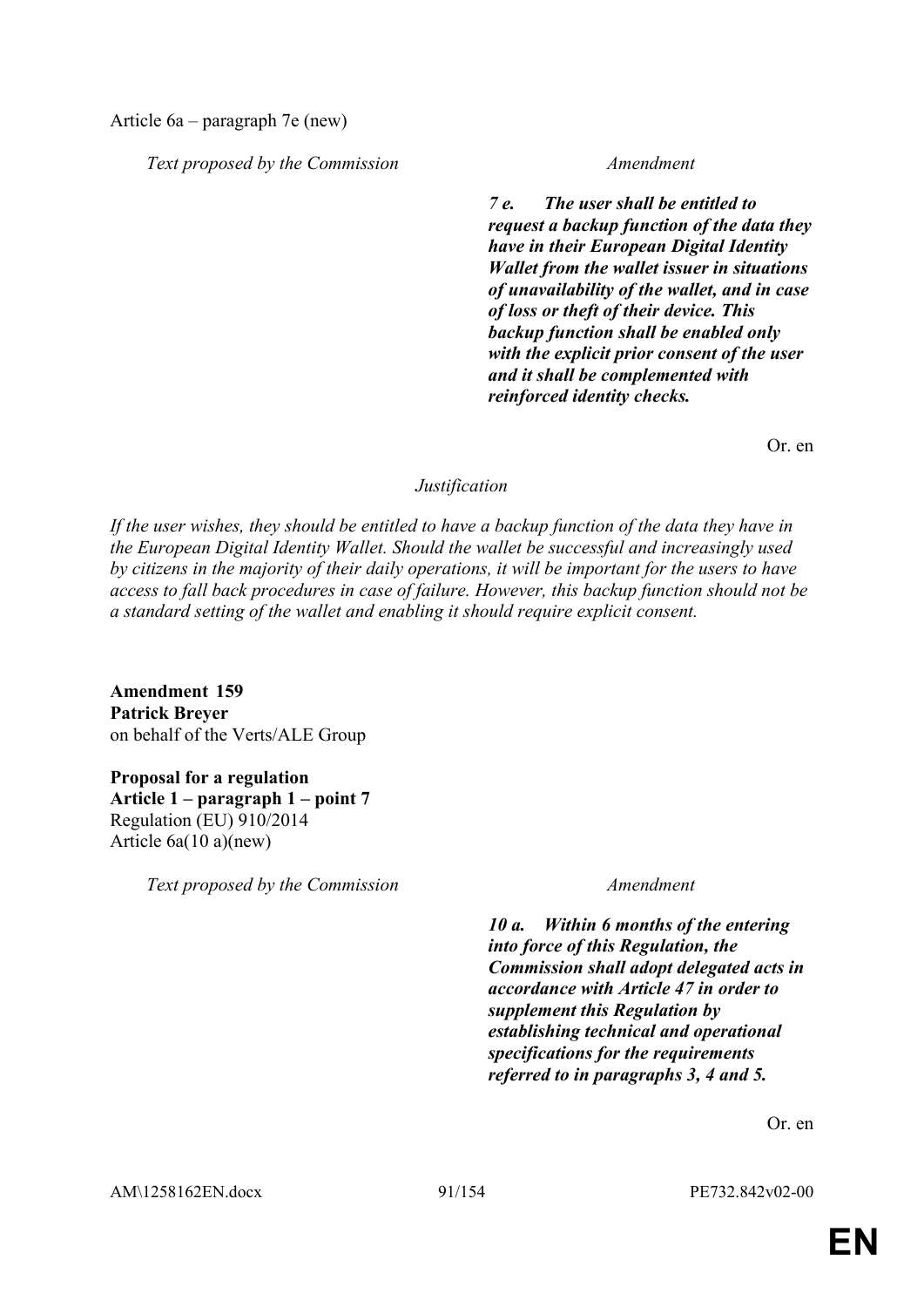**Amendment 160 Patrick Breyer** on behalf of the Verts/ALE Group

**Proposal for a regulation Article 1 – paragraph 1 – point 7** Regulation (EU) 910/2014 Article 6a(11)

### *Text proposed by the Commission Amendment*

11. Within 6 months of the entering into force of this Regulation, the Commission shall establish *technical and operational specifications and* reference standards for the requirements referred to in paragraphs 3, 4 and 5 *by means of an* implementing *act on the implementation of the European Digital Identity Wallet. This implementing act* shall be adopted in accordance with the examination procedure referred to in Article 48(2).

11. Within 6 months of the entering into force of this Regulation, the Commission shall*, by means of implementing acts,* establish reference standards for the requirements referred to in paragraphs 3, 4 and 5*. Those* implementing *acts* shall be adopted in accordance with the examination procedure referred to in Article 48(2).

Or. en

## **Amendment 161 Yana Toom, Lucia Ďuriš Nicholsonová, Maite Pagazaurtundúa, Olivier Chastel**

**Proposal for a regulation Article 1 – paragraph 1 – point 7** Regulation (EU) No 910/2014 Article 6b – paragraph 1

# *Text proposed by the Commission Amendment*

1. Where relying parties intend to rely upon European Digital Identity Wallets issued in accordance with this Regulation, they shall *communicate it to* the Member State where the relying party is established *to* ensure compliance with requirements set out in Union law or national law for the provision of specific *services. When communicating* their *intention to rely on* European Digital Identity wallets, *they*

1. *Relying parties shall not rely upon European Digital Identity Wallets unless they have registered in accordance with the provisions of this Paragraph.* Where relying parties intend to rely upon European Digital Identity Wallets issued in accordance with this Regulation, they shall *register with* the Member State where the relying party is established*, which shall* ensure compliance with requirements set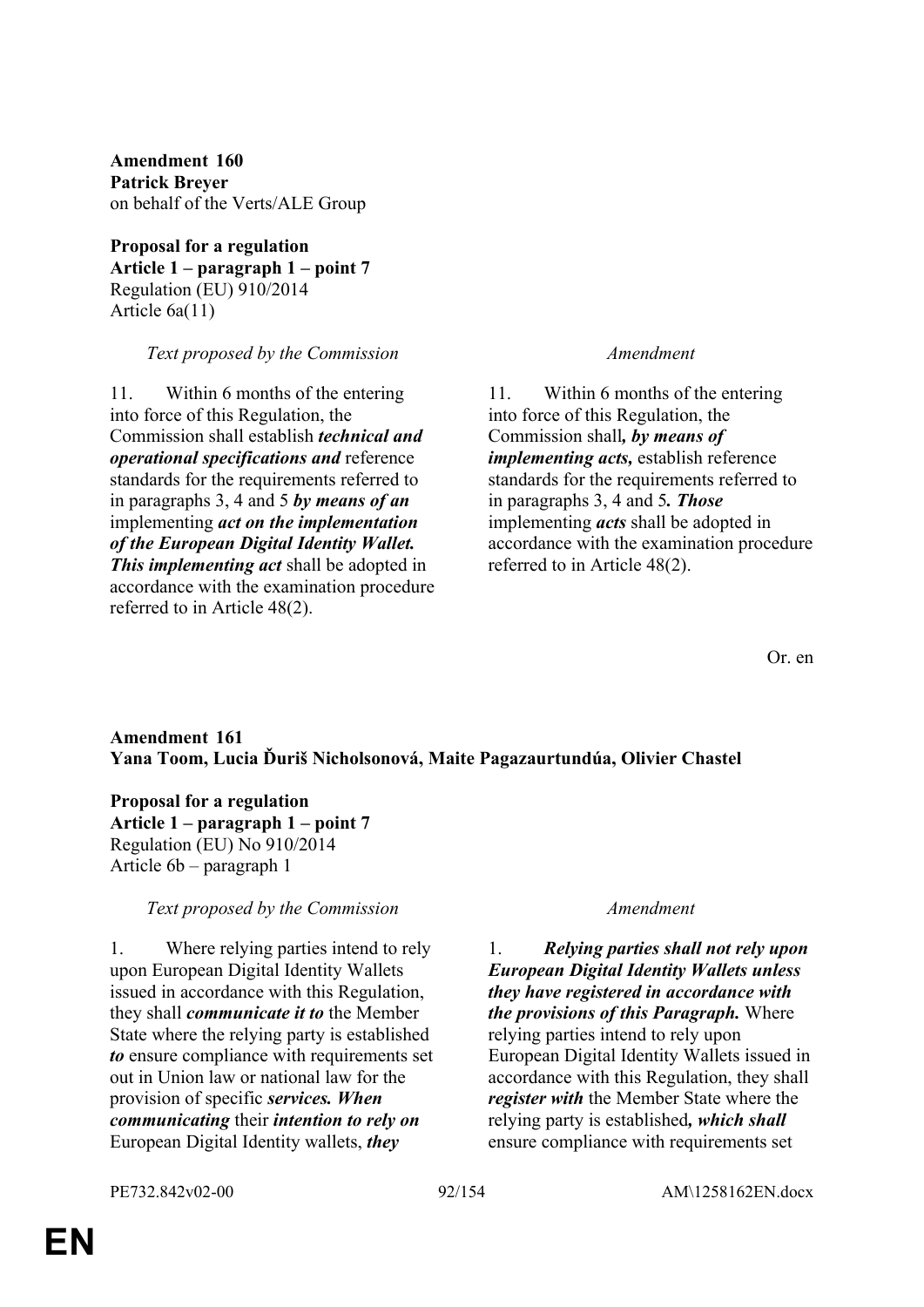shall *also* inform about the intended use of the European Digital Identity Wallet.

out in Union law or national law for the provision of *the* specific *service for which registration is requested. When submitting* their *registration for relying upon* European Digital Identity wallets, *relying parties* shall inform about the intended use of the European Digital Identity Wallet. *The registration system shall allow for an expedited procedure for cases where a similar use of the European Digital Identity wallets has previously been registered. Member States shall provide a mechanism that allows for the reception and investigation of complaints regarding the compliance of relying parties with the Union or national law for the provision of a service. Where relying upon the European Digital Identity Wallets for the provision of a specific service violates Union or national law, registration shall be revoked.*

Or. en

## *Justification*

*The sensitive nature of the data stored in the Wallet warrants a high degree of protection from excessive requests for personal data or use of personal data for abusive purposes. In order to truly prevent the unlawful or abusive use of personal data and protect the users from fraud, relying parties should only be allowed to use data from the Wallet if they are registered with the Member States.*

**Amendment 162 Cornelia Ernst**

**Proposal for a regulation Article 1 – paragraph 1 – point 7** Regulation (EU) No 910/2014 Article 6b paragraph 1

### *Text proposed by the Commission Amendment*

1. Where relying parties intend to rely upon European Digital Identity Wallets issued in accordance with this Regulation, they shall *communicate it to* the Member State where the relying *party is* established

1. Where relying parties intend to rely upon European Digital Identity Wallets issued in accordance with this Regulation, they shall *request approval from* the Member State where the relying *parties* 

AM\1258162EN.docx 93/154 PE732.842v02-00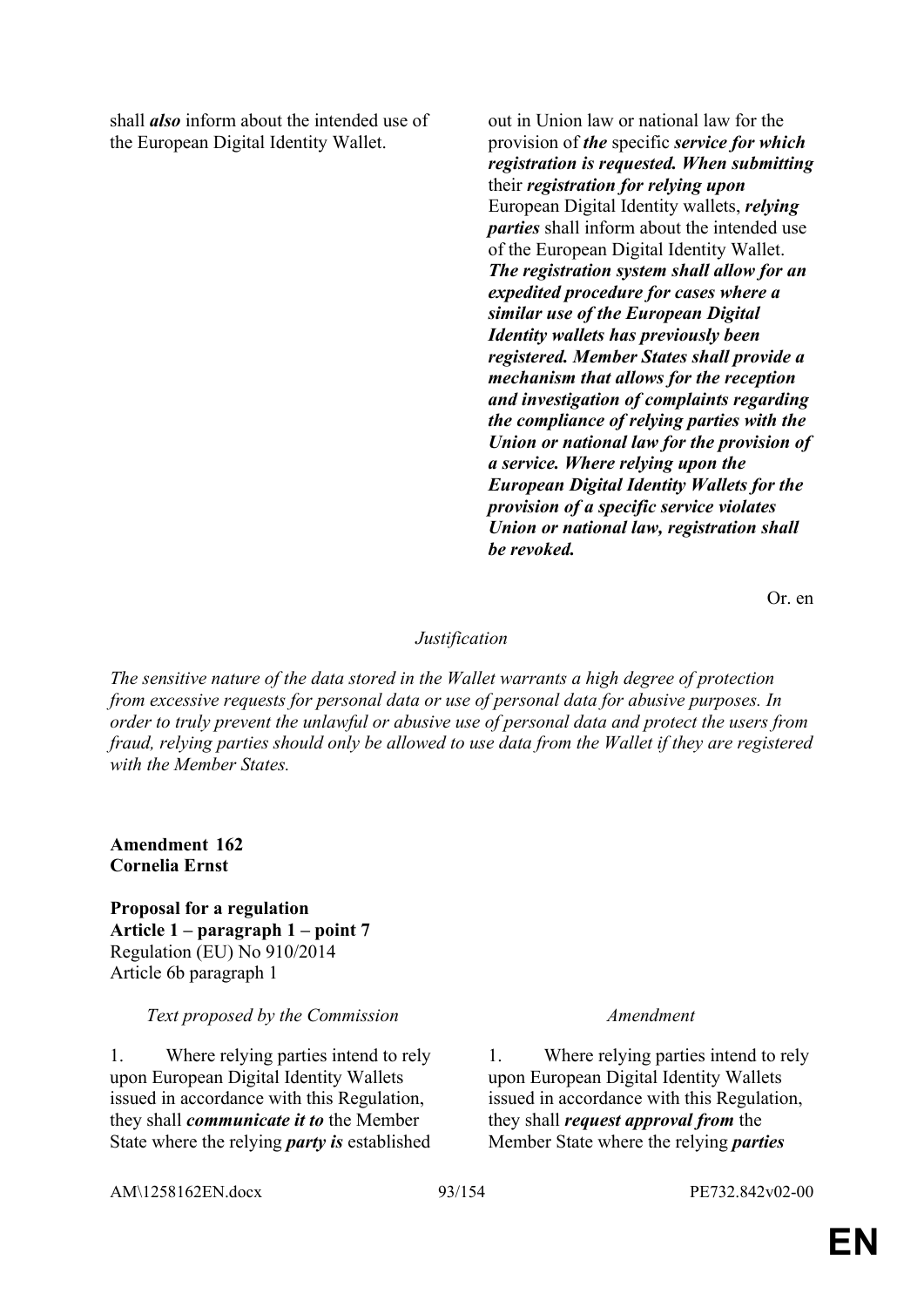to ensure compliance with requirements set out in Union law or national law for the provision of specific services. *When communicating their intention to rely on European Digital Identity wallets, they* shall *also inform about the intended use* of the European Digital Identity *Wallet.*

*are* established to ensure compliance *of their intended use and the information they intend to request* with requirements set out in Union law or national law for the provision of specific services. *Member States* shall *scrutinize requested use cases* of the European Digital Identity *proportionate to the potential privacy implications of the data exchanged and the purpose of the processing of personal information, thereby distinguishing between:*

*(a) anonymous use for selective disclosures;*

*(b) pseudonym use for authentication;*

*(c) unique identification use;*

*(d) attribute attestation of special categories of personal data in accordance with Article 9 of Regulation (EU) 2016/679;*

Or. en

**Amendment 163 Patrick Breyer** on behalf of the Verts/ALE Group

**Proposal for a regulation Article 1 – paragraph 1 – point 7** Regulation (EU) 910/2014 Article 6b(1)

*Text proposed by the Commission Amendment*

1. Where relying parties intend to rely upon European Digital Identity Wallets issued in accordance with this Regulation, they shall *communicate it to* the Member State where the relying party is established to ensure compliance with requirements set out in Union law or national law for the provision of specific services. *When communicating their intention to rely on European Digital Identity wallets, they* shall *also inform about* the intended use of

1. Where relying parties intend to rely upon European Digital Identity Wallets issued in accordance with this Regulation, they shall *request approval from* the Member State where the relying party is established to ensure compliance *of their intended use and the information they intend to request* with requirements set out in Union law or national law for the provision of specific services.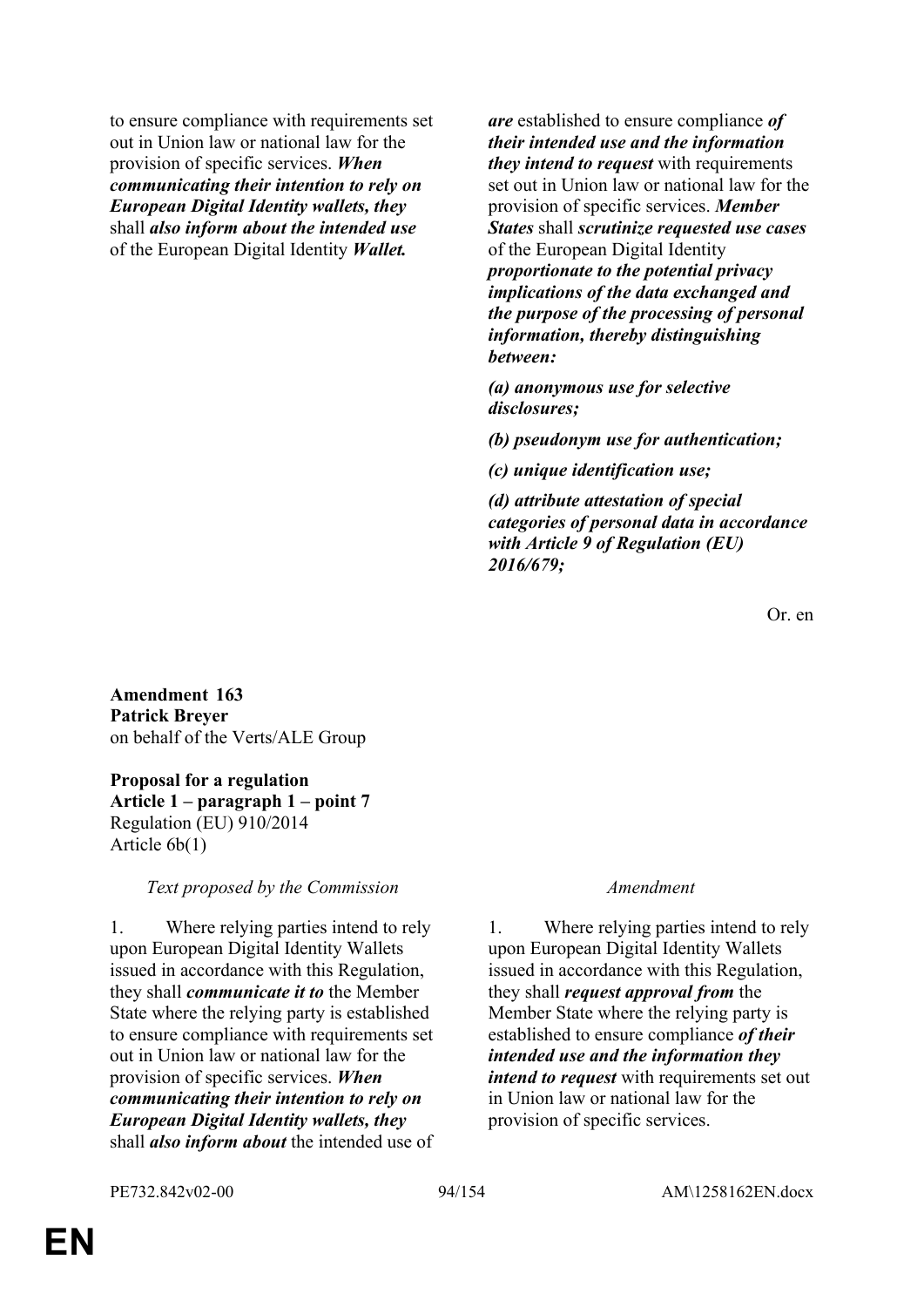the European Digital Identity *Wallet.*

*When deciding about approval, Member States* shall *scrutinize* the intended use *cases* of the European Digital Identity *to assess proportionality in light of the potential security and data protection implications of the data exchanged and the purpose of the processing of personal information, with particular attention to distinguishing between:*

*(a) anonymous use for selective disclosures;*

*(b) pseudonymous use for authentication;*

*(c) unique identification use;*

*(d) attribute attestation of special categories of personal data in accordance with Article 9 of Regulation (EU) 2016/679;*

Or. en

# **Amendment 164 Cornelia Ernst**

**Proposal for a regulation Article 1 – paragraph 1 – point 7** Regulation (EU) No 910/2014 Article 6b paragraph 2

*Text proposed by the Commission Amendment*

2. Member States shall implement a common mechanism for the authentication of relying parties

2. Member States shall implement a common mechanism for the authentication *and unique identification* of relying parties*. Member States may revoke the authorization of relying parties in case of illegal or fraudulent use of the European Digital Identity Wallet in their country.*

Or. en

# **Amendment 165 Patrick Breyer**

AM\1258162EN.docx 95/154 PE732.842v02-00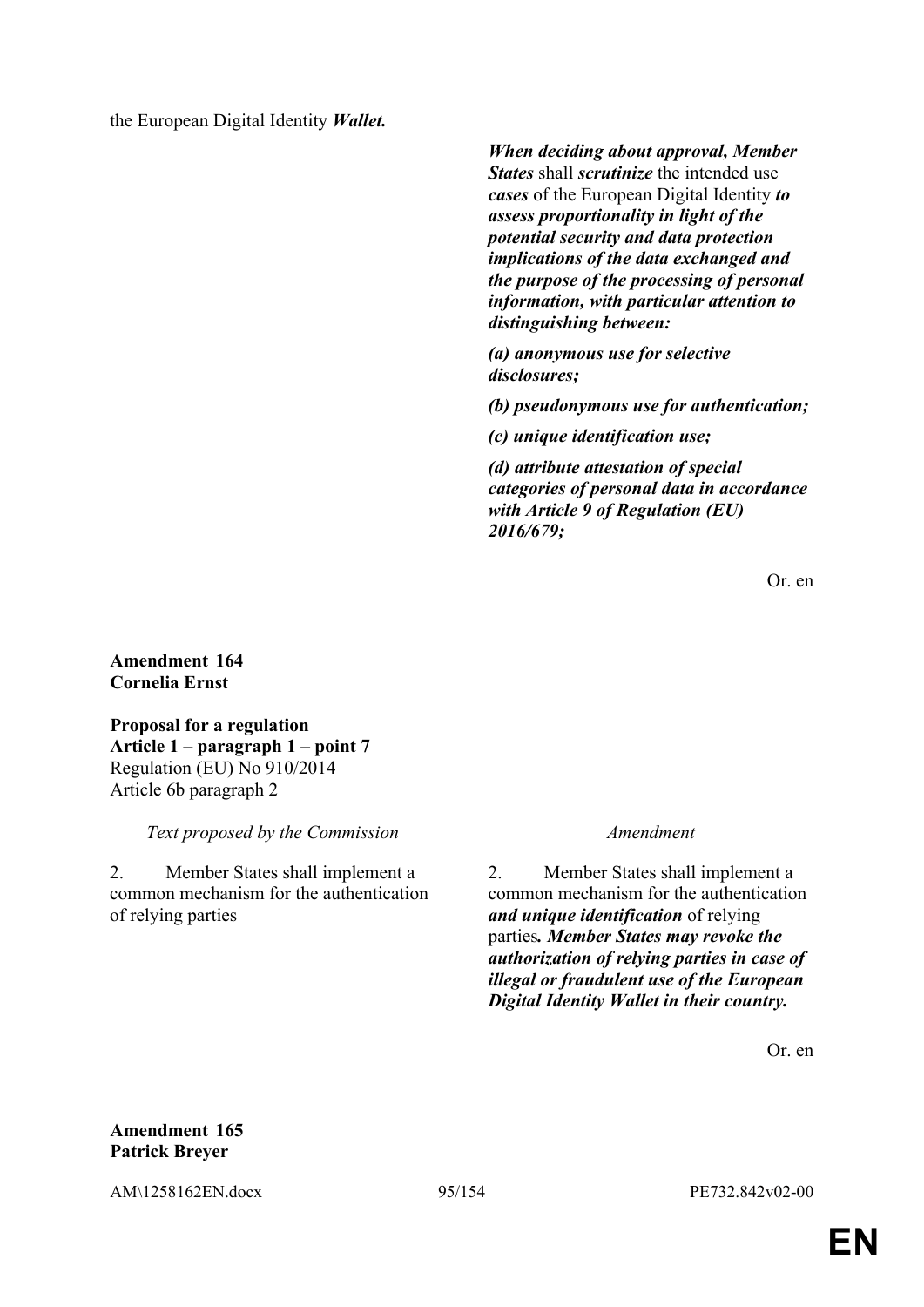on behalf of the Verts/ALE Group

**Proposal for a regulation Article 1 – paragraph 1 – point 7** Regulation (EU) 910/2014 Article 6b(2)

## *Text proposed by the Commission Amendment*

2. Member States shall implement a common mechanism for the authentication of relying parties

2. *2.* Member States shall implement a common mechanism for the authentication *and identification* of relying parties*. Member States shall revoke the authorisation of relying parties in case of illegal or fraudulent use of the European Digital Identity Wallet in their country.*

Or. en

## **Amendment 166 Cornelia Ernst**

**Proposal for a regulation Article 1 – paragraph 1 – point 7** Regulation (EU) No 910/2014 Article 6b paragraph 3

## *Text proposed by the Commission Amendment*

3. Relying parties shall be responsible for carrying out the procedure for authenticating person identification data and electronic attestation of attributes originating from European Digital Identity Wallets.

3. Relying parties shall be responsible for *communicating their unique identifier in every interaction with the European Digital Identity Wallet and* carrying out the procedure for authenticating person identification data and electronic attestation of attributes originating from European Digital Identity Wallets.

Or. en

**Amendment 167 Patrick Breyer** on behalf of the Verts/ALE Group

## **Proposal for a regulation**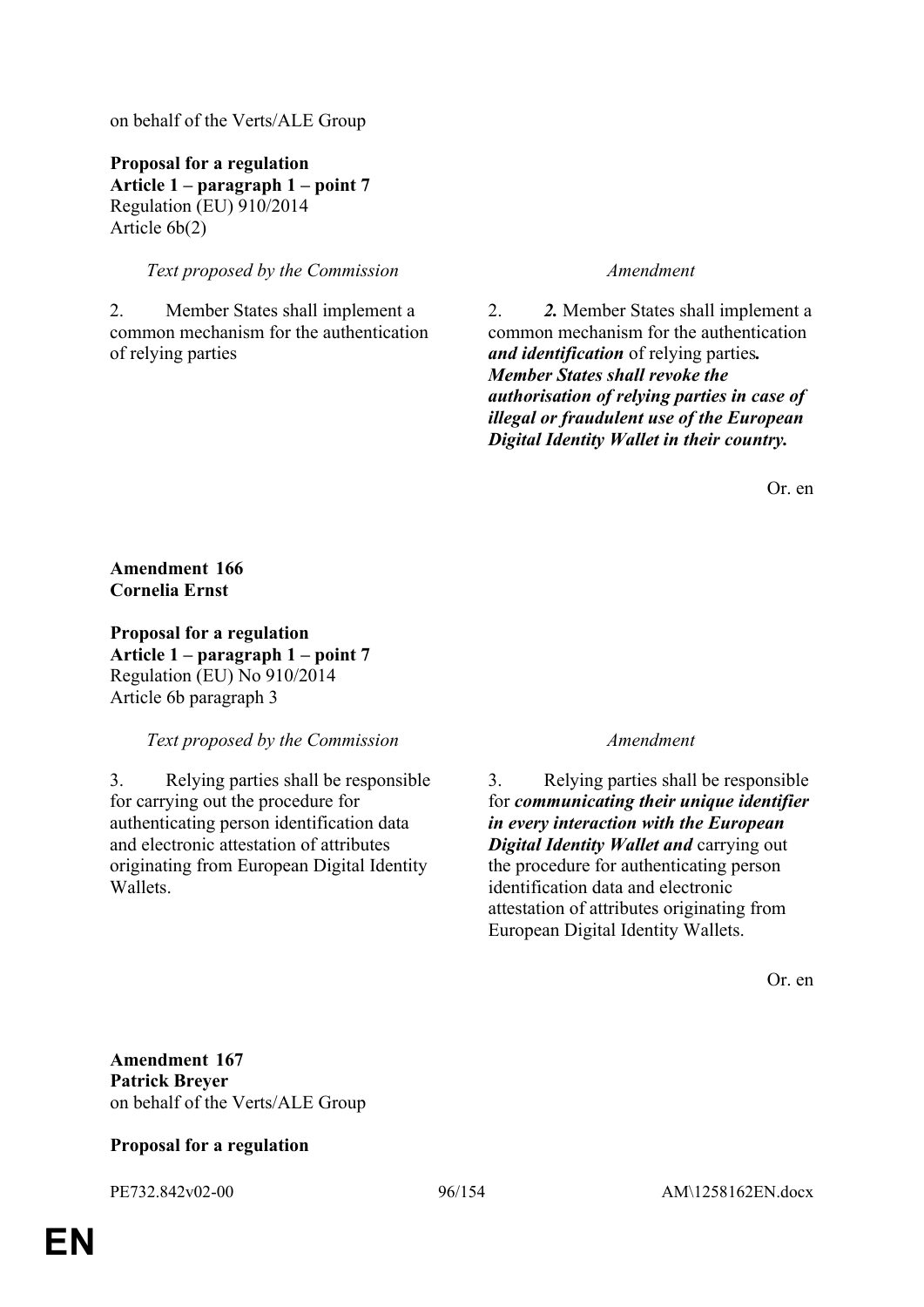### **Article 1 – paragraph 1 – point 7** Regulation (EU) 910/2014 Article 6b(3)

### *Text proposed by the Commission Amendment*

3. Relying parties shall be responsible for carrying out the procedure for authenticating person identification data and electronic attestation of attributes originating from European Digital Identity **Wallets** 

3. Relying parties shall be responsible for *communicating their identifier in every interaction with the European Digital Identity Wallet and* carrying out the procedure for authenticating person identification data and electronic attestation of attributes originating from European Digital Identity Wallets.

Or. en

# **Amendment 168 Yana Toom, Lucia Ďuriš Nicholsonová, Olivier Chastel**

**Proposal for a regulation Article 1 – paragraph 1 – point 7** Regulation (EU) No 910/2014 Article 6b – paragraph 3

## *Text proposed by the Commission Amendment*

3. Relying parties shall be responsible for carrying out the procedure for *authenticating* person identification data and electronic attestation of attributes originating from European Digital Identity Wallets.

3. Relying parties shall be responsible for carrying out the procedure for *validating* person identification data and electronic attestation of attributes originating from European Digital Identity **Wallets** 

Or. en

**Amendment 169 Patrick Breyer** on behalf of the Verts/ALE Group

**Proposal for a regulation Article 1 – paragraph 1 – point 7** Regulation (EU) 910/2014 Article 6b(3a)(new)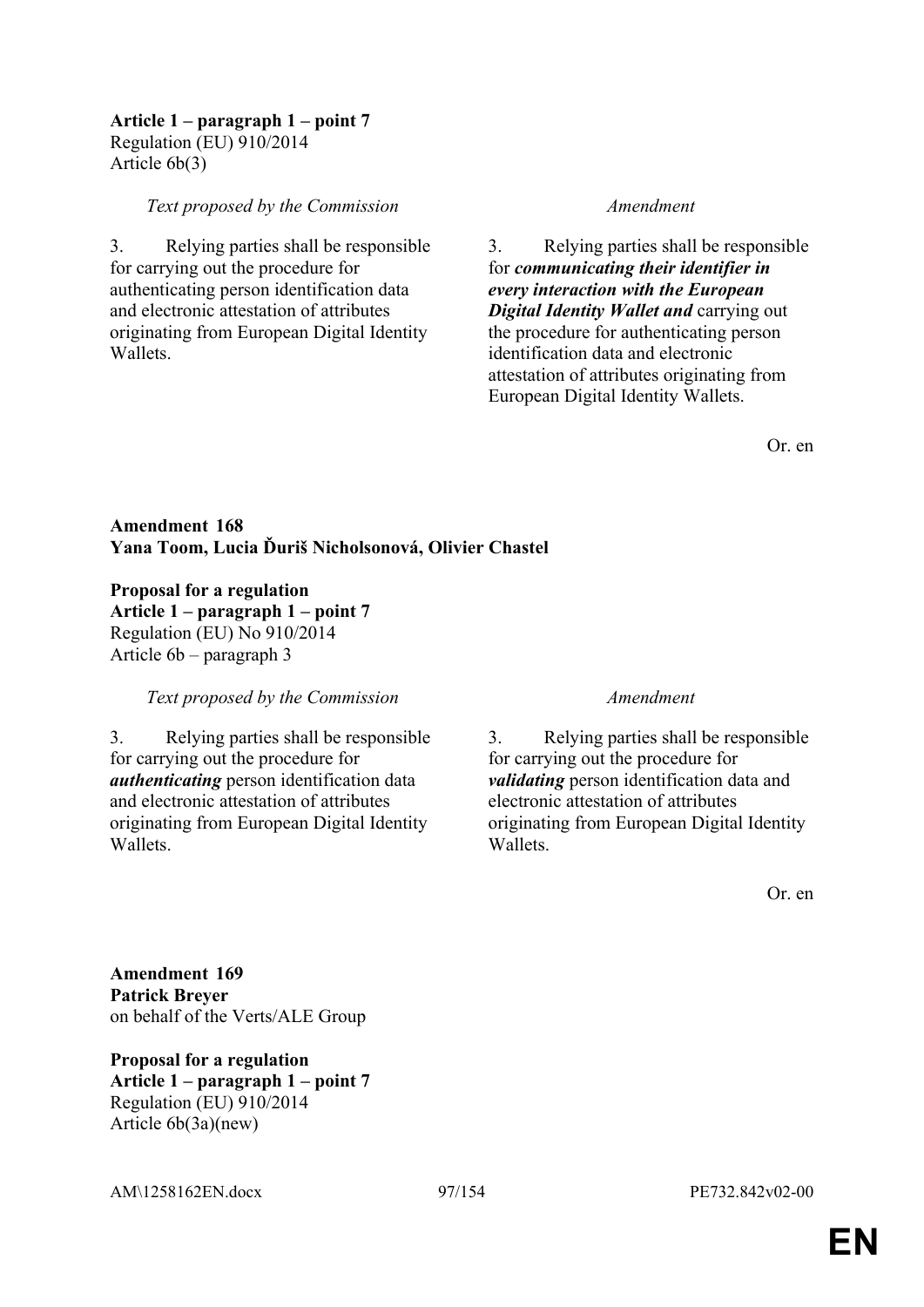*Text proposed by the Commission Amendment*

*3 a. Relying parties shall not collect or store information about the use of the wallet beyond what is strictly necessary for access to the services provided by the respective party, nor shall they combine person identification data and any other personal data stored or relating to the use of the European Digital Identity Wallet with personal data from any other services which are not necessary for the provision of the wallet services, unless the user has explicitly requested it.*

Or. en

**Amendment 170 Patrick Breyer** on behalf of the Verts/ALE Group

**Proposal for a regulation Article 1 – paragraph 1 – point 7** Regulation (EU) 910/2014 Article 6b(3b)(new)

*Text proposed by the Commission Amendment*

*3 b. Providers of information society services as defined in Directive (EU) 2015/1535 of the European Parliament and of the Council shall make reasonable efforts to enable the use of and payment for that service without collecting personal data of the recipient.*

Or. en

*Justification*

*European Parliament position on the DSA, in line with data minimisation and in order to prevent unauthorised disclosure and identity theft. Also following the principle of "what is possible anonymously offline should also be possible anonymously online".*

## **Amendment 171**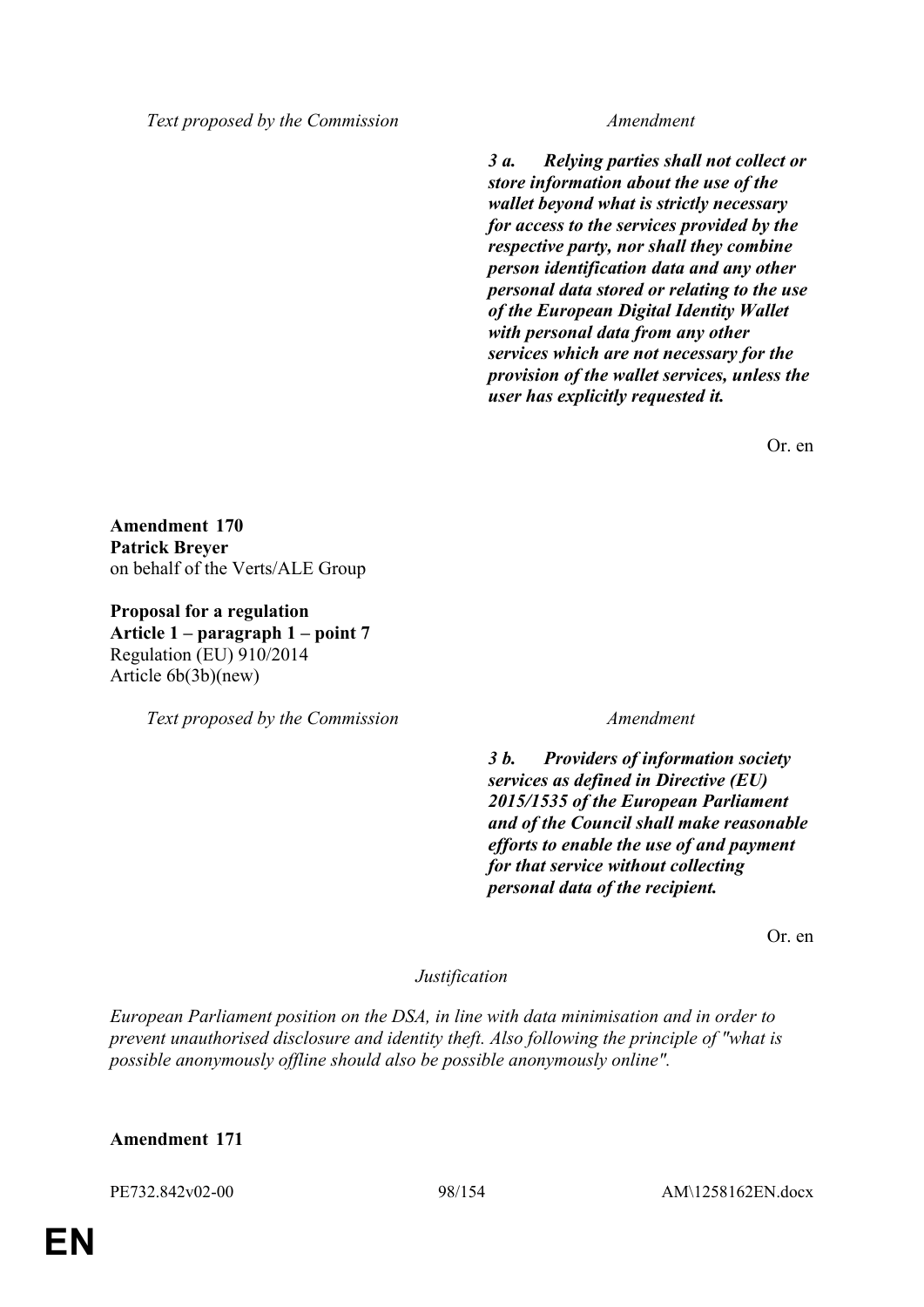**Patrick Breyer** on behalf of the Verts/ALE Group

**Proposal for a regulation Article 1 – paragraph 1 – point 7** Regulation (EU) 910/2014 Article 6b(4)

# *Text proposed by the Commission Amendment*

4. Within 6 months of the entering into force of this Regulation, the Commission shall *establish* technical and operational specifications for the requirements referred to in paragraphs 1 and 2 *by means of an implementing act on the implementation of the European Digital Identity Wallets as referred to in Article 6a(10)*.

4. Within 6 months of the entering into force of this Regulation, the Commission shall *adopt delegated acts in accordance with Article 47 in order to supplement this Regulation by establishing* technical and operational specifications for the requirements referred to in paragraphs 1 and 2.

Or. en

**Amendment 172 Patrick Breyer** on behalf of the Verts/ALE Group

**Proposal for a regulation Article 1 – paragraph 1 – point 7** Regulation (EU) 910/2014 Article 6c(3)

# *Text proposed by the Commission Amendment*

3. The conformity of European Digital Identity Wallets with the requirements laid down in article 6a *paragraphs 3, 4 and 5* shall be certified by accredited public or private bodies designated by Member **States** 

3. The conformity of European Digital Identity Wallets with the requirements laid down in article 6a shall be certified by accredited public or private bodies designated by Member States.

Or. en

*Justification*

*All the requirements should be met.*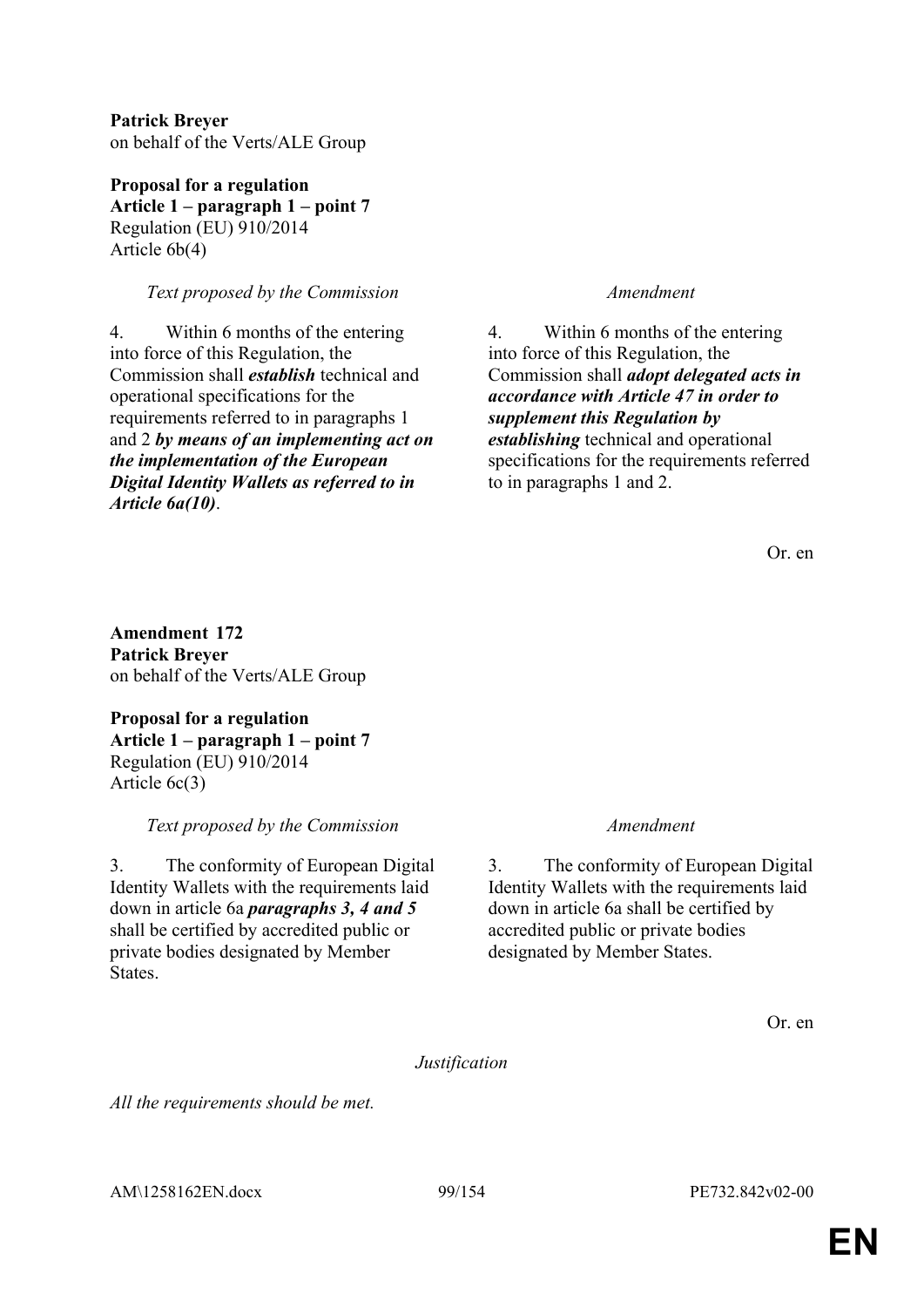**Amendment 173 Patrick Breyer** on behalf of the Verts/ALE Group

**Proposal for a regulation Article 1 – paragraph 1 – point 7** Regulation (EU) 910/2014 Article 6c(4)

## *Text proposed by the Commission Amendment*

4. Within 6 months of the entering into force of this Regulation, the Commission shall, by means of implementing acts, establish a list of standards for the certification of the European Digital Identity Wallets referred to in paragraph 3.

4. Within 6 months of the entering into force of this Regulation, the Commission shall, by means of implementing acts, establish a list of standards for the certification of the European Digital Identity Wallets referred to in paragraph 3. *Those implementing acts shall be adopted in accordance with the examination procedure referred to in Article 48(2).*

Or. en

**Amendment 174 Patrick Breyer** on behalf of the Verts/ALE Group

**Proposal for a regulation Article 1 – paragraph 1 – point 7** Regulation (EU) 910/2014 Article 6d(3)

*Text proposed by the Commission Amendment*

3. Within 6 months of the entering into force of this Regulation, the Commission shall define formats and procedures applicable for the purposes of paragraph 1. *by means of an* implementing *act on the implementation of the European Digital Identity Wallets as* referred to in Article *6a(10)*.

3. Within 6 months of the entering into force of this Regulation, the Commission shall*, by means of implementing acts,* define formats and procedures applicable for the purposes of paragraph 1. *Those* implementing *acts shall be adopted in accordance with the examination procedure* referred to in Article *48(2)*.

Or. en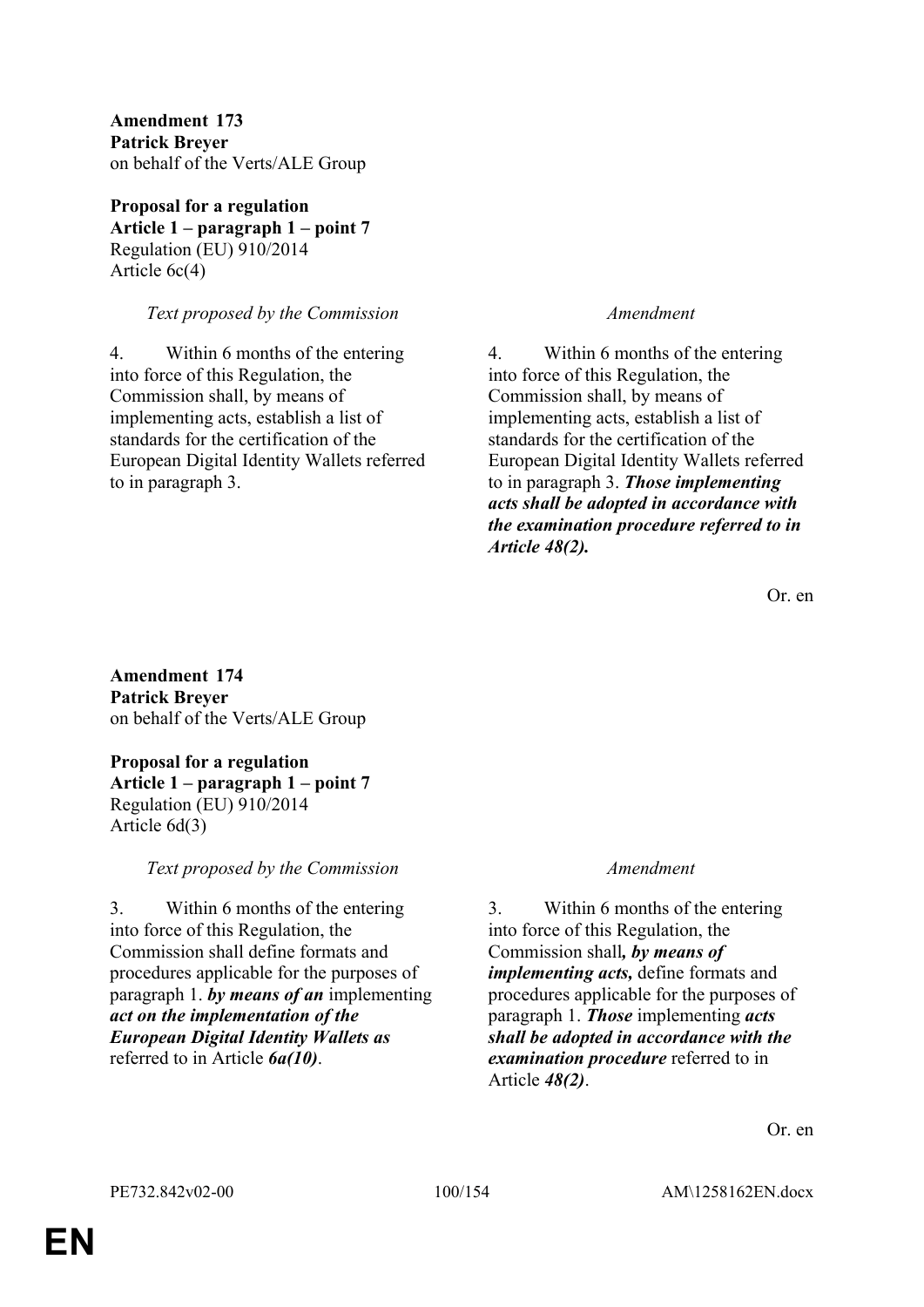# **Amendment 175 Yana Toom, Lucia Ďuriš Nicholsonová, Olivier Chastel, Maite Pagazaurtundúa**

**Proposal for a regulation Article 1 – paragraph 1 – point 11** Regulation (EU) No 910/2014 Article 10a – paragraph 1

## *Text proposed by the Commission Amendment*

1. Where European Digital Wallets issued pursuant to Article 6a and the validation mechanisms referred to in Article 6a(5) points (a), (b) and (c) are breached or partly compromised in a manner that affects their reliability or the reliability of the other European Digital Identity Wallets, the issuing Member State shall, without delay, suspend the issuance and revoke the validity of the European Digital Identity Wallet and inform the other Member States and the Commission accordingly.

1. Where European Digital Wallets issued pursuant to Article 6a and the validation mechanisms referred to in Article 6a(5) points (a), (b) and (c) are breached or partly compromised in a manner that affects their reliability or the reliability of the other European Digital Identity Wallets, the issuing Member State shall, without delay, suspend the issuance and revoke the validity of the European Digital Identity Wallet and inform the other Member States and the Commission accordingly. *The issuing Member State shall endeavour to remedy the breach or compromise as soon as possible.*

Or. en

**Amendment 176 Patrick Breyer** on behalf of the Verts/ALE Group

**Proposal for a regulation Article 1 – paragraph 1 – point 11** Regulation (EU) 910/2014 Article 10a(5)

# *Text proposed by the Commission Amendment*

5. Within 6 months of the entering into force of this Regulation, the Commission shall further *specify* the measures referred to in paragraphs 1 and 3 *by means of an implementing act on the implementation of the European Digital* 

5. Within 6 months of the entering into force of this Regulation, the Commission shall *adopt delegated acts in accordance with Article 47 in order to supplement this Regulation by* further *specifying* the measures referred to in

AM\1258162EN.docx 101/154 PE732.842v02-00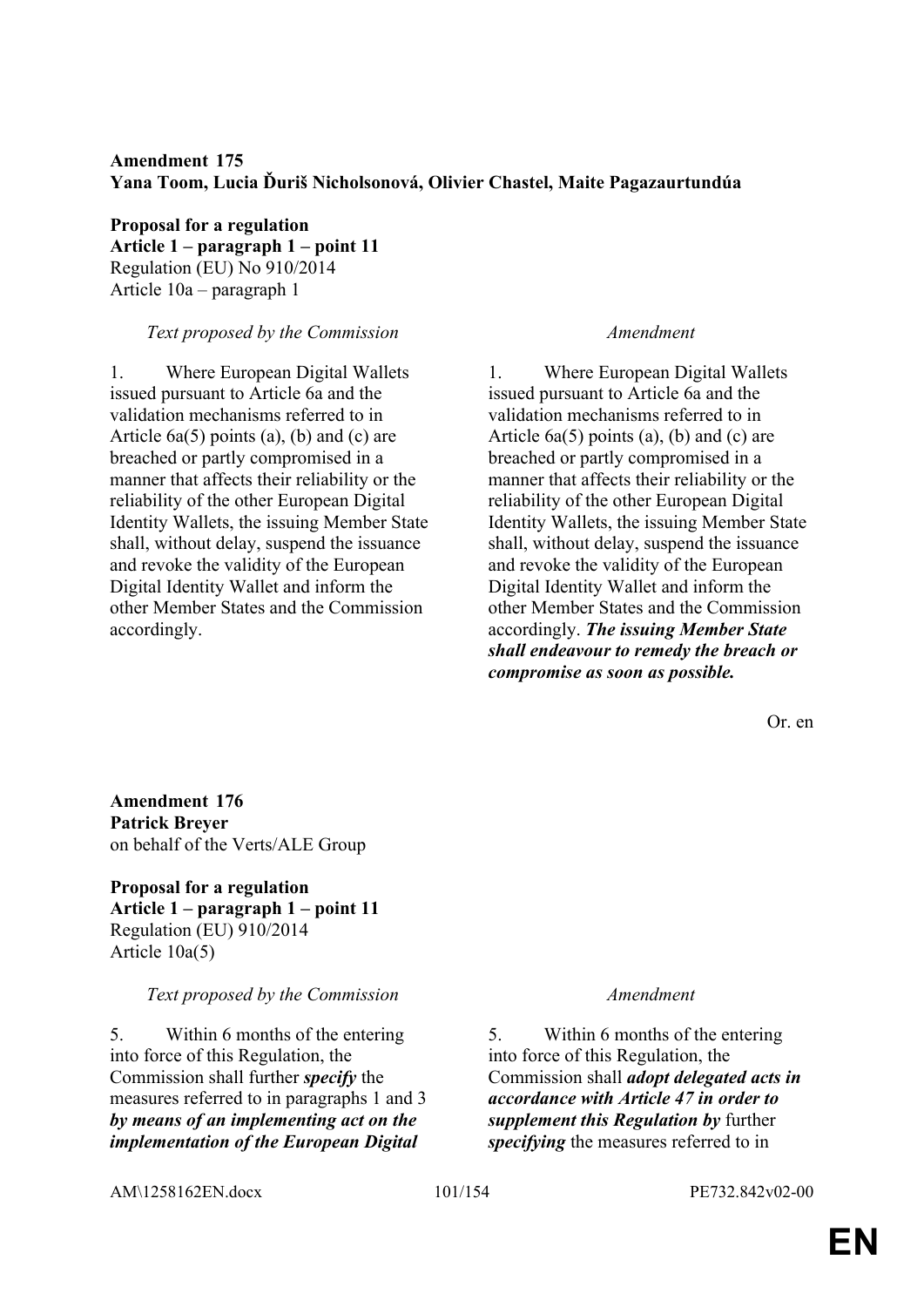*Identity Wallets as referred to in Article 6a(10)*.

paragraphs 1 and 3.

Or. en

**Amendment 177 Patrick Breyer** on behalf of the Verts/ALE Group

**Proposal for a regulation Article 1 – paragraph 1 – point 12** Regulation (EU) 910/2014 Article 11a

*Text proposed by the Commission Amendment*

*(12) the following Article 11a is inserted:*

'*Article 11a*

*Unique Identification*

*1. When notified electronic identification means and the European Digital Identity Wallets are used for authentication, Member States shall ensure unique identification.*

*2. Member States shall, for the purposes of this Regulation, include in the minimum set of person identification data referred to in Article 12.4.(d), a unique and persistent identifier in conformity with Union law, to identify the user upon their request in those cases where identification of the user is required by law.*

*3. Within 6 months of the entering into force of this Regulation, the Commission shall further specify the measures referred to in paragraph 1 and 2 by means of an implementing act on the implementation of the European Digital Identity Wallets as referred to in Article 6a(10).*'

*deleted*

Or. en

**EN**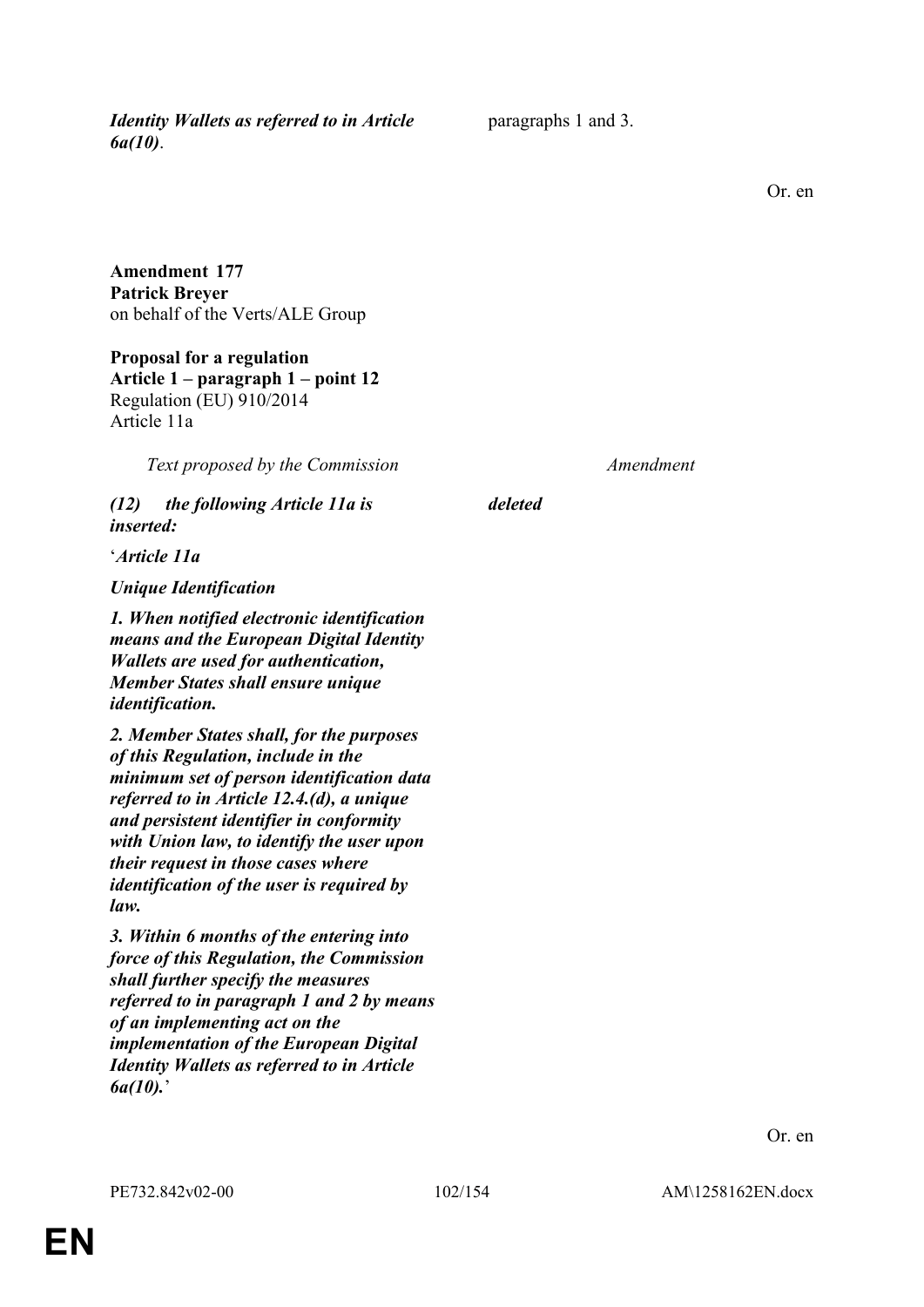**Amendment 178 Cornelia Ernst**

**Proposal for a regulation Article 1 – paragraph 1 – point 12** Regulation (EU) No 910/2014 Article 11

*Text proposed by the Commission Amendment*

*(12) the following Article 11a is inserted:*

'*Article 11a*

*Unique Identification*

*1. When notified electronic identification means and the European Digital Identity Wallets are used for authentication, Member States shall ensure unique identification.*

*2. Member States shall, for the purposes of this Regulation, include in the minimum set of person identification data referred to in Article 12.4.(d), a unique and persistent identifier in conformity with Union law, to identify the user upon their request in those cases where identification of the user is required by law.*

*3. Within 6 months of the entering into force of this Regulation, the Commission shall further specify the measures referred to in paragraph 1 and 2 by means of an implementing act on the implementation of the European Digital Identity Wallets as referred to in Article 6a(10).*'

*deleted*

Or. en

## **Amendment 179 Marina Kaljurand, Birgit Sippel**

## **Proposal for a regulation**

AM\1258162EN.docx 103/154 PE732.842v02-00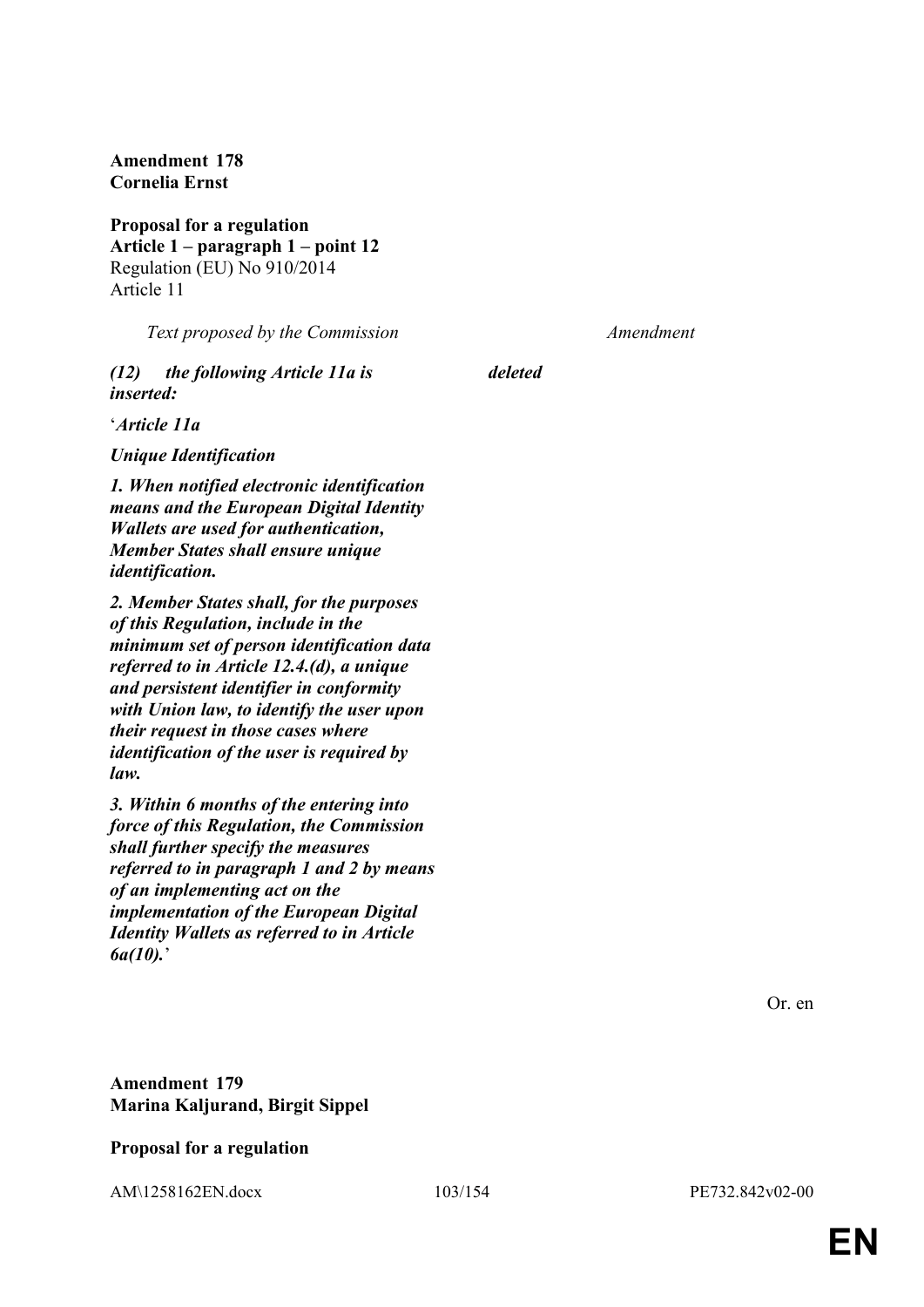## **Article 1 – paragraph 1 – point 12** Regulation (EU) No 910/2014 Article 11a – paragraph 1

## *Text proposed by the Commission Amendment*

1. When notified electronic identification means and the European Digital Identity Wallets are used for *authentication*, Member States shall ensure unique identification.

1. When notified electronic identification means and the European Digital Identity Wallets are used for *identification*, Member States shall ensure unique identification.

Or. en

## *Justification*

*To guarantee the security of the unique identifier, it should be used only in those use cases where identification is mandated by law, not for authentication.*

**Amendment 180 Yana Toom, Lucia Ďuriš Nicholsonová, Olivier Chastel**

**Proposal for a regulation Article 1 – paragraph 1 – point 12** Regulation (EU) No 910/2014 Article 11a – paragraph 2

# *Text proposed by the Commission Amendment*

2. Member States shall, for the purposes of this Regulation, include in the minimum set of person identification data referred to in Article 12.4.(d), a unique and persistent identifier in conformity with Union law, to identify the user upon their request in those cases where identification of the user is required by law.

2. Member States shall, for the purposes of this Regulation, include in the minimum set of person identification data referred to in Article 12.4.(d), a unique and persistent identifier in conformity with Union law, to identify the user upon their request in those *cross-border* cases where identification of the user is required by law. *The unique and persistent identifier shall not be shared with or accessible to relying parties in cases other than where identification of the user is required by law.*

Or. en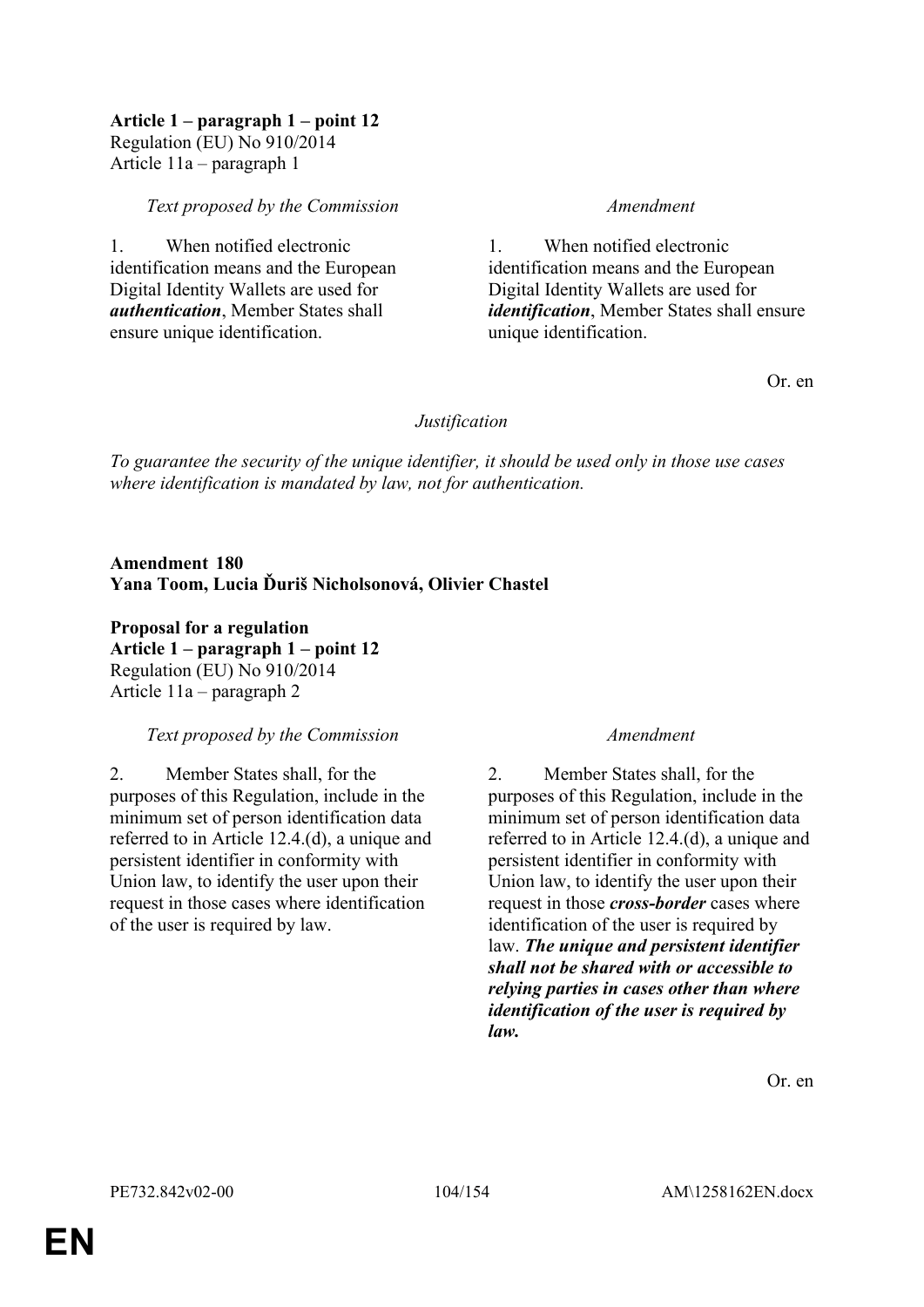## *Justification*

*Justification: A unique and persistent identifier can help reduce the amount of data necessary to produce an accurate identity match, but it comes with risks if it is used in inappropriate scenarios. In order to mitigate the potentials risks, it is necessary to limit its use to only the situations where it can provide concrete benefits.*

**Amendment 181 Marina Kaljurand, Birgit Sippel**

**Proposal for a regulation Article 1 – paragraph 1 – point 12** Regulation (EU) No 910/2014 Article 11 – paragraph 2

### *Text proposed by the Commission Amendment*

2. Member States shall, for the purposes of this Regulation, include in the minimum set of person identification data referred to in Article 12.4.(d), a unique and persistent identifier in conformity with Union law, to identify the user upon their request in those cases where identification of the user is required by law.

2. Member States shall, for the purposes of this Regulation, include in the minimum set of person identification data referred to in Article 12.4.(d), a unique and persistent identifier in conformity with Union law, to identify the user upon their request *and only* in those cases where identification of the user is required by law. *Unique and persistent identifiers shall not be accessed for the purpose of user authentication.*

Or. en

*Justification*

*To guarantee the security of the unique identifier, it should be used only in those use cases where identification is mandated by law, not for authentication.*

## **Amendment 182 Tom Vandenkendelaere, Lukas Mandl, Emil Radev, Jeroen Lenaers**

**Proposal for a regulation Article 1 – paragraph 1 – point 12** Regulation (EU) No 910/2014 Article 11a – paragraph 2

*Text proposed by the Commission Amendment*

AM\1258162EN.docx 105/154 PE732.842v02-00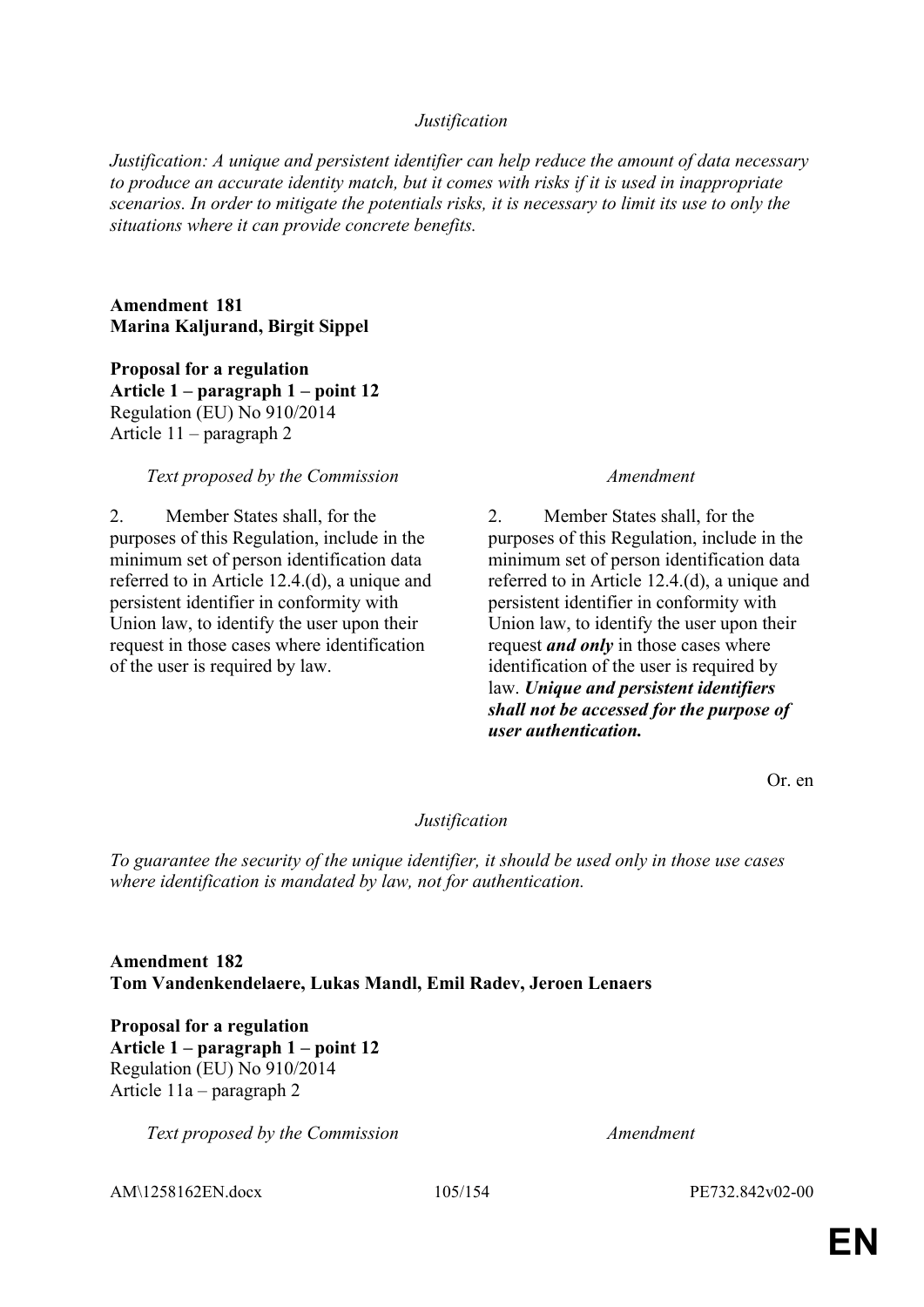purposes of this Regulation, include in the minimum set of person identification data referred to in Article 12.4.(d), a unique and persistent identifier in conformity with Union law, to identify the user upon their request in those cases where identification of the user is required by law.

2. Member States shall, for the

2. Member States shall, for the purposes of this Regulation, include in the minimum set of person identification data referred to in Article 12.4.(d), a unique and persistent identifier in conformity with Union *and national* law, to identify the user upon their request in those *crossborder* cases where identification of the user is required by law.

Or. en

# **Amendment 183 Tom Vandenkendelaere, Lukas Mandl, Emil Radev, Jeroen Lenaers**

**Proposal for a regulation Article 1 – paragraph 1 – point 12** Regulation (EU) No 910/2014 Article 11a – Paragraph 3

*Text proposed by the Commission Amendment*

3. Within 6 months of the entering into force of this Regulation, the Commission shall further specify the measures referred to in paragraph 1 and 2 by means of *an implementing act on the implementation of the European Digital Identity Wallets as referred to in Article 6a(10)*.

3. Within 6 months of the entering into force of this Regulation, the Commission shall further specify the measures referred to in paragraph 1 and 2 by means of *a delegated act*.

# **Amendment 184 Cornelia Ernst**

**Proposal for a regulation Article 1 – paragraph 1 – point 13 – point a** Regulation (EU) No 910/2014 Article 12

*Text proposed by the Commission Amendment*

*(a) in paragraph 3, points (c) and (d) deleted*

PE732.842v02-00 106/154 AM\1258162EN.docx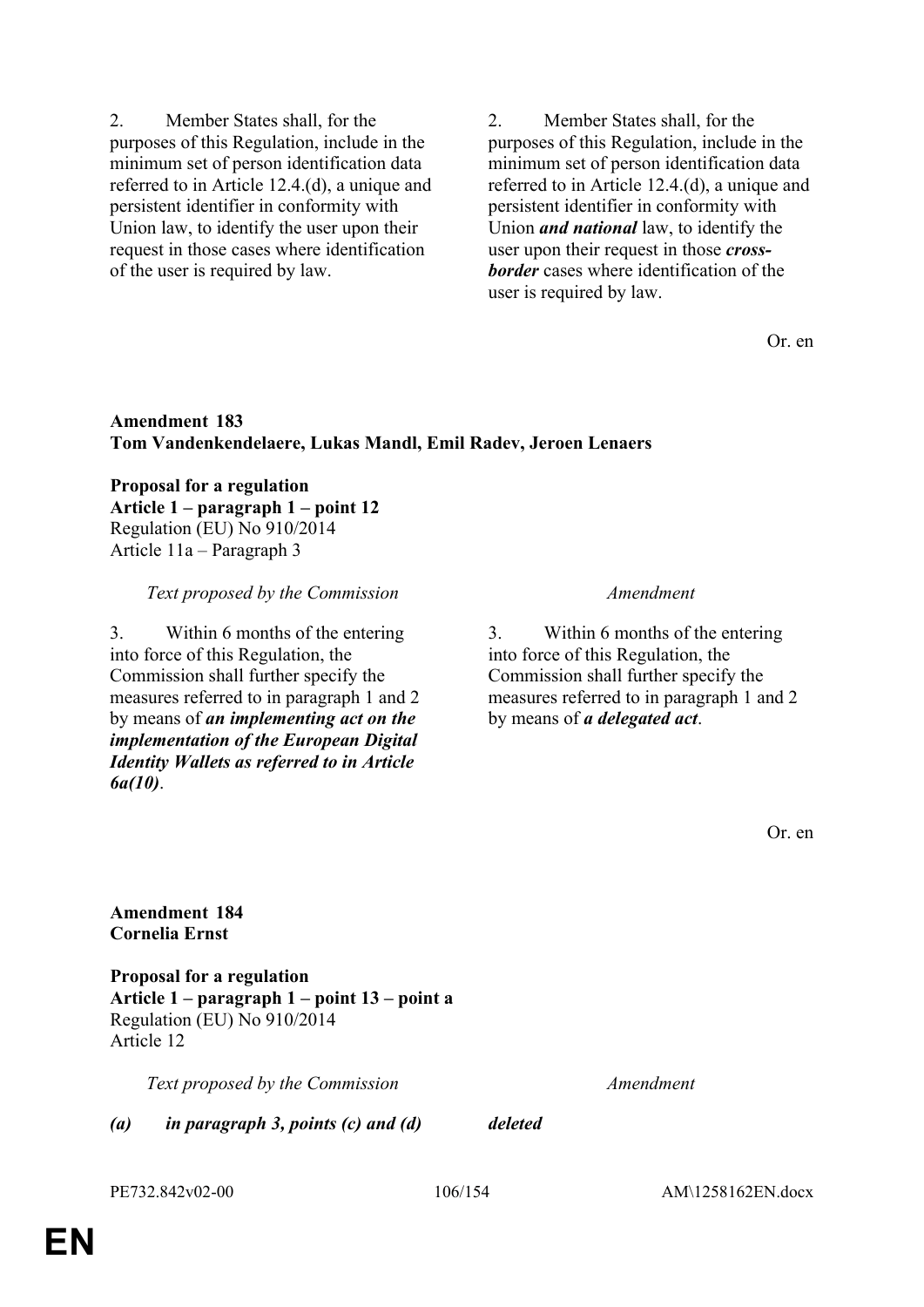### *are deleted;*

**Amendment 185 Patrick Breyer** on behalf of the Verts/ALE Group

**Proposal for a regulation Article 1 – paragraph 1 – point 13 – point a** Regulation (EU) 910/2014 Article  $12(3)(c)$  and  $(d)$ 

*Text proposed by the Commission Amendment*

(a) in paragraph 3, *points (c) and (d) are deleted;*

(a) in paragraph 3, *point (c) is replaced with the following:*

*'(c) it facilitates the implementation of the principle of data protection by design; and'*

*in paragraph 3, point (d) is replaced with the following:*

*'(d) it ensures that personal data is processed in accordance with Regulation (EU) 2016/679.'*

Or. en

*Justification*

*Maintained 2014 eIDAS text, but aligned it with GDPR.*

**Amendment 186 Patrick Breyer** on behalf of the Verts/ALE Group

**Proposal for a regulation Article 1 – paragraph 1 – point 13 – point b** Regulation (EU) 910/2014 Article  $12(4)(d)$ 

*Text proposed by the Commission Amendment*

AM\1258162EN.docx 107/154 PE732.842v02-00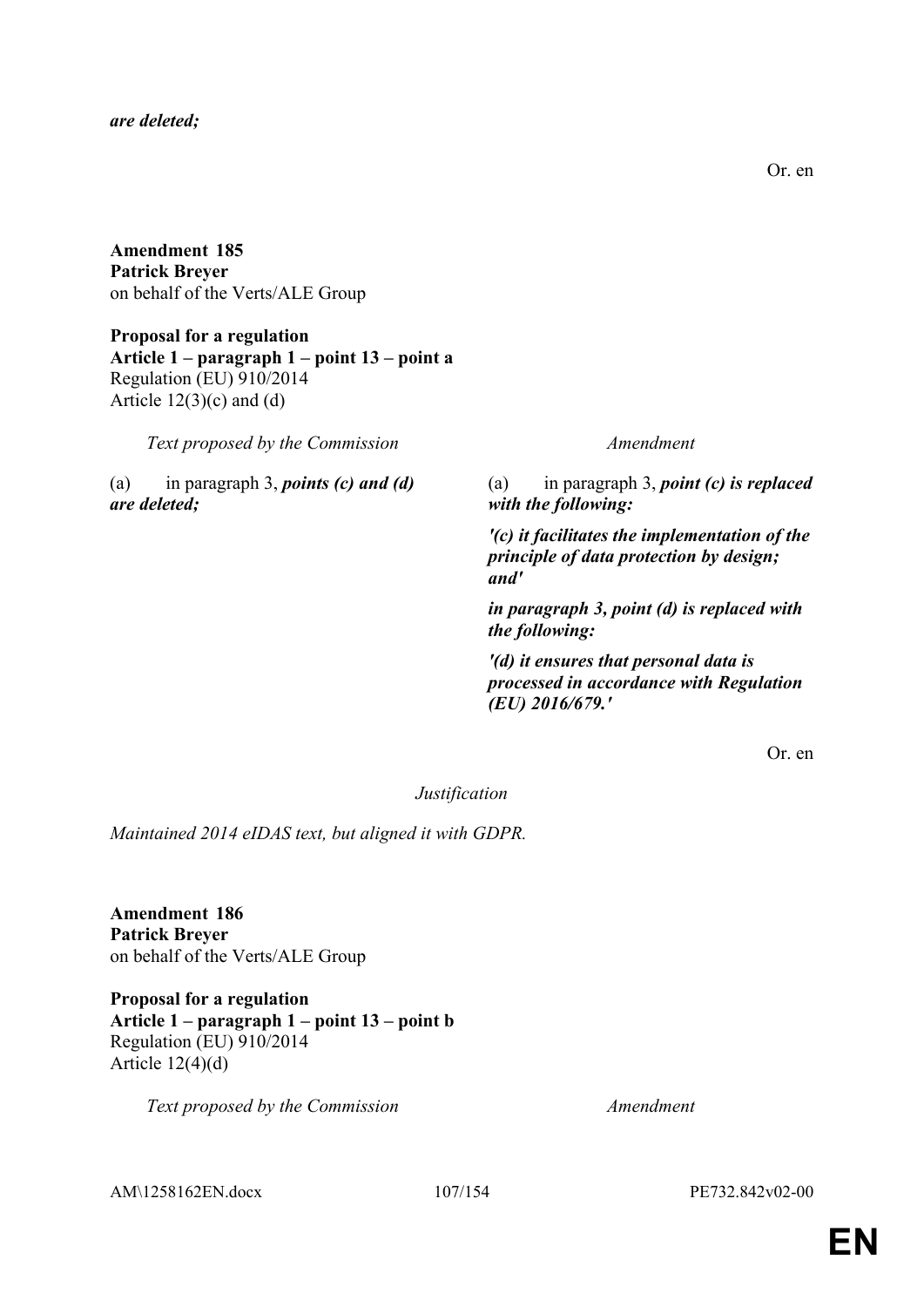*(b) in paragraph 4, point (d) is replaced by the following:*

'*(d) a reference to a minimum set of person identification data necessary to uniquely and persistently represent a natural or legal person;;*'

Or. en

## *Justification*

*deleted*

*Maintaining the 2014 version of the eIDAS Regulation. The Commission proposal would require a unique and persistent identification independent from a particular electronic identification scheme. In effect, this seemingly technical change of the interoperability framework would have the same effect as Article 11a.*

## **Amendment 187 Cornelia Ernst**

**Proposal for a regulation Article 1 – paragraph 1 – point 13 – point b** Regulation (EU) No 910/2014 Article 12 paragraph 4 point d

## *Text proposed by the Commission Amendment*

(d) a reference to a *minimum* set of person identification data necessary to uniquely *and persistently represent* a natural or legal person*;*;

(d) a reference to a set of person identification data necessary to uniquely *representing* a natural or legal person*, which is available from electronic identification schemes*;

Or. en

**Amendment 188 Patrick Breyer** on behalf of the Verts/ALE Group

**Proposal for a regulation Article 1 – paragraph 1 – point 13 – point c** Regulation (EU) 910/2014 Article  $12(6)(a)$ 

*Text proposed by the Commission Amendment*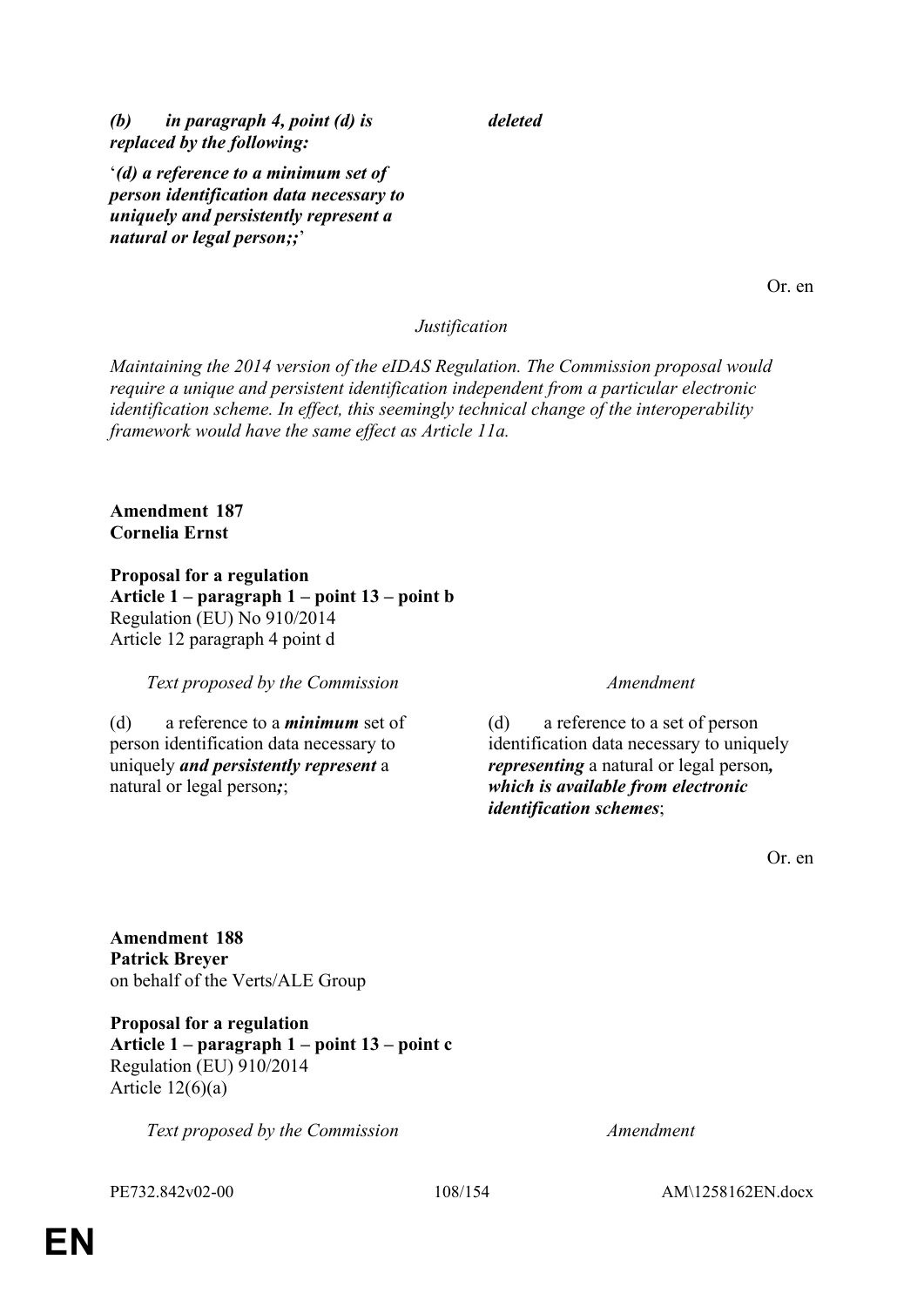*(c) in paragraph 6, point (a) of is replaced by the following:*

'*(a) the exchange of information, experience and good practice as regards electronic identification schemes and in particular technical requirements related to interoperability, unique identification* 

Or. en

# *Justification*

*deleted*

*Maintaining the 2014 version of the eIDAS Regulation. The Commission proposal would require a unique and persistent identification independent from a particular electronic identification scheme. In effect, this seemingly technical change of the interoperability framework would have the same effect as Article 11a.*

**Amendment 189 Cornelia Ernst**

*and assurance levels;;*'

**Proposal for a regulation**

**Article 1 – paragraph 1 – point 13 – point c** Regulation (EU) No 910/2014 Article 12 paragraph 6 point a

# *Text proposed by the Commission Amendment*

(a) the exchange of information, experience and good practice as regards electronic identification schemes and in particular technical requirements related to interoperability, *unique identification* and assurance levels;*;*

(a) the exchange of information, experience and good practice as regards electronic identification schemes and in particular technical requirements related to interoperability, and assurance levels;

Or. en

**Amendment 190 Patrick Breyer** on behalf of the Verts/ALE Group

**Proposal for a regulation Article 1 – paragraph 1 – point 16** Regulation (EU) 910/2014 Article 12b(2)

AM\1258162EN.docx 109/154 PE732.842v02-00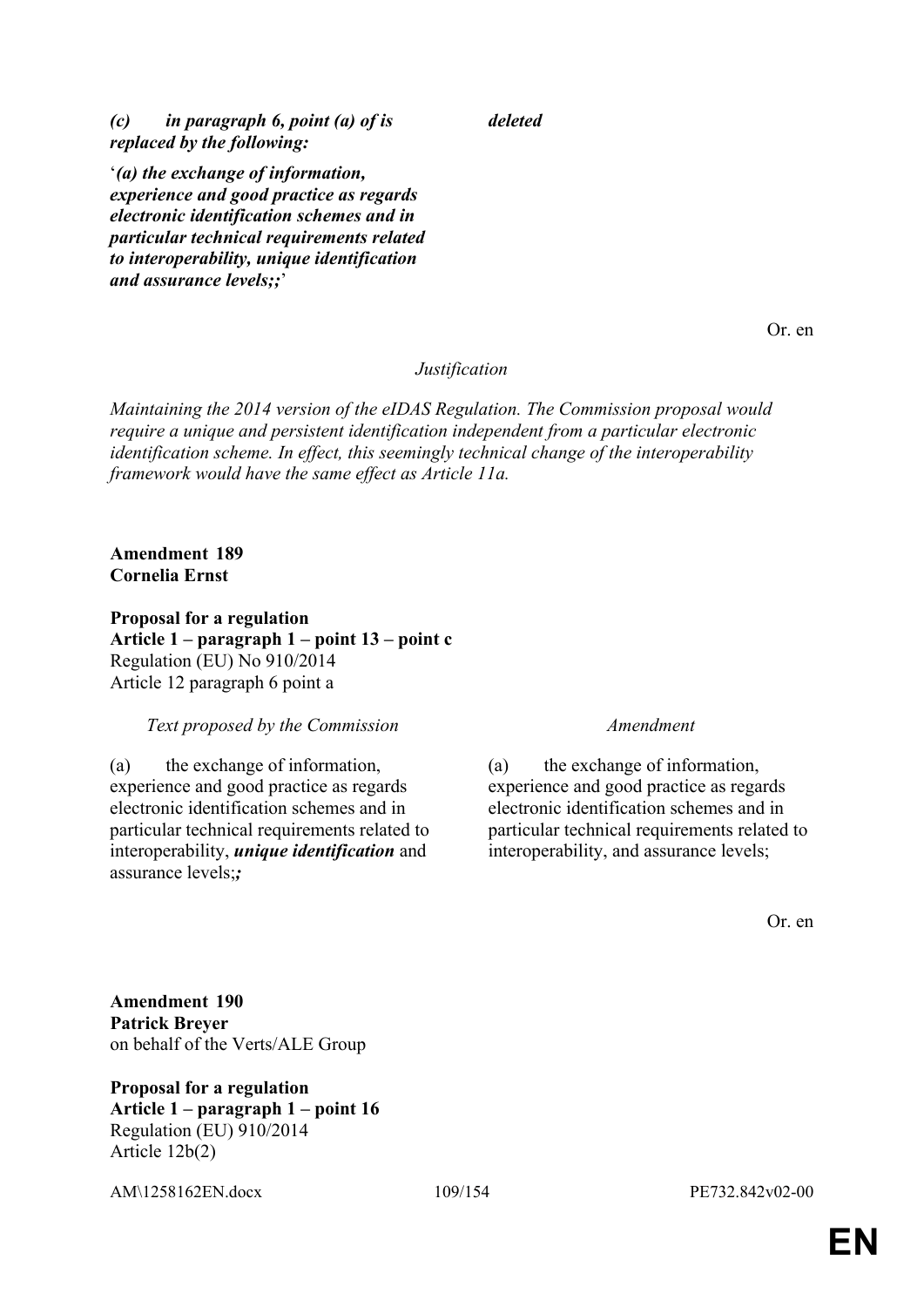# *Text proposed by the Commission Amendment*

2. Where private relying parties providing services are required by national or Union law, to use strong user authentication *for online identification, or where strong user authentication is required by contractual obligation, including in the areas of transport, energy, banking and financial services, social security, health, drinking water, postal services, digital infrastructure, education or telecommunications*, private relying parties shall also accept the use of European Digital Identity Wallets issued in accordance with Article 6a.

2. Where private relying parties providing services are required by national or Union law, to use strong user authentication, private relying parties shall also accept the use of European Digital Identity Wallets issued in accordance with Article 6a.

Or. en

# *Justification*

*Contractual obligations should not force anyone to use the eID.*

**Amendment 191 Cornelia Ernst**

**Proposal for a regulation Article 1 – paragraph 1 – point 16** Regulation (EU) No 910/2014 Article 12 b paragraph 2

# *Text proposed by the Commission Amendment*

2. Where private relying parties providing services are required by national or Union law, to use strong user authentication for online identification, *or where strong user authentication is required by contractual obligation, including in the areas of transport, energy, banking and financial services, social security, health, drinking water, postal services, digital infrastructure, education or telecommunications, private relying parties* shall also accept the use of European Digital Identity Wallets issued in

2. Where private relying parties providing services are required by national or Union law, to use strong user authentication for online identification, *they* shall also accept the use of European Digital Identity Wallets issued in accordance with Article 6a.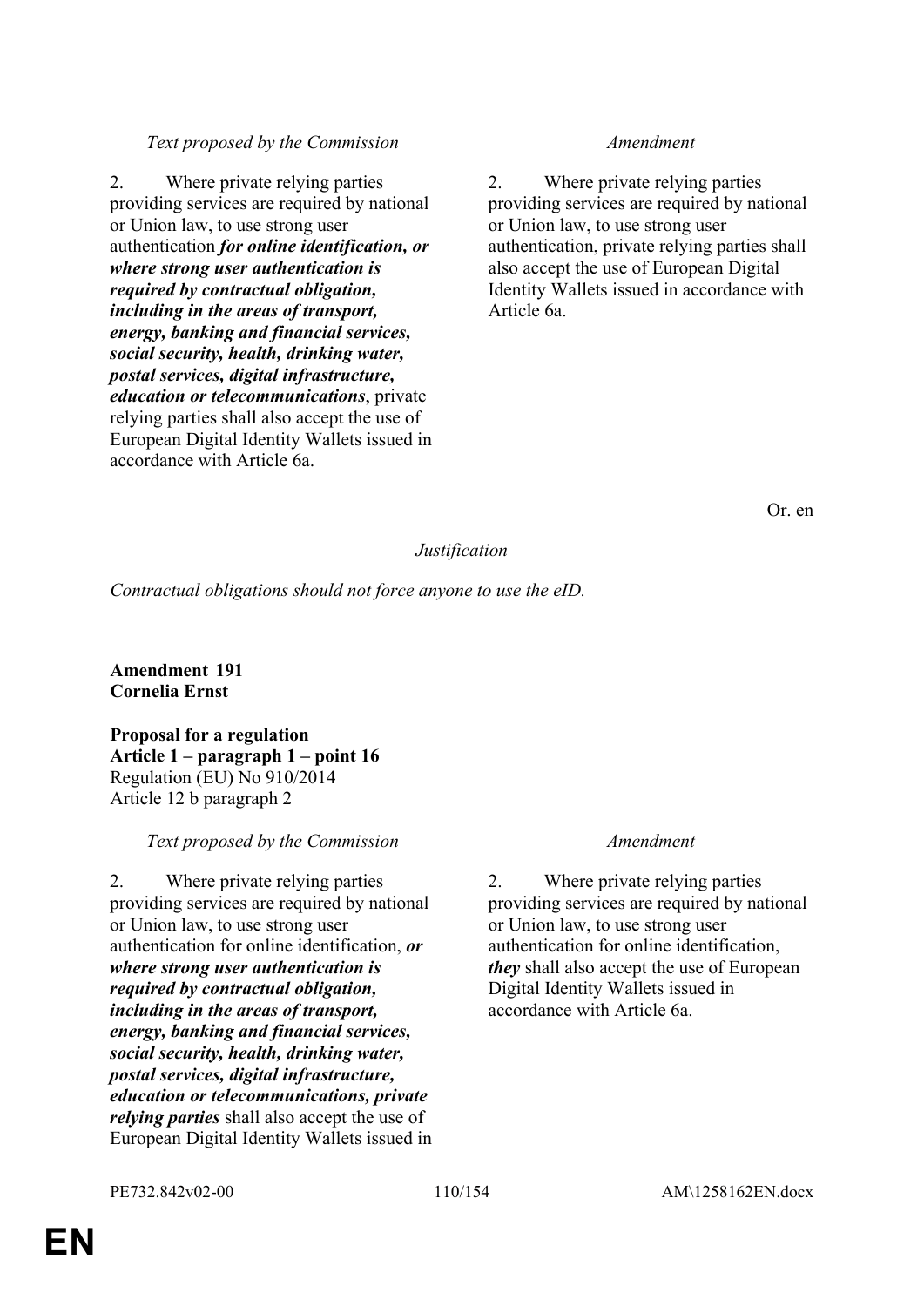# **Amendment 192 Cornelia Ernst**

**Proposal for a regulation Article 1 – paragraph 1 – point 16** Regulation (EU) No 910/2014 Article 12

# *Text proposed by the Commission Amendment*

3. Where very large online platforms as defined in Regulation [reference DSA Regulation] Article 25.1. require users to authenticate to access online services, they shall also accept the use of European Digital Identity Wallets issued in accordance with Article 6a strictly upon voluntary request of the user and in respect of the minimum attributes necessary for the specific online service for which authentication is requested, such as proof of age.

3. Where very large online platforms as defined in Regulation [reference DSA Regulation] Article 25.1. require users to authenticate to access online services, they shall also accept the use of European Digital Identity Wallets issued in accordance with Article 6a strictly upon voluntary request of the user and in respect of the minimum attributes necessary for the specific online service for which authentication is requested, such as proof of age. *Where very large online platforms as defined in Regulation [reference DSA Regulation] Article 25.1. require users to authenticate to access online services, they shall also accept the use of European Digital Identity Wallets issued in accordance with Article 6a strictly upon voluntary request of the user and in respect of the minimum attributes necessary for the specific online service for which authentication is requested, such as proof of age. In this case, revocable pseudonyms can be generated and used in connection to an identifiable European Digital Identity Wallets. The combination of person identification data and any other personal data and identifiers linked to the European Digital Identity Wallets with personal or nonpersonal data from any other services which are not necessary for the provision of the authentication or use of core*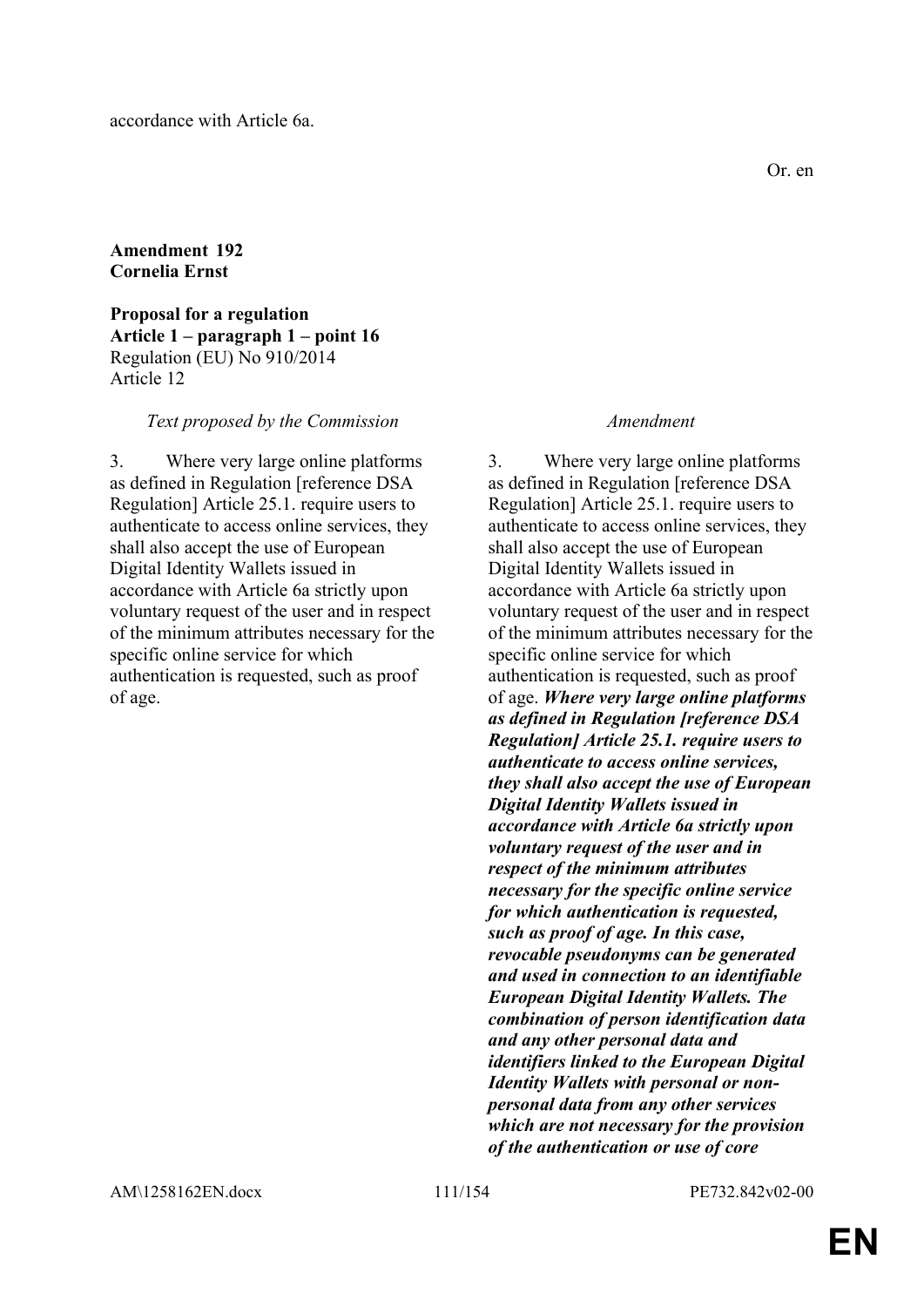Or. en

**Amendment 193 Patrick Breyer** on behalf of the Verts/ALE Group

**Proposal for a regulation Article 1 – paragraph 1 – point 16** Regulation (EU) 910/2014 Article 12b(3)

# *Text proposed by the Commission Amendment*

3. Where *very large* online platforms as defined in Regulation [reference DSA Regulation] *Article 25.1. require users to authenticate to access online services, they shall also* accept the use of European Digital Identity Wallets issued in accordance with Article 6a strictly upon voluntary request of the user and in respect of the minimum attributes necessary for the specific online service for which authentication is requested, such as proof of age.

3. Where online platforms as defined in Regulation [reference DSA Regulation] accept the use of European Digital Identity Wallets issued in accordance with Article 6a*, they shall do so only* strictly upon voluntary request of the user and in respect of the minimum attributes necessary for the specific online service for which authentication is requested, such as proof of age. *In this case, revocable pseudonyms shall be generated and used in connection to an identifiable European Digital Identity Wallet. The combination of person identification data and any other personal data and identifiers linked to the European Digital Identity Wallets with personal or non-personal data from any other services which are not necessary for the provision of the authentication or use of core services, is prohibited unless the user has expressly requested it.*

Or. en

# *Justification*

*When eID wallets are accepted by online platforms, they shall do so with un-linkable pseudonyms and not combine the data with other personal data. Online platforms shall however not be obliged to accept the eID.*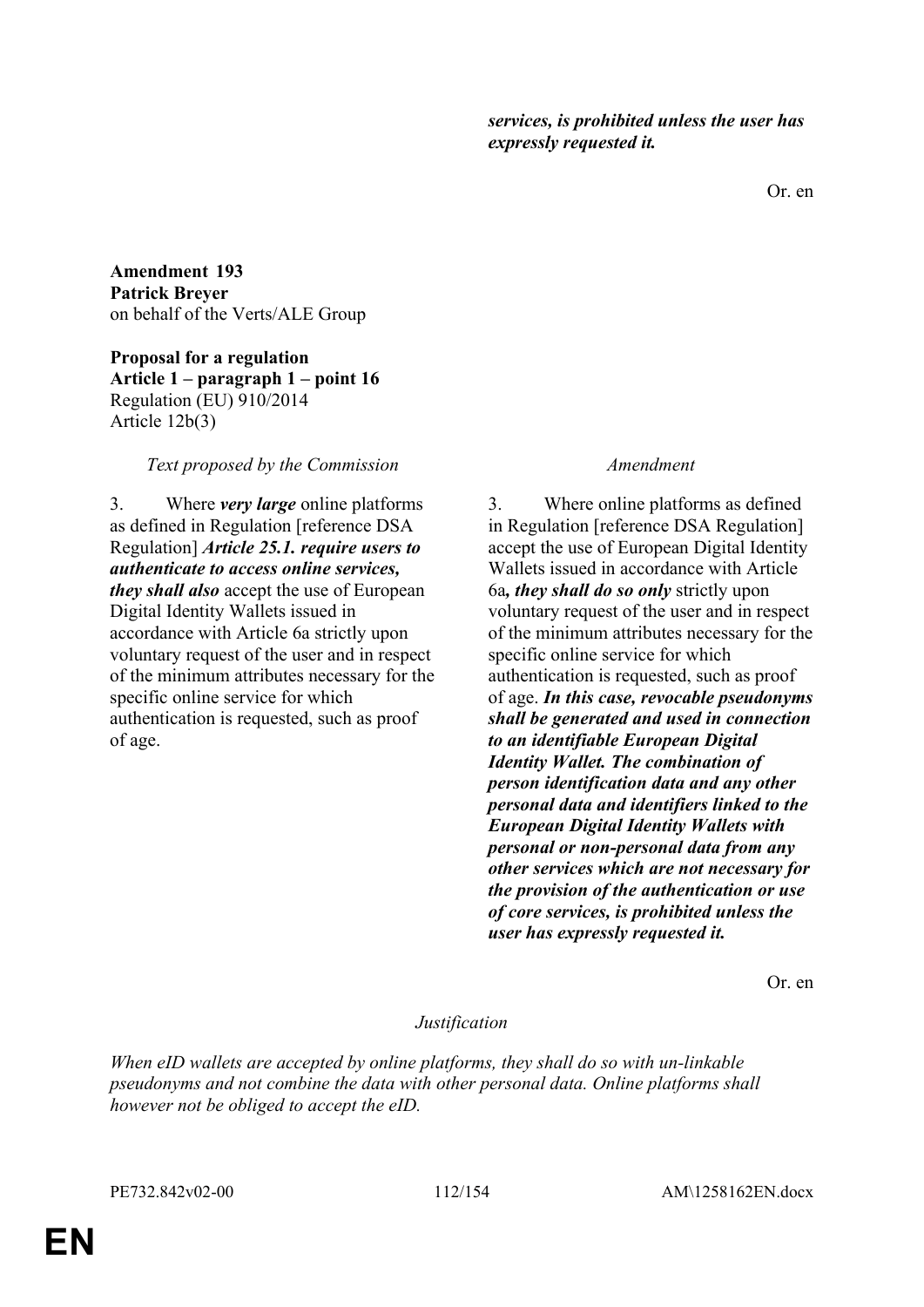# **Amendment 194 Paul Tang**

**Proposal for a regulation Article 1 – paragraph 1 – point 16** Regulation (EU) No 910/2014 Article 12b(3)

# *Text proposed by the Commission Amendment*

3. Where *very large* online platforms as defined in Regulation [reference DSA Regulation] Article *25.1.* require users to authenticate to access online services, they shall also accept the use of European Digital Identity Wallets issued in accordance with Article 6a strictly upon voluntary request of the user and in respect of the minimum attributes necessary for the specific online service for which authentication is requested, such as proof of age.

3. Where online platforms as defined in Regulation [reference DSA Regulation] Article *2 first paragraph point (h)* require users to authenticate to access online services, they shall also accept *and promote* the use of European Digital Identity Wallets issued in accordance with Article 6a strictly upon voluntary request of the user and in respect of the minimum attributes necessary for the specific online service for which authentication is requested, such as proof of age *to verify whether a user meets the applicable age criterion*.

Or. en

# *Justification*

*To curb the sharing of huge sets of one's personal data, such as name, date of birth and address, by creating an online profile for using online platforms, the Wallet should allow users to share less personal data. For instance, if users of very large online platform voluntary use the wallet to verify their age, they should not be obliged to give their specific date of birth or age. Instead, the Wallet should verify whether the user is old enough to use the platform in accordance with the terms and conditions of the platform or article 8 paragraph 1 of the GDPR.*

# **Amendment 195 Yana Toom, Lucia Ďuriš Nicholsonová, Olivier Chastel**

**Proposal for a regulation Article 1 – paragraph 1 – point 16** Regulation (EU) No 910/2014 Article 12b – paragraph 3

*Text proposed by the Commission Amendment*

AM\1258162EN.docx 113/154 PE732.842v02-00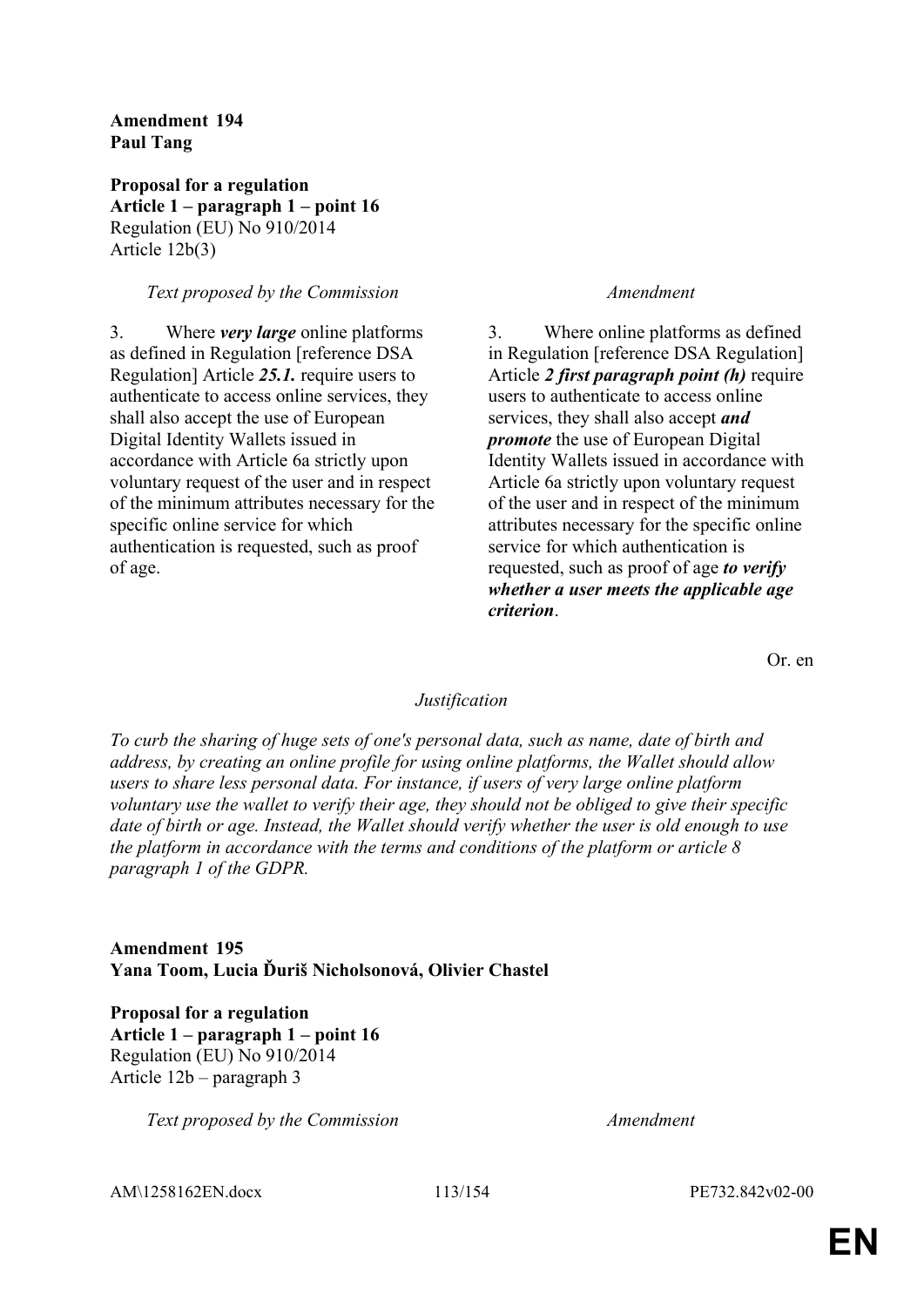3. Where very large online platforms as defined in Regulation [reference DSA Regulation] Article 25.1. require users *to authenticate* to access online services, they shall also accept the use of European Digital Identity Wallets issued in accordance with Article 6a strictly upon voluntary request of the user and in respect of the minimum attributes necessary for the specific online service for which authentication is requested, such as proof of age.

3. Where very large online platforms as defined in Regulation [reference DSA Regulation] Article 25.1. require *the electronic identification of* users to access online services, they shall also accept the use of European Digital Identity Wallets issued in accordance with Article 6a strictly upon voluntary request of the user and in respect of the minimum attributes necessary for the specific online service for which authentication is requested, such as proof of age.

Or. en

### **Amendment 196 Paul Tang**

**Proposal for a regulation Article 1 – paragraph 1 – point 16** Regulation (EU) No 910/2014 Article 12b paragraph 3a (new)

*Text proposed by the Commission Amendment*

*3 a. Where Crypto Asset Service Providers as defined in Regulation [reference Transfer of Funds Regulation1a] Article 3 paragraph 16 are required to verify the accuracy of the information in accordance with Article 14 or article 16, they shall also accept the use of European Digital Identity Wallets issued in accordance with Article 6a of this Regulation. The use of the Wallet for these purposes shall take place strictly upon voluntary request of the user and in respect of the minimum attributes necessary for which verification is requested.*

*\_\_\_\_\_\_\_\_\_\_\_\_\_\_\_\_\_*

*<sup>1</sup>a 2021/0241 (COD) Legislative proposal on Information accompanying transfers of funds and certain crypto-assets*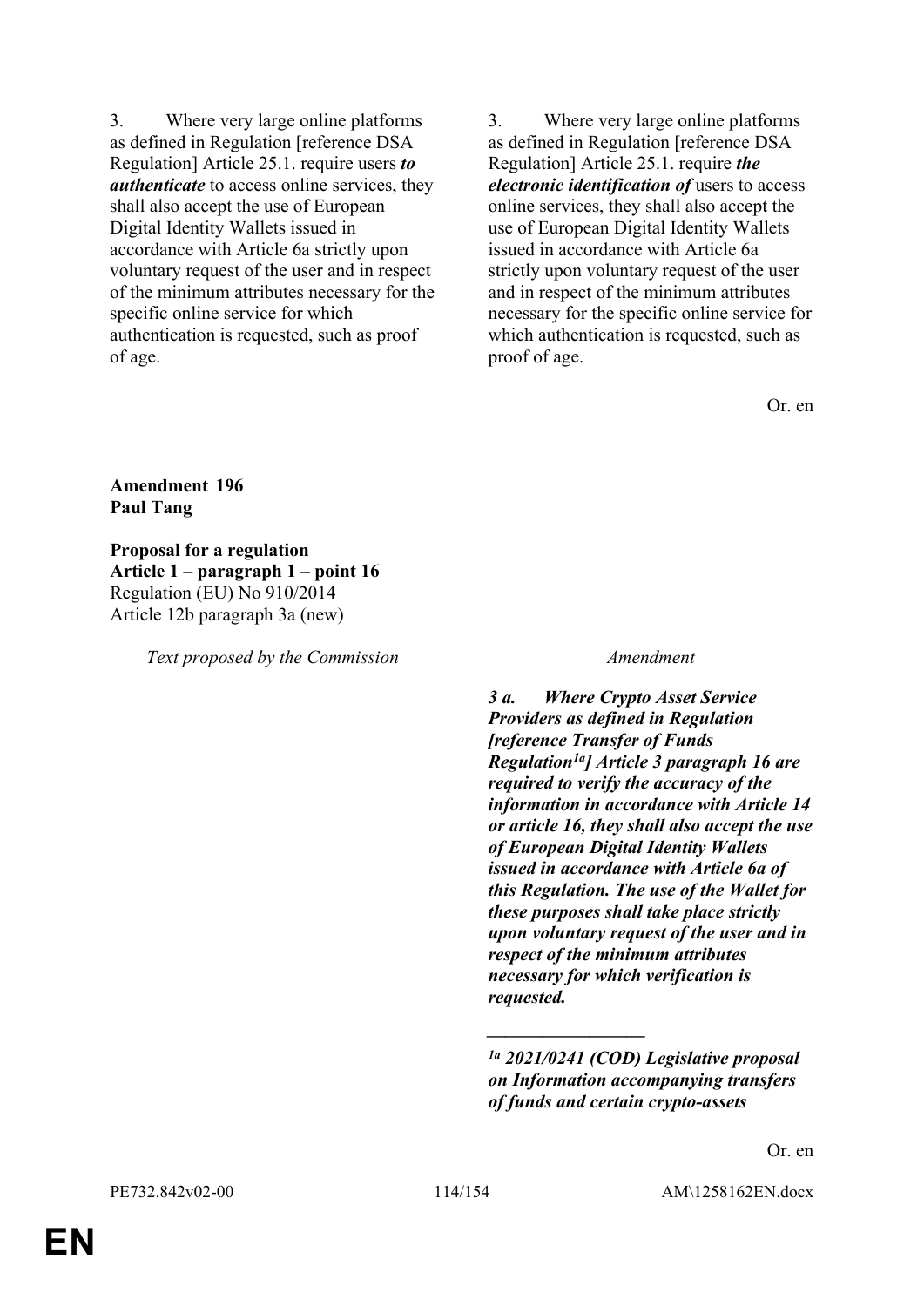**Amendment 197 Paul Tang**

**Proposal for a regulation Article 1 – paragraph 1 – point 16** Regulation (EU) No 910/2014 Article 12(b) paragraph 3b (new)

*Text proposed by the Commission Amendment*

*3 b. Very large online platforms as defined in Regulation [reference DSA Regulation] Article 25.1. are required to offer users to make use of the platform anonymously or authenticated. Users who voluntarily authenticate shall be rewarded by the content recommender systems, as defined in Regulation [reference DSA Regulation] Article 2 first paragraph (o), with a more prominent visibility compared to anonymous users.*

*Where those users voluntary authenticate to access online services, the very large online platform shall also accept the use of European Digital Identity Wallets issued in accordance with Article 6a and in respect of the minimum attributes necessary for the specific online service for which authentication is requested.*

Or. en

**Amendment 198 Yana Toom, Lucia Ďuriš Nicholsonová, Olivier Chastel**

**Proposal for a regulation Article 1 – paragraph 1 – point 16** Regulation (EU) No 910/2014 Article 12b – paragraph 4

### *Text proposed by the Commission Amendment*

4. The Commission shall encourage and facilitate the development of selfregulatory codes of conduct at Union level

4. The Commission shall encourage and facilitate the development of selfregulatory codes of conduct at Union level

AM\1258162EN.docx 115/154 PE732.842v02-00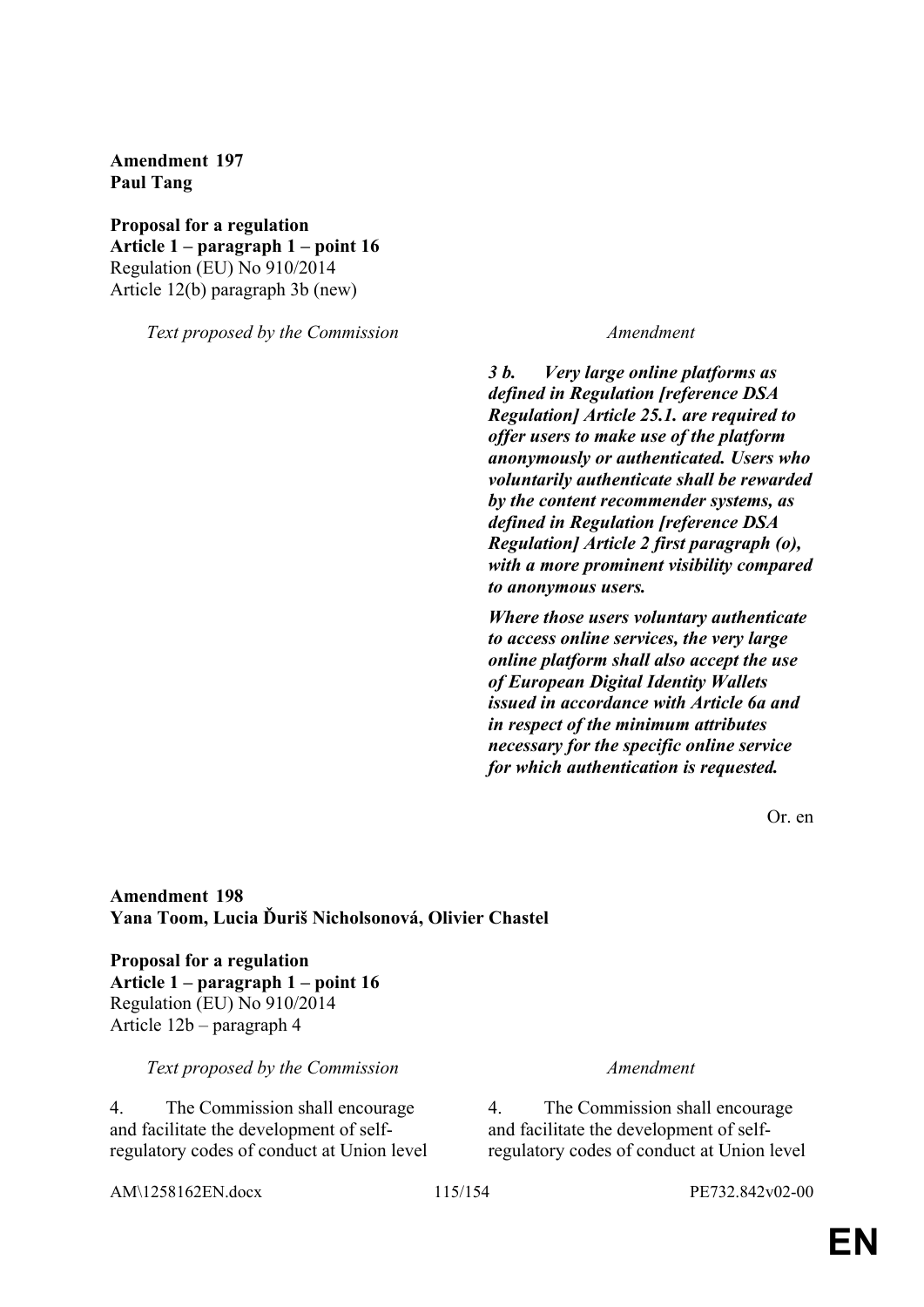('codes of conduct'), in order to contribute to wide availability and usability of European Digital Identity Wallets within the scope of this Regulation. These codes of conduct shall ensure acceptance of electronic identification means including European Digital Identity Wallets within the scope of this Regulation in particular by service providers relying on third party electronic identification services for *user authentication*. The Commission will facilitate the development of such codes of conduct in close cooperation with all relevant stakeholders and encourage service providers to complete the development of codes of conduct within 12 months of the adoption of this Regulation and effectively implement them within 18 months of the adoption of the Regulation.

('codes of conduct'), in order to contribute to wide availability and usability of European Digital Identity Wallets within the scope of this Regulation. These codes of conduct shall ensure acceptance of electronic identification means including European Digital Identity Wallets within the scope of this Regulation in particular by service providers relying on third party electronic identification services for *the electronic identification of users*. The Commission will facilitate the development of such codes of conduct in close cooperation with all relevant stakeholders and encourage service providers to complete the development of codes of conduct within 12 months of the adoption of this Regulation and effectively implement them within 18 months of the adoption of the Regulation.

Or. en

**Amendment 199 Patrick Breyer** on behalf of the Verts/ALE Group

**Proposal for a regulation Article 1 – paragraph 1 – point 16** Regulation (EU) 910/2014 Article 12b(5)

*Text proposed by the Commission Amendment*

*5. The Commission shall make an assessment within 18 months after deployment of the European Digital Identity Wallets whether on the basis of evidence showing availability and usability of the European Digital Identity Wallet, additional private online service providers shall be mandated to accept the use of the European Digital identity Wallet strictly upon voluntary request of the user. Criteria of assessment may include extent of user base, cross-border presence of service providers,* 

*deleted*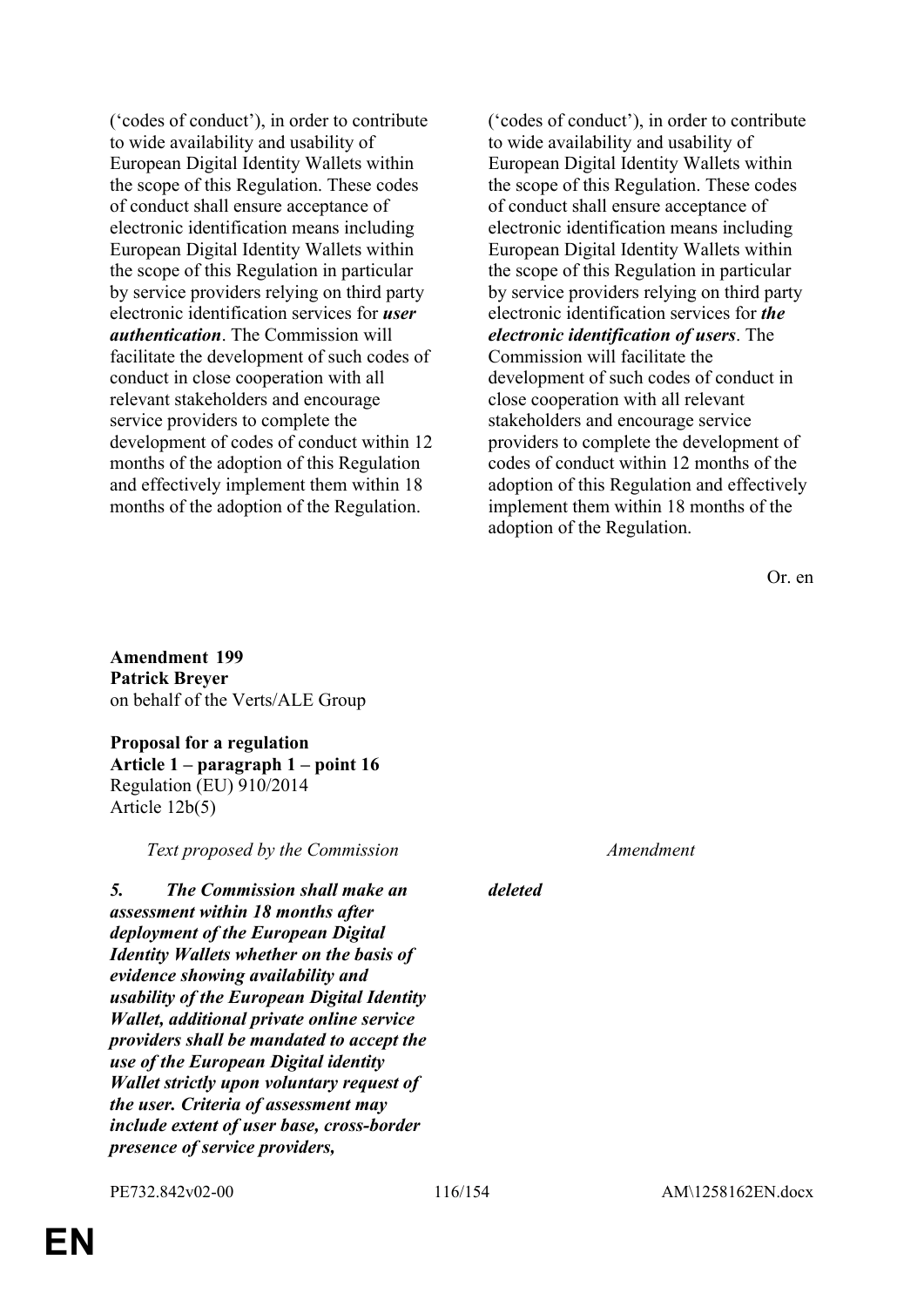*technological development, evolution in usage patterns. The Commission shall be empowered to adopt delegated acts based on this assessment, regarding a revision of the requirements for recognition of the European Digital Identity wallet under points 1 to 4 of this article.*

### *Justification*

*No obligation for online platforms to use or accept eIDs.*

### **Amendment 200 Harald Vilimsky**

**Proposal for a regulation Article 1 – paragraph 1 – point 16** Regulation (EU) No 910/2014 Article 12b(5)

### *Text proposed by the Commission Amendment*

5. The Commission shall make an assessment within 18 months after deployment of the European Digital Identity Wallets whether on the basis of evidence showing availability and usability of the European Digital Identity Wallet, additional private online service providers shall be mandated to accept the use of the European Digital identity Wallet strictly upon voluntary request of the user. Criteria of assessment may include extent of user base, cross-border presence of service providers, technological development, evolution in usage patterns. The Commission shall be empowered to adopt delegated acts based on this assessment, regarding a revision of the requirements for recognition of the European Digital Identity wallet under points 1 to 4 of this article.

5. The Commission shall make an assessment within 18 months after deployment of the European Digital Identity Wallets whether on the basis of evidence showing availability*, security* and usability of the European Digital Identity Wallet, additional private online service providers shall be mandated to accept the use of the European Digital identity Wallet strictly upon voluntary request of the user. Criteria of assessment may include extent of user base, cross-border presence of service providers, technological development, evolution in usage patterns. The Commission shall be empowered to adopt delegated acts based on this assessment, regarding a revision of the requirements for recognition of the European Digital Identity wallet under points 1 to 4 of this article.

Or. en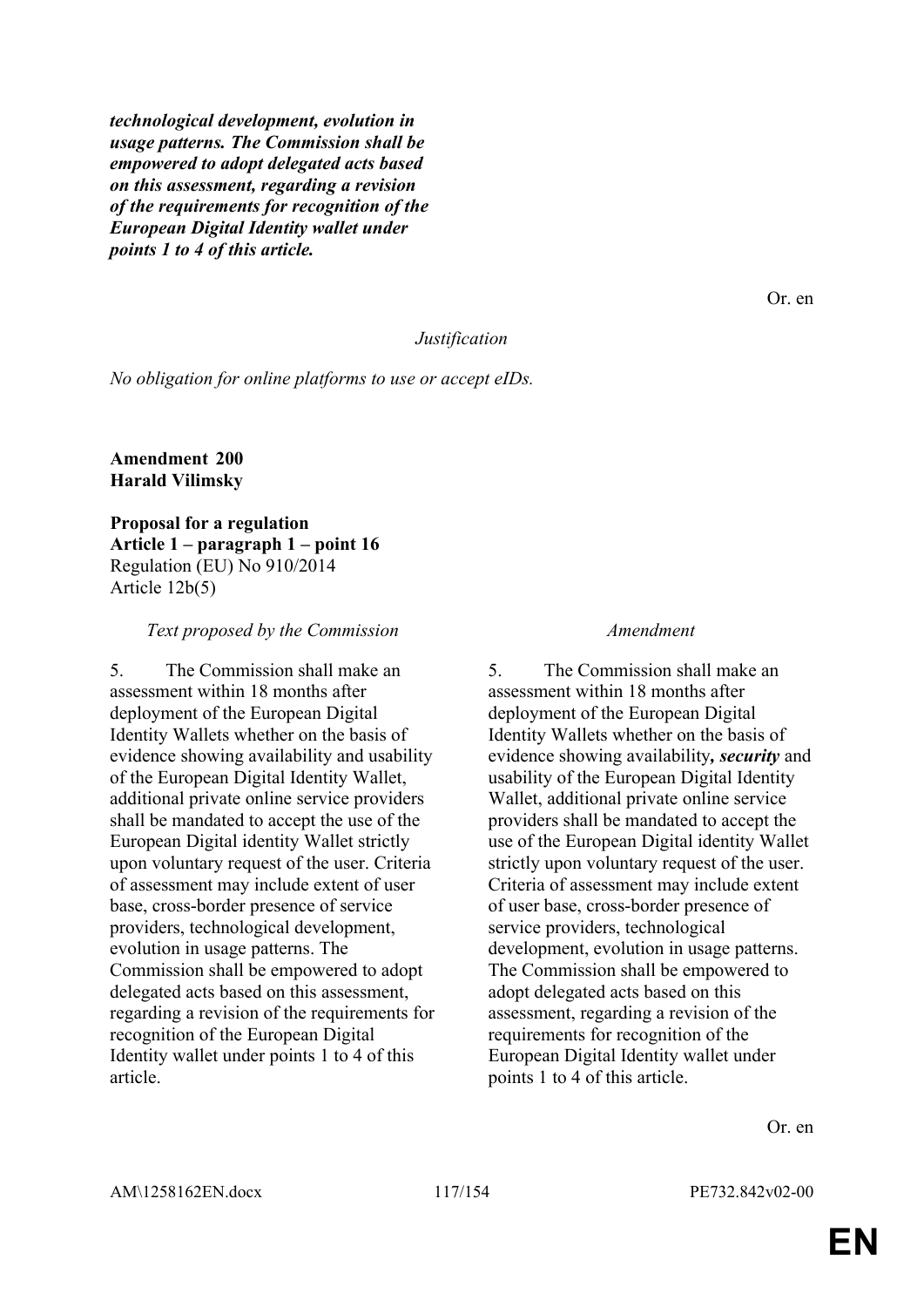# **Amendment 201 Harald Vilimsky**

**Proposal for a regulation Article 1 – paragraph 1 – point 17** Regulation (EU) No 910/2014 Article 13(1)

*Text proposed by the Commission Amendment*

1. *Notwithstanding paragraph 2 of this Article,* trust service providers shall be liable for damage caused intentionally or negligently to any natural or legal person *due to a failure to comply with* the obligations under this Regulation and *with* the cybersecurity risk management obligations *under* Article 18 of *the* Directive *XXXX/XXXX [NIS2*].;

1. *The liability of trust service providers cannot be limited by an internal policy on the provision of services.* Trust service providers shall be liable for damage caused intentionally or negligently to any natural or legal person *as a result of a breach of* the obligations under this Regulation and *of* the cybersecurity risk management obligations *resulting from* Article 18 of Directive *(EU) XXXX/XXXX [NIS 2*].;

Or. en

# **Amendment 202 Harald Vilimsky**

**Proposal for a regulation Article 1 – paragraph 1 – point 17** Regulation (EU) No 910/2014 Article 13, paragraph 1a (new)

*Text proposed by the Commission Amendment*

*1 a. Users of European Digital Identity Wallets should be assured of receiving compensation for any undesirable situation related to their data, such as theft, loss, disclosure, use for purposes other than those originally intended. This liability should extend to all the above situations, regardless of the intentions or negligence of the supplier (whether at fault or not).*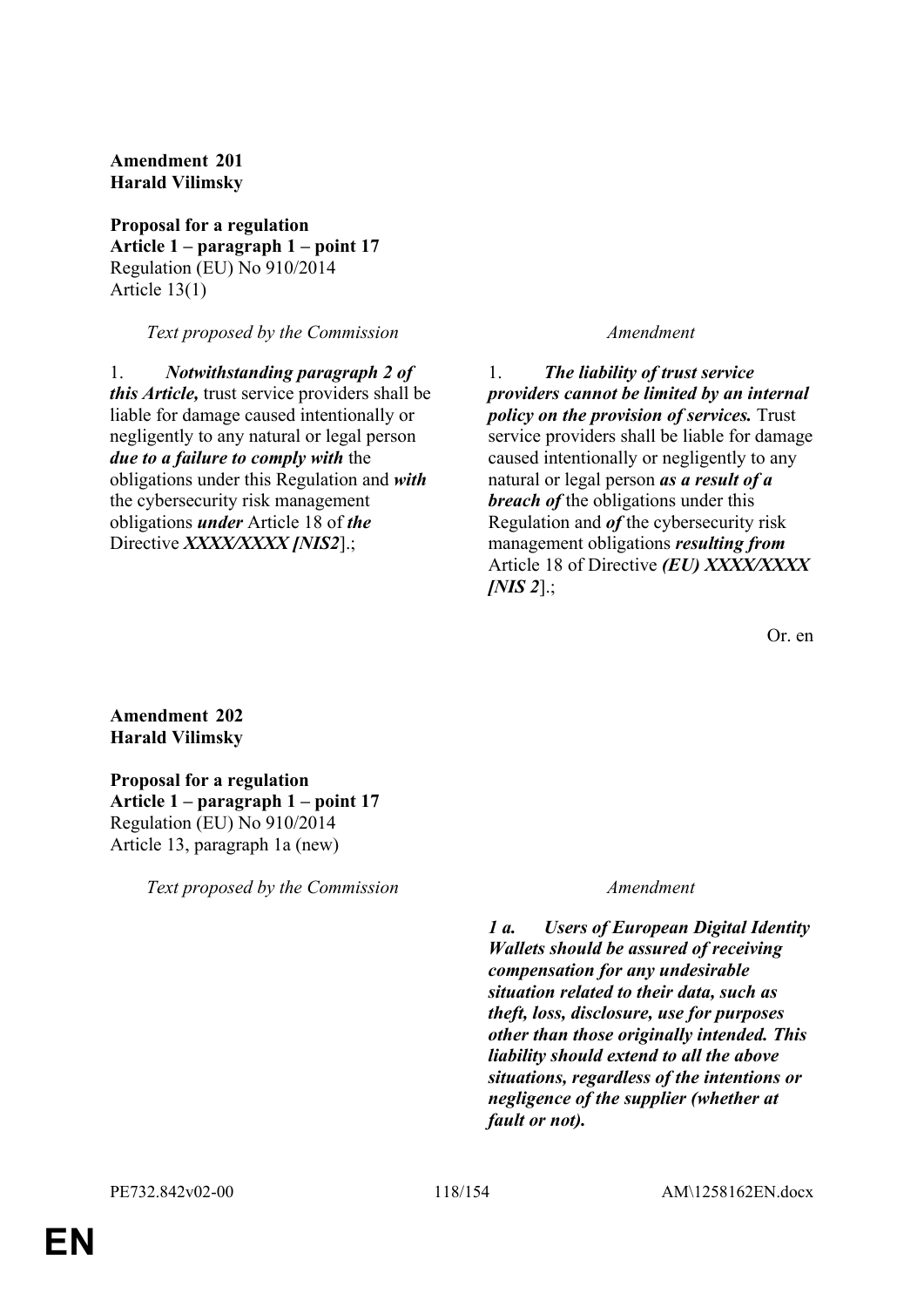### **Amendment 203 Harald Vilimsky**

**Proposal for a regulation Article 1 – paragraph 1 – point 18** Regulation (EU) No 910/2014 Article 14(1)

*Text proposed by the Commission Amendment*

*1. The Commission may adopt implementing acts, in accordance with Article 48(2), setting out the conditions under which the requirements of a third country applicable to the trust service providers established in its territory and to the trust services they provide can be considered equivalent to the requirements applicable to qualified trust service providers established in the Union and to the qualified trust services they provide.*

**Amendment 204 Harald Vilimsky**

**Proposal for a regulation Article 1 – paragraph 1 – point 18** Regulation (EU) No 910/2014 Article 14(2)

*Text proposed by the Commission Amendment*

*deleted*

*2. Where the Commission has adopted an implementing act pursuant to paragraph 1 or concluded an international agreement on the mutual recognition of trust services in accordance with Article 218 of the Treaty, trust services provided by providers established in the third country concerned shall be considered equivalent to qualified trust* 

AM\1258162EN.docx 119/154 PE732.842v02-00

Or. en

*deleted*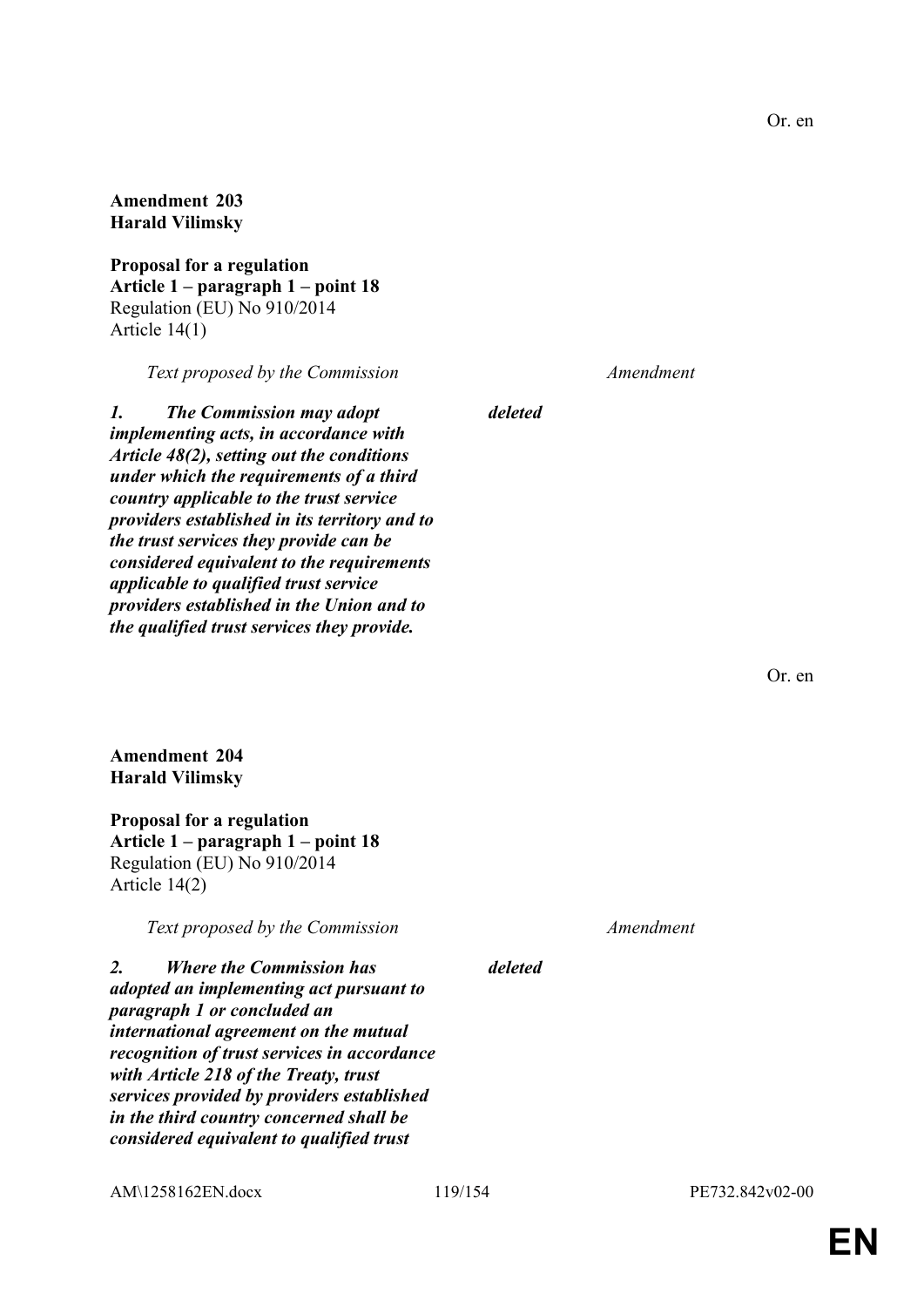*services provided by qualified trust service providers established in the Union.;*

Or. en

# **Amendment 205 Cornelia Ernst**

**Proposal for a regulation Article 1 – paragraph 1 – point 20 – point a – point 2** Regulation (EU) No 910/2014 Article 17 paragraph 4 point f

# *Text proposed by the Commission Amendment*

(f) to cooperate with supervisory authorities established under Regulation (EU) 2016/679, in particular, by informing them without undue delay, about the results of audits of qualified trust service providers, where personal data protection rules have been breached and about security breaches which constitute personal data breaches;*;*

(f) to cooperate with supervisory authorities established under Regulation (EU) 2016/679, in particular, by informing them without undue delay, about the results of audits of qualified trust service providers, where *there is any reason to believe that* personal data protection rules have been breached and about security breaches which *are likely to* constitute personal data breaches; *This shall be without prejudice to any further obligations stemming from GDPR.*

Or. en

# **Amendment 206 Marina Kaljurand, Paul Tang**

**Proposal for a regulation Article 1 – paragraph 1 – point 20 – point a – point 2** Regulation (EU) No 910/2014 Article 17 – paragraph 4 – point f

### *Text proposed by the Commission Amendment*

(f) to cooperate with supervisory authorities established under Regulation (EU) 2016/679, in particular, by informing them without undue delay*, about the results of audits of qualified trust service* 

(f) to cooperate with supervisory authorities established under Regulation (EU) 2016/679, in particular, by informing them without undue delay *whenever becoming aware of a* personal data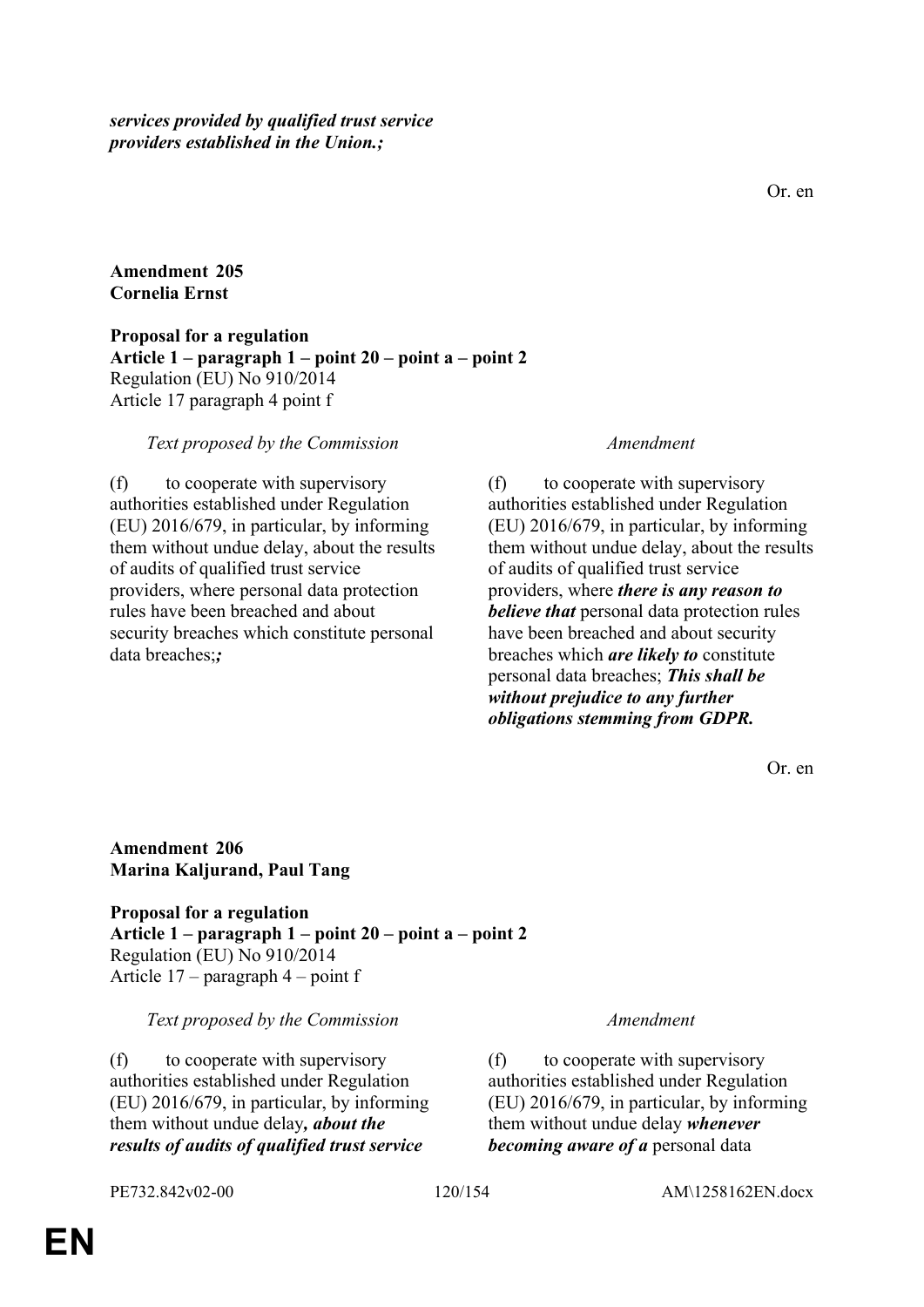*providers, where* personal data *protection rules have been breached and about security breaches which constitute personal data breaches*;*;*

*breach*;

Or. en

*Justification*

*This amendment is for aligning the text with GDPR.*

**Amendment 207 Yana Toom, Lucia Ďuriš Nicholsonová, Maite Pagazaurtundúa, Olivier Chastel**

**Proposal for a regulation Article 1 – paragraph 1 – point 20 – point a – point 2** Regulation (EU) No 910/2014 Article 17 – paragraph 4 – point f

*Text proposed by the Commission Amendment*

(f) to cooperate with supervisory authorities established under Regulation (EU) 2016/679, in particular, by informing them without undue delay, about *the results of audits of qualified trust service providers, where* personal data protection rules *have been breached and about* security breaches which constitute personal data breaches*;*;

(f) to cooperate with supervisory authorities established under Regulation (EU) 2016/679, in particular, by informing them without undue delay, about *any breaches of* personal data protection rules *and* security breaches which constitute personal data breaches *or suspicion thereof that they become aware of in the performance of their tasks*;

Or. en

# *Justification*

*The supervisory authorities of Regulation (EU) 2016/679 are in the best position to assess whether data protection rules have been breached and they should be notified at the slightest suspicion of a breach.*

**Amendment 208 Patrick Breyer** on behalf of the Verts/ALE Group

**Proposal for a regulation Article 1 – paragraph 1 – point 20 – point c**

AM\1258162EN.docx 121/154 PE732.842v02-00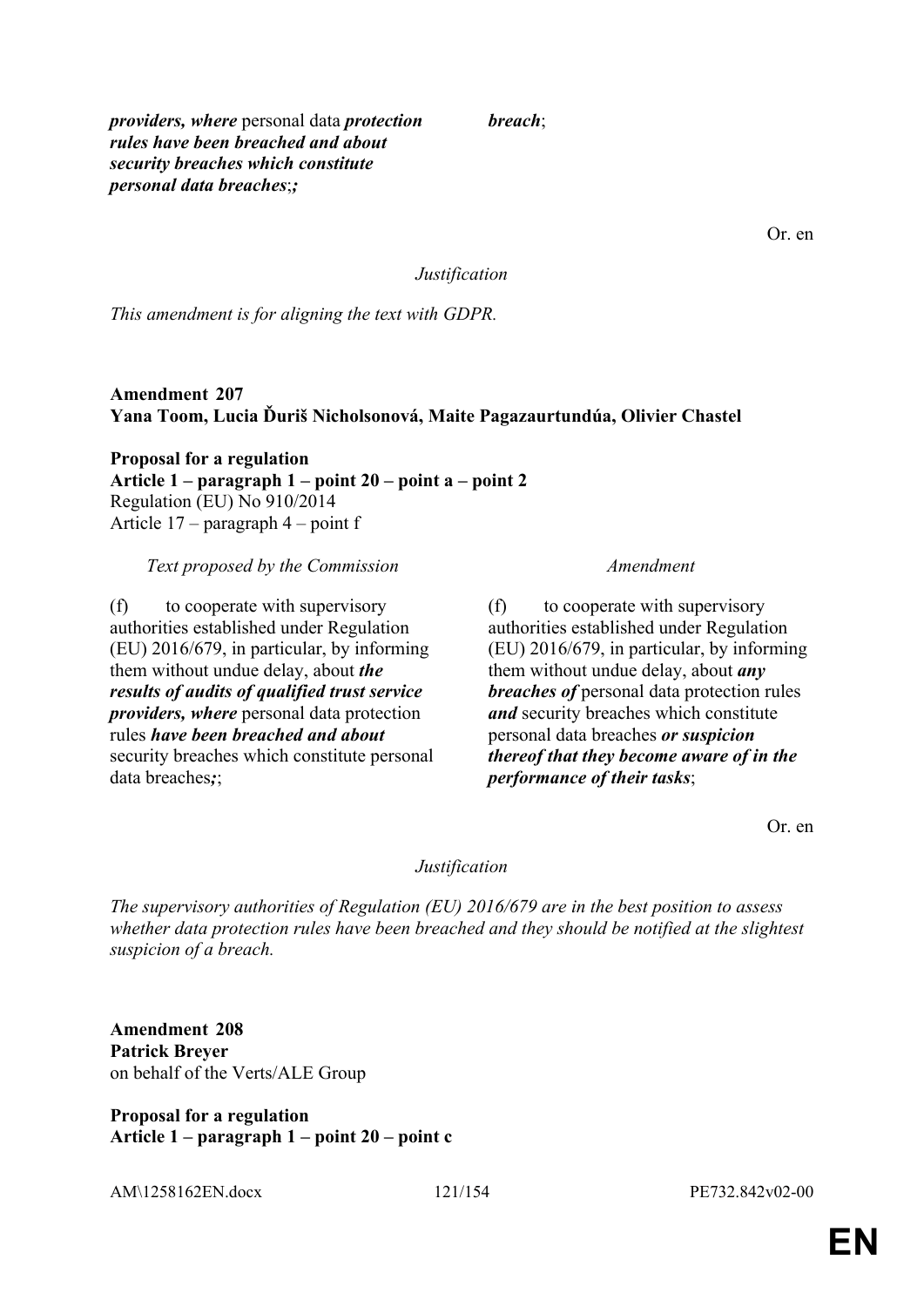Regulation (EU) 910/2014 Article 17(8)

### *Text proposed by the Commission Amendment*

8. Within 12 months of the entering into force of this Regulation, the Commission shall*, by means of implementing acts,* further *specify* the tasks of the Supervisory *Authorities* referred to in paragraph 4 *and define the formats and procedures for the report referred to in paragraph 6*. *Those implementing acts shall be adopted in accordance with the examination procedure referred to in Article 48(2).;*

8. Within 12 months of the entering into force of this Regulation, the Commission shall *adopt delegated acts in accordance with Article 47 in order to supplement this Regulation by* further *specifying* the tasks of the supervisory *bodies* referred to in paragraph 4.

Or. en

**Amendment 209 Patrick Breyer** on behalf of the Verts/ALE Group

**Proposal for a regulation Article 1 – paragraph 1 – point 20 – point c** Regulation (EU) 910/2014 Article 17(8a)(new)

*Text proposed by the Commission Amendment*

*8 a. Within 12 months of the entering into force of this Regulation, the Commission shall, by means of implementing acts, define the formats and procedures for the report referred to in paragraph 6. Those implementing acts shall be adopted in accordance with the examination procedure referred to in Article 48(2).*

Or. en

**Amendment 210 Patrick Breyer** on behalf of the Verts/ALE Group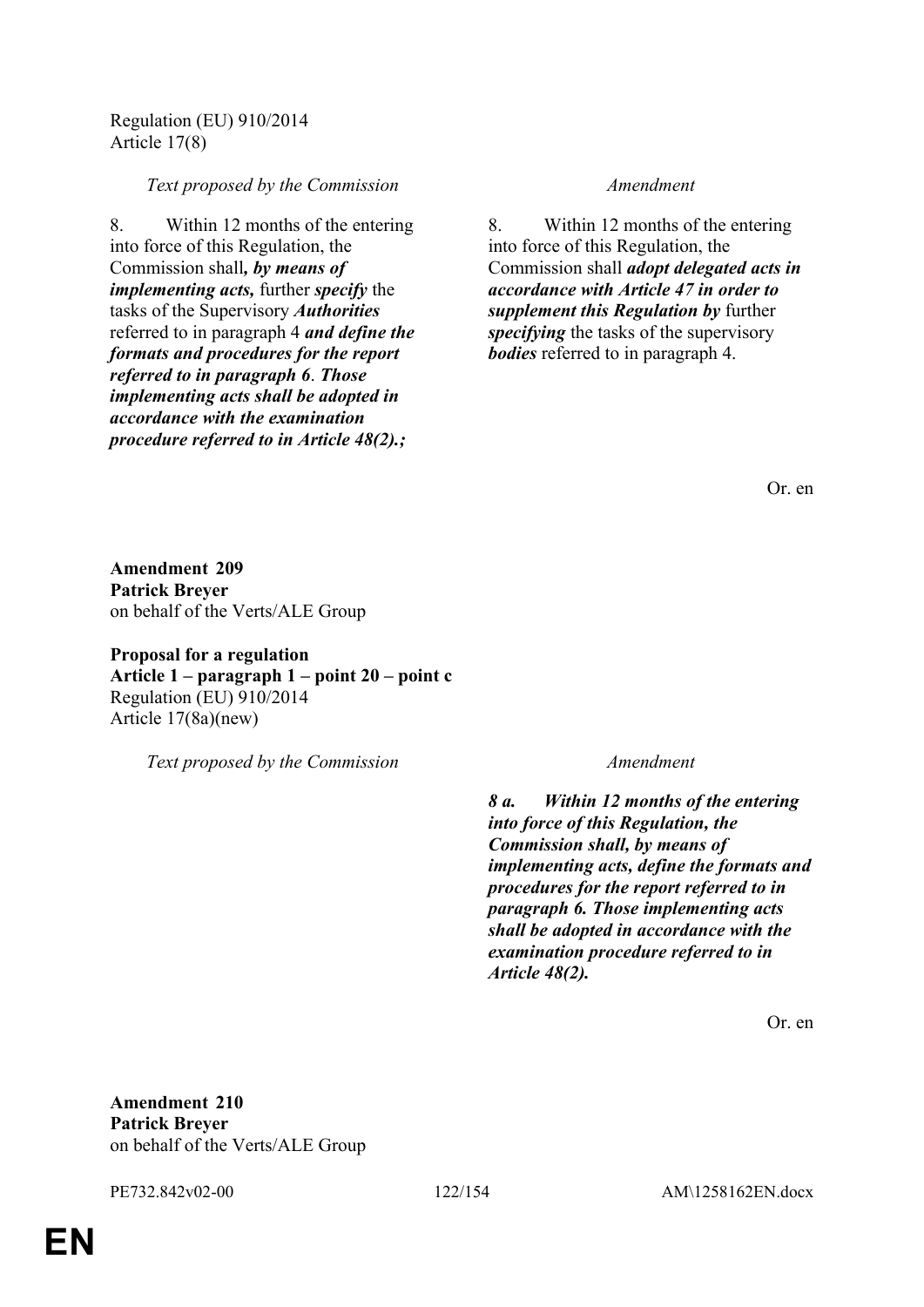# **Proposal for a regulation Article 1 – paragraph 1 – point 21 – point c** Regulation (EU) 910/2014 Article 18(5)

# *Text proposed by the Commission Amendment*

5. Within 12 months of the entering into force of this Regulation, the Commission shall, by means of implementing acts, establish the necessary procedural arrangements to facilitate the cooperation between the Supervisory *Authorities* referred to in paragraph 1.*;*

5. Within 12 months of the entering into force of this Regulation, the Commission shall, by means of implementing acts, establish the necessary procedural arrangements to facilitate the cooperation between the supervisory *bodies* referred to in paragraph 1. *Those implementing acts shall be adopted in accordance with the examination procedure referred to in Article 48(2).*

Or. en

**Amendment 211 Cornelia Ernst**

**Proposal for a regulation Article 1 – paragraph 1 – point 22 – point b** Regulation (EU) No 910/2014 Article 20 paragraph 2

*Text proposed by the Commission Amendment*

Where *personal* data protection rules *appear to* have been breached, the supervisory body shall inform the supervisory authorities under Regulation (EU) 2016/679 of the results of its audits.;

*Notwithstanding any further obligations on data controllers or processors resulting from Regulation 2016/679,* where *there is any reason to believe that* data protection rules *could* have been breached, the supervisory body shall inform the supervisory authorities under Regulation (EU) 2016/679 of the results of its audits.;

Or. en

**Amendment 212 Yana Toom, Lucia Ďuriš Nicholsonová, Maite Pagazaurtundúa, Olivier Chastel**

AM\1258162EN.docx 123/154 PE732.842v02-00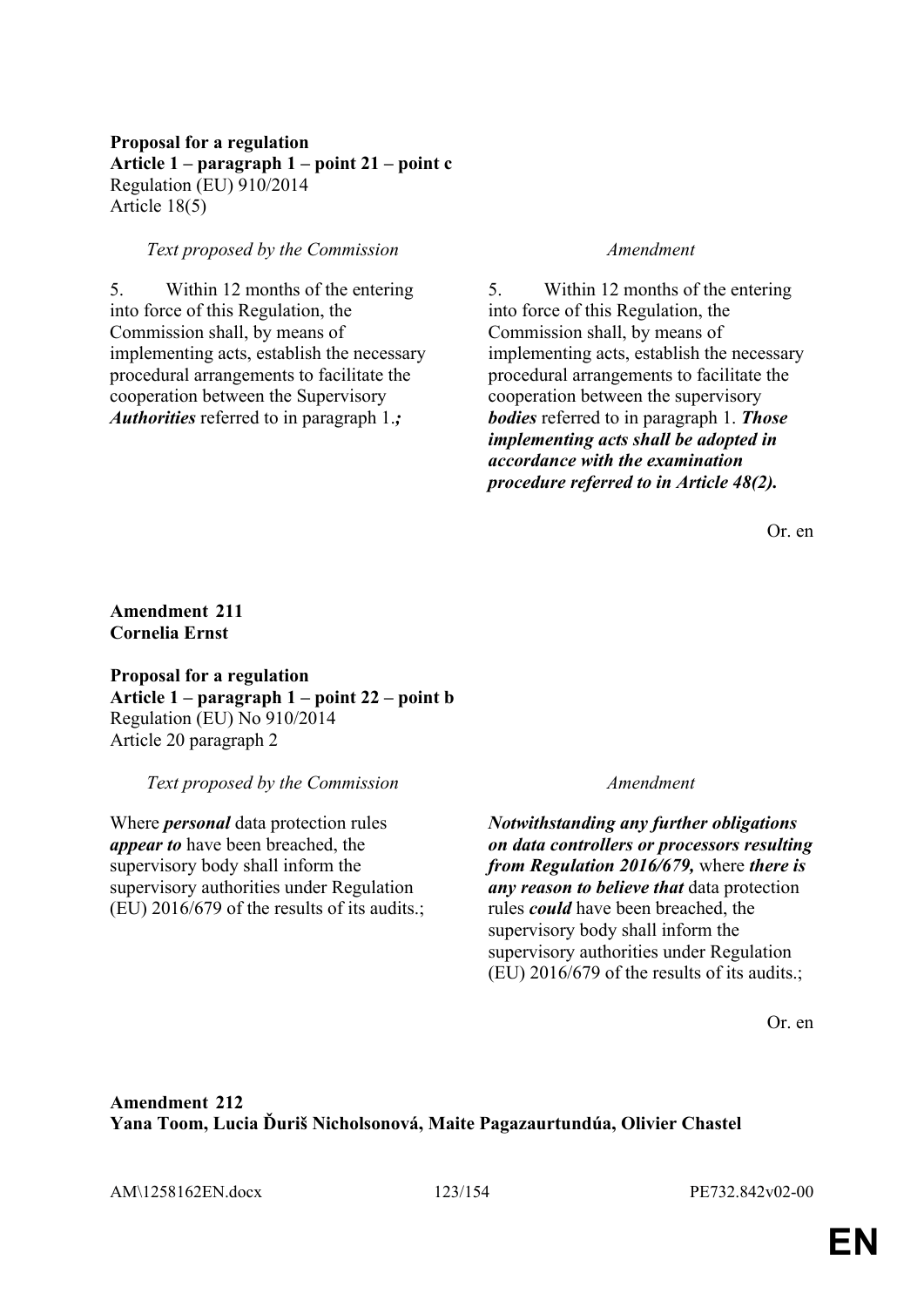# **Proposal for a regulation Article 1 – paragraph 1 – point 22 – point b** Regulation (EU) No 910/2014 Article 20 – paragraph 2

# *Text proposed by the Commission Amendment*

Where personal data protection rules *appear to* have been breached, the supervisory body shall inform the supervisory authorities under Regulation (EU) 2016/679 *of* the results of its audits.;

Where *there is reason to believe that* personal data protection rules *could* have been breached, the supervisory body shall inform the supervisory authorities under Regulation (EU) 2016/679 *without undue delay and shall provide* the results of its audits *as soon as they are available*.;

Or. en

# *Justification*

*The supervisory authorities of Regulation (EU) 2016/679 are in the best position to assess whether data protection rules have been breached and they should be notified at the slightest suspicion of a breach.*

# **Amendment 213 Tom Vandenkendelaere, Lukas Mandl, Emil Radev, Jeroen Lenaers**

**Proposal for a regulation Article 1 – paragraph 1 – point 22 – point b** Regulation (EU) No 910/2014 Article 20 – paragraph 2

*Text proposed by the Commission Amendment*

Where personal data protection rules appear to have been breached, the supervisory body shall inform the supervisory authorities under Regulation (EU) 2016/679 of the results of its audits*.*;

Where personal data protection rules appear to have been breached, the supervisory body shall inform the supervisory authorities under Regulation (EU) 2016/679 *and the issuer of the European Digital identity Wallet* of the results of its audits*, without undue delay*;

Or. en

# **Amendment 214 Patrick Breyer**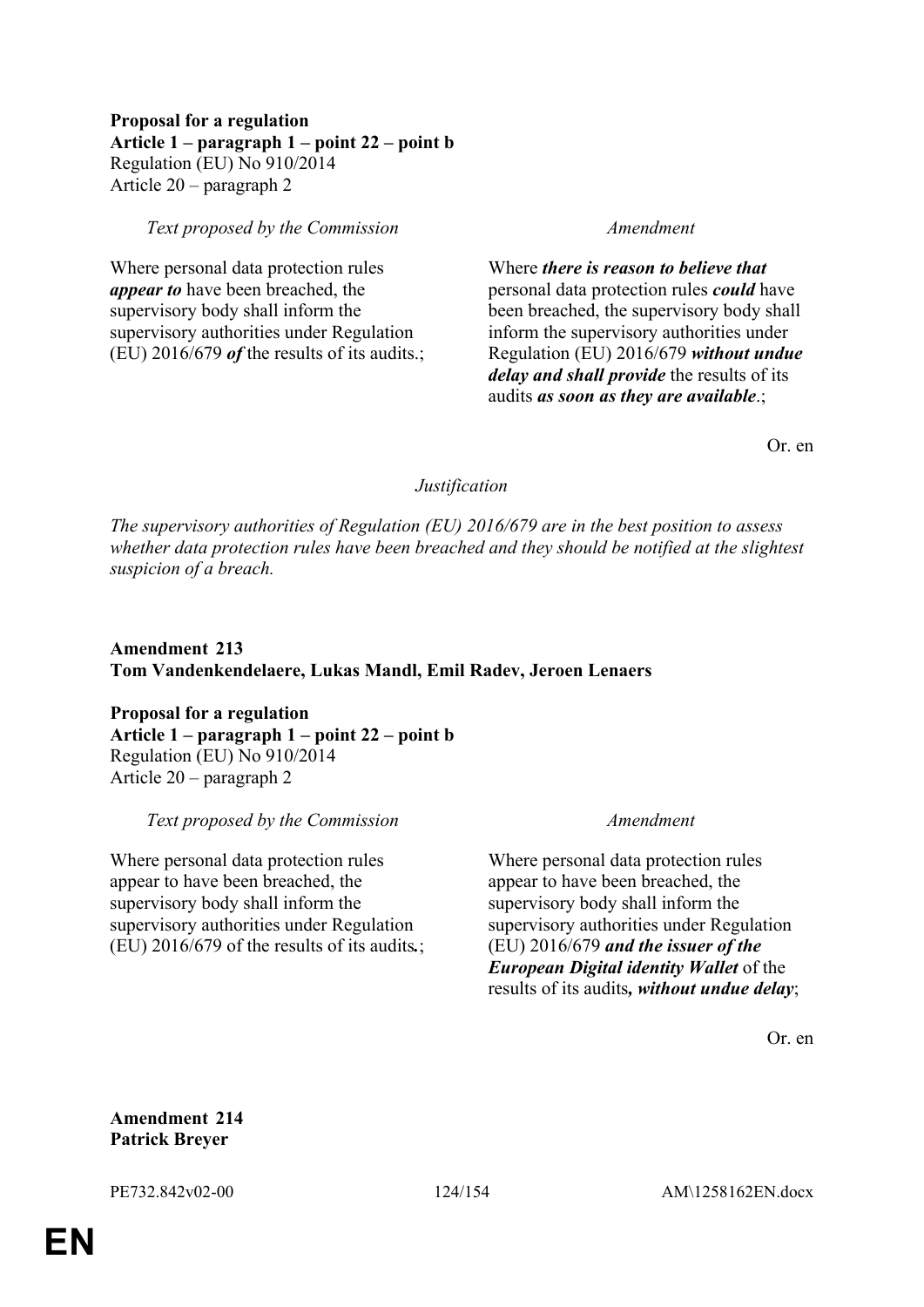on behalf of the Verts/ALE Group

**Proposal for a regulation Article 1 – paragraph 1 – point 22 – point b** Regulation (EU) 910/2014 Article 20(2)

# *Text proposed by the Commission Amendment*

Where personal data protection rules appear to have been breached, the supervisory body shall inform the supervisory authorities under Regulation (EU) 2016/679 of the results of its audits.;

Where personal data protection rules appear to have been breached, the supervisory body shall inform the supervisory authorities under Regulation (EU) 2016/679 *and the issuer of the European Digital Identity Wallet* of the results of its audits.;

Or. en

**Amendment 215 Marina Kaljurand, Paul Tang**

**Proposal for a regulation Article 1 – paragraph 1 – point 22 – point b** Regulation (EU) No 910/2014 Article 20 – paragraph 2

*Text proposed by the Commission Amendment*

Where personal data protection rules appear to have been breached, the supervisory body shall inform the supervisory authorities under Regulation (EU) 2016/679 *of the results of its audits*.;

Where personal data protection rules appear to have been breached, the supervisory body shall inform the supervisory authorities under Regulation (EU) 2016/679.;

Or. en

*Justification*

*This amendment is for aligning the text with GDPR.*

**Amendment 216 Harald Vilimsky**

# **Proposal for a regulation**

AM\1258162EN.docx 125/154 PE732.842v02-00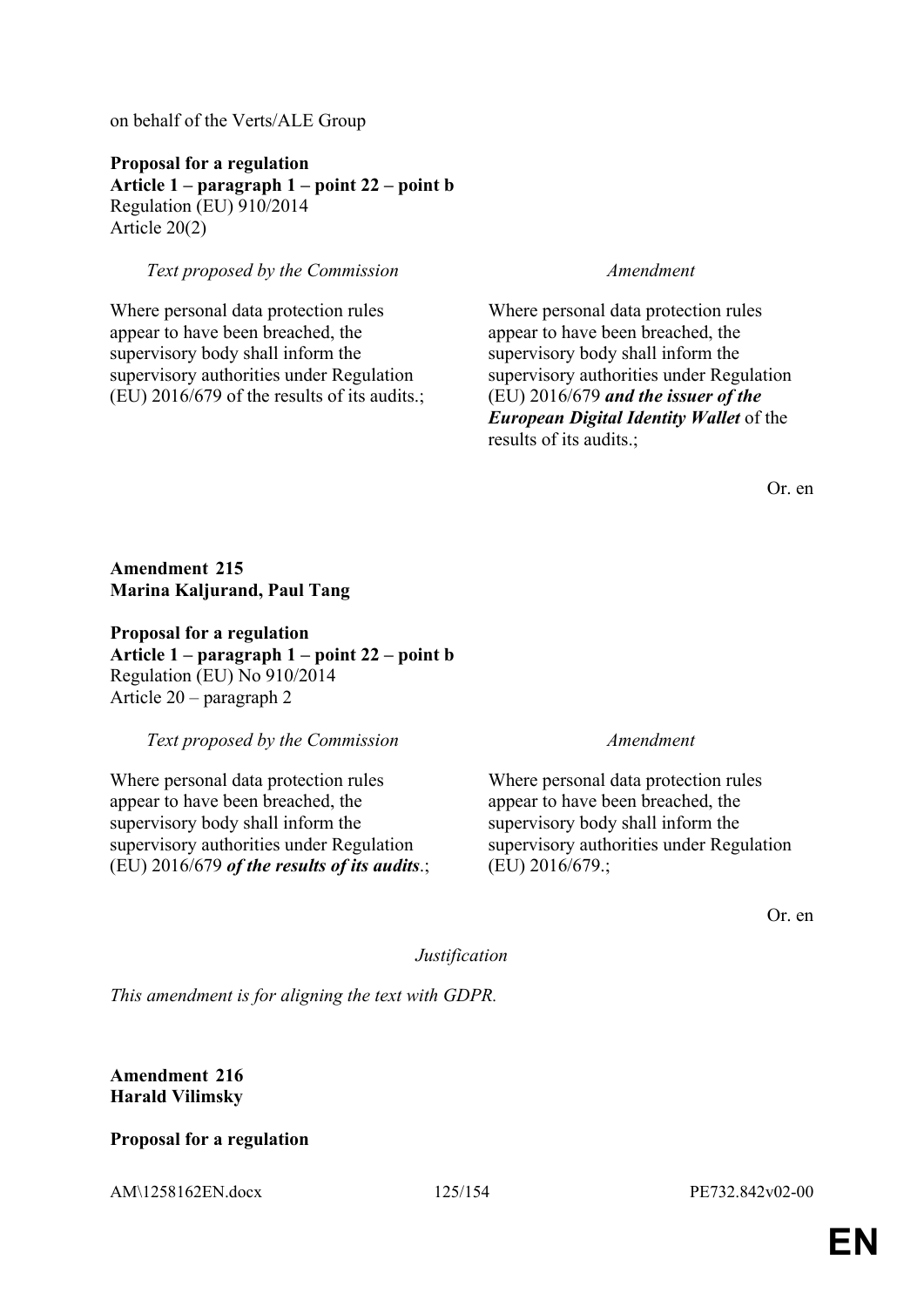**Article 1 – paragraph 1 – point 24** Regulation (EU) No 910/2014 Article 23(2a)(new)

*Text proposed by the Commission Amendment*

*2a. Paragraph 1 and 2 shall also apply to trust service providers established in third countries and to the services they provide, provided that they have been recognised in the Union in accordance* 

*deleted*

Or. en

**Amendment 217 Patrick Breyer** on behalf of the Verts/ALE Group

*with Article 14.;*

**Proposal for a regulation Article 1 – paragraph 1 – point 25 – point a a (new)** Regulation (EU) 910/2014 Article 24(1a)(new)

*Text proposed by the Commission Amendment*

*(a a) the following paragraph 1a is inserted:*

*'1a. Within 12 months of the entering into force of this Regulation, the Commission shall adopt delegated acts in accordance with Article 47 in order to supplement this Regulation by laying down minimum technical specifications with respect to the verification of identity and attributes in accordance with paragraph 1, point (c).';*

Or. en

**Amendment 218 Patrick Breyer** on behalf of the Verts/ALE Group

# **Proposal for a regulation**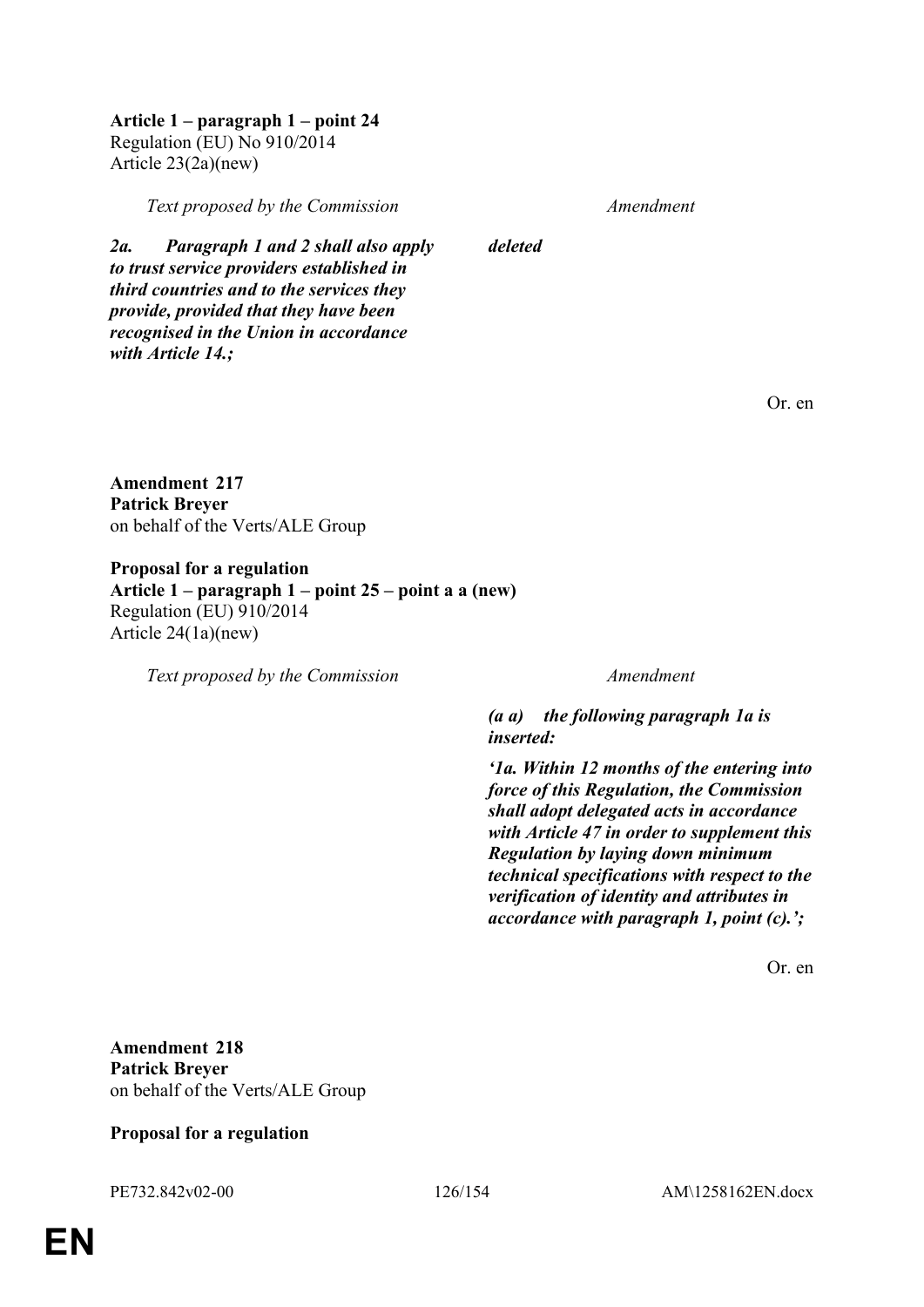**Article 1 – paragraph 1 – point 25 – point b – introductory part** Regulation (EU) 910/2014 Article 24(1b)

*Text proposed by the Commission Amendment*

(b) the following paragraph *1a* is inserted:

(b) the following paragraph *1b* is inserted:

Or. en

*(Article 24(1a) in the Commission proposal)*

**Amendment 219 Patrick Breyer** on behalf of the Verts/ALE Group

**Proposal for a regulation Article 1 – paragraph 1 – point 25 – point b** Regulation (EU) 910/2014 Article 24(1b)

*Text proposed by the Commission Amendment*

1a. Within 12 months after the entry into force of this Regulation, the Commission shall by means of implementing acts, set out *minimum technical specifications,* standards and procedures with respect to the verification of identity and attributes in accordance with paragraph 1, point c. Those implementing acts shall be adopted in accordance with the examination procedure referred to in Article 48(2).;

1a. Within 12 months after the entry into force of this Regulation, the Commission shall by means of implementing acts, set out standards and procedures with respect to the verification of identity and attributes in accordance with paragraph 1, point c. Those implementing acts shall be adopted in accordance with the examination procedure referred to in Article 48(2).;

Or. en

*(Article 24(1a) in the Commission proposal)*

**Amendment 220 Cornelia Ernst**

**Proposal for a regulation Article 1 – paragraph 1 – point 25 – point c – point 2**

AM\1258162EN.docx 127/154 PE732.842v02-00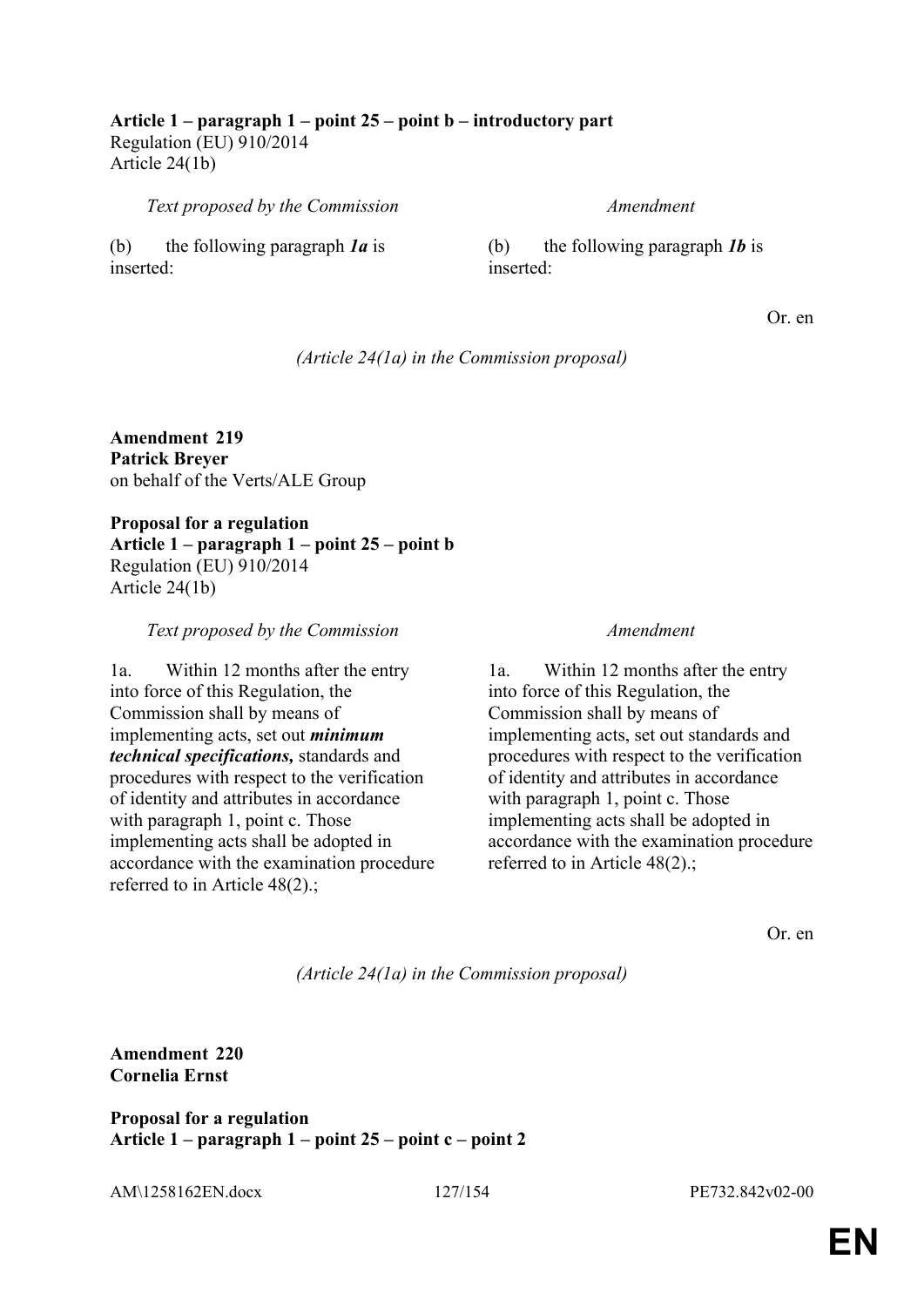Regulation (EU) No 910/2014 Article 24 paragraph 2

# *Text proposed by the Commission Amendment*

(fb) notify the supervisory body and, where applicable, other relevant bodies of any linked breaches or disruptions in the implementation of the measures referred to in paragraph (fa), points (i), (ii) and, (iii) that has *a significant* impact on the trust service provided or on the personal data maintained therein.;

(fb) *Notwithstanding any obligations on data controllers or processors resulting from Regulation 2016/679,* notify the supervisory body and, where applicable, other relevant bodies of any linked breaches or disruptions in the implementation of the measures referred to in paragraph (fa), points (i), (ii) and, (iii) that has *an* impact on the trust service provided or on the personal data maintained therein.;

Or. en

**Amendment 221 Patrick Breyer** on behalf of the Verts/ALE Group

**Proposal for a regulation Article 1 – paragraph 1 – point 25 – point f** Regulation (EU) 910/2014 Article 24(6)

# *Text proposed by the Commission Amendment*

6. The Commission shall be empowered to adopt delegated acts regarding the *additional* measures referred to in paragraph 2(fa).*;*

6. The Commission shall be empowered to adopt delegated acts *in accordance with Article 47 supplementing this Regulation* regarding the measures referred to in paragraph 2*, point* (fa).

Or. en

**Amendment 222 Patrick Breyer** on behalf of the Verts/ALE Group

**Proposal for a regulation Article 1 – paragraph 1 – point 27** Regulation (EU) 910/2014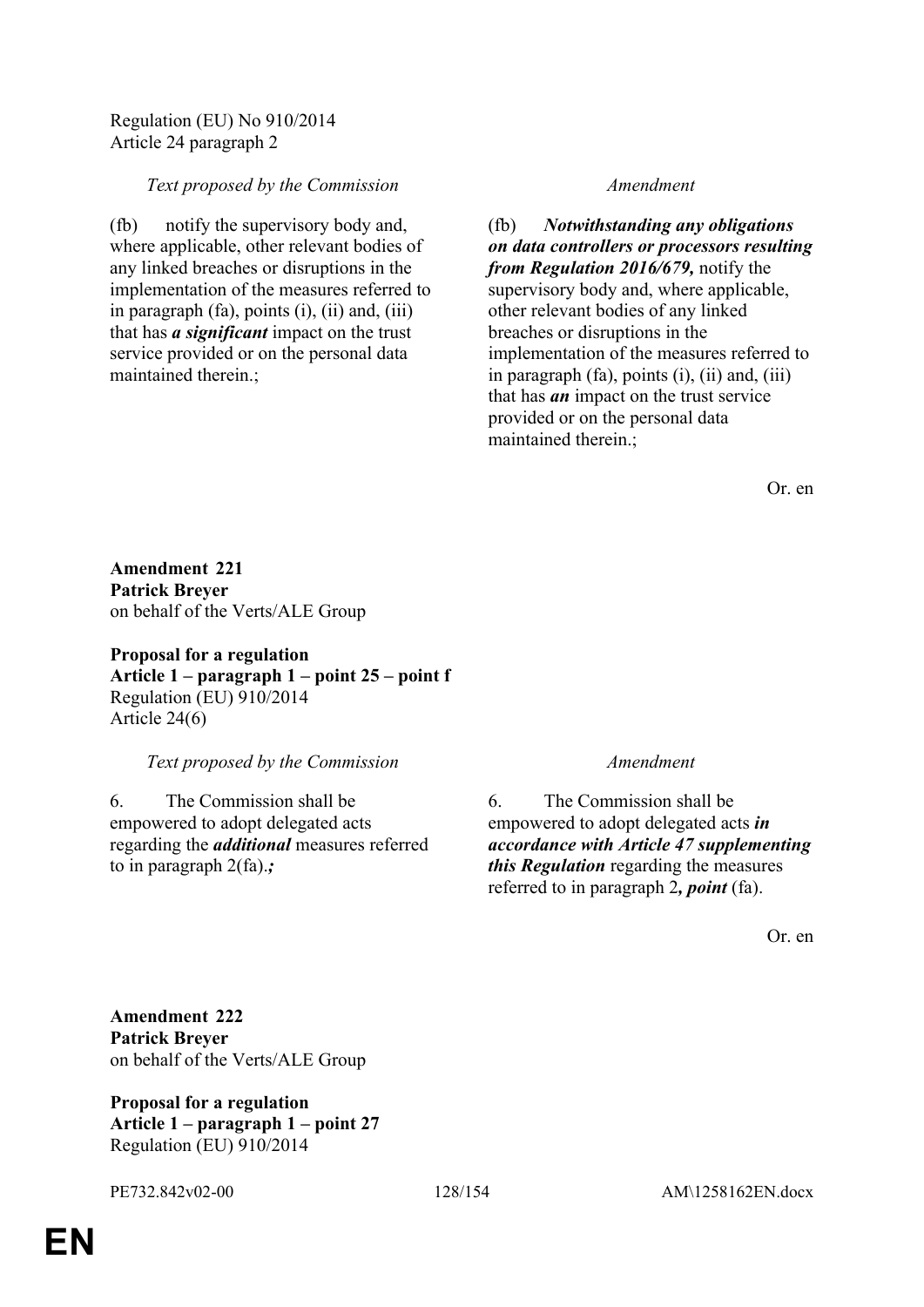# Article 29(1a)

# *Text proposed by the Commission Amendment*

1a. Generating, managing and duplicating electronic signature creation data on behalf of the signatory may only be done by a qualified trust service provider providing a qualified trust service for the management of a remote electronic qualified signature creation device.;

1a. Generating, managing and duplicating *qualified* electronic signature creation data on behalf of the signatory may only be done by a qualified trust service provider providing a qualified trust service for the management of a remote electronic qualified signature creation device.;

Or. en

**Amendment 223 Patrick Breyer** on behalf of the Verts/ALE Group

**Proposal for a regulation Article 1 – paragraph 1 – point 28** Regulation (EU) 910/2014 Article 29a(1a)(new)

*Text proposed by the Commission Amendment*

*1 a. Within 12 months of the entering into force of this Regulation, the Commission shall adopt delegated acts in accordance with Article 47 in order to supplement this Regulation by establishing technical specifications for the purposes of paragraph 1.*

Or. en

**Amendment 224 Patrick Breyer** on behalf of the Verts/ALE Group

**Proposal for a regulation Article 1 – paragraph 1 – point 28** Regulation (EU) 910/2014 Article 29a(2)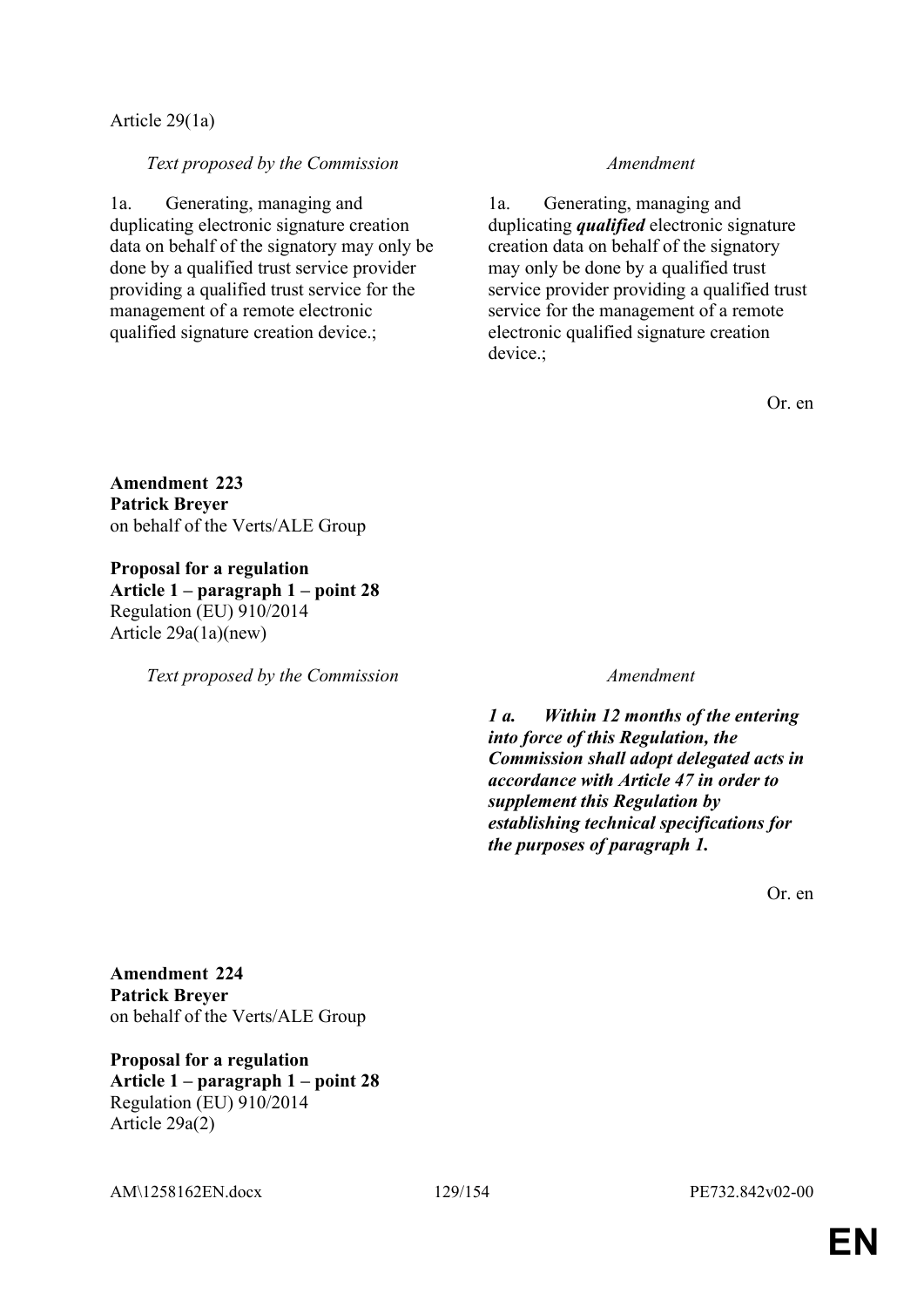# *Text proposed by the Commission Amendment*

2. Within 12 months of the entering into force of this Regulation, the Commission shall, by means of implementing acts, establish technical specifications and reference numbers of standards for the purposes of paragraph 1.*;*

2. Within 12 months of the entering into force of this Regulation, the Commission shall, by means of implementing acts, establish technical specifications and reference numbers of standards for the purposes of paragraph 1. *Those implementing acts shall be adopted in accordance with the examination procedure referred to in Article 48(2).*

Or. en

# **Amendment 225 Cornelia Ernst**

**Proposal for a regulation Article 1 – paragraph 1 – point 38** Regulation (EU) No 910/2014 Article 45

*Text proposed by the Commission Amendment*

*(38) Article 45 is replaced by the following:*

'*Article 45*

*Requirements for qualified certificates for website authentication*

*1. Qualified certificates for website authentication shall meet the requirements laid down in Annex IV. Qualified certificates for website authentication shall be deemed compliant with the requirements laid down in Annex IV where they meet the standards referred to in paragraph 3.*

*2. Qualified certificates for website authentication referred to in paragraph 1 shall be recognised by web-browsers. For those purposes web-browsers shall ensure that the identity data provided using any of the methods is displayed in a user friendly manner. Web-browsers shall ensure support and interoperability with* 

*deleted*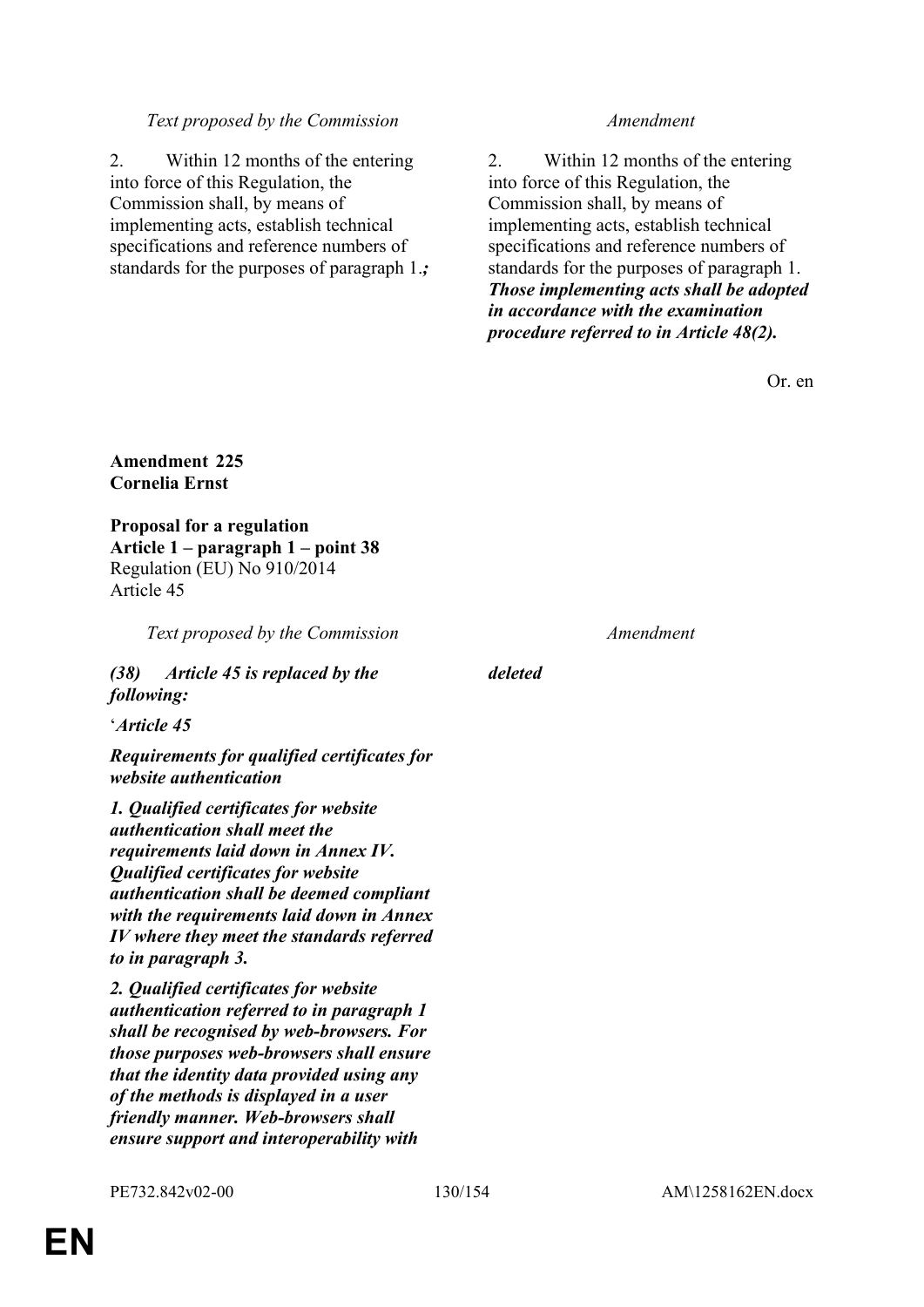*qualified certificates for website authentication referred to in paragraph 1, with the exception of enterprises, considered to be microenterprises and small enterprises in accordance with Commission Recommendation 2003/361/EC in the first 5 years of operating as providers of web-browsing services.*

*3. Within 12 months of the entering into force of this Regulation, the Commission shall, by means of implementing acts, provide the specifications and reference numbers of standards for qualified certificates for website authentication referred to in paragraph 1. Those implementing acts shall be adopted in accordance with the examination procedure referred to in Article 48(2).;*'

**Amendment 226 Patrick Breyer** on behalf of the Verts/ALE Group

**Proposal for a regulation Article 1 – paragraph 1 – point 38** Regulation (EU) 910/2014 Article 45

*Text proposed by the Commission Amendment*

*(38) Article 45 is replaced by the following:*

'*Article 45*

*Requirements for qualified certificates for website authentication*

*1. Qualified certificates for website authentication shall meet the requirements laid down in Annex IV. Qualified certificates for website authentication shall be deemed compliant with the requirements laid down in Annex IV where they meet the standards referred* 

AM\1258162EN.docx 131/154 PE732.842v02-00

*deleted*

Or. en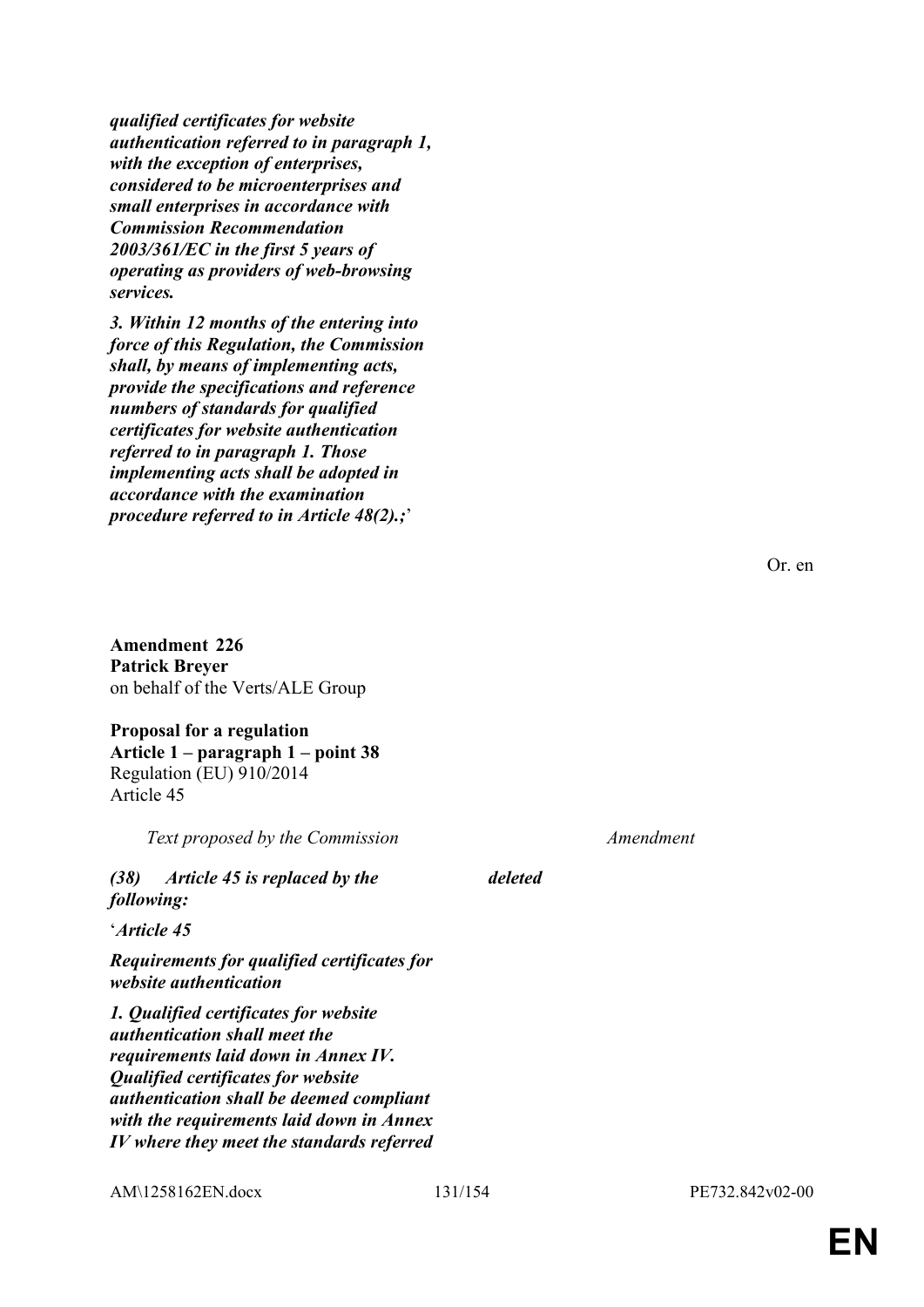*to in paragraph 3.*

*2. Qualified certificates for website authentication referred to in paragraph 1 shall be recognised by web-browsers. For those purposes web-browsers shall ensure that the identity data provided using any of the methods is displayed in a user friendly manner. Web-browsers shall ensure support and interoperability with qualified certificates for website authentication referred to in paragraph 1, with the exception of enterprises, considered to be microenterprises and small enterprises in accordance with Commission Recommendation 2003/361/EC in the first 5 years of operating as providers of web-browsing services.*

*3. Within 12 months of the entering into force of this Regulation, the Commission shall, by means of implementing acts, provide the specifications and reference numbers of standards for qualified certificates for website authentication referred to in paragraph 1. Those implementing acts shall be adopted in accordance with the examination procedure referred to in Article 48(2).;*'

Or. en

*Justification*

*maintain the 2014 eIDAS text*

**Amendment 227 Patrick Breyer** on behalf of the Verts/ALE Group

**Proposal for a regulation Article 1 – paragraph 1 – point 38** Regulation (EU) 910/2014 Article 47

*Text proposed by the Commission Amendment*

PE732.842v02-00 132/154 AM\1258162EN.docx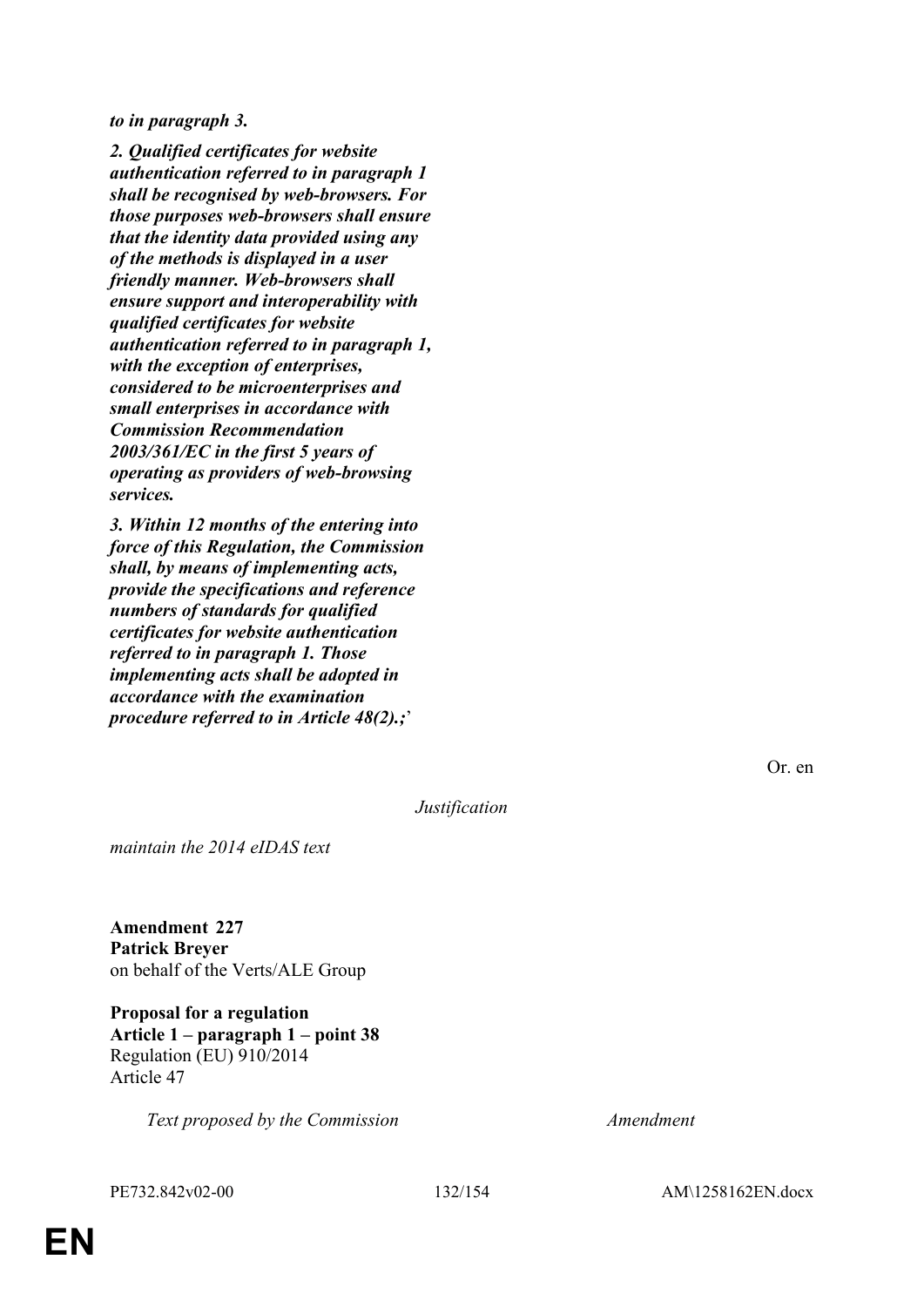*(39a) Article 47 is amended as follows:*

*(a) the following paragraph 2a is inserted:*

*'2a. The power to adopt delegated acts referred to in Article 6a(10a), Article 6b(4), Article 6c(6), Article 10a(5), Article 11a(3), Article12b(5), Article 17(8), Article 24 (1a), Article 24(6), Article 29a(1a), Article 45(2a) and Article 45d(1a) shall be conferred on the Commission for an indeterminate period of time from ... [date of entry into force of this Regulation].';*

*(b) paragraph 3 is replaced by the following:*

*'3. The delegation of power referred to in Article 6a(10a), Article 6b(4), Article 6c(6), Article 10a(5), Article 11a(3), Article12b(5), Article 17(8), Article 24 (1a), Article 24(6), Article 29a(1a), Article 30(4), Article 45(2a) and Article 45d(1a) may be revoked at any time by the European Parliament or by the Council. A decision to revoke shall put an end to the delegation of the power specified in that decision. It shall take effect the day following the publication of the decision in the Official Journal of the European Union or at a later date specified therein. It shall not affect the validity of any delegated acts already in force.'*

*(c) paragraph 5 is replaced by the following:*

*'5. A delegated act adopted pursuant to Article 6a(10a), Article 6b(4), Article 6c(6), Article 10a(5), Article 11a(3), Article12b(5), Article 17(8), Article 24 (1a), Article 24(6), Article 29a(1a), Article 30(4), Article 45(2a) or Article 45d(1a) shall enter into force only if no objection has been expressed either by the European Parliament or the Council within a period of two months of notification of that act to the European Parliament and the Council or if, before the expiry of that period, the European Parliament and the Council have both*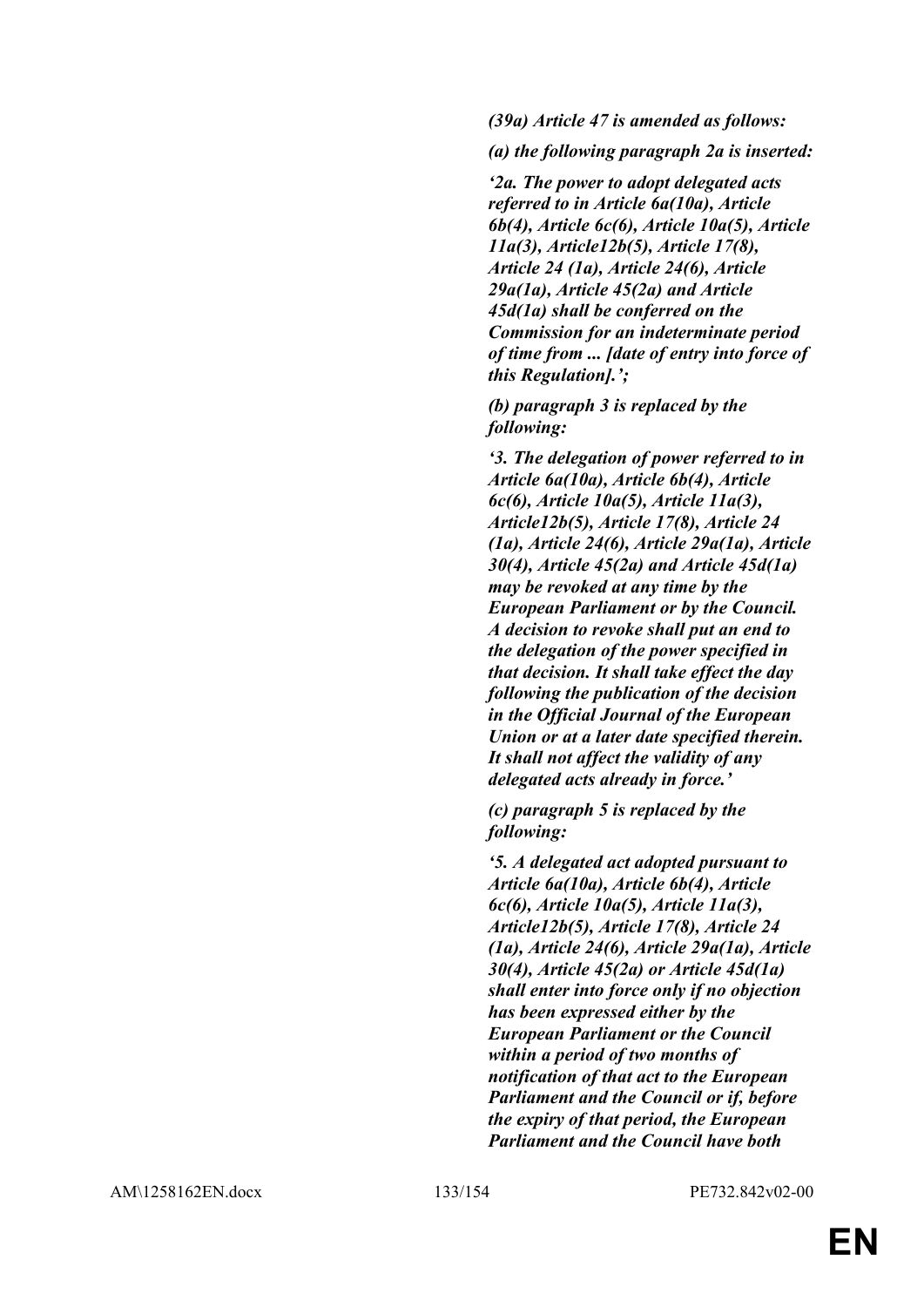*not object. That period shall be extended by two months at the initiative of the European Parliament or of the Council.';*

*informed the Commission that they will* 

Or. en

# *Justification*

*linked to the amendments in operative Articles which distinguish between delegated and implementing acts*

**Amendment 228 Patrick Breyer** on behalf of the Verts/ALE Group

**Proposal for a regulation Article 1 – paragraph 1 – point 39** Regulation (EU) 910/2014 Article 45a(1)

### *Text proposed by the Commission Amendment*

1. An electronic attestation of attributes shall not be denied legal effect and admissibility as evidence in legal proceedings solely on the grounds that it is in electronic form.

1. An electronic attestation of attributes shall not be denied legal effect and admissibility as evidence in legal proceedings solely on the grounds that it is in electronic form*, or that it does not meet the requirements for qualified electronic attestations of attributes*.

Or. en

# **Amendment 229 Cornelia Ernst**

**Proposal for a regulation Article 1 – paragraph 1 – point 39** Regulation (EU) No 910/2014 Article 45a paragraph 1

*Text proposed by the Commission Amendment*

1. An electronic attestation of attributes shall not be denied legal effect

1. An electronic attestation of attributes shall not be denied legal effect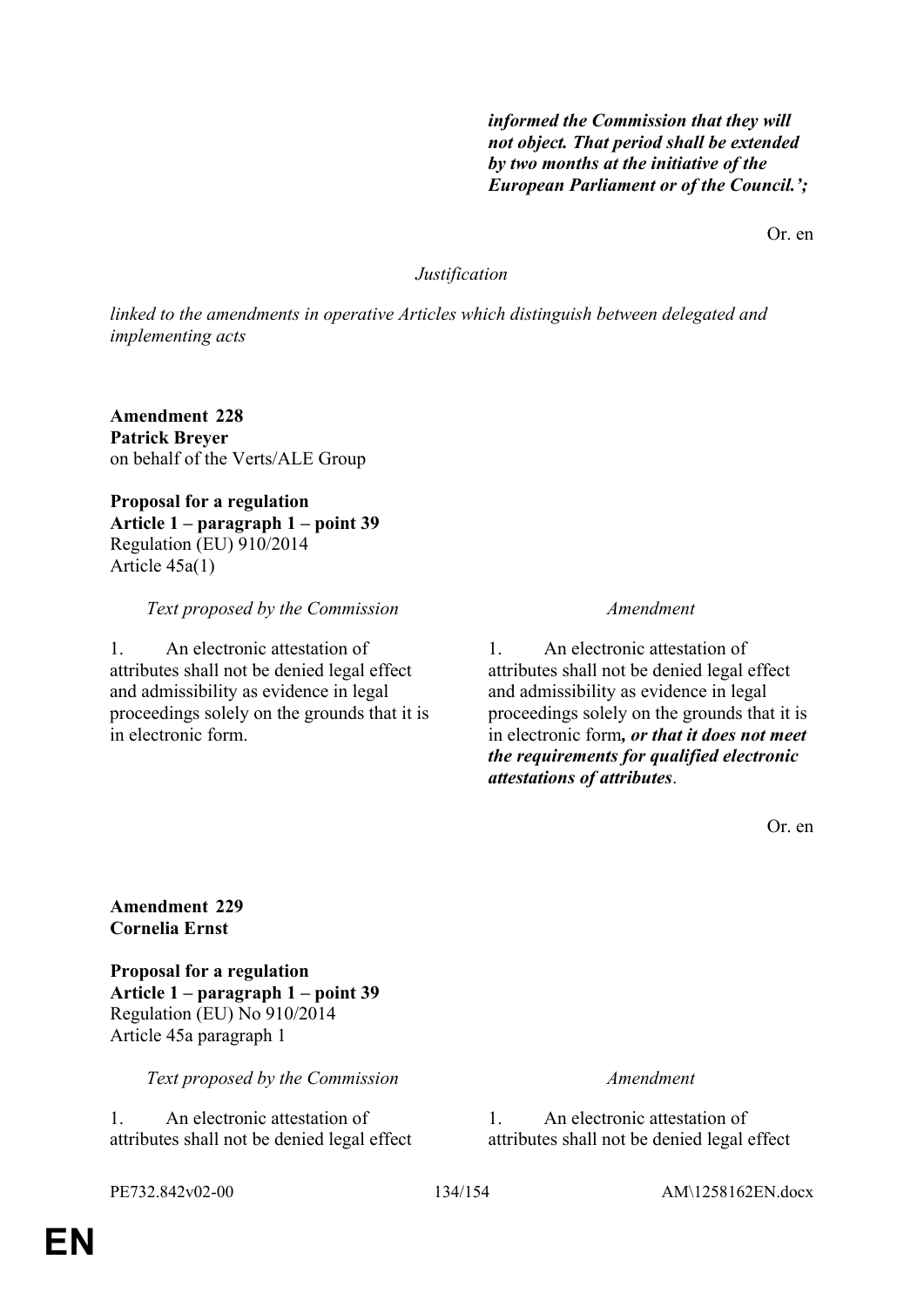and admissibility as evidence in legal proceedings solely on the grounds that it is in electronic form.

and admissibility as evidence in legal proceedings solely on the grounds that it is in electronic form *or that it does not meet the requirements for qualified electronic attestations of attributes*.

Or. en

**Amendment 230 Cornelia Ernst**

**Proposal for a regulation Article 1 – paragraph 1 – point 39** Regulation (EU) No 910/2014 Article 45a paragraph 3a (new)

*Text proposed by the Commission Amendment*

*3 a. Lawfully issued attestations in paper form shall be accepted by relying parties as an alternative to electronic attestation of attributes.*

Or. en

**Amendment 231 Patrick Breyer** on behalf of the Verts/ALE Group

**Proposal for a regulation Article 1 – paragraph 1 – point 39** Regulation (EU) 910/2014 Article 45a(3 a)(new)

*Text proposed by the Commission Amendment*

*3 a. Lawfully issued attestations in paper form shall be accepted by relying parties as an alternative to electronic attestation of attributes.*

Or. en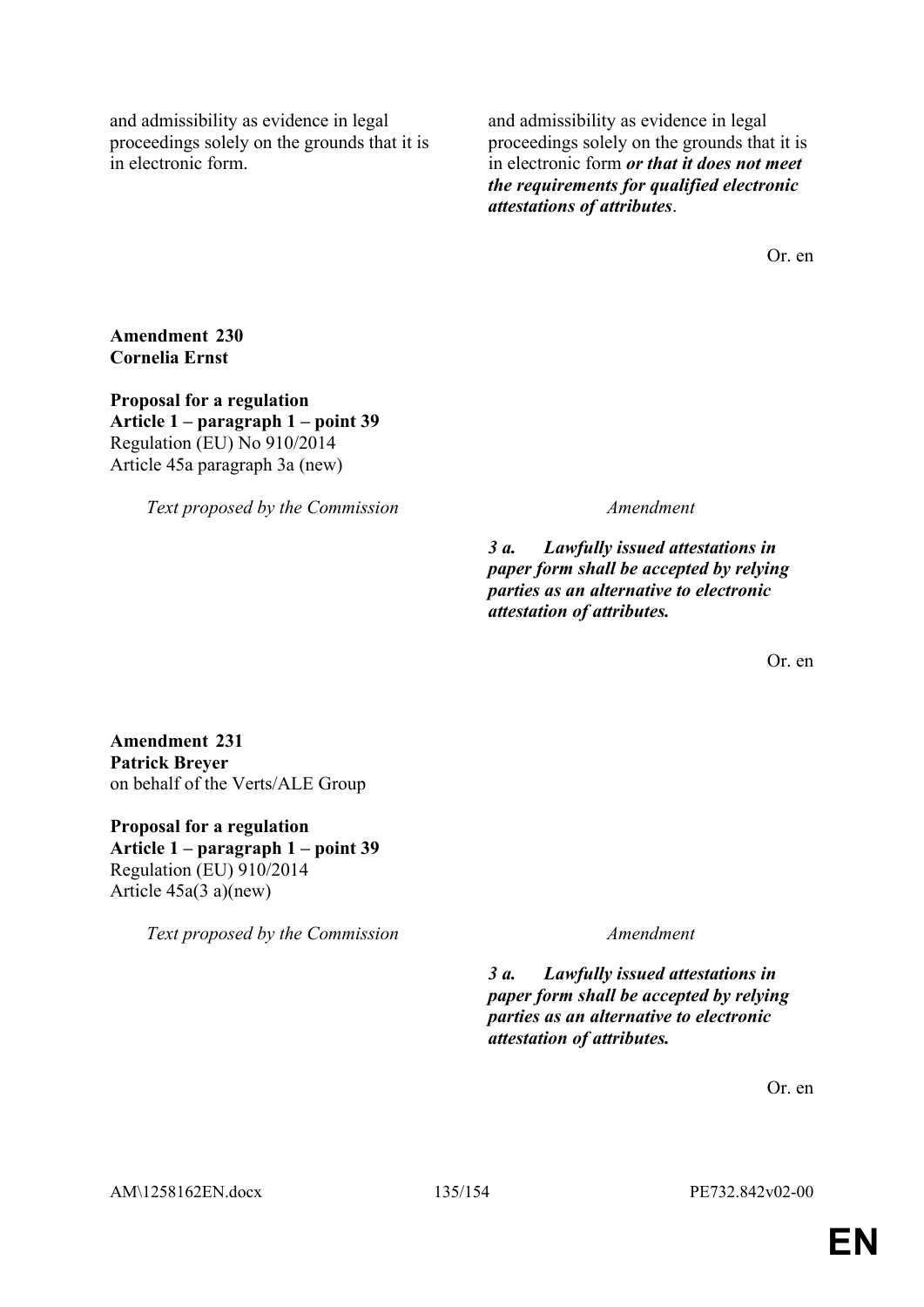**Amendment 232 Patrick Breyer** on behalf of the Verts/ALE Group

**Proposal for a regulation Article 1 – paragraph 1 – point 39** Regulation (EU) 910/2014 Article 45c(3)

# *Text proposed by the Commission Amendment*

3. Where a qualified electronic attestation of attributes has been revoked after initial issuance, it shall lose its validity from the moment of its revocation, and its status shall not in any circumstances be reverted.

3. Where a qualified electronic attestation of attributes has been revoked after initial issuance, it shall lose its validity from the moment of its revocation, and its status shall not in any circumstances be reverted. *Only relying parties the user has shared this attribute with shall be able to link the revocation to those attributes, based on cryptographic functions.*

Or. en

# *Justification*

*Revocation lists shall never contain the real identification or attestation data, but shall only provide cryptographic one-way hashes or similar techniques.*

**Amendment 233 Patrick Breyer** on behalf of the Verts/ALE Group

**Proposal for a regulation Article 1 – paragraph 1 – point 39** Regulation (EU) 910/2014 Article 45c(4)

# *Text proposed by the Commission Amendment*

4. Within 6 months of the entering into force of this Regulation, the Commission shall establish reference numbers of standards for qualified electronic attestations of attributes *by means of an* implementing *act on the implementation of the European Digital Identity Wallets as* referred to in Article

4. Within 6 months of the entering into force of this Regulation, the Commission shall*, by means of implementing acts,* establish reference numbers of standards for qualified electronic attestations of attributes*. Those* implementing *acts shall be adopted in accordance with the examination*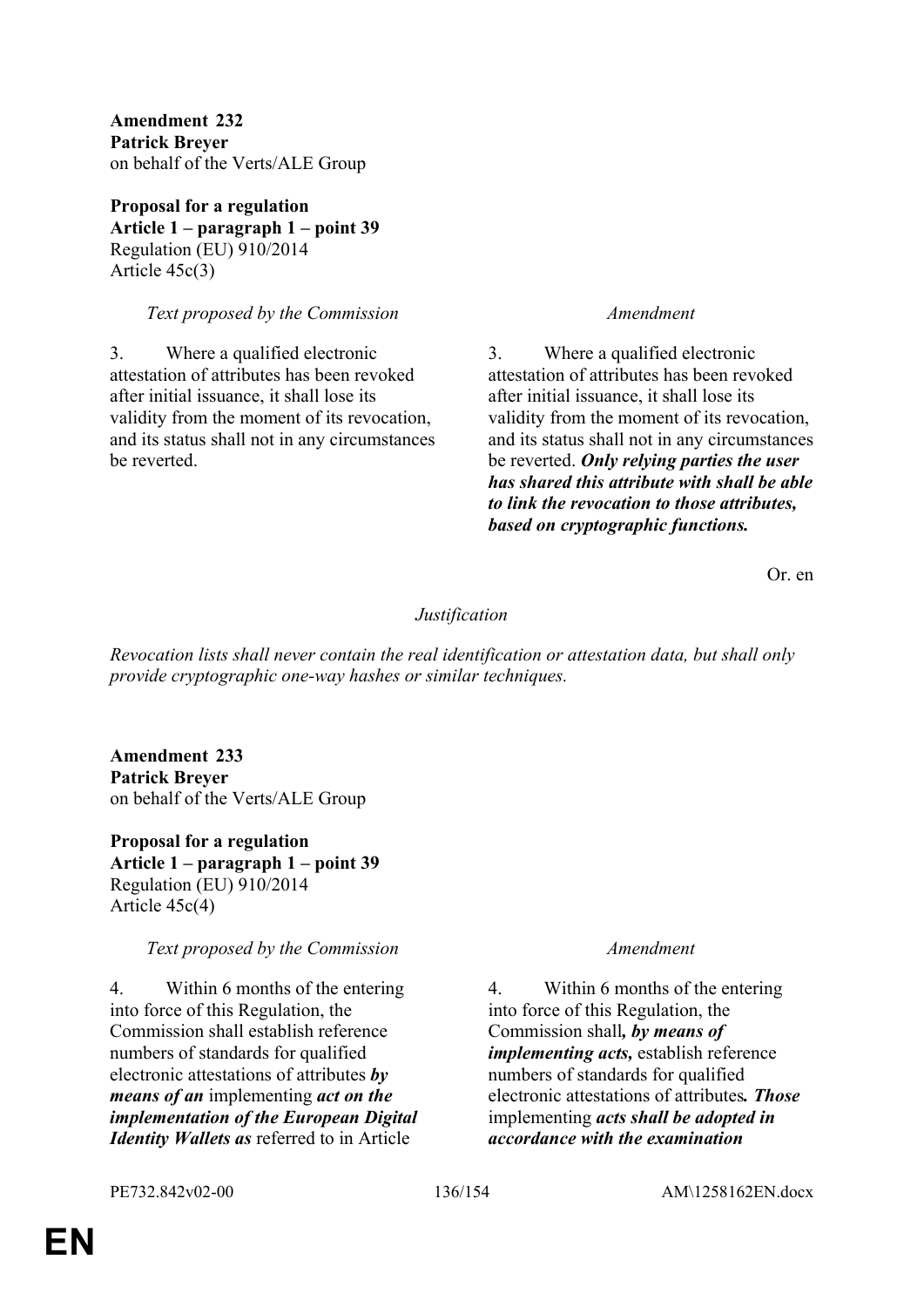Or. en

**Amendment 234 Patrick Breyer** on behalf of the Verts/ALE Group

**Proposal for a regulation Article 1 – paragraph 1 – point 39** Regulation (EU) 910/2014 Article 45d(1a)(new)

*Text proposed by the Commission Amendment*

*1 a. Within 6 months of the entering into force of this Regulation, taking into account relevant international standards, the Commission shall adopt delegated acts in accordance with Article 47 in order to supplement this Regulation by laying down minimum technical specifications with reference to the catalogue of attributes and schemes for the attestation of attributes and verification procedures for qualified electronic attestations of attributes.*

Or. en

**Amendment 235 Patrick Breyer** on behalf of the Verts/ALE Group

**Proposal for a regulation Article 1 – paragraph 1 – point 39** Regulation (EU) 910/2014 Article 45d(2)

# *Text proposed by the Commission Amendment*

2. Within 6 months of the entering into force of this Regulation, taking into account relevant international standards, the Commission shall set out the *minimum* 

2. Within 6 months of the entering into force of this Regulation, taking into account relevant international standards, the Commission shall *by means of* 

AM\1258162EN.docx 137/154 PE732.842v02-00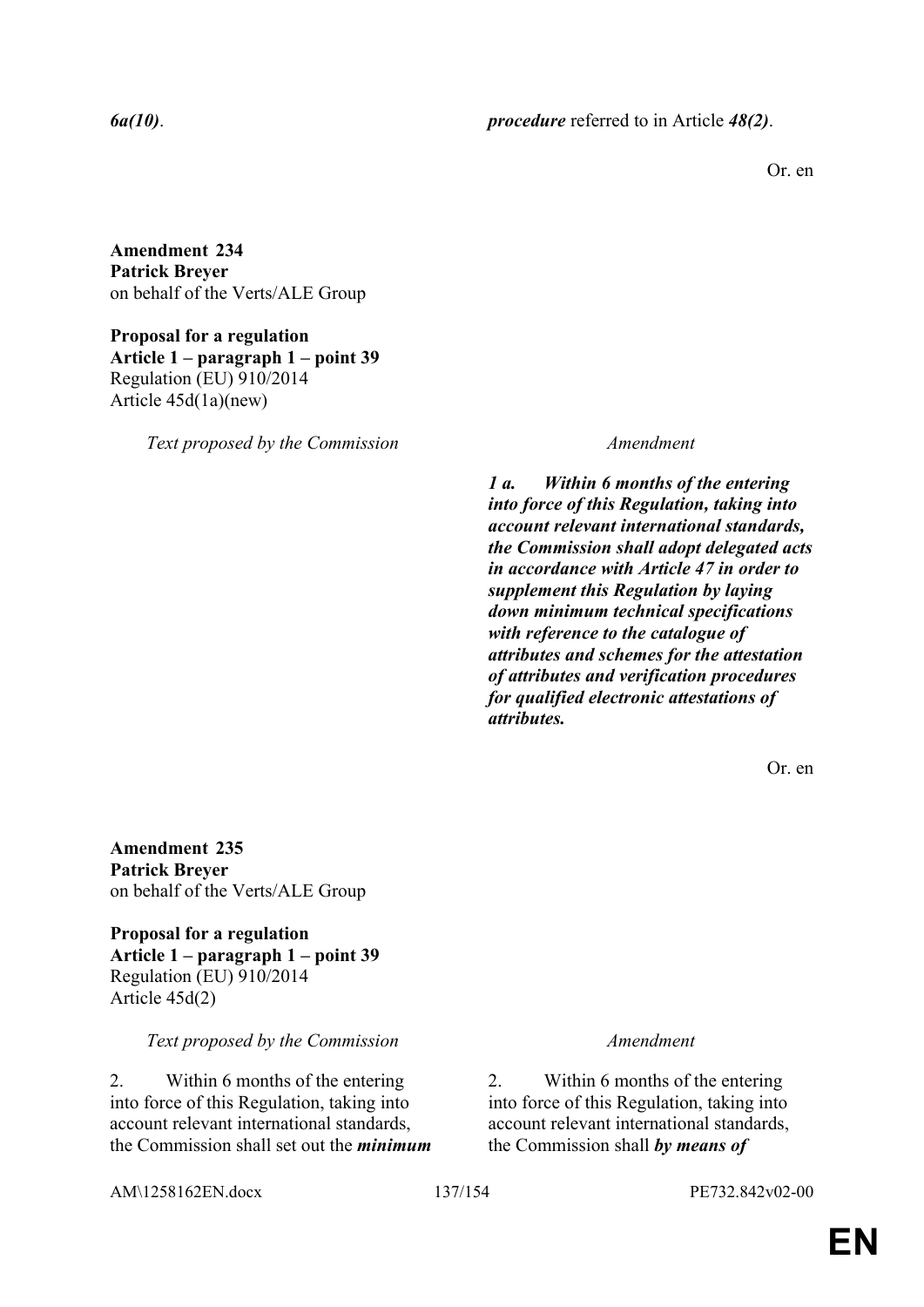*technical specifications,* standards and procedures with reference to the catalogue of attributes and schemes for the attestation of attributes and verification procedures for qualified electronic attestations of attributes *by means of an* implementing *act on the implementation of the European Digital Identity Wallets as* referred to in Article *6a(10)*.

*implementing acts,* set out the standards and procedures with reference to the catalogue of attributes and schemes for the attestation of attributes and verification procedures for qualified electronic attestations of attributes*. Those* implementing *acts shall be adopted in accordance with the examination procedure* referred to in Article *48(2)*.

Or. en

# **Amendment 236 Yana Toom, Lucia Ďuriš Nicholsonová, Olivier Chastel**

**Proposal for a regulation Article 1 – paragraph 1 – point 39** Regulation (EU) No 910/2014 Article 45f – paragraph 1a (new)

*Text proposed by the Commission Amendment*

*1 a. Providers of qualified and nonqualified electronic attestation of attributes services shall not track users across relying parties.*

Or. en

**Amendment 237 Harald Vilimsky**

**Proposal for a regulation Article 1 – paragraph 1 – point 39** Regulation (EU) No 910/2014 Article 45f(3)

*Text proposed by the Commission Amendment*

3. Personal data relating to the provision of qualified electronic attestation of attributes services shall be kept physically and logically separate from any other data held.

3. Personal data relating to the provision of qualified electronic attestation of attributes services shall be kept physically *in Europe* and logically separate from any other data held.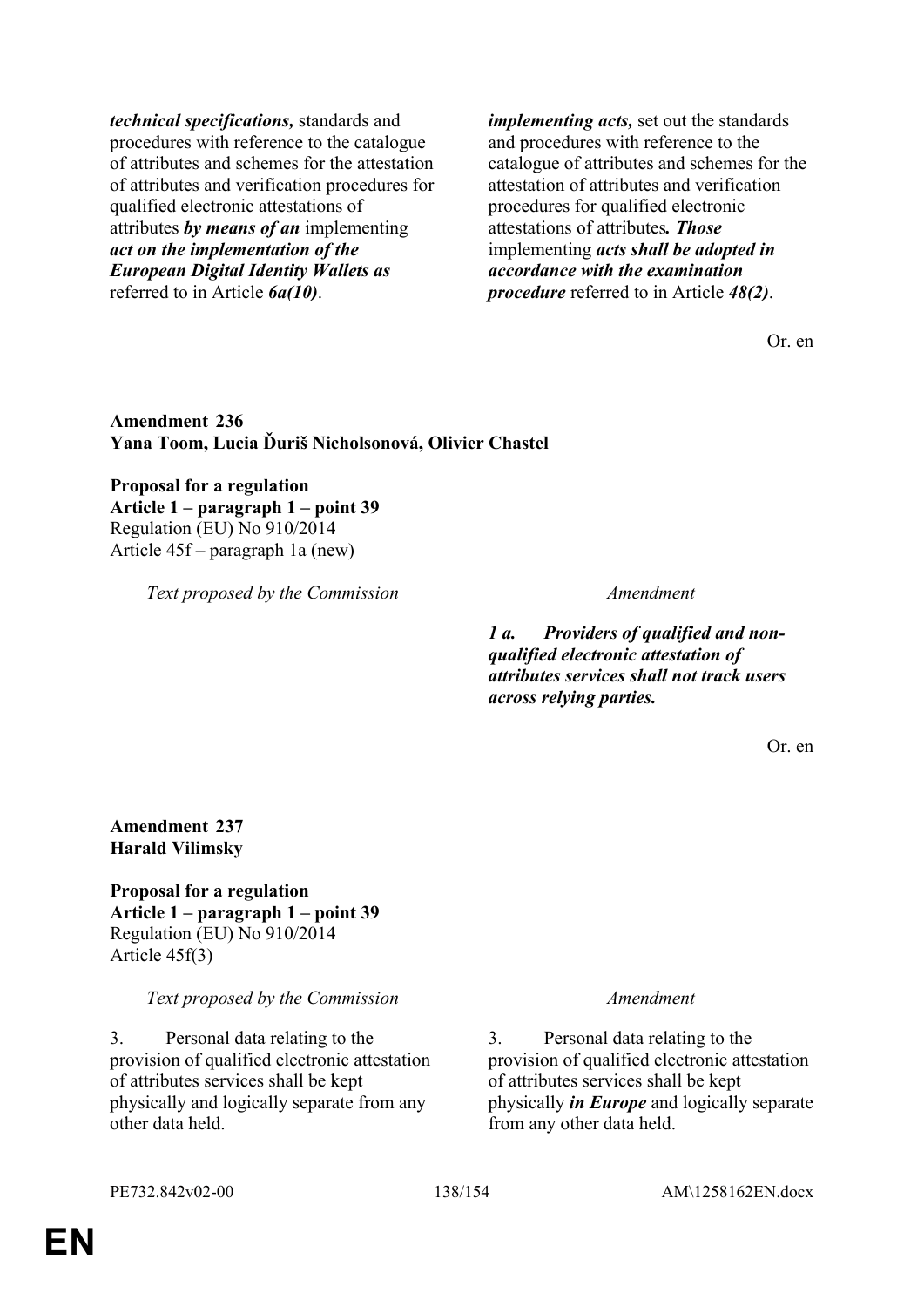**Amendment 238 Patrick Breyer** on behalf of the Verts/ALE Group

**Proposal for a regulation Article 1 – paragraph 1 – point 39** Regulation (EU) 910/2014 after Article 45f

*Text proposed by the Commission Amendment*

*SECTION 10 deleted*

Or. en

# *Justification*

*Out of scope - archiving has nothing to do with identification. There is no EU harmonisation on safe deposit boxes either.*

**Amendment 239 Patrick Breyer** on behalf of the Verts/ALE Group

**Proposal for a regulation Article 1 – paragraph 1 – point 39** Regulation (EU) 910/2014 after Article 45f

*QUALIFIED ELECTRONIC ARCHIVING SERVICES*

*Text proposed by the Commission Amendment*

Or. en

*Justification*

*deleted*

*Out of scope - archiving has nothing to do with identification. There is no EU harmonisation on safe deposit boxes either.*

# **Amendment 240**

AM\1258162EN.docx 139/154 PE732.842v02-00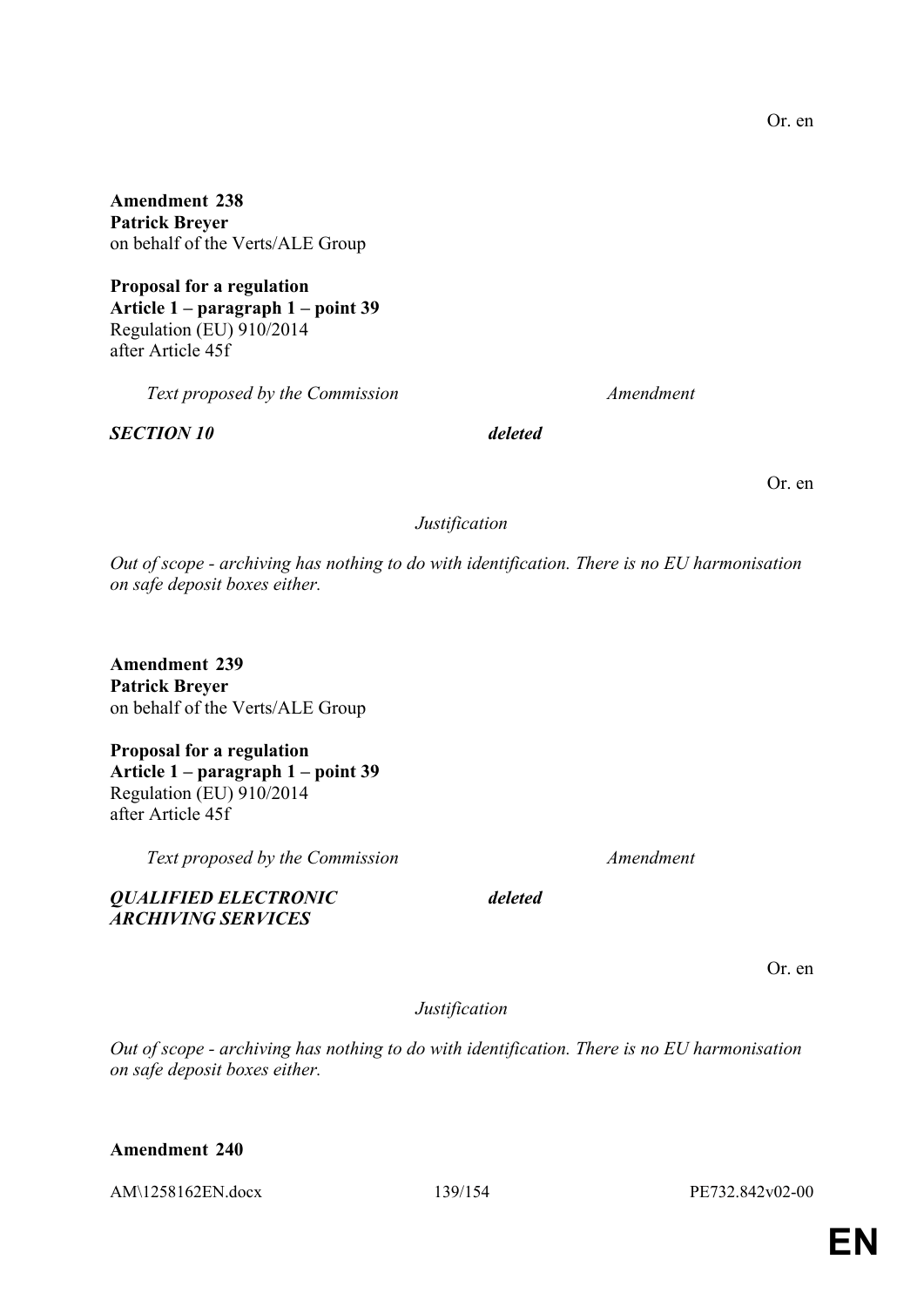**Patrick Breyer** on behalf of the Verts/ALE Group

**Proposal for a regulation Article 1 – paragraph 1 – point 39** Regulation (EU) 910/2014 Article 45g

*Text proposed by the Commission Amendment*

*Article 45g deleted*

Or. en

# *Justification*

*Out of scope - archiving has nothing to do with identification. There is no EU harmonisation on safe deposit boxes either.*

**Amendment 241 Patrick Breyer** on behalf of the Verts/ALE Group

**Proposal for a regulation Article 1 – paragraph 1 – point 39** Regulation (EU) 910/2014 Article 45g

*Text proposed by the Commission Amendment*

*Qualified electronic archiving services deleted*

Or. en

*Justification*

*Out of scope - archiving has nothing to do with identification. There is no EU harmonisation on safe deposit boxes either.*

**Amendment 242 Patrick Breyer** on behalf of the Verts/ALE Group

**Proposal for a regulation Article 1 – paragraph 1 – point 39**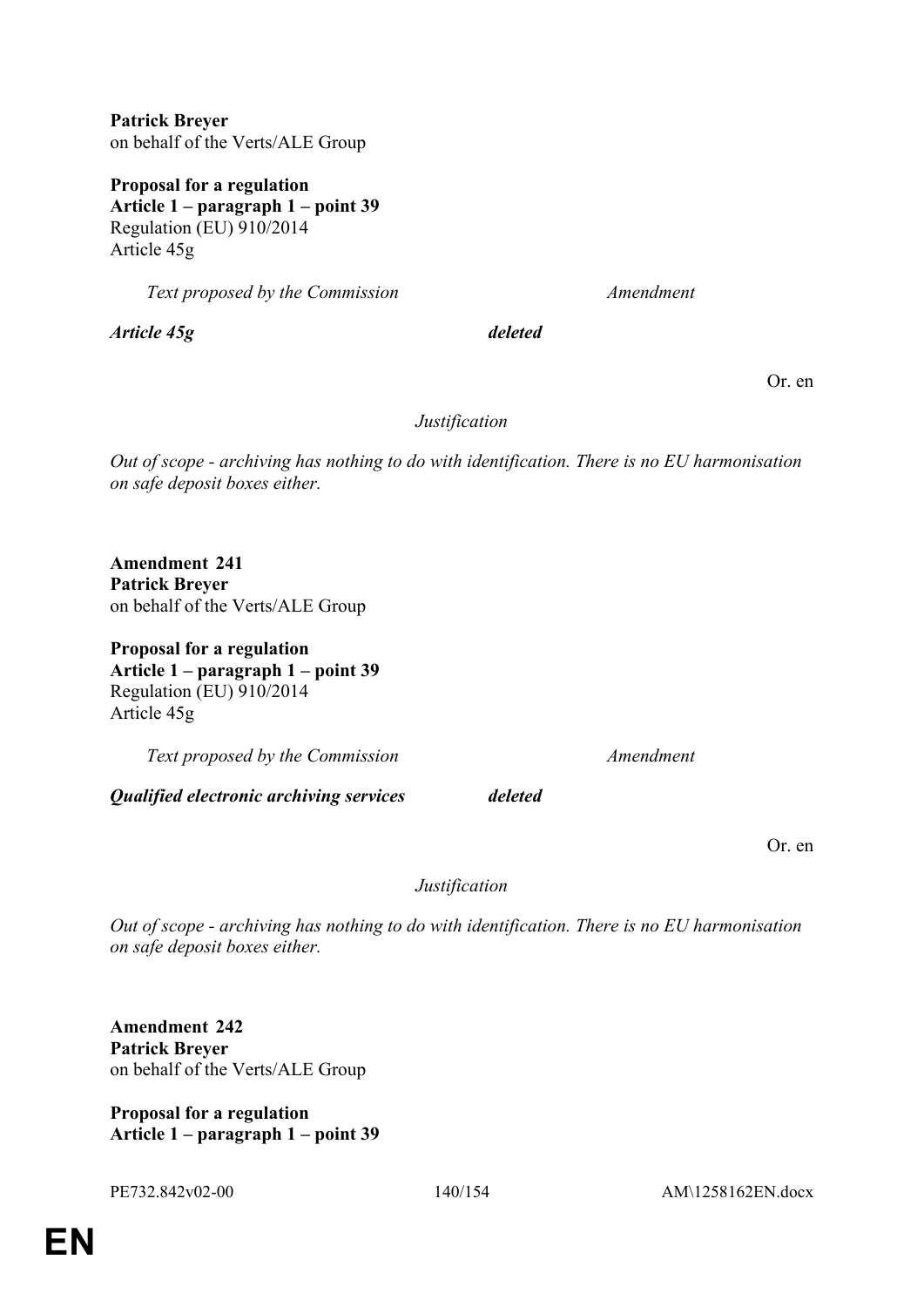Regulation (EU) 910/2014 Article 45g

*Text proposed by the Commission Amendment*

*A qualified electronic archiving service for electronic documents may only be provided by a qualified trust service provider that uses procedures and technologies capable of extending the trustworthiness of the electronic document beyond the technological validity period.*

Or. en

**Amendment 243 Patrick Breyer** on behalf of the Verts/ALE Group

**Proposal for a regulation Article 1 – paragraph 1 – point 39** Regulation (EU) 910/2014 Article 45g

*Text proposed by the Commission Amendment*

*Within 12 months after the entry into force of this Regulation, the Commission shall, by means of implementing acts, establish reference numbers of standards for electronic archiving services. Those implementing acts shall be adopted in accordance with the examination procedure referred to in Article 48(2).*

*deleted*

*deleted*

Or. en

**Amendment 244 Cornelia Ernst**

**Proposal for a regulation Article 1 – paragraph 1 – point 39** Regulation (EU) No 910/2014 Section 11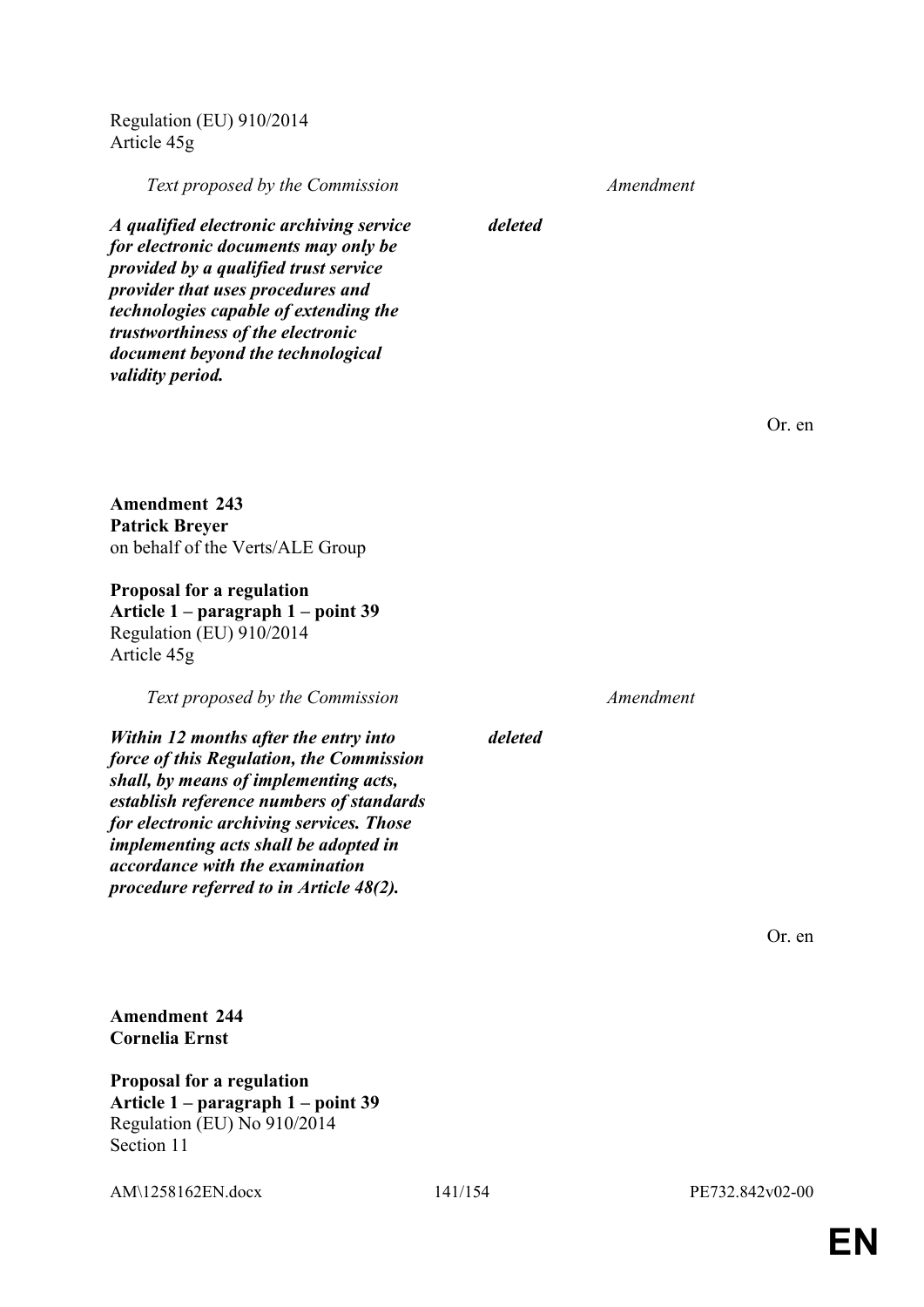**Amendment 247 Patrick Breyer**

*Text proposed by the Commission Amendment*

*SECTION 11 deleted*

# **Amendment 245 Patrick Breyer** on behalf of the Verts/ALE Group

**Proposal for a regulation Article 1 – paragraph 1 – point 39** Regulation (EU) 910/2014 before Article 45h

*Text proposed by the Commission Amendment*

*ELECTRONIC LEDGERS deleted*

*Justification*

*Ledgers are immutable and therefore are in systematic conflict with data protection rules such as storage limitation or the right to erasure.*

**Amendment 246 Cornelia Ernst**

**Proposal for a regulation Article 1 – paragraph 1 – point 39** Regulation (EU) No 910/2014 Section 11

*Text proposed by the Commission Amendment*

*ELECTRONIC LEDGERS deleted*

Or. en

Or. en

Or. en

PE732.842v02-00 142/154 AM\1258162EN.docx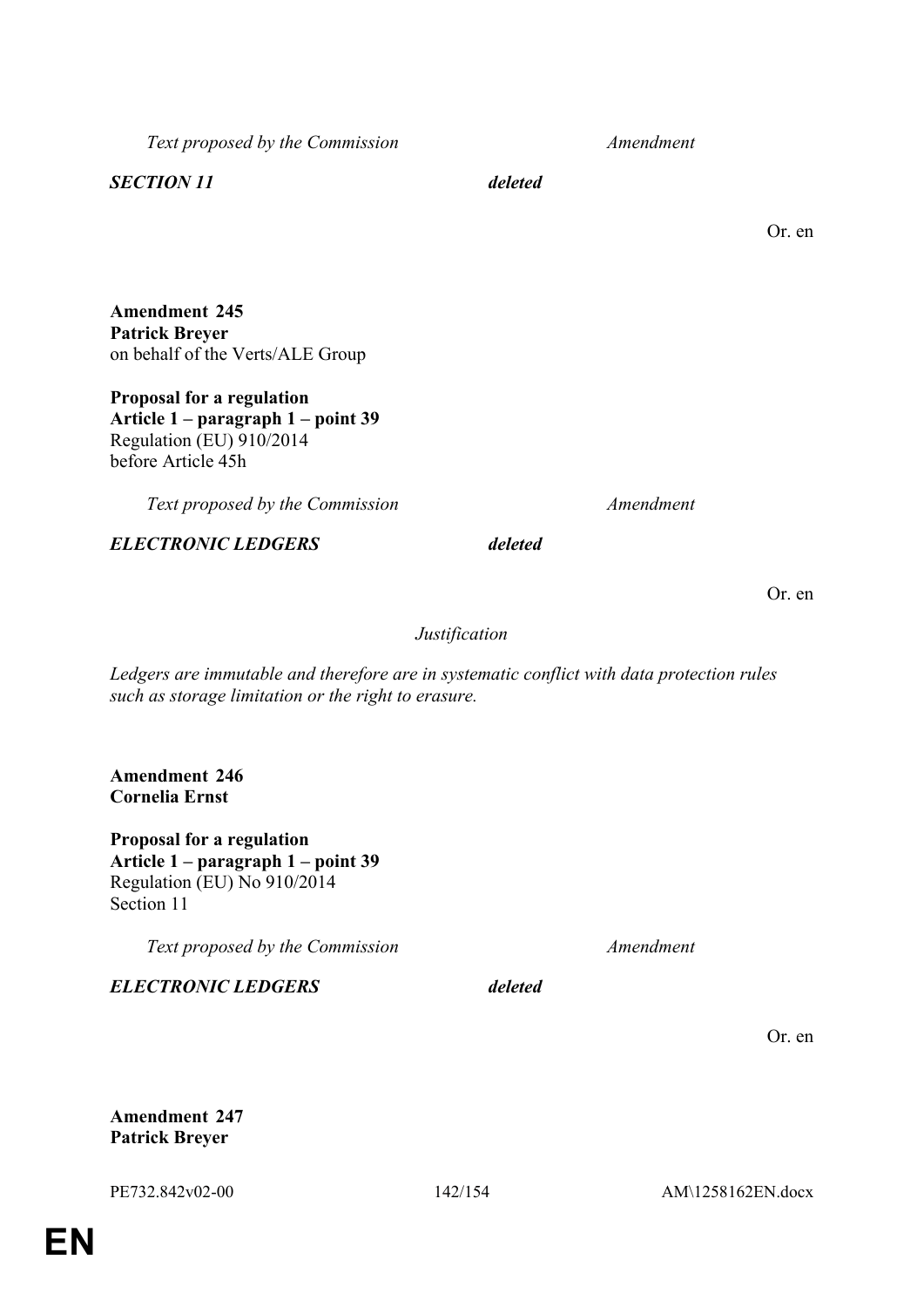on behalf of the Verts/ALE Group

# **Proposal for a regulation Article 1 – paragraph 1 – point 39** Regulation (EU) 910/2014 Article 45h

*Text proposed by the Commission Amendment Article 45h deleted* Or. en **Amendment 248 Cornelia Ernst Proposal for a regulation Article 1 – paragraph 1 – point 39** Regulation (EU) No 910/2014 Article 45h *Text proposed by the Commission Amendment Article 45h deleted* Or. en **Amendment 249 Patrick Breyer** on behalf of the Verts/ALE Group **Proposal for a regulation Article 1 – paragraph 1 – point 39** Regulation (EU) 910/2014 Article 45h *Text proposed by the Commission Amendment Legal effects of electronic ledgers deleted* Or. en

**Amendment 250**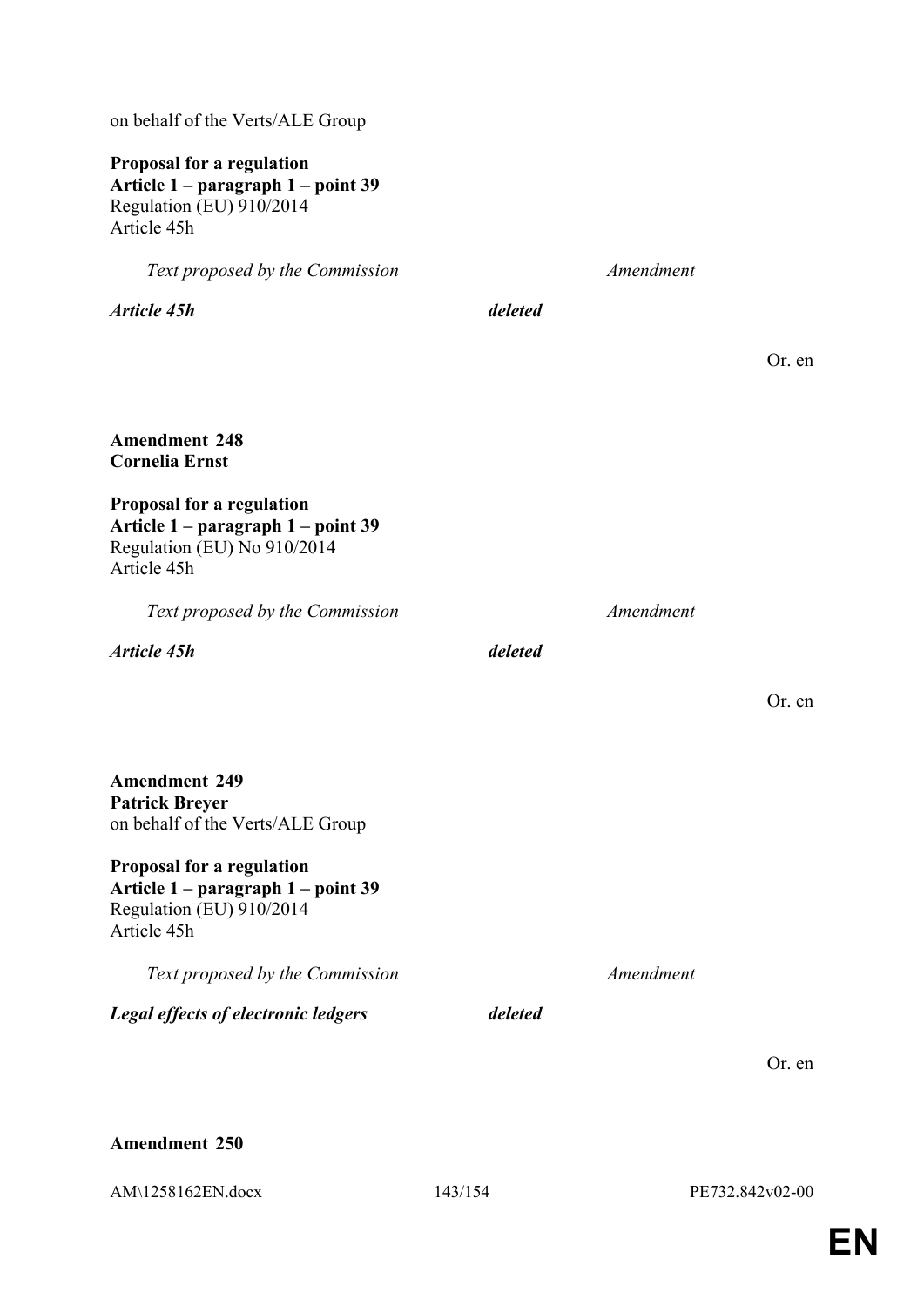# **Cornelia Ernst**

**Proposal for a regulation Article 1 – paragraph 1 – point 39** Regulation (EU) No 910/2014 Article 45h

*Text proposed by the Commission Amendment Legal effects of electronic ledgers deleted* Or. en **Amendment 251 Patrick Breyer** on behalf of the Verts/ALE Group **Proposal for a regulation Article 1 – paragraph 1 – point 39** Regulation (EU) 910/2014 Article 45h *Text proposed by the Commission Amendment 1. An electronic ledger shall not be denied legal effect and admissibility as evidence in legal proceedings solely on the grounds that it is in an electronic form or that it does not meet the requirements for qualified electronic ledgers. deleted* Or. en **Amendment 252 Cornelia Ernst Proposal for a regulation Article 1 – paragraph 1 – point 39** Regulation (EU) No 910/2014 Article 45h *Text proposed by the Commission Amendment 1. An electronic ledger shall not be deleted*

*denied legal effect and admissibility as* 

PE732.842v02-00 144/154 AM\1258162EN.docx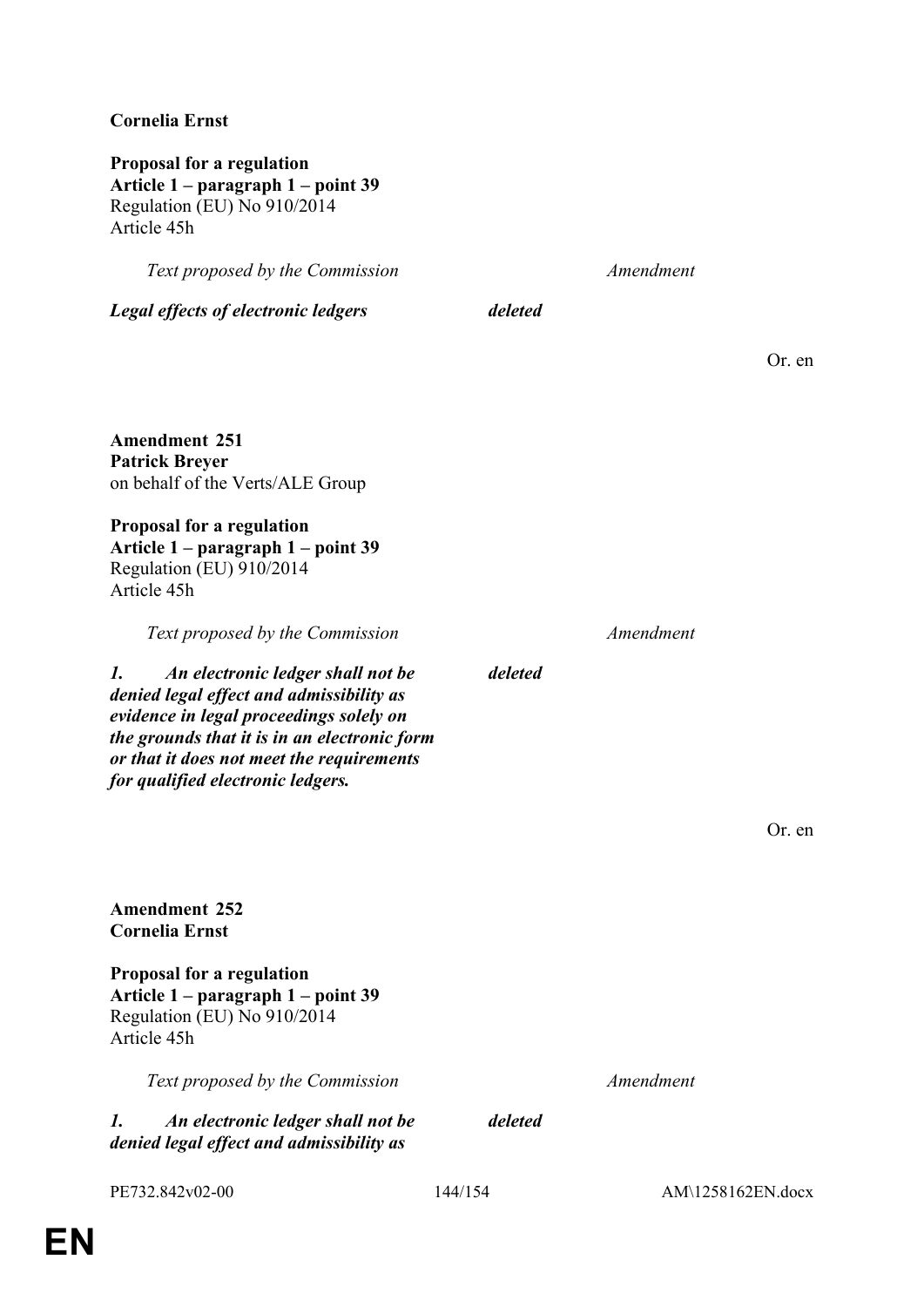*evidence in legal proceedings solely on the grounds that it is in an electronic form or that it does not meet the requirements for qualified electronic ledgers.*

Or. en

**Amendment 253 Patrick Breyer** on behalf of the Verts/ALE Group

**Proposal for a regulation Article 1 – paragraph 1 – point 39** Regulation (EU) 910/2014 Article 45h

*Text proposed by the Commission Amendment*

*2. A qualified electronic ledger shall enjoy the presumption of the uniqueness and authenticity of the data it contains, of the accuracy of their date and time, and of their sequential chronological ordering within the ledger.*

**Amendment 254 Cornelia Ernst**

**Proposal for a regulation Article 1 – paragraph 1 – point 39** Regulation (EU) No 910/2014 Article 45h

*Text proposed by the Commission Amendment*

*2. A qualified electronic ledger shall enjoy the presumption of the uniqueness and authenticity of the data it contains, of the accuracy of their date and time, and of their sequential chronological ordering within the ledger.*

Or. en

*deleted*

*deleted*

Or. en

AM\1258162EN.docx 145/154 PE732.842v02-00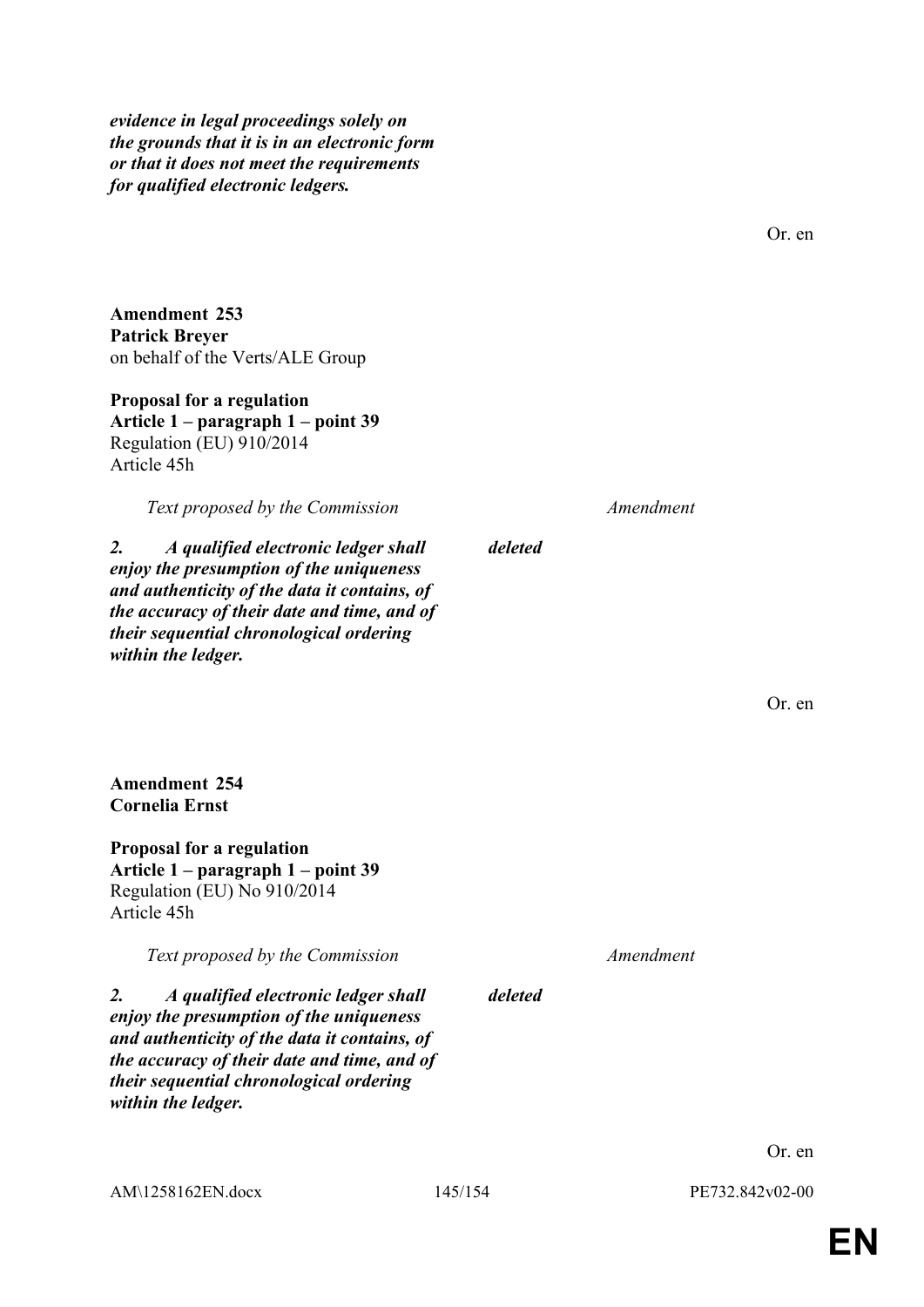**Article 1 – paragraph 1 – point 39** *Text proposed by the Commission Amendment Article 45i deleted* **Amendment 256 Cornelia Ernst Proposal for a regulation Article 1 – paragraph 1 – point 39** Regulation (EU) No 910/2014 Article 45i *Text proposed by the Commission Amendment Article 45i deleted* **Amendment 257 Patrick Breyer** on behalf of the Verts/ALE Group **Proposal for a regulation Article 1 – paragraph 1 – point 39** Regulation (EU) 910/2014 Article 45i

*Text proposed by the Commission Amendment*

*Requirements for qualified electronic ledgers*

*deleted*

Or. en

Or. en

on behalf of the Verts/ALE Group **Proposal for a regulation**

**Amendment 255 Patrick Breyer**

Regulation (EU) 910/2014 Article 45i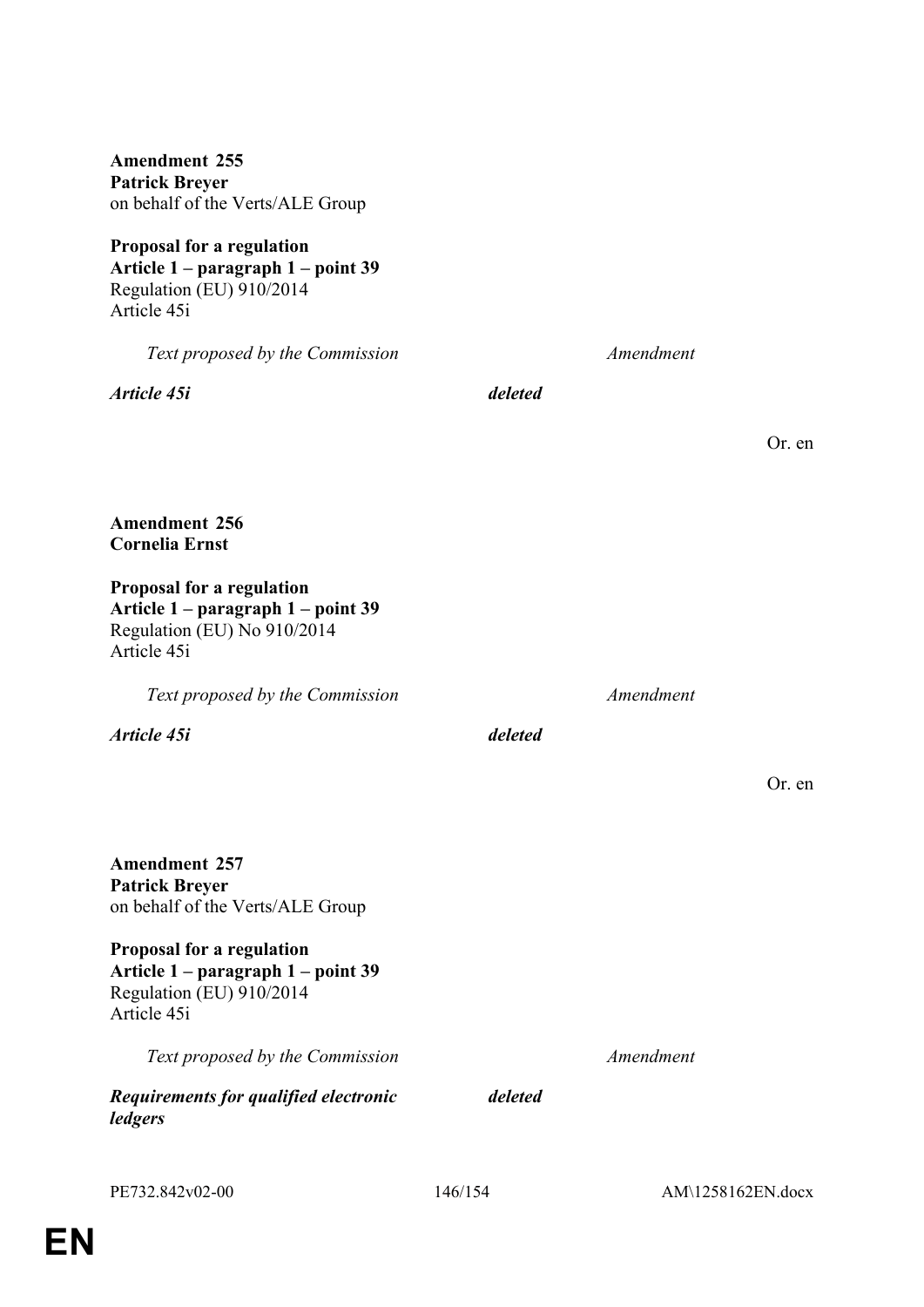#### **Amendment 258 Cornelia Ernst**

**Proposal for a regulation Article 1 – paragraph 1 – point 39** Regulation (EU) No 910/2014 Article 45i

*Text proposed by the Commission Amendment*

*Requirements for qualified electronic ledgers*

*deleted*

**Amendment 259 Article 1 – paragraph 1 – point 39** Regulation (EU) 910/2014 *Text proposed by the Commission Amendment deleted authenticity and correct sequencing of (c) they ensure the correct sequential chronological ordering of data in the ledger and the accuracy of the date and time of the data entry; (d) they record data in such a way that any subsequent change to the data is immediately detectable.*

**Patrick Breyer** on behalf of the Verts/ALE Group

# **Proposal for a regulation**

Article 45i

### *1. Qualified electronic ledgers shall meet the following requirements:*

*(a) they are created by one or more qualified trust service provider or providers;*

*(b) they ensure the uniqueness, data entries recorded in the ledger;*

Or. en

**EN**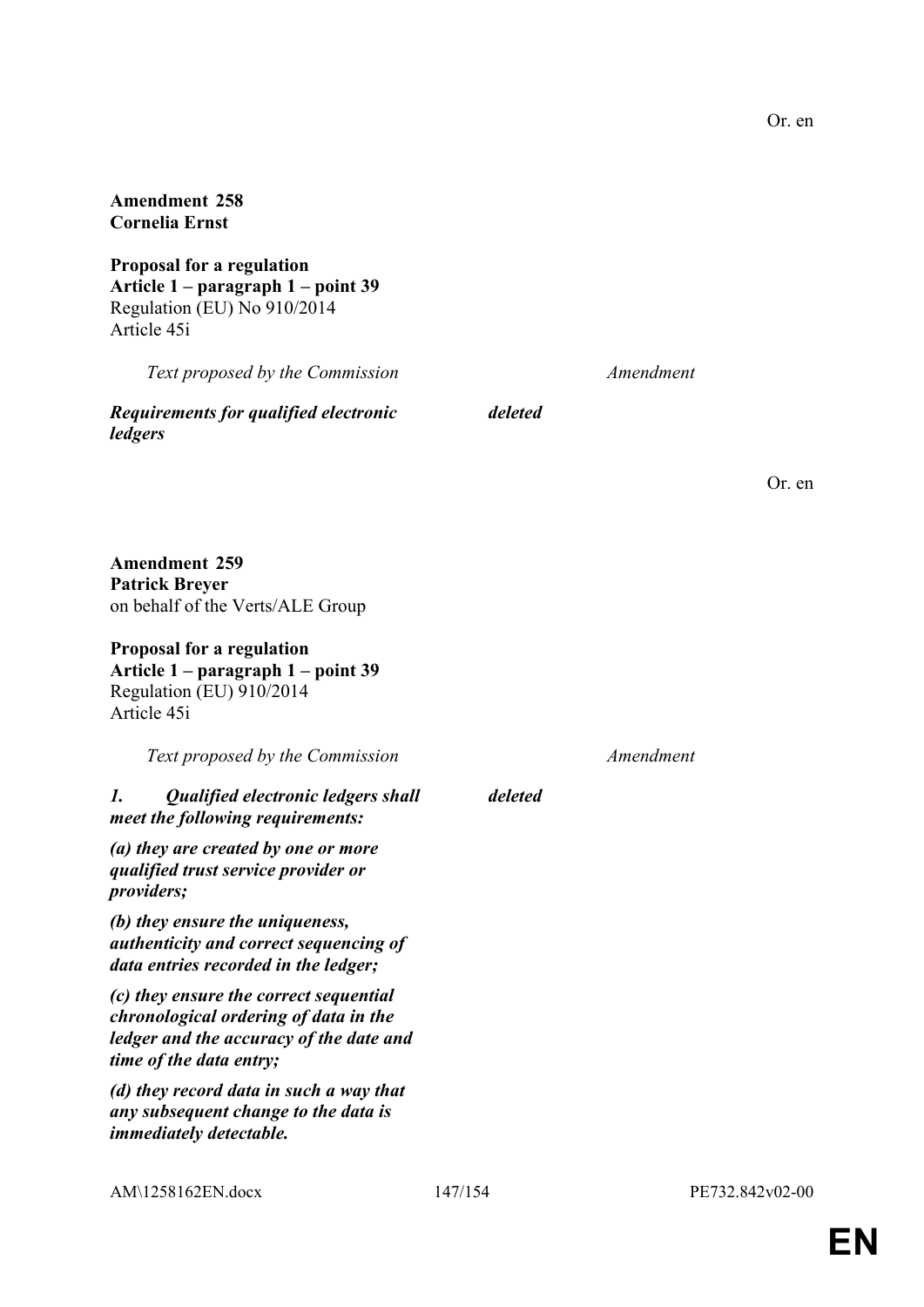#### **Amendment 260 Cornelia Ernst**

**Proposal for a regulation Article 1 – paragraph 1 – point 39** Regulation (EU) No 910/2014 Article 45i

*Text proposed by the Commission Amendment*

*1. Qualified electronic ledgers shall meet the following requirements:*

*(a) they are created by one or more qualified trust service provider or providers;*

*(b) they ensure the uniqueness, authenticity and correct sequencing of data entries recorded in the ledger;*

*(c) they ensure the correct sequential chronological ordering of data in the ledger and the accuracy of the date and time of the data entry;*

*(d) they record data in such a way that any subsequent change to the data is immediately detectable.*

Or. en

**Amendment 261 Cornelia Ernst**

**Proposal for a regulation Article 1 – paragraph 1 – point 39** Regulation (EU) No 910/2014 Article 45i

*Text proposed by the Commission Amendment*

*2. Compliance with the requirements laid down in paragraph 1 shall be presumed where an electronic ledger* 

*deleted*

*deleted*

PE732.842v02-00 148/154 AM\1258162EN.docx

Or. en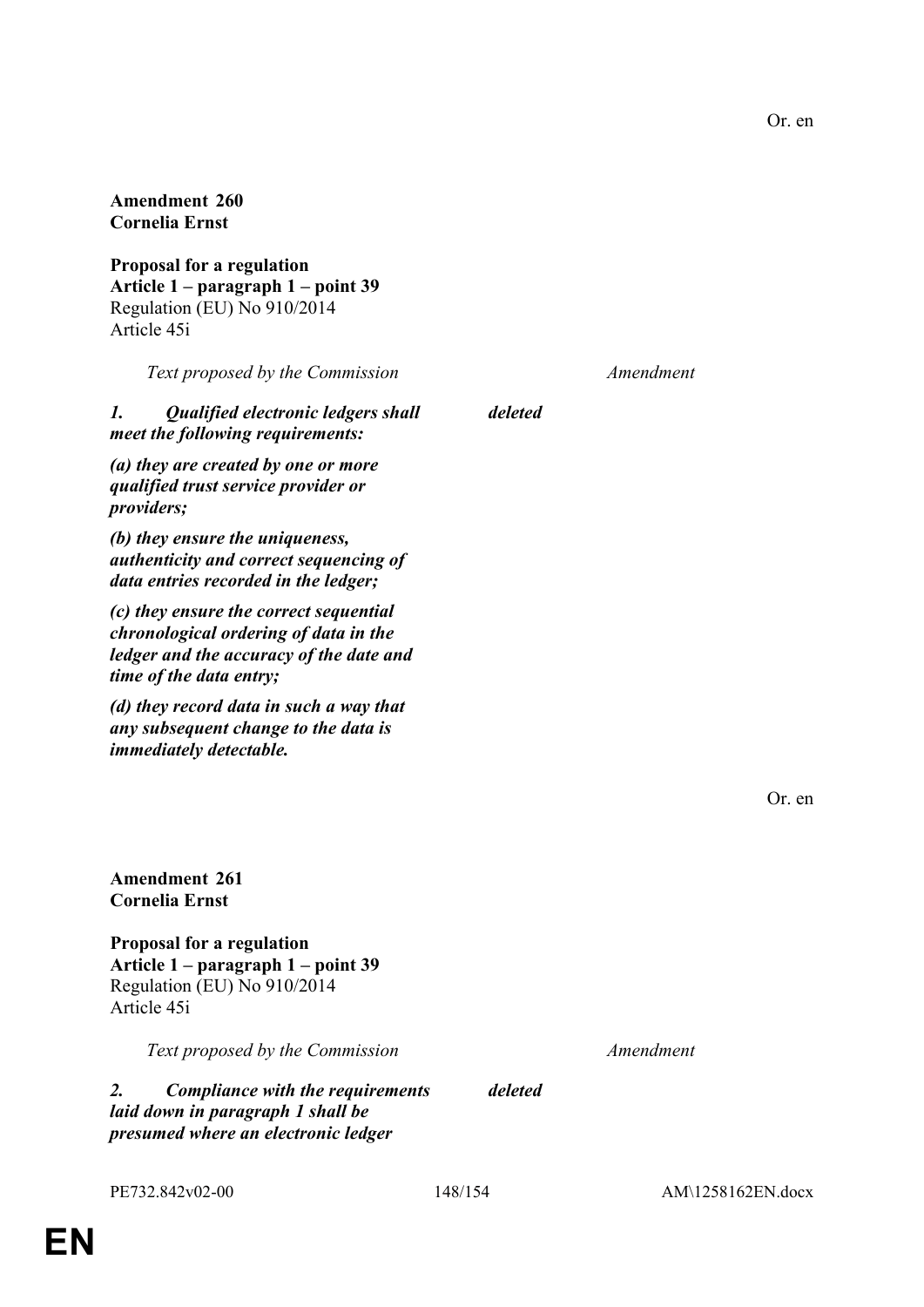*meets the standards referred to in paragraph 3.*

Or. en

**Amendment 262 Patrick Breyer** on behalf of the Verts/ALE Group

**Proposal for a regulation Article 1 – paragraph 1 – point 39** Regulation (EU) 910/2014 Article 45i

*Text proposed by the Commission Amendment*

*2. Compliance with the requirements laid down in paragraph 1 shall be presumed where an electronic ledger meets the standards referred to in paragraph 3.*

Or. en

#### **Amendment 263 Cornelia Ernst**

**Proposal for a regulation Article 1 – paragraph 1 – point 39** Regulation (EU) No 910/2014 Article 45i

*Text proposed by the Commission Amendment*

*3. The Commission may, by means of implementing acts, establish reference numbers of standards for the processes of execution and registration of a set of data into, and the creation, of a qualified electronic ledger. Those implementing acts shall be adopted in accordance with the examination procedure referred to in Article 48(2).;*

*deleted*

*deleted*

Or. en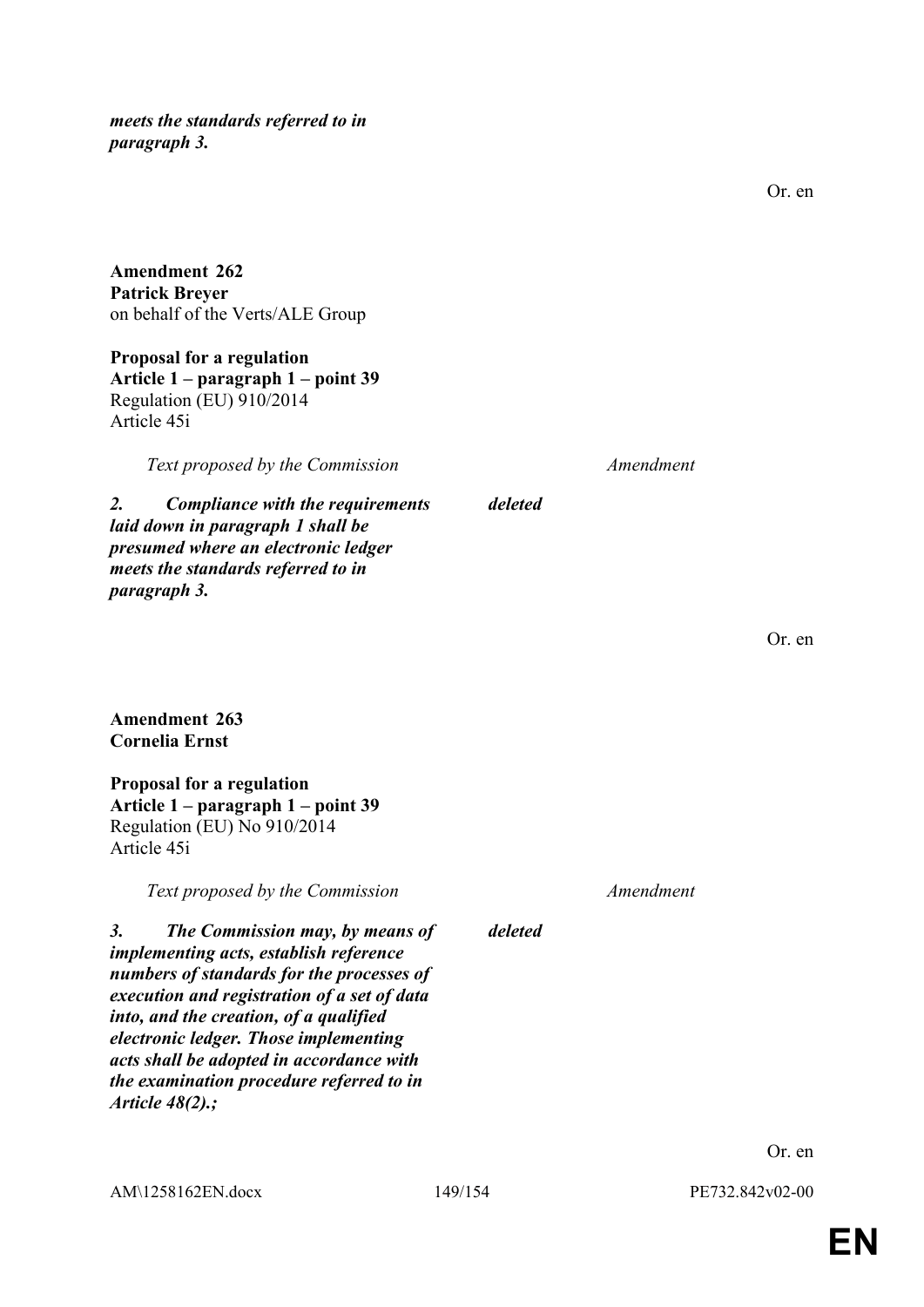**Amendment 264 Patrick Breyer** on behalf of the Verts/ALE Group

**Proposal for a regulation Article 1 – paragraph 1 – point 39** Regulation (EU) 910/2014 Article 45i

*Text proposed by the Commission Amendment*

*3. The Commission may, by means of implementing acts, establish reference numbers of standards for the processes of execution and registration of a set of data into, and the creation, of a qualified electronic ledger. Those implementing acts shall be adopted in accordance with the examination procedure referred to in Article 48(2).;*

*deleted*

Or. en

**Amendment 265 Patrick Breyer** on behalf of the Verts/ALE Group

## **Proposal for a regulation**

**Article 1 – paragraph 1 – point 40** Regulation (EU) 910/2014 Article 48a(2)(b)

*Text proposed by the Commission Amendment*

(b) the type and number of services accepting the use of the European Digital Wallet;

(b) the type and number of services accepting the use of the European Digital Wallet*, including the type and number of rejected applications of relying parties and the reasons for that*;

Or. en

#### **Amendment 266**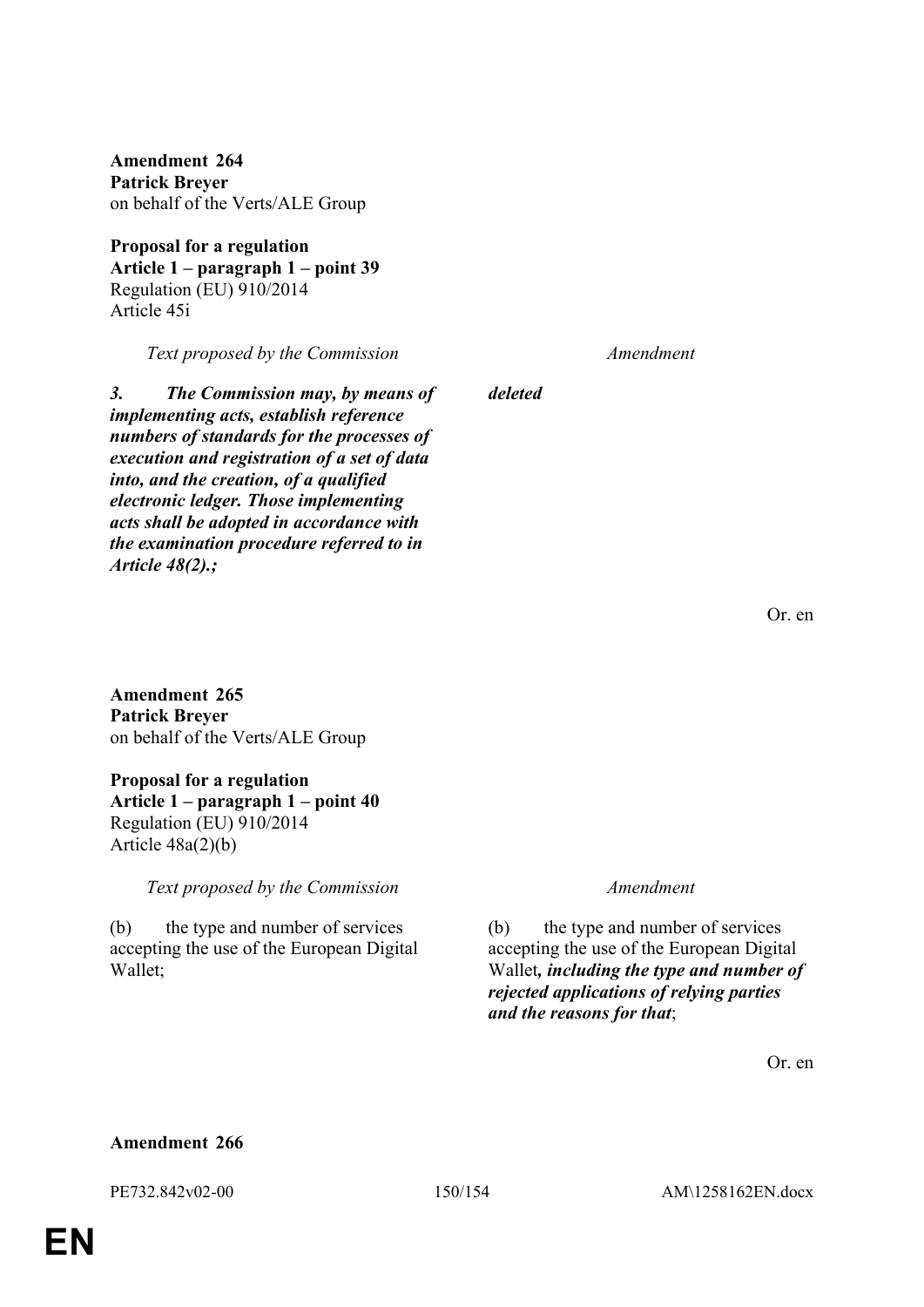### **Cornelia Ernst**

**Proposal for a regulation Article 1 – paragraph 1 – point 40** Regulation (EU) No 910/2014 Article 48 a paragraph 2 point b

*Text proposed by the Commission Amendment*

(b) the type and number of services accepting the use of the European Digital Wallet;

(b) the type and number of services accepting the use of the European Digital Wallet; *including the number of rejected applications including their reasoning;*

Or. en

#### **Amendment 267 Cornelia Ernst**

**Proposal for a regulation Article 1 – paragraph 1 – point 40** Regulation (EU) No 910/2014 Article 48 a paragraph 2 point ba (new)

*Text proposed by the Commission Amendment*

*(b a) the type and number of security incidents, suspected data breaches and affected users*

Or. en

#### **Amendment 268 Cornelia Ernst**

**Proposal for a regulation Article 1 – paragraph 1 – point 40** Regulation (EU) No 910/2014 Article 48 a paragraph 2 point bb (new)

*Text proposed by the Commission Amendment*

*(b b) the number of user complaints and suspected consumer protection or data protection incidents relating to relying* 

AM\1258162EN.docx 151/154 PE732.842v02-00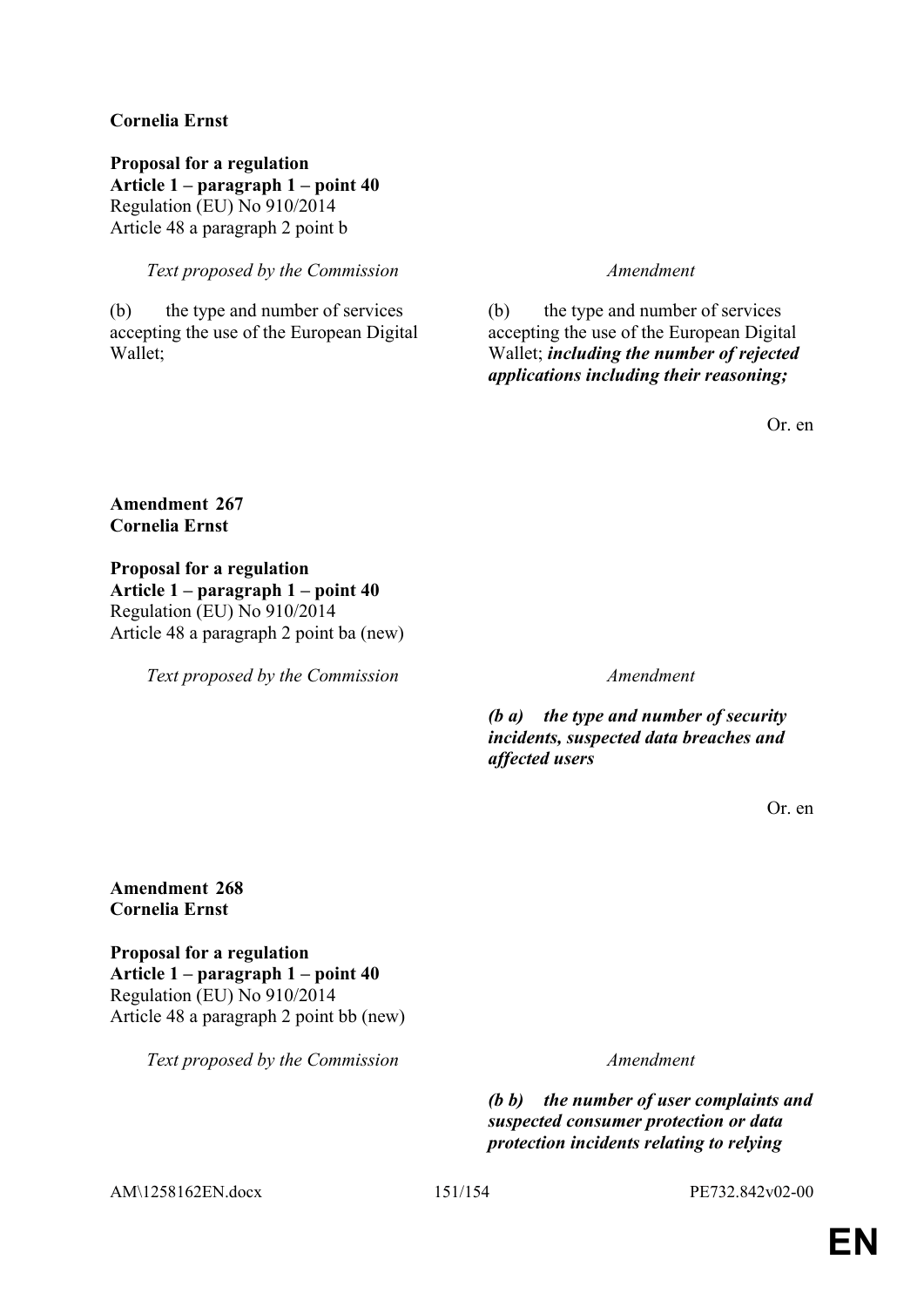*parties*

Or. en

**Amendment 269 Harald Vilimsky**

**Proposal for a regulation Article 1 – paragraph 1 – point 40** Regulation (EU) No 910/2014 Article 48a paragraph 2 point ca (new)

*Text proposed by the Commission Amendment*

*(c a) The number of persons who have suffered data theft; the number of companies reporting a data theft; the number of complaints to the authorities about an infringement related to data (identity theft, data fraud, etc.).*

Or. en

**Amendment 270 Patrick Breyer** on behalf of the Verts/ALE Group

**Proposal for a regulation Article 1 – paragraph 1 – point 40** Regulation (EU) 910/2014 Article  $48a(2)(c a)(new)$ 

*Text proposed by the Commission Amendment*

*(c a) the type and number of security incidents, suspected data breaches and affected users;*

Or. en

**Amendment 271 Harald Vilimsky**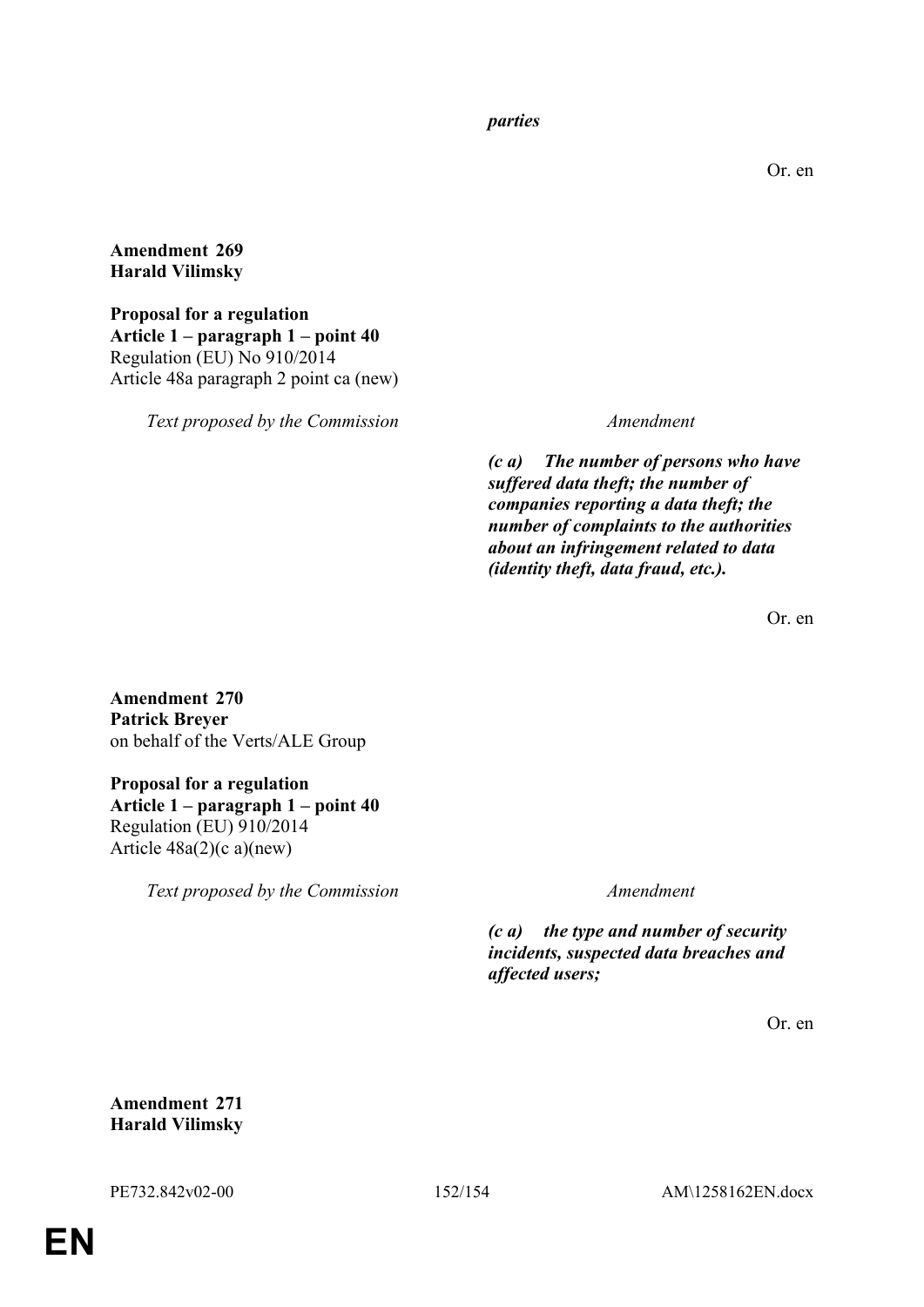#### **Proposal for a regulation Article 1 – paragraph 1 – point 40** Regulation (EU) No 910/2014 Article 48a

*Text proposed by the Commission Amendment*

*(c b) The number and extent of sanctions imposed on companies during the year for non-protection of identity data (EU and non-EU).*

Or. en

**Amendment 272 Patrick Breyer** on behalf of the Verts/ALE Group

**Proposal for a regulation Article 1 – paragraph 1 – point 40** Regulation (EU) 910/2014 Article 48a paragraph cb (new)

*Text proposed by the Commission Amendment*

*(c b) the number of user complaints and suspected consumer protection or data protection incidents relating to relying parties.*

Or. en

**Amendment 273 Harald Vilimsky**

**Proposal for a regulation Article 1 – paragraph 1 – point 41** Regulation (EU) No 910/2014 Article 49(2)

*Text proposed by the Commission Amendment*

2. The evaluation report shall *include an assessment of the* availability and usability of the identification means

2. The evaluation report shall*, in particular, examine the availability, security,* availability and usability of the

AM\1258162EN.docx 153/154 PE732.842v02-00